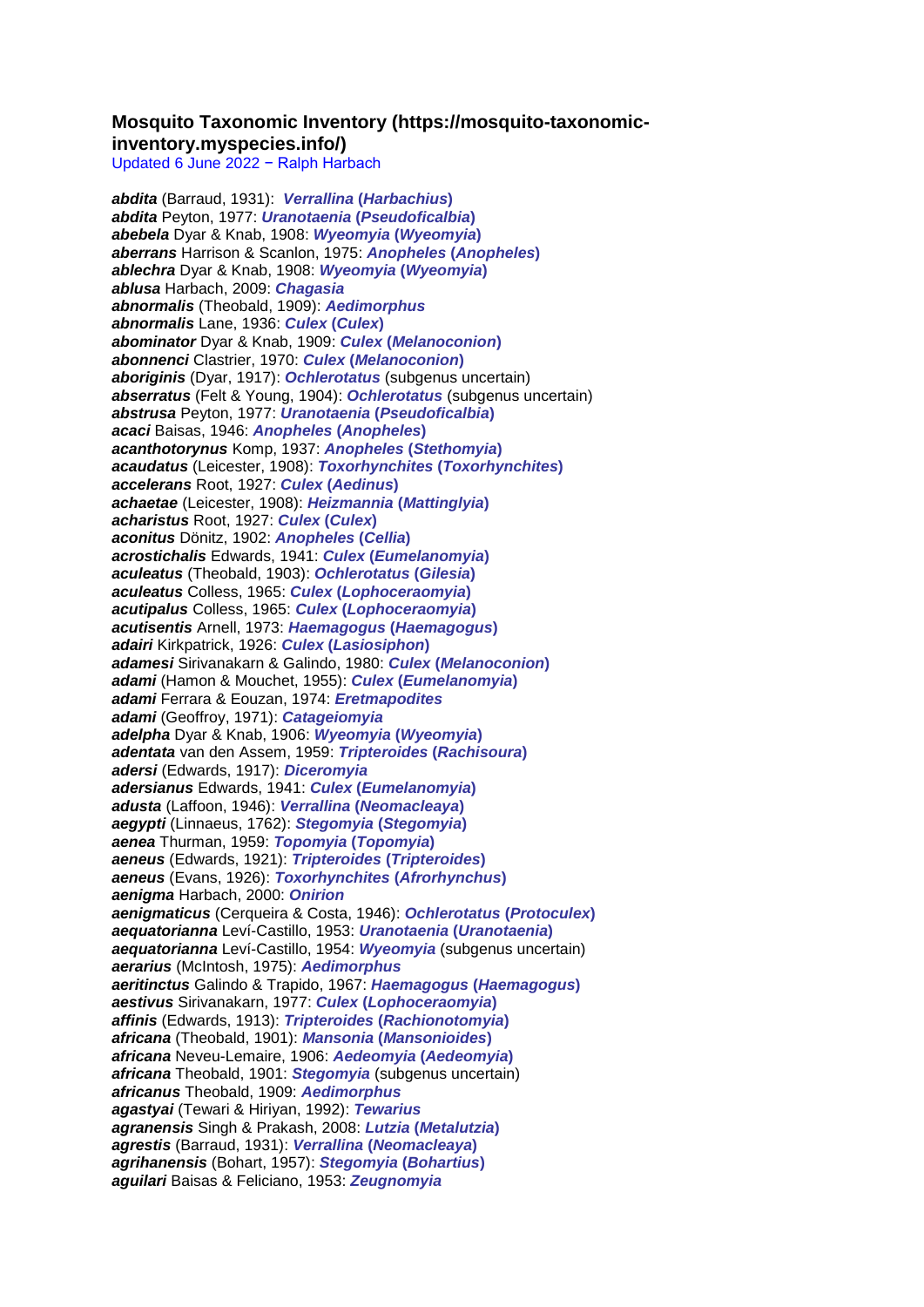*ahomi* Chowdhury, 1929: *Anopheles* **(***Anopheles***)** *ainshamsi* Gad, Harbach & Harrison, 2006: *Anopheles* **(***Cellia***)** *airosai* Lane & Cerqueira, 1942: *Wyeomyia* **(***Spilonympha***)** *airozai* Lane, 1945: *Culex* **(***Phenacomyia***)** *aitkeni* (Schick, 1970): '*Ochlerotatus* (*Protomacleaya*)' *aitkenii* James, 1903: *Anopheles* **(***Anopheles***)** *akkeshiensis* (Tanaka, 1998): *Ochlerotatus* (subgenus uncertain) *akritos* Forattini & Sallum, 1995: *Culex* **(***Melanoconion***)** *alani* Forattini, 1965: *Culex* **(***Culex***)** *alani* Lane & Cerqueira, 1957: *Wyeomyia* **(***Antunesmyia***)** *alaskaensis* (Ludlow, 1906): *Culiseta* **(***Culiseta***)** *alba* Baker, 1936: *Orthopodomyia alba* Theobald, 1901: *Uranotaenia* **(***Uranotaenia***)** *albertianus* Edwards, 1941: *Culex* **(***Eumelanomyia***)** *albertoi* Unti, 1941: *Anopheles* **(***Nyssorhynchus***)** *albescens* (Edwards, 1921): *Ochlerotatus* **(***Rusticoidus***)** *albescens* Taylor, 1914: *Uranotaenia* **(***Uranotaenia***)** *albicosta* (Edwards, 1913): *Neomelaniconion albicosta* (Lutz, 1904): *Orthopodomyia albicosta* (Chagas, 1908): *Coquillettidia* **(***Rhynchotaenia***)** *albifasciatus* (Macquart, 1838): *Ochlerotatus* (subgenus uncertain) *albifera* (Prado, 1931): *Coquillettidia* **(***Rhynchotaenia***)** *albigenu* (Lutz, 1908): *Psorophora* **(***Janthinosoma***)** *albilabris* (Edwards, 1925): *Rampamyia albimanus* da Cunha Ramos & Brunhes, 2004: *Uranotaenia* **(***Pseudoficalbia***)** *albimanus* Wiedemann, 1820: *Anopheles* **(***Nyssorhynchus***)** *albinensis* Bonne-Wepster & Bonne, 1920: *Culex* **(***Melanoconion***)** *albinervis* Edwards, 1929: *Culex* **(***Oculeomyia***)** *albineus* (Séguy, 1923): *Ochlerotatus* (subgenus uncertain) *albinotata* da Cunha Ramos & Brunhes, 2004: *Uranotaenia* **(***Pseudoficalbia***)** *albipes* (Edwards, 1922): *Toxorhynchites* **(***Toxorhynchites***)** *albipes* (Theobald, 1907): *Psorophora* **(***Janthinosoma***)** *albipes* Leicester, 1904: *Orthopodomyia albipes* Lutz, 1904: *Culex* **(***Microculex***)** *albipes* Peyton, 1977: *Uranotaenia* **(***Pseudoficalbia***)** *albiprivus* Theobald, 1903: *Sabethes* **(***Sabethes***)** *albiradius* le Goff, Boussès & Brunhes, 2007: *Neomelaniconion albitarsis* Lynch Arribálzaga, 1878: *Anopheles* **(***Nyssorhynchus***)** *albiventris* Edwards, 1922: *Culex* **(***Eumelanomyia***)** *alboabdominalis* Theobald, 1910: *Uranotaenia* **(***Uranotaenia***)** *alboannulata* (Theobald, 1905): *Uranotaenia* **(***Uranotaenia***)** *alboannulatus* (Macquart, 1850): *Dobrotworskyius alboapicus* (Schick, 1970): '*Ochlerotatus* (*Protomacleaya*)' *albocephala* da Cunha Ramos & Brunhes, 2004: *Uranotaenia* **(***Uranotaenia***)** *albocephala* (Theobald, 1903): *Polyleptiomyia albocinctus* (Barraud, 1924): *Hopkinsius* **(***Yamada***)** *albodorsalis* (Fontenille & Brunhes, 1985): *Aedimorphus albolateralis* (Theobald, 1908): *Downsiomyia albolineata* Theobald, 1904: *Scutomyia albomaculatus* Theobald, 1903: *Haemagogus* **(***Haemagogus***)** *albomarginatus* (Newstead, 1907): *Pseudarmigeres albonivea* (Barraud, 1934): *Downsiomyia albonotata* (Coquillett, 1906): *Howardina albopicta* (Skuse, 1895): *Stegomyia* (subgenus uncertain) *alboscutellatus* (Theobald, 1905): *Aedimorphus alboscutellatus* Lee, 1946: *Tripteroides* **(***Tripteroides***)** *albosquamata* Bonne-Wepster & Bonne, 1919: *Wyeomyia* (subgenus uncertain) *albosternopleura* Peters, 1963: *Uranotaenia* **(***Uranotaenia***)** *albotaeniata* Leicester, 1904: *Danielsia albotaeniatus* (Theobald, 1903): *Anopheles* **(***Anopheles***)**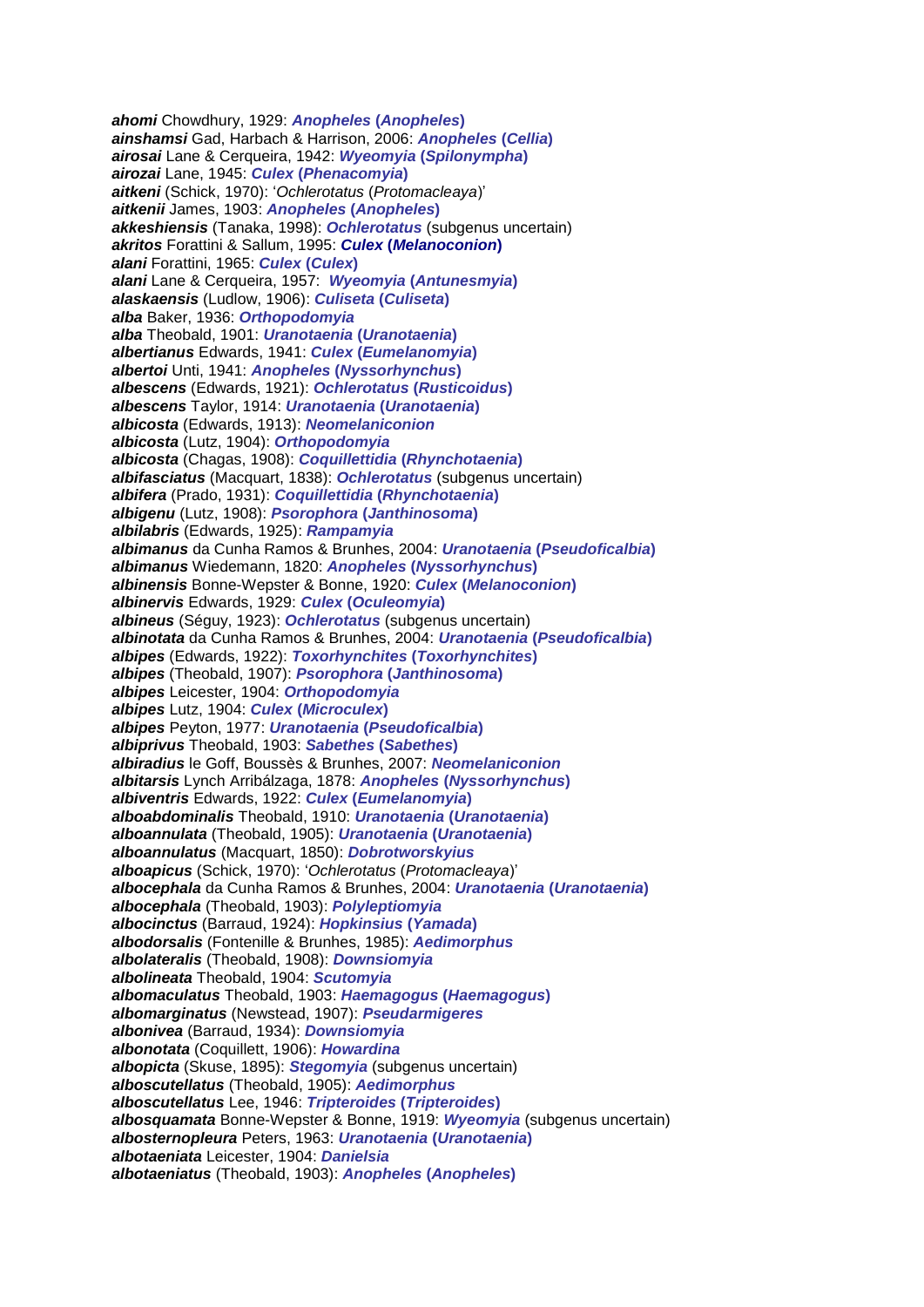*albothorax* (Theobald, 1907): *Neomelaniconion alboventralis* (Theobald, 1910): *Aedimorphus alcasidi* (Huang, 1972): *Stegomyia* (subgenus uncertain) *alcocki* Bonne-Wepster & Bonne, 1920: *Culex* **(***Melanoconion***)** *alektorovi* (Stackelberg, 1943): *Bruceharrisonius alexandrei* Gornostaeva, 2005: *Aedes algeriensis* Theobald, 1903: *Anopheles* **(***Anopheles***)** *aliciae* Duret, 1953: *Culex* **(***Melanoconion***)** *alienus* Colless, 1957: *Culex* **(***Culex***)** *alinkios* Sallum & Hutchings, 2003: *Culex* **(***Melanoconion***)** *alis* Theobald, 1903: *Culex* **(***Culex***)** *alius* (Lien, 1968): *Gilesius aliyusopi* Miyagi & Toma, 2014: *Topomyia* **(***Topomyia***)** *alkatirii* Toma, Miyagi & Syafruddin, 1995: *Armigeres* **(***Armigeres***)** *allostigma* Howard, Dyar & Knab, 1915: *Lutzia* **(***Lutzia***)** *allotecnon* (Kumm, Komp & Ruiz, 1940): *Howardina alocasicola* (Marks, 1947): *Finlaya alogistus* Dyar, 1918: *Culex* **(***Melanoconion***)** *alongensis* Venhuis, 1940: *Anopheles* **(***Anopheles***)** *alongi* (Galliard & Ngu, 1947): *Bothaella aloponotum* (Dyar, 1917): *Ochlerotatus* (subgenus uncertain) *alorensis* (Bonne-Wepster & Brug, 1932): *Stegomyia* (subgenus uncertain) *alorensis* Sirivanakarn, 1977: *Culex* **(***Lophoceraomyia***)** *alphus* Colless, 1965: *Culex* **(***Lophoceraomyia***)** *alternans* (Westwood, 1835): *Mucidus* **(***Mucidus***)** *alticola* (Bonne-Wepster, 1948): '*Ochlerotatus* (*Finlaya*)' *altivallis* Bonne-Wepster, 1948: *Tripteroides* **(***Polylepidomyia***)** *amabilis* (Schick, 1970): '*Ochlerotatus* (*Protomacleaya*)' *amalthea* (de Meillon & Lavoipierre, 1944): *Stegomyia* (subgenus uncertain) *amaniensis* van Someren & Hamon, 1964: *Culex* **(***Eumelanomyia***)** *amateuri* Ortega & Zavortink, 2019: *Ochlerotatus* **(***Ochlerotatus***)** *amazonensis* (Lutz, 1905): *Culex* **(***Aedinus***)** *amazonensis* (Theobald, 1901): *Mansonia* **(***Mansonia***)** *amazonica* Cerqueira, 1960: *Psorophora* **(***Janthinosoma***)** *amazonica* Levi-Castillo, 1954: *Wyeomyia* (subgenus uncertain) *amazonicus* Gordon & Evans, 1922: *Sabethes* **(***Sabethes***)** *ambodimanga* da Cunha Ramos & Brunhes, 2004: *Uranotaenia* **(***Pseudoficalbia***)** *amboinensis* (Doleschall, 1857): *Toxorhynchites* **(***Toxorhynchites***)** *ambreensis* (Rodhain & Boutonnier, 1983): *Ochlerotatus* (subgenus uncertain) *ambremontis* Brunhes & Boussès, 2017: *Paulianius ambremontis* Brunhes & Hervy, 1995: *Orthopodomyia ameliae* Casal, 1967: *Culex* **(***Culex***)** *amesii* (Ludlow, 1903): *Lorrainea amharicus* Hunt, Wilkerson & Coetzee, 2013: *Anopheles* **(***Cellia***)** *amictus* Edwards, 1921: *Anopheles* **(***Cellia***)** *amiensis* Peters, 1963: *Uranotaenia* **(***Uranotaenia***)** *amitis* Komp, 1936: *Culex* **(***Melanoconion***)** *amurensis* Maslov, 1964: *Culiseta* **(***Culicella***)** *ananae* (Knight & Laffoon, 1946): *Finlaya anastasionis* Dyar, 1921: *Haemagogus* **(***Haemagogus***)** *anchietai* Corrêa & Ramalho, 1968: *Anopheles* **(***Anopheles***)** *andamanensis* (Edwards, 1922): *Verrallina* **(***Neomacleaya***)** *andamanensis* Barraud, 1934: *Orthopodomyia andavakae* Doucet, 1950: *Uranotaenia* **(***Uranotaenia***)** *andersoni* (Edwards, 1926): *Ochlerotatus* (subgenus uncertain) *andersoni* Edwards, 1914: *Culex* **(***Culex***)** *andinum* Levi-Castillo, 1953: *Trichoprosopon andinus* Levi-Castillo, 1954: *Limatus andinus* Osorno-Mesa, 1944: *Haemagogus* **(***Haemagogus***)** *andreae* Doucet, 1962: *Uranotaenia* **(***Pseudoficalbia***)**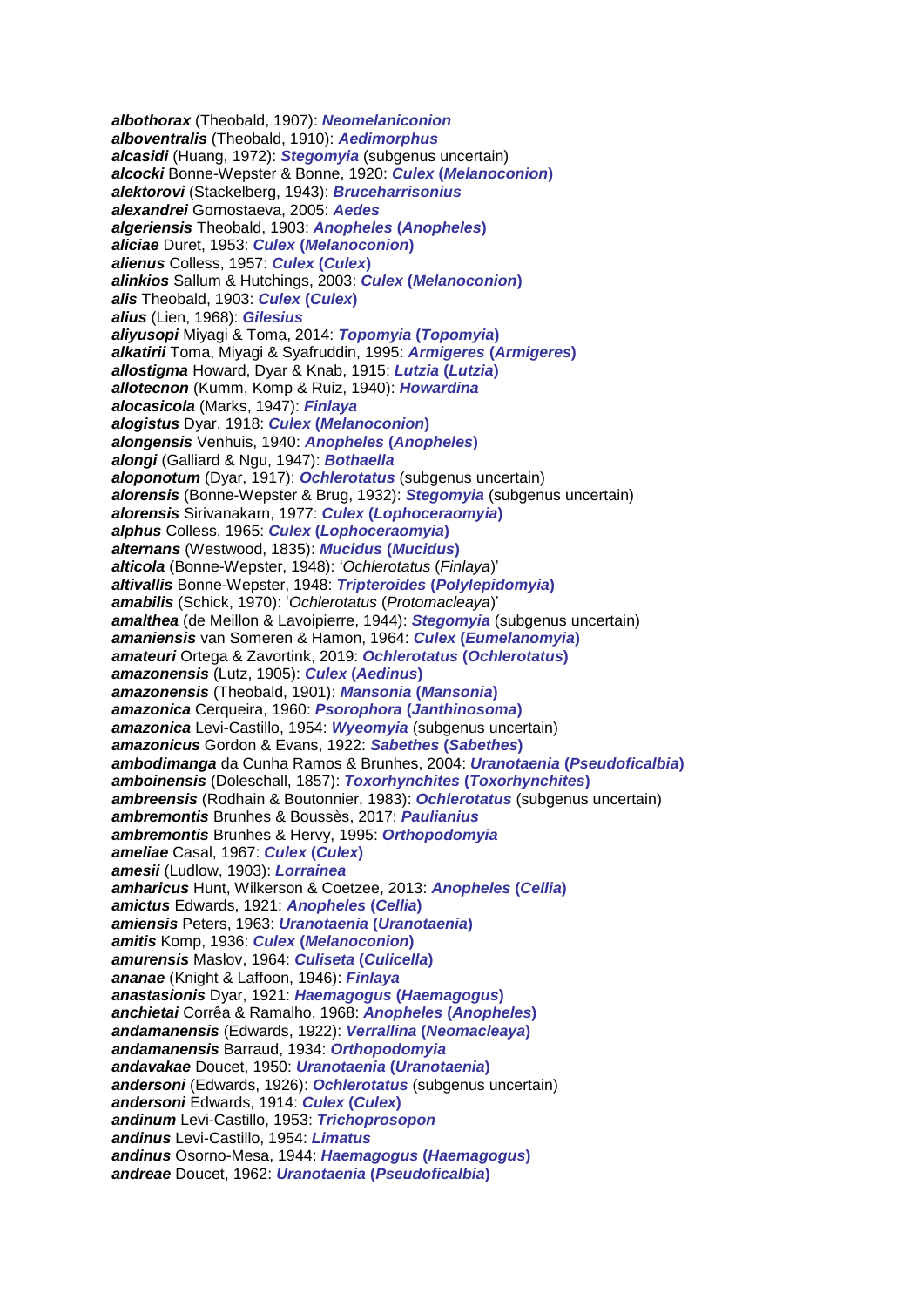*andreae* Harbach, 2018: *Sabethes* **(***Sabethinus***)** *andreanus* Edwards, 1927: *Culex* **(***Eumelanomyia***)** *andrewsi* (Edwards, 1926): *Stegomyia* (subgenus uncertain) *andricus* Root, 1927: *Culex* **(***Melanoconion***)** *anduzei* Cerqueira & Lane, 1944: *Culex* **(***Carrollia***)** *anggiensis* (Bonne-Wepster, 1937): *Patmarksia angkoris* Klein, 1977: *Topomyia* **(***Topomyia***)** *angolensis* da Cunha Ramos & Ribeiro, 1992: *Eretmapodites angolensis* da Cunha Ramos, 1985: *Uranotaenia* **(***Uranotaenia***)** *angolensis* Ribeiro, 1992: *Toxorhynchites* **(***Afrorhynchus***)** *angularis* Sá & Sallum, 2022: *Culex* **(***Melanoconion angusta* (Edwards, 1935): *Stegomyia* (subgenus uncertain) *angustiplatus* Evenhuis & Steffan, 1986: *Toxorhynchites* **(***Toxorhynchites***)** *angustivittatus* (Dyar & Knab, 1907): *Ochlerotatus* **(***Ochlerotatus***)** *anhydor* Dyar, 1907: *Uranotaenia* **(***Pseudoficalbia***)** *aningae* Motta & Lourenço-De-Oliveira, 2005: *Wyeomyia* **(***Spilonympha***)** *anips* Dyar, 1916: *Culex* **(***Melanoconion***)** *ankaratrensis* Brunhes & Hervy, 1995: *Orthopodomyia annandalei* Barraud, 1926: *Uranotaenia* **(***Uranotaenia***)** *annandalei* Prashad, 1918: *Anopheles* **(***Anopheles***)** *annandalei* Theobald, 1910: *Stegomyia* **(***Heteraspidion***)** *annettii* (Theobald, 1901): *Coquillettidia* **(***Coquillettidia***)** *annularis* van der Wulp, 1884: *Anopheles* **(***Cellia***)** *annulata* (Schrank, 1776): *Culiseta* **(***Culiseta***)** *annulata* Leicester, 1908: *Mansonia* **(***Mansonioides***)** *annulata* Theobald, 1901: *Uranotaenia* **(***Pseudoficalbia***)** *annulatus* Haga, 1930: *Anopheles* **(***Cellia***)** *annulifera* (Theobald, 1901): *Mansonia* **(***Mansonioides***)** *annulioris* Theobald, 1901: *Culex* **(***Oculeomyia***)** *annulipalpis* (Theobald, 1910): *Armigeres* **(***Leicesteria***)** *annulipalpis* Lynch Arribálzaga, 1878: *Anopheles* **(***Anopheles***)** *annulipes* (Meigen, 1830): *Ochlerotatus* (subgenus uncertain) *annulipes* Walker, 1856: *Anopheles* **(***Cellia***)** *annulirostris* (Theobald, 1905): *Christophersiomyia annulirostris* Skuse, 1889: *Culex* **(***Culex***)** *annulitarsis* (Leicester, 1908): *Armigeres* **(***Leicesteria***)** *annuliventris* (Blanchard, 1852): *Culex* **(***Culex***)** *annulus* Theobald, 1901: *Culex* **(***Culex***)** *anomalophyllus* Komp, 1936: *Anopheles* **(***Nyssorhynchus***)** *anopheloides* (Giles, 1903): *Orthopodomyia anopheloides* Brunhes & Razafindrasolo, 1975: *Uranotaenia* **(***Uranotaenia***)** *anoplicitus* Forattini & Sallum, 1989: *Culex* **(***Melanoconion***)** *antalahaensis* da Cunha Ramos & Brunhes, 2004: *Uranotaenia* **(***Pseudoficalbia***)** *antennalis* Bohart & Farner, 1944: *Tripteroides* **(***Tripteroides***)** *antennalis* Taylor, 1919: *Uranotaenia* **(***Uranotaenia***)** *antennatus* (Becker, 1903): *Culex* **(***Culex***)** *anthica* Ribeiro *et al*., 2021: *Wyeomyia* **(***Decamyia***)** *antillummagnorum* Dyar, 1928: *Culex* **(***Micraedes***)** *antipodea* Dobrotworsky, 1962: *Culiseta* **(***Climacura***)** *antipodeus* Edwards, 1920: *Ochlerotatus* (subgenus uncertain) *antunesi* Galvão & Franco do Amaral, 1940: *Anopheles* **(***Nyssorhynchus***)** *antunesi* Lane & Guimarães, 1937: *Wyeomyia* **(***Phoniomyia***)** *antunesi* Lane &Whitman, 1943: *Culex* **(***Carrollia***)** *aobae* (Belkin, 1962): *Stegomyia* (subgenus uncertain) *aphobema* Dyar, 1919: *Wyeomyia* **(***Dodecamyia***)** *aphylactus* Root, 1927: *Culex* **(***Microculex***)** *aphyllus* Talaga, 2020: *Culex* **(***Melanoconion***)** *apicalis* Adams, 1903: *Culex* **(***Neoculex***)** *apicalis* Theobald, 1903: *Uranotaenia* **(***Uranotaenia***)** *apicimacula* Dyar & Knab, 1906: *Anopheles* **(***Anopheles***)**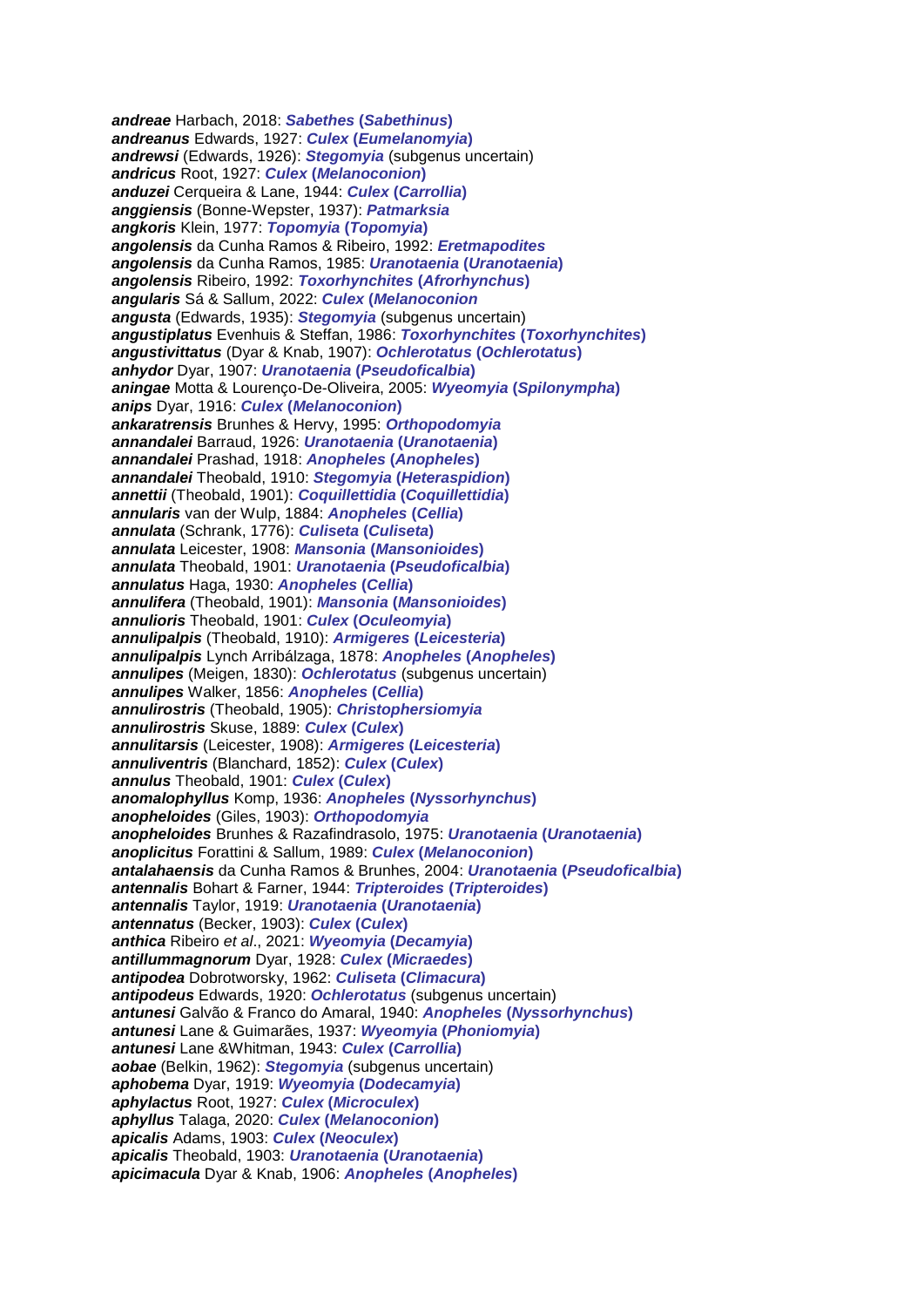*apicinus* Philippi, 1865: *Culex* **(***Culex***)** *apicoannulatus* (Edwards, 1912): *Elpeytonius apicoargentea* Theobald, 1909: *Stegomyia* (subgenus uncertain) *apicopilosus* Cornel & Mayi, 2020: *Culex* **(***Culiciomyia***)** *apicosquamata* da Cunha Ramos & Brunhes, 2004: *Uranotaenia* **(***Pseudoficalbia***)** *apicotaeniata* Theobald, 1909: *Uranotaenia* **(***Pseudoficalbia***)** *apicotriangulatus* (Theobald, 1910): *Tripteroides* **(***Polylepidomyia***)** *apoci* Marsh, 1933: *Anopheles* **(***Cellia***)** *apoensis* Baisas & Ubaldo-Pagayon, 1953: *Tripteroides* **(***Tricholeptomyia***)** *apoensis* Bohart & Farner, 1944: *Armigeres* **(***Armigeres***)** *aporonoma* Dyar & Knab, 1906: *Wyeomyia* **(***Triamyia***)** *approximata* Peyton, 1977: *Uranotaenia* **(***Pseudoficalbia***)** *apsarae* Klein, 1977: *Topomyia* **(***Suaymyia***)** *aquarius* Strickman, 1990: *Culex* **(***Culex***)** *aquasalis* Curry, 1932: *Anopheles* **(***Nyssorhynchus***)** *arabiensis* Patton, 1905: *Anopheles* **(***Cellia***)** *aranoides* (Theobald, 1901): *Tripteroides* **(***Rachionotomyia***)** *arawak* Berlin, 1969: *Culex* **(***Micraedes***)** *arbieeni* Salem, 1938: *Culex* **(***Maillotia***)** *arborea* Galindo, Carpenter & Trapido, 1951: *Wyeomyia* **(***Exallomyia***)** *arborealis* (Bonne-Wepster & Bonne, 1920): *Howardina arboricollis* (de Charmoy, 1908): *Orthopodomyia arboricolus* (Knight & Rozeboom, 1946): *Scutomyia arboricolus* Galindo & Mendez, 1961: *Culex* **(***Melanoconion***)** *arboricolus* Zavortink, 1970: *Anopheles* **(***Anopheles***)** *archegus* Dyar, 1929: *Culex* **(***Culex***)** *ardensis* (Theobald, 1905): *Anopheles* **(***Cellia***)** *arenivaga* Marks, 1968: *Culiseta* (subgenus uncertain) *argenteitarsis* (Brug, 1932): *Patmarksia argenteiventris* (Theobald, 1905): *Tripteroides* **(***Polylepidomyia***)** *argenteolobatus* (Gough, 1910): *Anopheles* **(***Cellia***)** *argenteopunctata* (Theobald, 1901): *Catageiomyia argenteopunctatus* (Ventrillon, 1905): *Culex* **(***Culex***)** *argenteorostris* (Bonne-Wepster & Bonne, 1920): *Wyeomyia* (subgenus uncertain) *argenteoscutellatus* (Carter & Wijesundara, 1948): *Aedimorphus argenteoventralis* Leicester, 1908: *Topomyia* **(***Suaymyia***)** *argenteoventralis* (Theobald, 1909): *Pseudarmigeres argentipleura* da Cunha Ramos & Brunhes, 2004: *Uranotaenia* **(***Uranotaenia***)** *arguellesi* Baisas, 1935: *Uranotaenia* **(***Uranotaenia***)** *argyritarsis* Robineau-Desvoidy, 1827: *Anopheles* **(***Nyssorhynchus***)** *argyrites* (Dyar & Nunez Tovar, 1927): *Howardina argyromeris* Dyar & Ludlow, 1921: *Haemagogus* **(***Haemagogus***)** *argyronotum* (Belkin, 1962): *Patmarksia argyropalpis* Leicester, 1908: *Topomyia* **(***Topomyia***)** *argyropus* (Swellengrebel, 1914): *Anopheles* **(***Anopheles***)** *argyropus* (Walker, 1848): *Maorigoeldia argyrotarsis* Leicester, 1908: *Uranotaenia* **(***Uranotaenia***)** *argyrothorax* (Bonne-Wepster & Bonne, 1920): '*Ochlerotatus* (*Protomacleaya*)' *argyrurus* (Edwards, 1934): *Udaya argyrurus* Edwards, 1936: *Eretmapodites arizonensis* Bohart, 1949: *Culex* **(***Neoculex***)** *arribalzagae* (Theobald, 1903): *Coquillettidia* **(***Rhynchotaenia***)** *artemievi* Gordeyev, Zvantsov, Goryacheva, Shaikevich & Yezhov, 2005: *Anopheles* **(***Anopheles***)** *arthrostigma* (Lutz, 1905): *Wyeomyia* **(***Wyeomyia***)** *arthuri* Unti, 1941: *Anopheles* **(***Nyssorhynchus***)** *articularis* Philippi, 1865: *Culex* **(***Culex***)** *arundinariae* (Kasper, 2020): *Ochlerotatus* **(***Ochlerotatus***)** *aruni* Sobti, 1968: *Anopheles* **(***Cellia***)** *ascidiicola* de Meijere, 1910: *Uranotaenia* **(***Pseudoficalbia***)** *ashworthi* (Edwards, 1921): *Halaedes*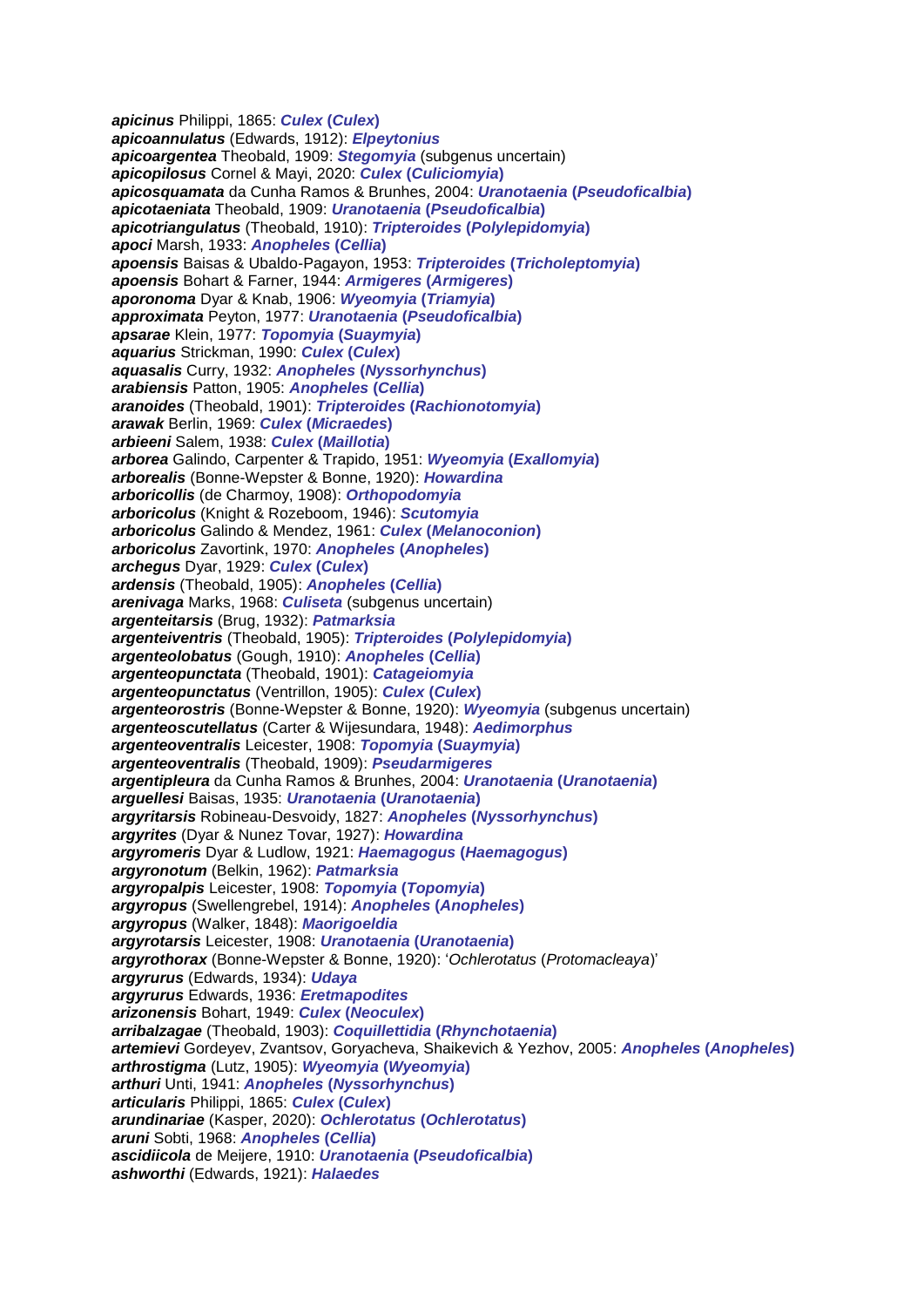*asiaticus* Leicester, 1903: *Anopheles* **(***Anopheles***)** *assamensis* (Theobald, 1908): *Phagomyia assamensis* Bhattacharyya *et al*., 2004: *Verrallina* **(***Neomacleaya***)** *asteliae* Belkin, 1968: *Culex* **(***Culex***)** *astridianus* de Meillon, 1942: *Culex* **(***Culex***)** *asulleptus* (Theobald, 1903): *Limatus atacamensis* González & Sallum, 2010: *Anopheles* **(***Nyssorhynchus***)** *atactavittatus* (Arnell, 1976): *Ochlerotatus* **(***Ochlerotatus***)** *ater* (Daniels, 1908): *Toxorhynchites* **(***Toxorhynchites***)** *atlantica* (Edwards, 1932): *Culiseta* **(***Culiseta***)** *atlanticus* (Dyar & Knab, 1906): *Ochlerotatus* **(***Protoculex***)** *atlanticus* Adames, 1971: *Deinocerites atra* (Lee, 1944): *Culiseta* **(***Culicella***)** *atra* Theobald, 1905: *Uranotaenia* **(***Pseudoficalbia***)** *atracus* Colless, 1960: *Culex* **(***Lophoceraomyia***)** *atrata* Belkin, Heinemann & Page, 1970: *Wyeomyia* **(***Wyeomyia***)** *atratipes* Skuse, 1889: *Anopheles* **(***Anopheles***)** *atratus* Theobald, 1901: *Culex* **(***Melanoconion***)** *atria* (Barraud, 1928): *Verrallina* **(***Neomacleaya***)** *atriceps* Edwards, 1926: *Culex* **(***Culex***)** *atriisimilis* (Tanaka & Mizusawa, 1973): *Verrallina* **(***Neomacleaya***)** *atripes* (Skuse, 1889): *Tripteroides* **(***Polylepidomyia***)** *atropalpus* (Coquillett, 1902): *Georgecraigius* **(***Georgecraigius***)** *atroparvus* van Thiel, 1927: *Anopheles* **(***Anopheles***)** *atropos* Dyar & Knab, 1906: *Anopheles* **(***Anopheles***)** *aurantapex* Edwards, 1914: *Culex* **(***Oculeomyia***)** *auranticauda* Lane, 1992: *Toxorhynchites* **(***Toxorhynchites***)** *aurantius* (Theobald, 1907): *Mucidus* **(***Pardomyia***)** *aurata* (Dobrotworsky, 1962): *Coquillettidia* **(***Coquillettidia***)** *aurata* (Doucet, 1951): *Mimomyia* **(***Ingramia***)** *auratus* (Grabham, 1906): *Ochlerotatus* **(***Ochlerotatus***)** *aurea* (Edwards, 1915): *Coquillettidia* **(***Coquillettidia***)** *aurea* (Leicester, 1908): *Mimomyia* **(***Mimomyia***)** *aurea* Brug, 1932: *Heizmannia* **(***Heizmannia***)** *aureoantennata* Ferrara, 1973: *Orthopodomyia aureochaeta* (Leicester, 1908): *Heizmannia* **(***Heizmannia***)** *aureolineata* (Berlin, 1969): *Howardina aureolineatus* (Leicester, 1908): *Armigeres* **(***Armigeres***)** *aureonotatus* Duret & Barreto, 1956: *Culex* **(***Melanoconion***)** *aureosquammata* (Ludlow, 1909): *Coquillettidia* **(***Coquillettidia***)** *aureostriatus* (Doleschall, 1857): *Bruceharrisonius aureoventer* (Theobald, 1910): *Topomyia* **(***Topomyia***)** *aurescens* (Lutz, 1905): *Sabethes* **(***Peytonulus***)** *aureus* Lane & Whitman, 1951: *Culex* **(***Microculex***)** *auriceps* Brug, 1939: *Topomyia* **(***Suaymyia***)** *auridorsum* (Edwards, 1922): *Molpemyia aurifer* (Coquillett, 1903): *Ochlerotatus* (subgenus uncertain) *aurimargo* (Edwards, 1922): *Leptosomatomyia auripes* (Edwards, 1935): *Toxorhynchites* **(***Toxorhynchites***)** *aurirostris* (Watson, 1910): *Anopheles* **(***Cellia***)** *aurites* (Theobald, 1901): *Coquillettidia* **(***Coquillettidia***)** *aurites* Theobald, 1907: *Howardina aurivittata* (Cerqueira, 1943): *Howardina auronitens* (Edwards, 1922): '*Ochlerotatus* (*Finlaya*)' *aurotaeniatus* (Edwards, 1922): *Belkinius aurovenatum* (Worth, 1960): *Neomelaniconion austenii* (Theobald, 1905): *Anopheles* **(***Cellia***)** *australicus* Dobrotworsky & Drummond, 1953: *Culex* **(***Culex***)** *australiensis* (Theobald, 1910): '*Ochlerotatus* (*Finlaya*)' *australis* (Erichson, 1842): *Halaedes*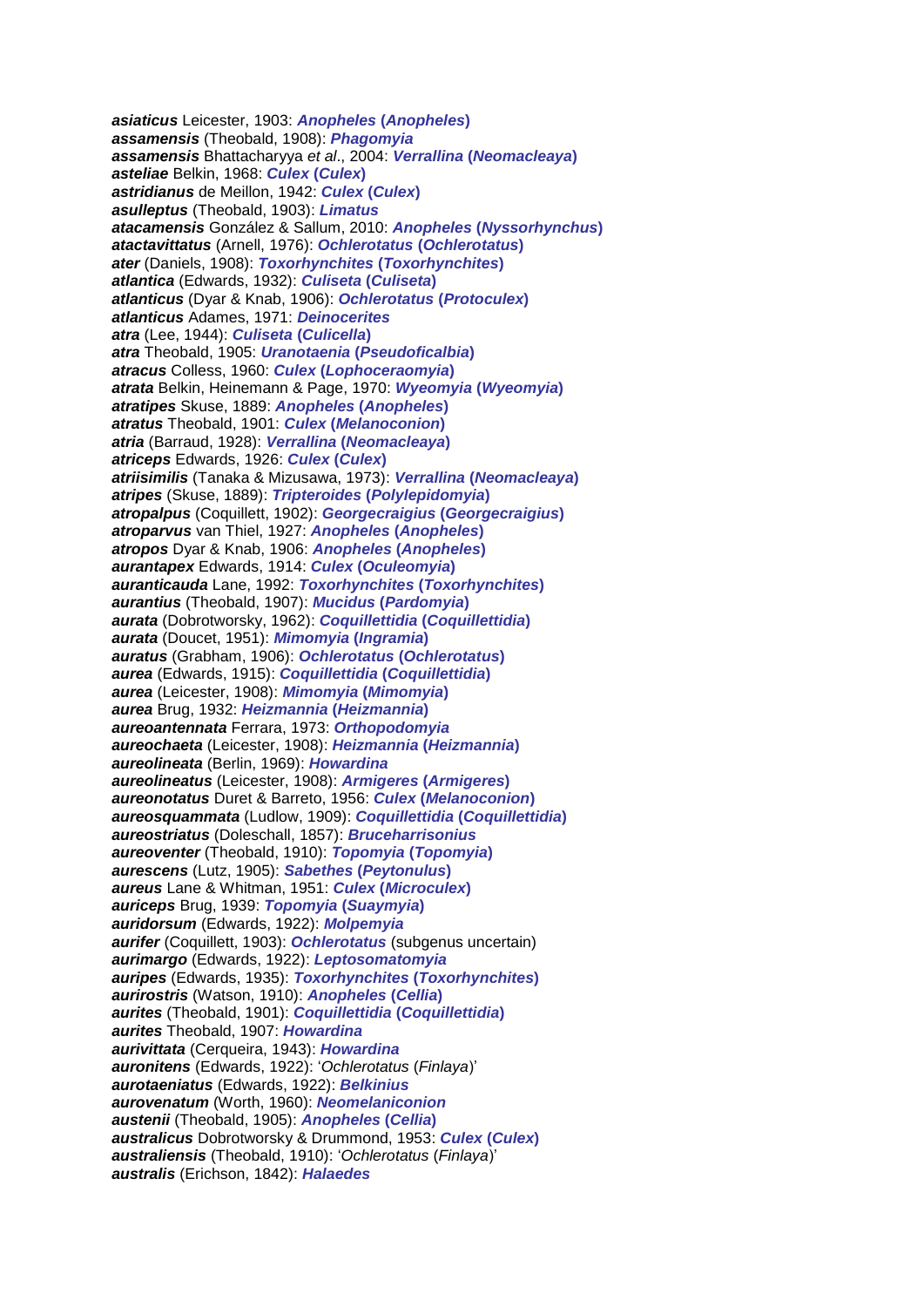*autocratica* Dyar & Knab, 1906: *Wyeomyia* **(***Hystatomyia***)** *auyantepuiensis* Harbach & Navarro, 1996: *Anopheles* **(***Kerteszia***)** *avianus* de Meillon, 1943: *Culex* **(***Maillotia***)** *avistylus* (Brug, 1939): *Finlaya axillicolus* Steffan, 1979: *Culex* **(***Acallyntrum***)** *axitiosa* (Kulasekera, Knight & Harbach, 1990): *Downsiomyia azaniae* Bailly-Choumara, 1960: *Anopheles* **(***Cellia***)** *azevedoi* Ribeiro, 1969: *Anopheles* **(***Cellia***)** *aztecus* Hoffmann, 1935: *Anopheles* **(***Anopheles***)** *azureosquamata* (Bonne-Wepster, 1948): *Verrallina* **(***Verrallina***)** *azurini* Basio, 1971: *Armigeres* **(***Armigeres***)** *azurini* Toma, Miyagi & Cabrera, 1984: *Culex* **(***Culiciomyia***)** *azymus* Dyar & Knab, 1906: *Culex* **(***Microculex***)** *babahoyensis* Levi-Castillo, 1953: *Culex* **(***Carrollia***)** *baezai* Gater, 1933: *Anopheles* **(***Anopheles***)** *bahama* Dyar & Knab, 1906: *Wyeomyia* **(***Wyeomyia***)** *bahamensis* (Berlin, 1969): *Howardina bahamensis* Dyar & Knab, 1906: *Culex* **(***Culex***)** *bahiensis* Duret, 1969: *Culex* **(***Melanoconion***)** *bahri* (Edwards, 1914): *Culex* **(***Culiciomyia***)** *baileyi* Edwards, 1929: *Anopheles* **(***Anopheles***)** *bailyi* Barraud, 1929: *Hodgesia bailyi* Barraud, 1934: *Culex* **(***Culiciomyia***)** *baimaii* Sallum & Peyton, 2005: *Anopheles* **(***Cellia***)** *baisasi* (Knight & Hull, 1951): *Geoskusea baisasi* Colless, 1957: *Anopheles* **(***Cellia***)** *baisasi* Sirivanakarn, 1972: *Culex* **(***Eumelanomyia***)** *baisasi* Stone & Thurman, 1958: *Armigeres* **(***Armigeres***)** *balabacensis* Baisas, 1936: *Anopheles* **(***Cellia***)** *balerensis* Mendoza, 1947: *Anopheles* **(***Anopheles***)** *balfouri* Theobald, 1904: *Uranotaenia* **(***Uranotaenia***)** *baltae* Porter, 2009: *Wyeomyia* **(***Hystatomyia***)** *balteatus* Macdonald, 1960: *Armigeres* **(***Leicesteria***)** *bambiotai* (Geoffroy, 1987): *Aedimorphus bamborum* Rozeboom & Komp, 1948: *Culex* **(***Anoedioporpa***)** *bambusa* (Yamada, 1917): *Tripteroides* **(***Tripteroides***)** *bambusae* (Edwards, 1935): *Stegomyia* (subgenus uncertain) *bambusaihole* Dong, Zhou & Dong, 1997: *Topomyia* **(***Suaymyia***)** *bambusicola* (Lutz & Neiva, 1913): *Toxorhynchites* **(***Lynchiella***)** *bambusicola* da Cunha Ramos & Brunhes, 2004: *Uranotaenia* **(***Pseudoficalbia***)** *bambusicolus* (Knight & Rozeboom, 1946): *Scutomyia bambusicolus* Komp, 1937: *Anopheles* **(***Kerteszia***)** *bananea* (Wolfs, 1958): *Diceromyia bancoi* (Geoffroy, 1987): *Aedimorphus bancroftianus* (Edwards, 1921): *Ochlerotatus* **(***Pseudoskusea***)** *bancrofti* (Taylor, 1914): *Verrallina* **(***Verrallina***)** *bancroftii* Giles, 1902: *Anopheles* **(***Anopheles***)** *bandoengensis* Brug, 1939: *Culex* **(***Lophoceraomyia***)** *banksensis* Maffi & Tenorio, 1977: *Culex* **(***Culex***)** *banksi* (Edwards, 1922): *Collessius* **(***Alloeomyia***)** *bannaensis* Gong & Lu, 1995: *Topomyia* **(***Suaymyia***)** *baolini* Gong, 1989: *Topomyia* **(***Topomyia***)** *barberellus* Evans, 1932: *Anopheles* **(***Cellia***)** *barberi* Coquillett, 1903: *Anopheles* **(***Anopheles***)** *barbipes* Edwards, 1913: *Toxorhynchites* **(***Toxorhynchites***)** *barbirostris* van der Wulp, 1884: *Anopheles* **(***Anopheles***)** *barbumbrosus* Strickland & Chowdhury, 1927: *Anopheles* **(***Anopheles***)** *barbus* Baisas, 1946: *Topomyia* **(***Topomyia***)** *baresi* Cerqueira, 1960: *Haemagogus* **(***Haemagogus***)** *barianensis* James, 1911, *in* James & Liston, 1911: *Anopheles* **(***Anopheles***)**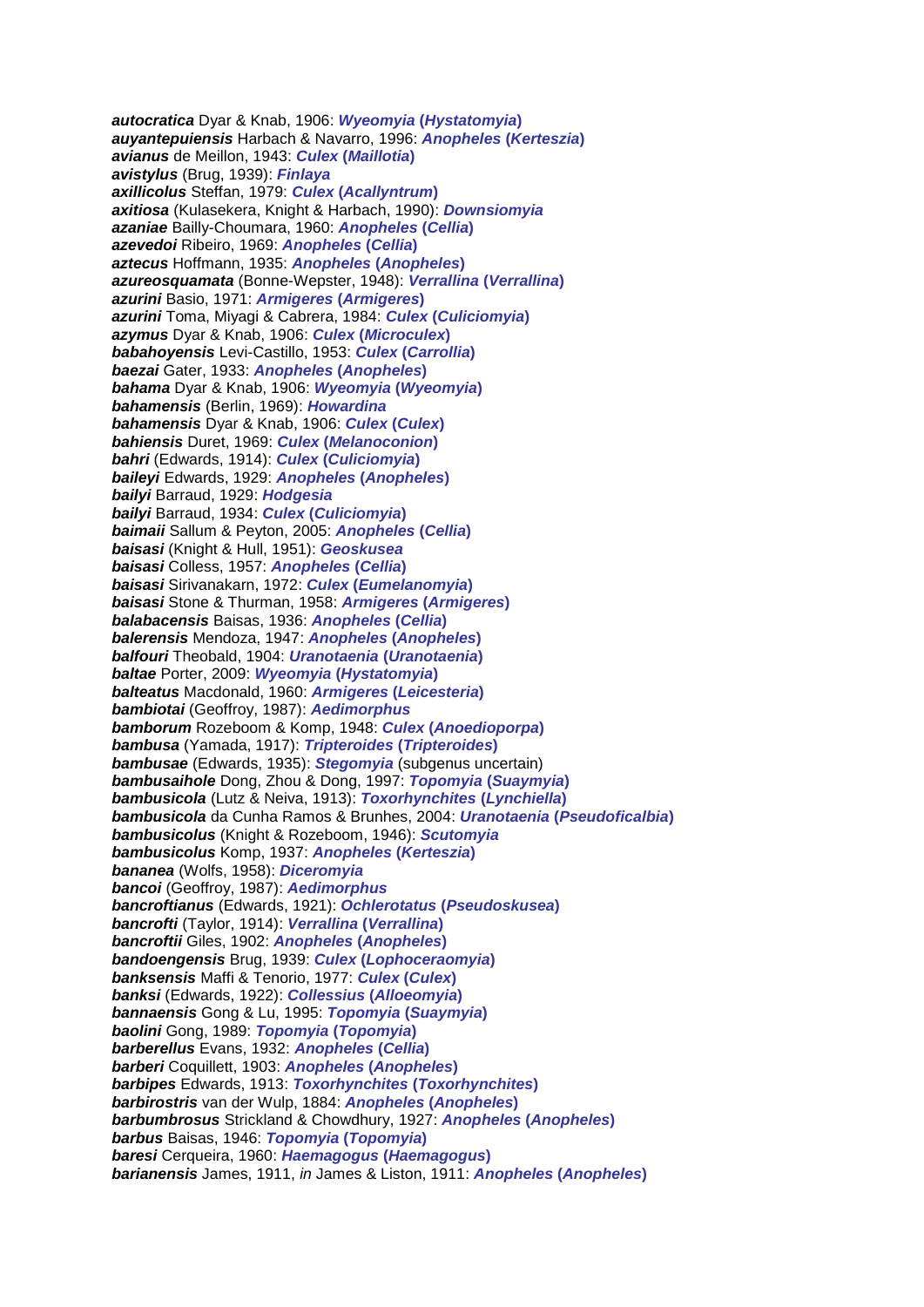*barnardi* (Edwards, 1924): *Hopkinsius* **(***Hopkinsius***)** *barnesi* Belkin, 1953: *Uranotaenia* **(***Uranotaenia***)** *barraudi* Baisas & Ubaldo-Pagayon, 1953: *Tripteroides* **(***Tricholeptomyia***)** *barraudi* Edwards, 1922: *Culex* **(***Culex***)** *barraudi* Edwards, 1934: *Paraedes barretoi* Adames, 1971: *Deinocerites barrinus* Bram, 1967: *Culex* **(***Culiciomyia***)** *bastagarius* Dyar & Knab, 1906: *Culex* **(***Melanoconion***)** *batesi* Lane & Cerqueira, 1942: *Sabethes* **(***Sabethes***)** *batesi* Rozeboom & Komp, 1948: *Culex* **(***Melanoconion***)** *bathana* (Dyar, 1928): *Chagasia becki* (Belkin, 1962): *Geoskusea becki* Belkin, 1962: *Culex* **(***Lophoceraomyia***)** *bedfordi* (Edwards, 1936): *Catageiomyia behningi* (Martini, 1926): *Ochlerotatus* (subgenus uncertain) *bejaranoi* (Martinez, Carcavallo & Prosen, 1960): *Ochlerotatus* (subgenus uncertain) *bejaranoi* Duret, 1953: *Culex* **(***Melanoconion***)** *bekkui* (Mogi, 1977): *Edwardsaedes beklemishevi* Stegnii & Kabanova, 1976: *Anopheles* **(***Anopheles***)** *belemensis* Duret & Damasceno, 1955: *Culex* **(***Anoedioporpa***)** *belenrae* Rueda, 2005: *Anopheles* **(***Anopheles***)** *belisarioi* Neiva, 1908: *Sabethes* **(***Sabethes***)** *belkini* Adames, 1971: *Deinocerites belkini* Baisas & Ubaldo-Pagayon, 1953: *Tripteroides* **(***Tricholeptomyia***)** *belkini* Grjebine, 1979: *Uranotaenia* **(***Pseudoficalbia***)** *belkini* Stone & Penn, 1948: *Culex* **(***Acallyntrum***)** *bellator* Dyar & Knab, 1906: *Anopheles* **(***Kerteszia***)** *belleci* le Goff, Boussès & Brunhes, 2007: *Neomelaniconion benarrochi* Gabaldon, Cova-Garcia & Lopez, 1941: *Anopheles* **(***Nyssorhynchus***)** *bengalensis* Barraud, 1934: *Culex* **(***Lophoceraomyia***)** *bengalensis* Puri, 1930: *Anopheles* **(***Anopheles***)** *bengalensis* Rosenberg & Evenhuis, 1985: *Toxorhynchites* **(***Toxorhynchites***)** *benguetensis* King, 1931: *Anopheles* **(***Anopheles***)** *benoiti* Wolfs, 1964: *Uranotaenia* **(***Uranotaenia***)** *bequaerti* (Wolfs, 1947): *Neomelaniconion bequaerti* Dyar & Shannon, 1925: *Culex* **(***Melanoconion***)** *bergerardi* (Pajot & Geoffroy, 1971): *Neomelaniconion berghei* Vincke & Leleup, 1949: *Anopheles* **(***Cellia***)** *bergi* Belkin, 1962: *Culex* **(***Lophoceraomyia***)** *bergrothi* (Edwards, 1921): *Culiseta* **(***Culiseta***)** *berlandi* (Séguy, 1921): *Ochlerotatus* (subgenus uncertain) *berlini* (Schick, 1970): '*Ochlerotatus* (*Protomacleaya*)' *bernardi* (Doucet, 1950): *Mimomyia* **(***Ingramia***)** *bertii* Cova García & Rausseo, 1964: *Uranotaenia* **(***Uranotaenia***)** *bertrami* (Schick, 1970): '*Ochlerotatus* (*Protomacleaya*)' *bervoetsi* D'Haenens, 1961: *Anopheles* **(***Cellia***)** *beta* Séguy, 1924: *Culex* **(***Culex***)** *bevisi* (Edwards, 1915): *Aedimorphus beytouti* (Doucet, 1951): *Mimomyia* **(***Ingramia***)** *bhayungi* Thurman & Thurman, 1958: *Armigeres* **(***Armigeres***)** *bhutanensis* (Somboon & Harbach, 2020): *Hulecoeteomyia bhutanensis* Somboon, Namgay & Harbach, 2021: *Anopheles* **(***Anopheles***)** *bhutanensis* Somboon, Namgay & Harbach, 2021: *Culex* **(***Culex***)** *bhutanensis* Somboon, Namgay & Harbach, 2022: *Uranotaenia* **(***Pseudoficalbia***)** *bicincta* da Cunha Ramos & Brunhes, 2004: *Uranotaenia* **(***Pseudoficalbia***)** *bicki* Stone & Penn, 1947: *Culex* **(***Acallyntrum***)** *bickleyi* Forattini, 1965: *Culex* **(***Culex***)** *bickleyi* Thurman, 1959: *Toxorhynchites* **(***Toxorhynchites***)** *bicolor* Leicester, 1908: *Uranotaenia* **(***Pseudoficalbia***)** *bicornis* (Root, 1928): *Wyeomyia* **(***Nunezia***)**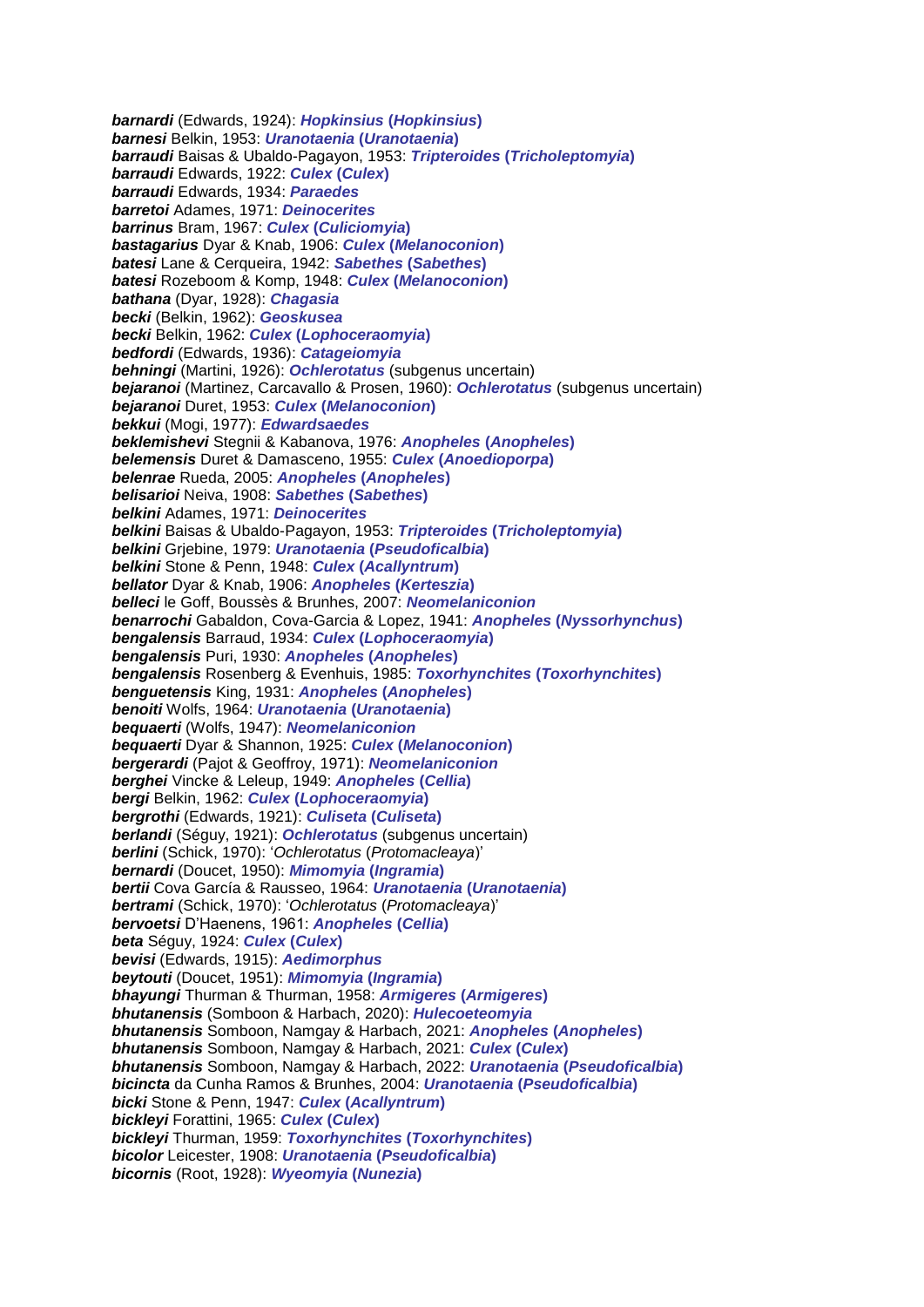*bicornutus* (Theobald, 1910): *Culex* **(***Lophoceraomyia***)** *bicristatus* (Thurman & Winkler, 1950): *Ochlerotatus* **(***Rusticoidus***)** *bidens* Dyar, 1922: *Culex* **(***Culex***)** *bidentata* da Cunha Ramos & Brunhes, 2004: *Uranotaenia* **(***Uranotaenia***)** *bifasciata* da Cunha Ramos & Brunhes, 2004: *Uranotaenia* **(***Pseudoficalbia***)** *bifoliata* (King & Hoogstraal, 1947): *Verrallina* **(***Verrallina***)** *bifoliolatus* Duret & Barreto, 1956: *Culex* **(***Melanoconion***)** *bifurcata* Dong, Wang & Lu, 1995: *Topomyia* **(***Topomyia***)** *bigoti* (Bellardi, 1862): *Lutzia* **(***Lutzia***)** *bihaicolus* Dyar & Núñez Tovar, 1928: *Culex* **(***Carrollia***)** *bihamatus* Edwards, 1926: *Culex* **(***Culex***)** *bilineata* Theobald, 1909: *Uranotaenia* **(***Uranotaenia***)** *bilineatus* Theobald, 1903: *Culex* **(***Culex***)** *bimaculata* Leicester, 1908: *Uranotaenia* **(***Pseudoficalbia***)** *bimaculatus* (Coquillett, 1902): *Ochlerotatus* **(***Chrysoconops***)** *bimaculiala* Leicester, 1908: *Uranotaenia* **(***Uranotaenia***)** *bimaculipes* (Theobald, 1905): *Tripteroides* **(***Tripteroides***)** *binigrolineatus* Knight & Rozeboom, 1945: *Culex* **(***Acallyntrum***)** *binotatus* Belkin, 1950: *Tripteroides* **(***Tripteroides***)** *biocellatus* (Taylor, 1914): '*Ochlerotatus* (*Finlaya*)' *bipartipes* Dyar & Knab, 1906: *Sabethes* **(***Sabethes***)** *biscaynensis* Zavortink & O'Meara, 1999: *Culex* **(***Micraedes***)** *biskraensis* (Brunhes, 1999): *Ochlerotatus* (subgenus uncertain) *bisquamatus* Lee, 1946: *Tripteroides* **(***Rachisoura***)** *bisulcatus* (Coquillett, 1906): *Culex* **(***Micraedes***)** *bitaeniorhynchus* Giles, 1901: *Culex* **(***Oculeomyia***)** *biunguiculata* Harbach, 2014 (in [Harbach & Taai, 2014\)](http://mosquito-taxonomic-inventory.info/node/11766): *Nyctomyia blacklocki* (Evans, 1925): *Stegomyia* (subgenus uncertain) *bogotanus* (Arnell, 1976): *Ochlerotatus* **(***Ochlerotatus***)** *boharti* (Knight & Rozeboom, 1946): *Scutomyia boharti* Brookman & Reeves, 1950: *Culex* **(***Neoculex***)** *bokorensis* Klein & Sirivanakarn, 1970: *Culex* **(***Eumelanomyia***)** *bolense* (Edwards, 1936): *Neomelaniconion bolii* Sirivanakarn, 1968: *Culex* **(***Lophoceraomyia***)** *boliviensis* (Theobald, 1905): *Anopheles* **(***Kerteszia***)** *boneti* (Gil Collado, 1936): *Bifidistylus boninensis* Bohart, 1957: *Culex* **(***Sirivanakarnius***)** *bonneae* (Mattingly, 1958): *Paraedes bonneae* Dyar & Knab, 1919: *Culex* **(***Culex***)** *bonneae* Edwards, 1930: *Mansonia* **(***Mansonioides***)** *bonneae* Root, 1927: *Chagasia bonnei* (Lane & Cerqueira, 1942): *Wyeomyia* **(***Phoniomyia***)** *bonnei* Dyar, 1921: *Culex* **(***Carrollia***)** *bonneti* Belkin, 1962: *Tripteroides* **(***Tripteroides***)** *borneensis* McArthur, 1949: *Anopheles* **(***Anopheles***)** *boshelli* Osorno-Mesa, 1944: *Haemagogus* **(***Haemagogus***)** *bosseri* Grjebine, 1979: *Uranotaenia* **(***Pseudoficalbia***)** *bougainvillensis* (Belkin, 1962): *Mimomyia* **(***Etorleptiomyia***)** *bougainvillensis* (Marks, 1947): *Finlaya bougainvillensis* Steffan, 1979: *Culex* **(***Acallyntrum***)** *bourrouli* (Lutz, 1905): *Wyeomyia* **(***Spilonympha***)** *boussesi* da Cunha Ramos & Brunhes, 2004: *Uranotaenia* **(***Pseudoficalbia***)** *brachiatus* Hutchings & Sallum, 2008: *Culex* **(***Melanoconion***)** *bradleyi* King, 1939: *Anopheles* **(***Anopheles***)** *brami* Forattini, Rabello & Lopes, 1967: *Culex* **(***Culex***)** *braziliensis* (Chagas, 1907): *Anopheles* **(***Nyssorhynchus***)** *braziliensis* (Gordon & Evans, 1922): '*Ochlerotatus* (*Protomacleaya*)' *breedensis* (Muspratt, 1953): *Ochlerotatus* (subgenus uncertain) *breinli* (Taylor, 1914): *Armigeres* **(***Armigeres***)** *brelandi* (Zavortink, 1972): '*Ochlerotatus* (*Protomacleaya*)'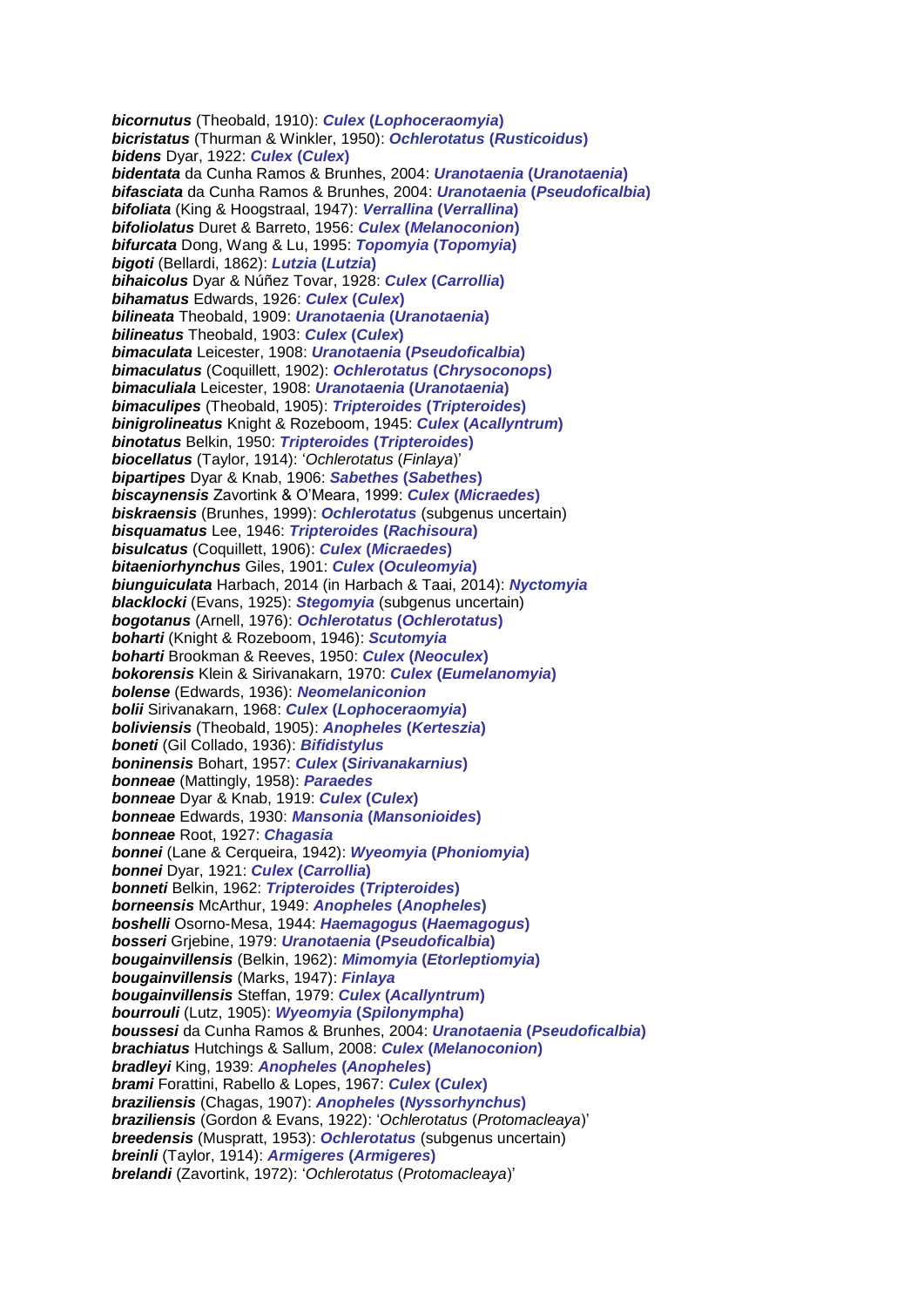*brenguesi* Rickenbach & Lombrici, 1975: *Eretmapodites brenguesi* Brunhes & Ravaonjanahary, 1973: *Culex* **(***Eumelanomyia***)** *brethesi* Dyar, 1919: *Culex* **(***Culex***)** *breviculus* Senevet & Abonnenc, 1939: *Culex* **(***Tinolestes***)** *brevipalpis* (Giles, 1902): *Culex* **(***Eumelanomyia***)** *brevipalpis* Brug, 1934: *Tripteroides* **(***Tripteroides***)** *brevipalpis* Roper, 1914: *Anopheles* **(***Anopheles***)** *brevipalpis* Theobald, 1901: *Toxorhynchites* **(***Toxorhynchites***)** *brevipalpus* (Theobald, 1905): *Culex* **(***Lophoceraomyia***)** *brevipes* (da Costa Lima, 1931): *Trichoprosopon brevirhynchus* Brug, 1934: *Tripteroides* **(***Rachisoura***)** *brevirostris* Reid, 1950: *Anopheles* **(***Anopheles***)** *brevis* (Berlin, 1969): *Howardina breviseta* da Cunha Ramos & Brunhes, 2004: *Uranotaenia* **(***Pseudoficalbia***)** *brevispinosus* Bonne-Wepster & Bonne, 1920: *Culex* **(***Culex***)** *brevitibia* (Edwards, 1914): *Alanstonea brevivittata* (Berlin, 1969): *Howardina bricenoi* Cova García *et al*., 1987: *Uranotaenia* **(***Uranotaenia***)** *briseis* Dyar, 1925: *Uranotaenia* **(***Uranotaenia***)** *britteni* (Marks & Hodgkin, 1958): '*Ochlerotatus* (*Finlaya*)' *brohieri* Edwards, 1929: *Anopheles* **(***Cellia***)** *bromeliae* Theobald, 1911: *Stegomyia* **(***Mukwaya***)** *brottesi* Rickenbach, 1967: *Eretmapodites browni* Komp, 1936: *Culex* **(***Anoedioporpa***)** *browni* Mattingly, 1955: *Uranotaenia* **(***Pseudoficalbia***)** *brownscutuma* (Dong, Zhou & Dong, 1999): *Bothaella brucei* (del Ponte & Cerqueira, 1938): *Onirion brucei* Service, 1960: *Anopheles* **(***Cellia***)** *brumpti* Doucet, 1951: *Uranotaenia* **(***Pseudoficalbia***)** *brumpti* Gailiard, 1931: *Culex* **(***Culex***)** *brumpti* Hamon & Rickenbach, 1955: *Anopheles* **(***Cellia***)** *brunhesi* (Reinert, 1999): *Zavortinkius brunhesi* Grjebine, 1979: *Uranotaenia* **(***Pseudoficalbia***)** *brunhesi* Ribeiro, 2004: *Toxorhynchites* **(***Afrorhynchus***)** *brunnipes* (Theobald, 1910): *Anopheles* **(***Cellia***)** *brygooi* (Brunhes, 1971): *Zavortinkius brygooi* Grjebine, 1986: *Mimomyia* **(***Ingramia***)** *buenaventura* (Schick, 1970): '*Ochlerotatus* (*Protomacleaya*)' *bukavuensis* Wolfs, 1947: *Culex* **(***Culex***)** *bulkleyi* Causey, 1937: *Anopheles* **(***Anopheles***)** *burgeri* (Zavortink, 1972): '*Ochlerotatus* (*Protomacleaya*)' *burjaticus* (Kuchartshuk, 1973): *Ochlerotatus* (subgenus uncertain) *burnetti* (Belkin, 1962): *Finlaya burnsi* (Basio & Reisen, 1971): *Stegomyia* (subgenus uncertain) *burpengaryensis* (Theobald, 1905): *Ochlerotatus* (subgenus uncertain) *busckii* (Coquillett, 1906): *Howardina bustamantei* Galvão, 1955: *Anopheles* **(***Anopheles***)** *butleri* (Theobald, 1901): *Verrallina* **(***Verrallina***)** *buxtoni* (Belkin, 1962): *Patmarksia buxtoni* (Edwards, 1923): *Coquillettidia* **(***Coquillettidia***)** *buxtoni* Edwards, 1926: *Culex* **(***Lophoceraomyia***)** *buxtoni* Service, 1958: *Anopheles* **(***Cellia***)** *bwambae* White, 1985: *Anopheles* **(***Cellia***)** *caatingensis* Andrake & la Corte, 2021: *Toxorhynchites* **(***Lynchiella***)** *caballus* (Theobald, 1912): *Ochlerotatus* **(***Juppius***)** *cabrerai* Miyagi, Toma & Rivera, 1983: *Topomyia* **(***Topomyia***)** *cachani* (Doucet, 1950): *Uranotaenia* **(***Pseudoficalbia***)** *cacharana* (Barraud, 1923): *Phagomyia cacozelus* (Marks, 1963): *Ochlerotatus* (subgenus uncertain) *caecus* (Theobald, 1901): *Aedimorphus*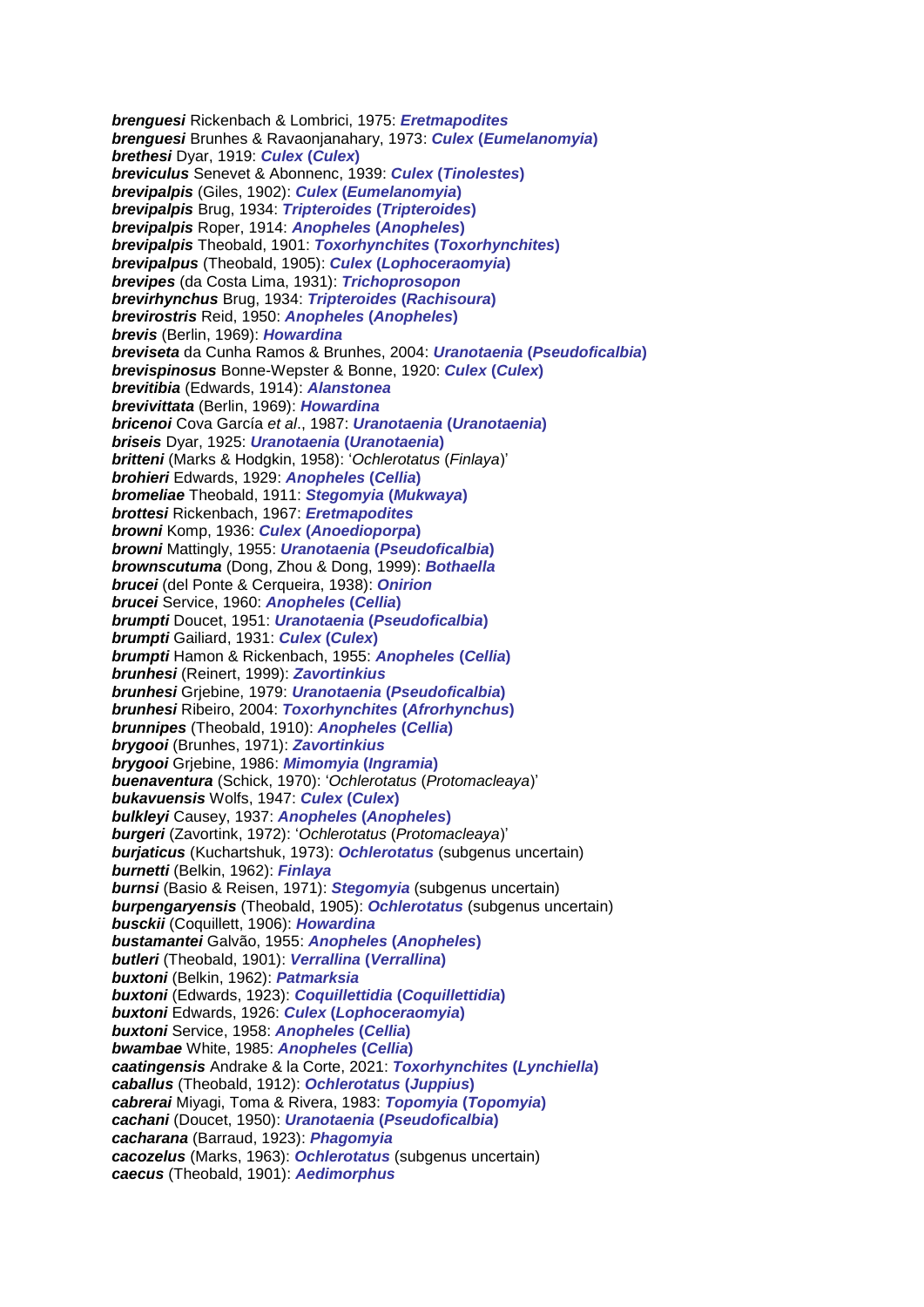*caeruleocephala* Theobald, 1901: *Uranotaenia* **(***Uranotaenia***)** *caeruleocephalus* (Leicester, 1908): *Tripteroides* **(***Tripteroides***)** *caillardi* Rickenbach, Ferrara & Eouzan, 1968: *Eretmapodites cairnsensis* (Taylor, 1919): *Culex* (subgenus uncertain) *cairnsensis* Taylor, 1919: *Hodgesia calabarensis* Edwards, 1941: *Culex* **(***Eumelanomyia***)** *calabyi* (Marks, 1963): *Macleaya* **(***Chaetocruiomyia***)** *calcariae* (Marks, 1957): *Ochlerotatus* **(***Pholeomyia***)** *calceata* (Edwards, 1924): *Stegomyia* (subgenus uncertain) *calderoni* Wilkerson, 1991: *Anopheles* **(***Anopheles***)** *caledonicus* (Edwards, 1922): *Tripteroides* **(***Polylepidomyia***)** *caliginosa* Philip, 1931: *Uranotaenia* **(***Uranotaenia***)** *caliginosus* (Graham, 1910): *Aedimorphus caliginosus* de Meillon, 1943: *Anopheles* **(***Anopheles***)** *calosomata* Dyar & Knab, 1907: *Uranotaenia* **(***Uranotaenia***)** *calumnior* (Belkin, Heinemann & Page, 1970): *Ochlerotatus* (subgenus uncertain) *calurus* Edwards, 1935: *Culex* **(***Culex***)** *camaronis* Ribeiro, 1991: *Toxorhynchites* **(***Toxorhynchites***)** *cambournaci* Hamon & Gandara, 1955: *Culex* **(***Culiciomyia***)** *cameronensis* Edwards, 1929c: *Anopheles* **(***Anopheles***)** *cameroni* de Meillon & Evans, 1935: *Anopheles* **(***Cellia***)** *campana* (Schick, 1970): '*Ochlerotatus* (*Protomacleaya*)' *campestris* (Dyar & Knab, 1907): *Ochlerotatus* (subgenus uncertain) *campestris* Leicester, 1908: *Uranotaenia* **(***Uranotaenia***)** *campestris* Reid, 1962: *Anopheles* **(***Anopheles***)** *campilunati* Carter & Wijesundara, 1948: *Culex* **(***Eumelanomyia***)** *camposi* Dyar, 1925: *Culex* **(***Culex***)** *camptorhynchus* (Thomson, 1869): *Ochlerotatus* (subgenus uncertain) *campylostylus* (Laffoon, 1946): *Verrallina* **(***Neomacleaya***)** *canaanensis* Lane & Whitman, 1943: *Culex* **(***Anoedioporpa***)** *canadensis* (Theobald, 1901): *Ochlerotatus* **(***Culicada***)** *cancer* Theobald, 1901: *Deinocerites cancricomes* (Edwards, 1922): *Cancraedes candelabrifer* Brug, 1939: *Armigeres* **(***Armigeres***)** *candidoscutellum* (Marks, 1947): '*Ochlerotatus* (*Finlaya*)' *canorii* Floch & Abonnenc, 1945: *Anopheles* **(***Stethomyia***)** *cantans* (Meigen, 1818): *Ochlerotatus* (subgenus uncertain) *cantator* (Coquillett, 1903): *Ochlerotatus* (subgenus uncertain) *capelai* da Cunha Ramos, 1993: *Uranotaenia* **(***Pseudoficalbia***)** *capelai* Ribeiro, 1992: *Toxorhynchites* **(***Afrorhynchus***)** *capensis* (Edwards, 1924): *Albuginosus* [*Aedes* (*Albuginosus*)] *capricornii* Lutz, 1904: *Haemagogus* **(***Haemagogus***)** *caracula* Dyar & Núñez Tovar, 1928: *Wyeomyia* **(***Wyeomyia***)** *carcinicola* da Cunha Ramos & Brunhes, 2004: *Uranotaenia* **(***Pseudoficalbia***)** *carcinophilus* Dyar & Knab, 1906: *Culex* **(***Melanoconion***)** *carcinoxenus* de Oliveira Castro, 1932: *Culex* **(***Culex***)** *caribeanus* Galindo & Blanton, 1954: *Culex* **(***Melanoconion***)** *carioca* Lane & Whitman, 1951: *Culex* **(***Microculex***)** *carleti* Brunhes & Ravaonjanahary, 1971: *Culex* **(***Culex***)** *carmenti* (Edwards, 1924): *Verrallina* **(***Verrallina***)** *carnevalei* Brunhes, le Goff & Geoffroy, 1999: *Anopheles* **(***Cellia***)** *carolinensis* Bohart & Ingram, 1946: *Culex* **(***Lophoceraomyia***)** *caroni* Adam, 1961: *Anopheles* **(***Cellia***)** *carrilloi* (Sutil O. & Pulido F., 1978): *Wyeomyia* **(***Exallomyia***)** *carteri* (Edwards, 1936): *Neomelaniconion carteri* Amerasinghe, 1993: *Heizmannia* **(***Heizmannia***)** *carteri* Evans & de Meillon, 1933: *Anopheles* **(***Cellia***)** *cartroni* (Ventrillon, 1906): *Skusea casali* (Schick, 1970): '*Ochlerotatus* (*Protomacleaya*)' *caspius* (Pallas, 1771): *Ochlerotatus* (subgenus uncertain)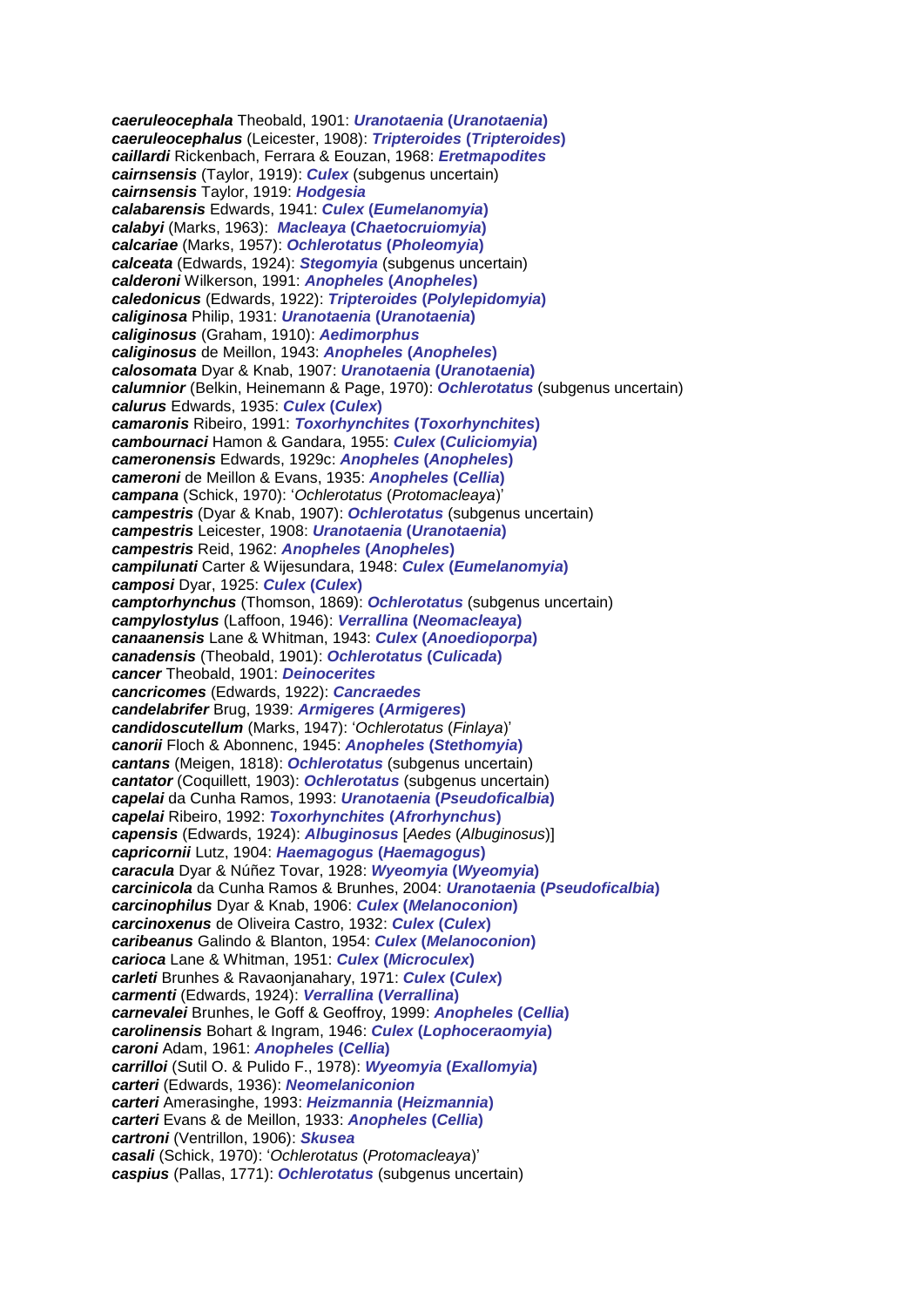*castaneus* Sirivanakarn, 1973: *Culex* **(***Lophoceraomyia***)** *castelli* Hamon, 1957: *Culex* **(***Culex***)** *castor* de Meillon & Lavoipierre, 1944: *Culex* **(***Eumelanomyia***)** *castrensis* Edwards, 1922: *Culex* **(***Eumelanomyia***)** *castroi* Casal & García, 1967: *Culex* **(***Phytotelmatomyia***)** *castroi* Lane & Cerqueira, 1942: *Trichoprosopon cataphylla* (Dyar, 1916): *Ochlerotatus* (subgenus uncertain) *cataractarum* Edwards, 1923: *Culex* **(***Eumelanomyia***)** *catasticta* Knab, 1909: *Aedeomyia* **(***Aedeomyia***)** *catesi* (Lien, 1968): *Heizmannia* **(***Mattinglyia***)** *catharinensis* (da Costa Lima, Guitoon & Ferreira, 1962): *Toxorhynchites* **(***Ankylorhynchus***)** *cauchensis* Floch & Abonnenc, 1945: *Culex* **(***Tinolestes***)** *caudatus* Clastrier, 1970: *Culex* **(***Melanoconion***)** *caudelli* (Dyar & Knab, 1906): *Culex* **(***Melanoconion***)** *cauta* (Barraud, 1928): *Verrallina* **(***Neomacleaya***)** *cavalierii* García & Casal, 1967: *Toxorhynchites* **(***Lynchiella***)** *cavaticus* (Reinert, 1979): *Isoaedes cavernicola* Mattingly, 1954: *Uranotaenia* **(***Pseudoficalbia***)** *cavernicola* Rattanarithikul & Harbach, 2007: *Borichinda cedecei* Stone & Hair, 1968: *Culex* **(***Melanoconion***)** *celaenocephala* Dyar & Knab, 1906: *Wyeomyia* **(***Wyeomyia***)** *celatum* Peyton & Harbach, 2000: *Onirion celebica* (Mattingly, 1959): *Lorrainea celeste* Dyar & Nuñez Tovar, 1927: *Haemagogus* **(***Haemagogus***)** *centropunctatus* (Theobald, 1913): *Aedimorphus ceramensis* Sirivanakarn & Kurihara, 1973: *Culex* **(***Culiciomyia***)** *cerqueirai* (Barreto & Coutinho, 1944): *Mansonia* **(***Mansonia***)** *cerqueirai* Nascimento-Pereira, Neves, Lourenço-de-Oliveira & Motta, 2021: *Sabethes* **(***Sabethes***)** *cerqueirai* (Stone, 1944): *Runchomyia* **(***Runchomyia***)** *cerqueirai* Valencia, 1973: *Culex* **(***Carrollia***)** *cesari* del Ponte & Cerqueira, 1938: *Wyeomyia* (subgenus uncertain) *ceylonensis* (Theobald, 1905): *Tripteroides* **(***Rachionotomyia***)** *ceylonica* (Edwards, 1917): *Verrallina* **(***Neomacleaya***)** *chaetoventralis* (Theobald, 1910): *Culex* **(***Neoculex***)** *chagasi* (da Costa Lima, 1935): *Mansonia* **(***Mansonia***)** *chaguanco* Casal, García & Fernández, 1968: *Culex* **(***Anoedioporpa***)** *chaii* Miyagi & Toma, 2012: *Topomyia* **(***Topomyia***)** *chalcocephala* Dyar & Knab, 1906: *Wyeomyia* (subgenus uncertain) *chalcospilans* Dyar, 1921: *Haemagogus* **(***Haemagogus***)** *chamberlaini* Ludlow, 1904: *Mimomyia* **(***Mimomyia***)** *chamboni* (Cornet, 1968): *Catageiomyia champerico* (Dyar & Knab, 1906): *Psorophora* **(***Janthinosoma***)** *chandi* Edwards, 1922: *Heizmannia* **(***Heizmannia***)** *changuinolae* Galindo & Blanton, 1954: *Culex* **(***Melanoconion***)** *charmion* Dyar, 1928: *Wyeomyia* **(***Wyeomyia***)** *chathamicus* (Dumbleton, 1962): *Opifex* **(***Nothoskusea***)** *chaussieri* (Edwards, 1923): *Stegomyia* (subgenus uncertain) *chauveti* Brunhes & Rambelo, 1968: *Culex* **(***Eumelanomyia***)** *cheesmanae* Mattingly & Marks, 1955: *Culex* **(***Neoculex***)** *chelli* Edwards, 1915: *Ochlerotatus* **(***Juppius***)** *chemulpoensis* (Yamada, 1921): *Stegomyia* (subgenus uncertain) *chengi* Lien, 1968: *Heizmannia* **(***Heizmannia***)** *cheni* Dong, Wang & Lu, 2003: *Culex* **(***Culiciomyia***)** *cheni* Lien, 1968: *Tripteroides* **(***Tripteroides***)** *cherrapunjiensis* Natarajan, Rajavel & Jambulingam, 2016: *Hulecoeteomyia chiangmaiensis* Somboon & Harbach, 2019: *Lutzia* **(***Metalutzia***)** *chidesteri* Dyar, 1921: *Culex* **(***Culex***)** *chionodes* (Belkin, 1962): *Christophersiomyia chionotum* (Zavortink, 1972): '*Ochlerotatus* (*Protomacleaya*)' *chiriquiensis* Komp, 1936: *Anopheles* **(***Anopheles***)**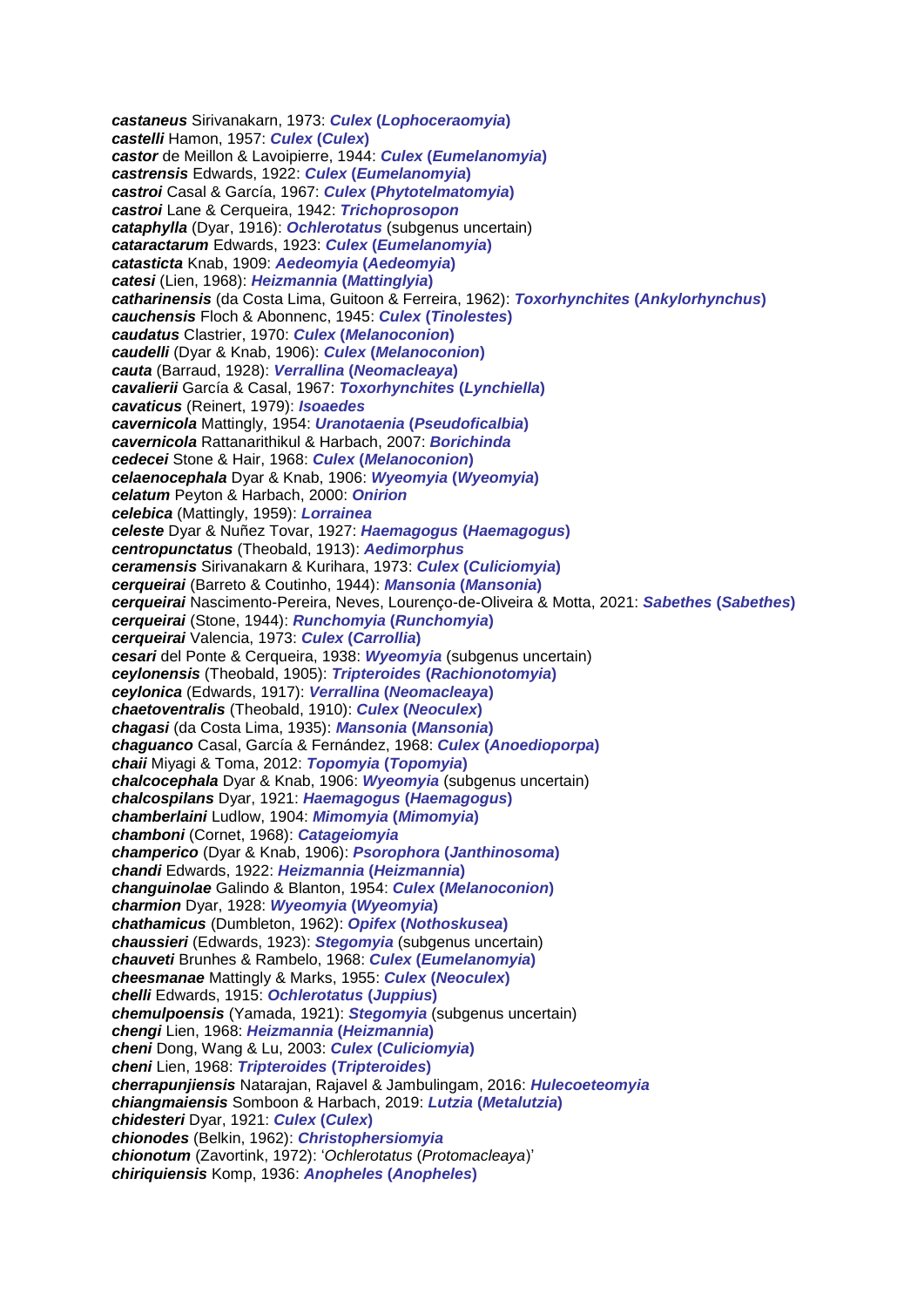*chitae* Duret, 1967: *Culex* **(***Culex***)** *chloropterus* (von Humboldt, 1819): *Sabethes* **(***Sabethoides***)** *chocoensis* Porter & Wolff, 2004: *Wyeomyia* **(***Hystatomyia***)** *chodukini* Martini, 1929: *Anopheles* **(***Anopheles***)** *chorleyi* Edwards, 1936: *Uranotaenia* **(***Uranotaenia***)** *chorleyi* Edwards, 1941: *Culex* **(***Culex***)** *christiani* Colless, 1960: *Culex* **(***Lophoceraomyia***)** *christophersi* (Edwards, 1922): *Bruceharrisonius christophersi* Baisas & Ubaldo-Pagayon, 1953: *Tripteroides* **(***Tricholeptomyia***)** *christophersi* Barraud, 1926: *Uranotaenia* **(***Uranotaenia***)** *christophi* (Portschinsky, 1884): *Toxorhynchites* **(***Toxorhynchites***)** *christyi* (Newstead & Carter, 1911): *Anopheles* **(***Cellia***)** *chryselatus* Dyar & Knab, 1919: *Culex* **(***Microculex***)** *chrysochlorus* Arnell, 1973: *Haemagogus* **(***Haemagogus***)** *chrysogaster* Graham, 1909: *Eretmapodites chrysolineata* (Theobald, 1907): *Hulecoeteomyia chrysonotum* (Peryassú, 1922): *Coquillettidia* **(***Rhynchotaenia***)** *chrysoscuta* (Theobald, 1910): *Paraedes chrysosoma* (Edwards, 1915): *Coquillettidia* **(***Coquillettidia***)** *chungi* (Lien, 1968): *Jihlienius churchillensis* (Ellis & Brust, 1973): *Ochlerotatus* (subgenus uncertain) *ciliata* (Fabricius, 1794): *Psorophora* **(***Psorophora***)** *cilipes* (Fabricius, 1805): *Psorophora* **(***Psorophora***)** *cinctellus* Edwards, 1922: *Culex* **(***Lophoceraomyia***)** *cinctus* (Newstead & Carter, 1910): *Anopheles* **(***Cellia***)** *cinerellus* Edwards, 1922: *Culex* **(***Culiciomyia***)** *cinereus* Meigen, 1818: *Aedes cinereus* Theobald, 1901: *Anopheles* **(***Cellia***)** *cinereus* Theobald, 1901: *Culex* **(***Culiciomyia***)** *cingulata* (Fabricius, 1805): *Psorophora* **(***Grabhamia***)** *cingulatus* (Leicester, 1908): *Armigeres* **(***Leicesteria***)** *circumcincta* Dyar & Knab, 1907: *Wyeomyia* **(***Hystatomyia***)** *circumflava* Cerqueira, 1943: *Psorophora* **(***Janthinosoma***)** *circumluteolum* (Theobald, 1908): *Neomelaniconion circumtestacea* (Theobald, 1908): *Ficalbia civinskii* Belkin, 1953: *Uranotaenia* **(***Uranotaenia***)** *claggi* Bohart & Farner, 1944: *Tripteroides* **(***Tripteroides***)** *clara* Dyar & Shannon, 1925: *Uranotaenia* **(***Uranotaenia***)** *clarki* (Galindo, Carpenter & Trapido, 1953): *Haemagogus* **(***Conopostegus***)** *clarki* Evans, 1924: *Culex* **(***Melanoconion***)** *clasoleuca* Dyar & Knab, 1908: *Wyeomyia* (subgenus uncertain) *clastrieri* Casal & Garcia, 1968: *Culex* **(***Aedinus***)** *clavata* (Barraud, 1931): *Verrallina* **(***Neomacleaya***)** *claviger* (Meigen, 1804): *Anopheles* **(***Anopheles***)** *clelandi* (Taylor, 1914): *Ochlerotatus* **(***Pholeomyia***)** *clintoni* (Taylor, 1946): *Patmarksia clivis* (Lanzaro & Eldridge, 1992): *Ochlerotatus* (subgenus uncertain) *clowi* Rozeboom & Knight, 1946: *Anopheles* **(***Cellia***)** *coatzacoalcos* Dyar & Knab, 1906: *Uranotaenia* **(***Uranotaenia***)** *codiocampa* Dyar & Knab, 1907: *Wyeomyia* **(***Miamyia***)** *coenonus* Howard, Dyar & Knab, 1913: *Wyeomyia* **(***Hystatomyia***)** *coerulescens* Edwards, 1928: *Culex* **(***Lophoceraomyia***)** *coeruleus* (Brug, 1934): *Toxorhynchites* **(***Toxorhynchites***)** *cogilli* (Edwards, 1922): *Phagomyia coheni* Belkin, 1950: *Tripteroides* **(***Polylepidomyia***)** *colledgei* Marks, 1956: *Anopheles* **(***Anopheles***)** *collessi* (Mattingly, 1958): *Paraedes collessi* Grjebine, 1986: *Mimomyia* **(***Ingramia***)** *collessi* Lee, 1946: *Tripteroides* **(***Polylepidomyia***)** *collessi* Reid, 1963: *Anopheles* **(***Anopheles***)**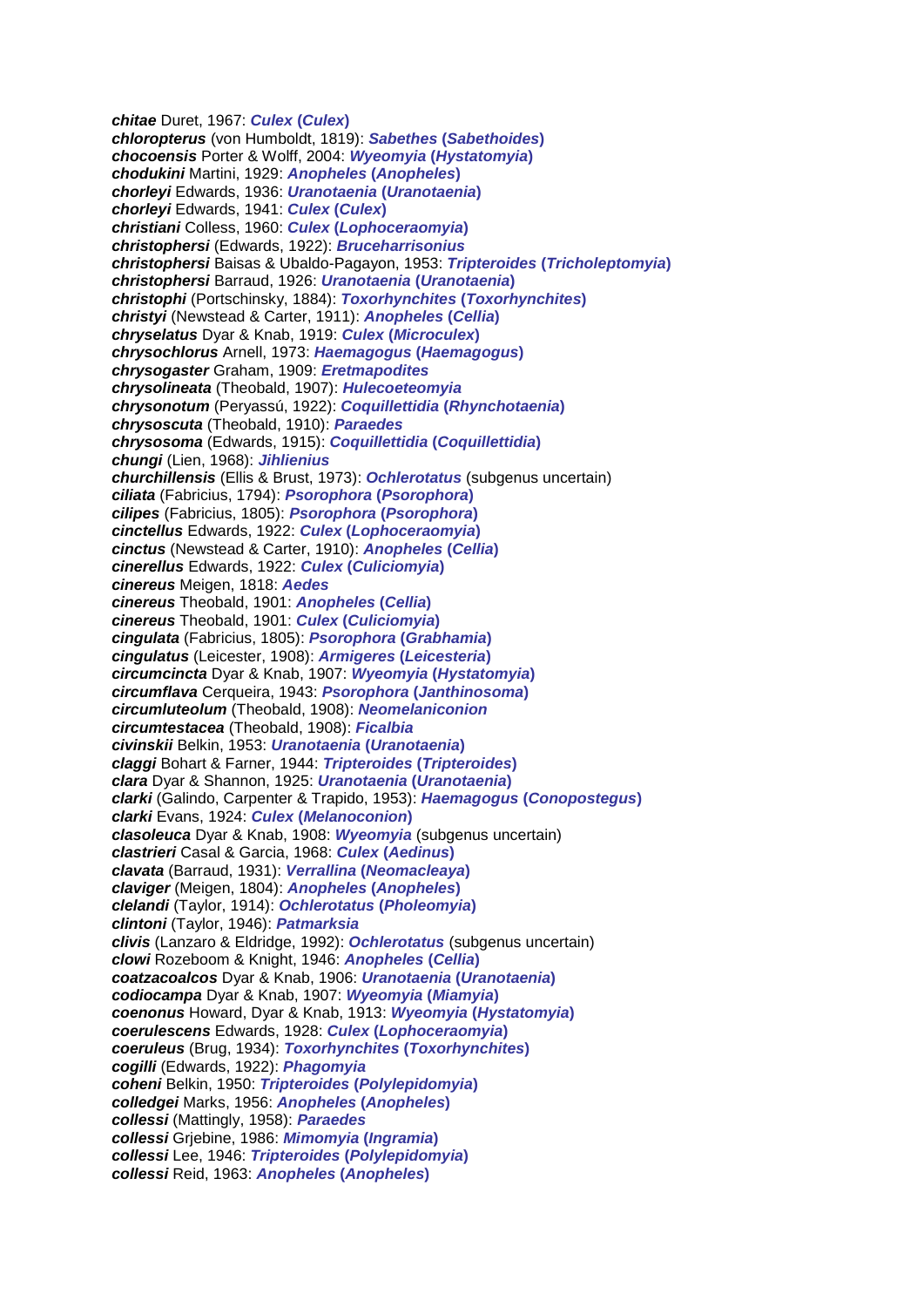*collessi* Sirivanakarn, 1968: *Culex* **(***Lophoceraomyia***)** *colocasiae* Edwards, 1928: *Uranotaenia* **(***Pseudoficalbia***)** *colombiana* Lane, 1945: *Wyeomyia* **(***Antunesmyia***)** *colombianus* Adames, 1971: *Deinocerites columbiae* (Dyar & Knab, 1906): *Psorophora* **(***Grabhamia***)** *columnaris* Sá & Hutchings: *Culex* **(***Melanoconion***)** *coluzzii* Coetzee & Wilkerson, 2013: *Anopheles* **(***Cellia***)** *coluzzii* (Rioux, Guilvard & Pasteur, 1998): *Ochlerotatus* (subgenus uncertain) *comata* (Barraud, 1931): *Verrallina* **(***Neomacleaya***)** *comatus* Senevet & Abonnenc, 1939: *Culex* **(***Melanoconion***)** *combesi* Doucet, 1950: *Uranotaenia* **(***Pseudoficalbia***)** *comitatus* (Arnell, 1976): *Ochlerotatus* **(***Ochlerotatus***)** *commevynensis* Bonne-Wepster & Bonne, 1920: *Culex* **(***Melanoconion***)** *comminutor* Dyar, 1920: *Culex* **(***Melanoconion***)** *communis* (de Geer, 1776): *Ochlerotatus* (subgenus uncertain) *communis* (Leicester, 1908): *Heizmannia* **(***Heizmannia***)** *comorensis* Brunhes, 1977: *Culex* **(***Culex***)** *comorensis* Brunhes, 1977: *Orthopodomyia comorensis* Brunhes, le Goff & Geoffroy, 1997: *Anopheles* **(***Cellia***)** *comorensis* da Cunha Ramos & Brunhes, 2004: *Uranotaenia* **(***Pseudoficalbia***)** *comosa* (Reinert, 1974): *Verrallina* **(***Neomacleaya***)** *complex* (Theobald, 1910): *Heizmannia* **(***Heizmannia***)** *complosa* (Dyar, 1928): *Wyeomyia* **(***Dendromyia***)** *compressum* Lutz, 1905: *Trichoprosopon comptus* Sá & Sallum: *Culex* **(***Melanoconion***)** *concinnus* Lee, 1946: *Tripteroides* **(***Rachisoura***)** *concolor* Edwards, 1938: *Anopheles* **(***Anopheles***)** *conditus* Moses, Howard & Harbach, 2000: *Sabethes* **(***Sabethoides***)** *condolescens* (Dyar & Knab, 1907): *Ochlerotatus* **(***Ochlerotatus***)** *confinnis* (Lynch Arribálzaga, 1891): *Psorophora* **(***Grabhamia***)** *confundior* Komp & Rozeboom, 1951: *Culex* **(***Melanoconion***)** *confusa* (Lutz, 1905): *Wyeomyia* **(***Prosopolepis***)** *confusa* Bonne-Wepster, 195l: *Bironella* **(***Neobironella***)** *confusa* Peyton, 1977: *Uranotaenia* **(***Pseudoficalbia***)** *confusus* Edwards, 1915: *Armigeres* **(***Armigeres***)** *confusus* Evans & Leeson, 1935: *Anopheles* **(***Cellia***)** *confusus* Lee, 1946: *Tripteroides* **(***Rachisoura***)** *conjungens* Edwards, 1914: *Armigeres* **(***Armigeres***)** *connali* Edwards, 1912: *Uranotaenia* **(***Uranotaenia***)** *conservator* Dyar & Knab, 1906: *Culex* **(***Anoedioporpa***)** *consolator* Dyar & Knab, 1906: *Culex* **(***Microculex***)** *consonensis* (Reinert, 1973): *Verrallina* **(***Harbachius***)** *conspirator* Dyar & Knab, 1906: *Culex* **(***Melanoconion***)** *contei* Duret, 1968: *Culex* **(***Melanoconion***)** *contigua* (Edwards, 1936): *Stegomyia* (subgenus uncertain) *continentalis* (Dobrotworsky, 1960): *Ochlerotatus* (subgenus uncertain) *contrastata* da Cunha Ramos & Brunhes, 2004: *Uranotaenia* **(***Pseudoficalbia***)** *cooki* (Belkin, 1962): *Stegomyia* (subgenus uncertain) *cooki* Root, 1937: *Uranotaenia* **(***Uranotaenia***)** *coonorensis* Mattingly, 1981: *Tripteroides* **(***Rachionotomyia***)** *coppenamensis* Bonne-Wepster & Bonne, 1920: *Culex* **(***Melanoconion***)** *corbeti* Hamon, 1962: *Eretmapodites cordellieri* (Huang, 1986): *Diceromyia corentynensis* Dyar, 1920: *Culex* **(***Melanoconion***)** *corethroides* Theobald, 1907: *Anopheles* **(***Anopheles***)** *corneti* (Huang, 1986): *Stegomyia* (subgenus uncertain) *corniger* Theobald, 1903: *Culex* **(***Phenacomyia***)** *cornuta* da Cunha Ramos & Brunhes, 2004: *Uranotaenia* **(***Pseudoficalbia***)** *cornutus* Edwards, 1922: *Culex* **(***Oculeomyia***)** *corona* Belkin, Heinemann & Page, 1970: *Wyeomyia* **(***Wyeomyia***)**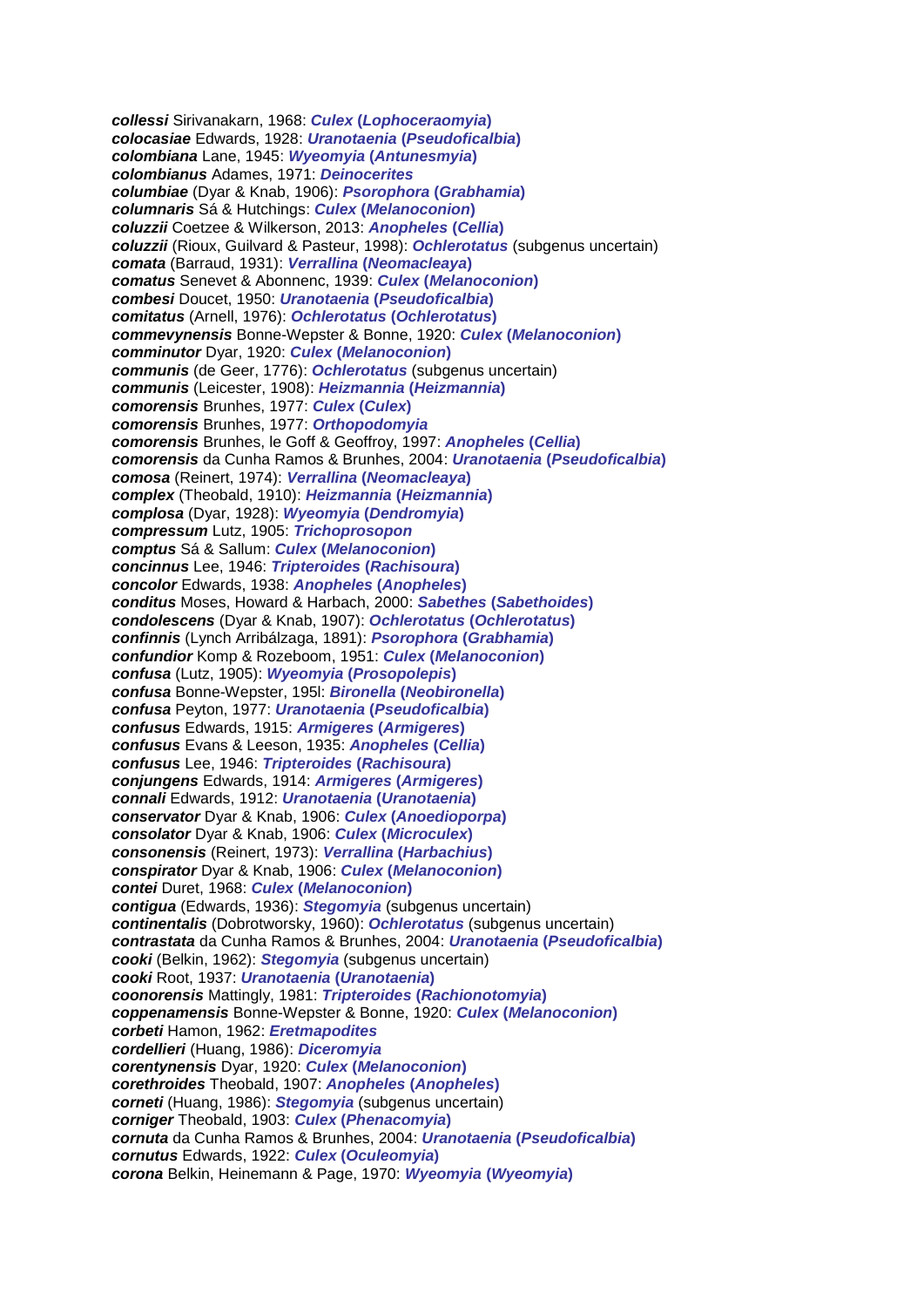*coronator* Dyar & Knab, 1906: *Culex* **(***Culex***)** *corrigani* Dyar & Knab, 1907: *Culex* **(***Anoedioporpa***)** *costai* da Fonseca & da Silva Ramos, 1940: *Anopheles* **(***Anopheles***)** *costaricensis* Adames & Hogue, 1970: *Deinocerites cottlei* Sirivanakarn, 1968: *Culex* **(***Lophoceraomyia***)** *coulangesi* (Rodhain & Boutonnier, 1983): *Paulianius coustani* Laveran, 1900: *Anopheles* **(***Anopheles***)** *covagarciai* Forattini, 1965: *Culex* **(***Culex***)** *covagarciai* Sutil Oramas & Pulido F., 1974: *Wyeomyia* (subgenus uncertain) *covelli* Barraud, 1929: *Heizmannia* **(***Heizmannia***)** *cozi* (Cornet, 1973): *Cornetius cozumelensis* (Díaz Nájera, 1966): *Howardina cracens* Sallum & Peyton, 2005: *Anopheles* **(***Cellia***)** *craggi* Barraud, 1923: *Stegomyia* **(***Heteraspidion***)** *crassicomus* Colless, 1965: *Culex* **(***Lophoceraomyia***)** *crassiforceps* (Edwards, 1927): *Neomelaniconion crassipes* (van der Wulp, 1881): *Coquillettidia* **(***Coquillettidia***)** *crassistylus* Brug, 1934: *Culex* **(***Neoculex***)** *crawfordi* Reid, 1953: *Anopheles* **(***Anopheles***)** *creole* Anduze, 1949: *Culex* **(***Melanoconion***)** *cretata* (Delfinado, 1967): *Verrallina* **(***Neomacleaya***)** *cretina* (Edwards, 1921): *Stegomyia* (subgenus uncertain) *crinicauda* Edwards, 1921: *Culex* **(***Culex***)** *crinifer* (Theobald, 1903): *Ochlerotatus* **(***Ochlerotatus***)** *cristata* (Theobald, 1904): *Coquillettidia* **(***Coquillettidia***)** *cristata* Thurman, 1959: *Topomyia* **(***Suaymyia***)** *cristatus* King & Baisas, 1936: *Anopheles* **(***Cellia***)** *cristipalpis* Service, 1977: *Anopheles* **(***Cellia***)** *cristovaoi* Duret, 1968: *Culex* **(***Melanoconion***)** *crocea* (Knight & Laffoon, 1946): *Finlaya crossi* (Lien, 1967): '*Ochlerotatus* (*Finlaya*)' *crowei* Sirivanakarn, 1968: *Culex* **(***Lophoceraomyia***)** *crucians* Wiedemann, 1828: *Anopheles* **(***Anopheles***)** *cruzii* Dyar & Knab, 1908: *Anopheles* **(***Kerteszia***)** *crybda* Dyar, 1924: *Culex* **(***Melanoconion***)** *crypticus* Coetzee, 1995: *Anopheles* **(***Anopheles***)** *cubiculi* Marks, 1989: *Culex* **(***Lophoceraomyia***)** *cubitatus* Colless, 1965: *Culex* **(***Lophoceraomyia***)** *cuccioi* (Belkin, 1962): *Verrallina* **(***Verrallina***)** *cucphuongensis* Vu, Nguyen, Tran & Nguyen, 1991: *Anopheles* **(***Anopheles***)** *culicifacies* Giles, 1901: *Anopheles* **(***Cellia***)** *culiciformis* (Theobald, 1905): *Ochlerotatus* **(***Pseudoskusea***)** *culiciformis* Cogill, 1903: *Anopheles* **(***Anopheles***)** *culicinus* (Edwards, 1922): *Aedimorphus cumminsii* (Theobald, 1903): *Aedimorphus cunabulanus* (Edwards, 1924): *Ochlerotatus* (subgenus uncertain) *curiche* Adames, 1971: *Deinocerites curtipalpis* (Edwards, 1914): *Culex* **(***Lophoceraomyia***)** *curtipes* (Edwards, 1915): *Cancraedes curvibrachius* Angulo, 1993: *Culex* **(***Culex***)** *cuttsi* van den Assem, 1959: *Tripteroides* **(***Rachisoura***)** *cuyanus* Duret, 1968: *Culex* **(***Culex***)** *cyanescens* (Coquillett, 1902): *Psorophora* **(***Janthinosoma***)** *cyaneus* (Fabricius, 1805): *Sabethes* **(***Sabethes***)** *cydippis* de Meillon, 1931: *Anopheles* **(***Cellia***)** *cylindricus* Theobald, 1903: *Culex* **(***Lophoceraomyia***)** *cyprioides* (Danilov & Stupin, 1982): *Ochlerotatus* (subgenus uncertain) *cyprius* (Ludlow, 1920): *Ochlerotatus* (subgenus uncertain) *cyptopus* Theobald, 1909: *Hodgesia cyrtolabis* (Edwards, 1928): *Verrallina* **(***Neomacleaya***)**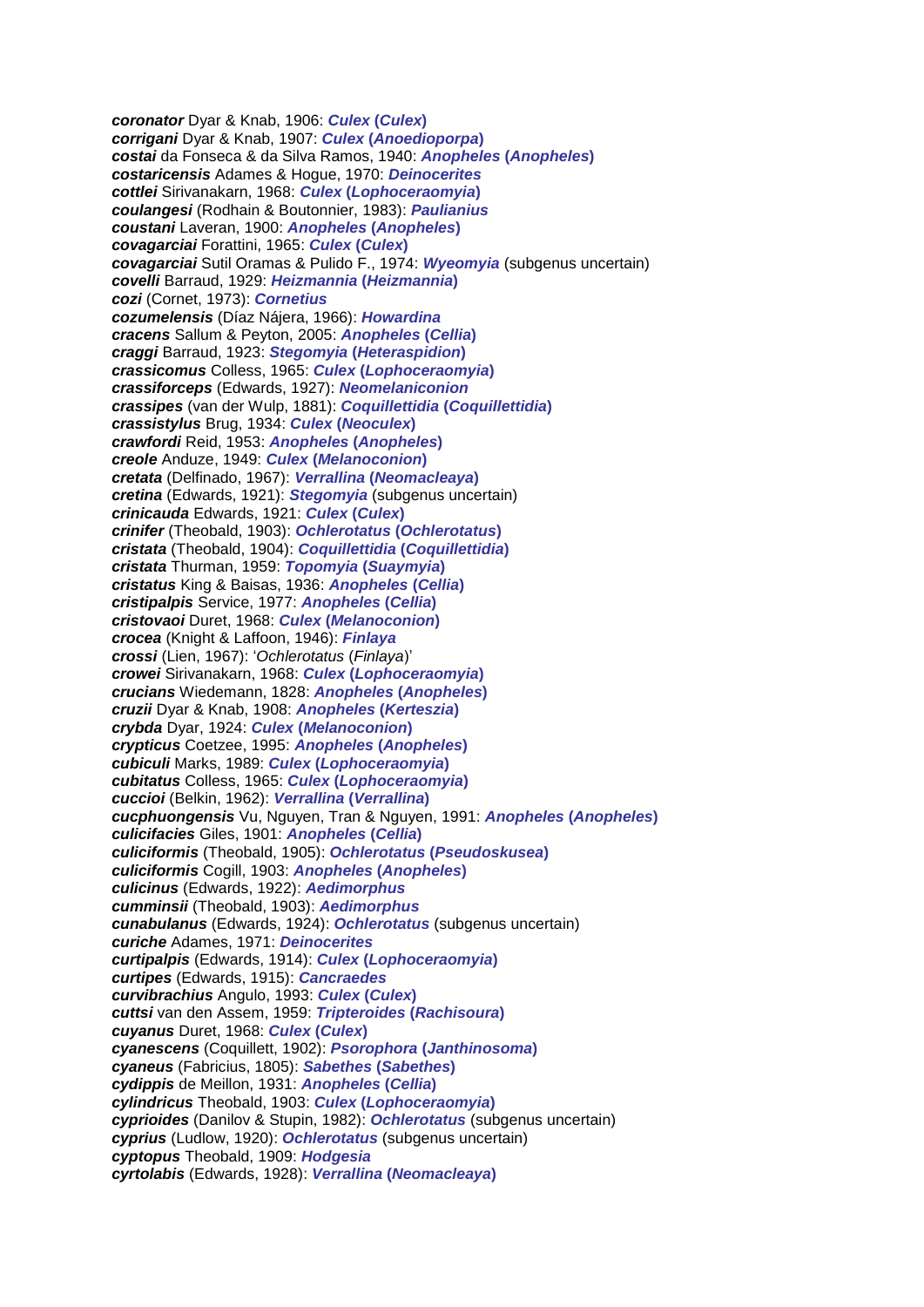*daciae* Linton, Nicolescu & Harbach, 2004: *Anopheles* **(***Anopheles***)** *daggyi* (Stone & Bohart, 1944): *Geoskusea dahlae* Nielsen, 2009: *Ochlerotatus* (subgenus uncertain) *dahuricus* Danilov, 1987: *Aedes daitensis* (Miyagi & Toma, 1981): *Stegomyia* (subgenus uncertain) *daliensis* (Taylor, 1916): '*Ochlerotatus*' (subgenus uncertain) *dalzieli* (Theobald, 1910): *Aedimorphus damascenoi* Duret, 1969: *Culex* **(***Anoedioporpa***)** *damasei* Grjebine, 1979: *Uranotaenia* **(***Pseudoficalbia***)** *danaraji* Ramalingam, 1988: *Topomyia* **(***Topomyia***)** *dancalicus* Corradetti, 1939: *Anopheles* **(***Cellia***)** *dandakaranyensis* Natarajan, Rajavel & Jambulingam, 2017: *Uranotaenia* **(***Pseudoficalbia***)** *darjeelingensis* Tyagi, Munirathinam, Krishnamoorthy, Baskaran, Govindaragan, Krishnamoorthi, Mariappan, Dhananjeyan & Venkatesh, 2015: *Toxorhynchites*  **(***Toxorhynchites***)** *darlingi* Root, 1926: *Anopheles* **(***Nyssorhynchus***)** *daryi* (Schick, 1970): '*Ochlerotatus* (*Protomacleaya*)' *dasyorrhus* (King & Hoogstraal, 1946): *Lorrainea daudi* Coluzzi, 1958: *Anopheles* **(***Cellia***)** *daumastocampa* Dyar & Knab, 1908: *Culex* **(***Microculex***)** *davidi* (Basio, 1971): *Aedimorphus davisi* (Lane & Cerqueira, 1942): *Wyeomyia* **(***Phoniomyia***)** *davisi* Kumm, 1933: *Culex* **(***Microculex***)** *davisi* Lane, 1943: *Uranotaenia* **(***Uranotaenia***)** *deanei* (Lourenço de Oliveira, 1983): *Wyeomyia* **(***Phoniomyia***)** *deaneorum* Rosa-Freitas, 1989: *Anopheles* **(***Nyssorhynchus***)** *deboeri* (Edwards, 1926): *Stegomyia* (subgenus uncertain) *deccana* (Barraud, 1923): *Phagomyia decens* Theobald, 1901: *Culex* **(***Culex***)** *declarator* Dyar & Knab, 1906: *Culex* **(***Culex***)** *decorabilis* (Leicester, 1908): *Kimia decticus* (Howard, Dyar & Knab, 1917): *Ochlerotatus* (subgenus uncertain) *deemingi* Service, 1970: *Anopheles* **(***Cellia***)** *deficiens* (Arnell, 1976): *Ochlerotatus* **(***Ochlerotatus***)** *deguzmanae* (Mattingly, 1957): *Mimomyia* **(***Ingramia***)** *dejesusi* Baisas & Feliciano, 1953: *Topomyia* **(***Topomyia***)** *delfinadoae* Sirivanakarn, 1973: *Culex* **(***Culiciomyia***)** *delpilari* Baisas & Ubaldo-Pagayon, 1953: *Tripteroides* **(***Tricholeptomyia***)** *delpontei* Duret, 1969: *Culex* **(***Melanoconion***)** *delys* Howard, Dyar & Knab, 1915: *Culex* **(***Culex***)** *demeilloni* (Edwards, 1936): *Stegomyia* (subgenus uncertain) *demeilloni* Doucet, 1950: *Culex* **(***Culex***)** *demeilloni* Evans, 1933: *Anopheles* **(***Cellia***)** *demeilloni* Mattingly, 1970: *Heizmannia* **(***Heizmannia***)** *demeilloni* Peyton & Rattanarithikul, 1970: *Uranotaenia* **(***Pseudoficalbia***)** *demissus* Colless, 1965: *Culex* **(***Lophoceraomyia***)** *denbesteni* Brug, 1925: *Armigeres* **(***Armigeres***)** *denderensis* (Wolfs, 1949): *Stegomyia* (subgenus uncertain) *dendrophila* (Edwards, 1921): *Stegomyia* (subgenus uncertain) *dentatus* (Theobald, 1904): *Aedimorphus dentatus* Barraud, 1927: *Armigeres* **(***Leicesteria***)** *denticulatus* Delfinado & Hodges, 1968: *Tripteroides* **(***Tripteroides***)** *derivator* Dyar & Knab, 1906: *Culex* **(***Neoculex***)** *derooki* (Brug, 1932): *Patmarksia derooki* Soesilo & van Slooten, 1931: *Bironella* **(***Neobironella***)** *deserticola* (Zavortink, 1970): *Jarnellius deserticola* Kirkpatrick, 1925: *Culex* **(***Maillotia***)** *desmotes* Giles, 1904: *Stegomyia* **(***Xyele***)** *detritus* (Haliday, 1833): *Ochlerotatus* (subgenus uncertain) *devemyi* Hamon, 1955: *Uranotaenia* **(***Pseudoficalbia***)**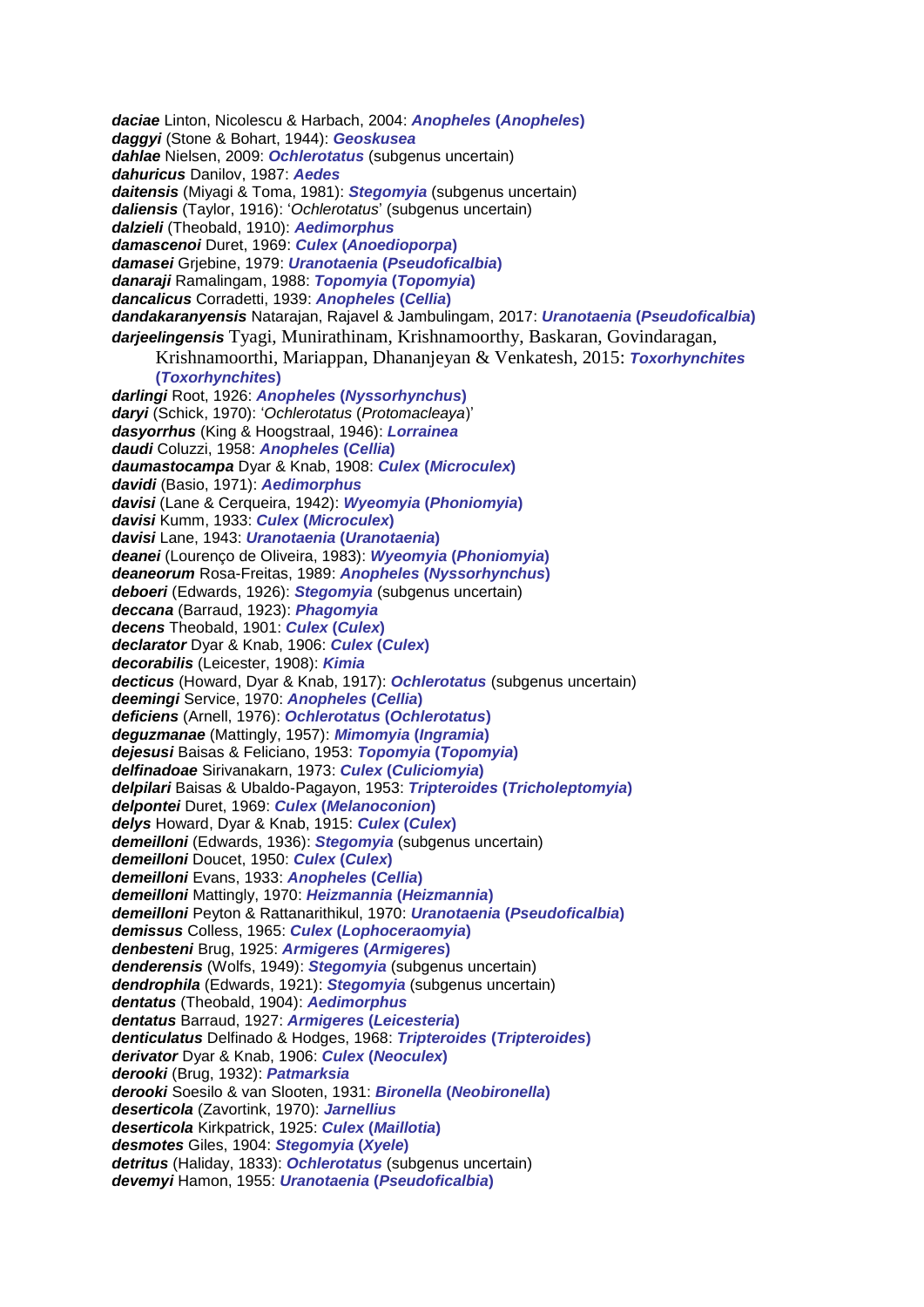*diabolica* (Lane & Forattini, 1952): *Wyeomyia* **(***Phoniomyia***)** *diagonalis* Brug, 1934: *Uranotaenia* **(***Pseudoficalbia***)** *dialloi* (Hamon & Brengues, 1965): *Catageiomyia diamphidius* Peyton & Harbach, 1991: *Culex* **(***Melanoconion***)** *diantaeus* (Howard, Dyar & Knab, 1913): *Ochlerotatus* **(***Woodius***)** *diazi* (Schick, 1970): '*Ochlerotatus* (*Protomacleaya*)' *dibrugarhensis* Bhattacharyya *et al*., 2004: *Uranotaenia* **(***Pseudoficalbia***)** *diengensis* Brug, 1931: *Culex* **(***Culex***)** *digitatum* (Rondani, 1848): *Trichoprosopon digitatus* (Edwards, 1914): *Armigeres* **(***Leicesteria***)** *digoelensis* Brug, 1932: *Culex* **(***Lophoceraomyia***)** *digoelensis* Brug, 1934: *Tripteroides* **(***Polylepidomyia***)** *diluvialis* Reinert, 1997: *Anopheles* **(***Anopheles***)** *dimidiata* Cerqueira, 1943: *Psorophora* **(***Grabhamia***)** *diplophyllum* Dyar, 1929: *Culex* **(***Culex***)** *diraphati* Peyton & Klein, 1970: *Uranotaenia* **(***Uranotaenia***)** *dirus* Peyton & Harrison, 1979: *Anopheles* **(***Cellia***)** *discolor* (Coquillett, 1903): *Psorophora* **(***Grabhamia***)** *discors* Harbach, 2014: *Topomyia* **(***Miyagiella***)** *discrepans* (Edwards, 1922): *Heizmannia* **(***Mattinglyia***)** *discrucians* (Walker, 1856): *Psorophora* **(***Janthinosoma***)** *dispar* Rattanarithikul & Harbach, 1991: *Anopheles* **(***Cellia***)** *dispectus* Bram, 1966: *Culex* **(***Culiciomyia***)** *dissidens* Taai & Harbach, 2015: *Anopheles* **(***Anopheles***)** *dissimilierodes* (Dong, Zhou & Dong, 2002): *Kenknightia dissimilis* (Leicester, 1908): *Kenknightia distigma* (Edwards, 1925): *Tripteroides* **(***Tripteroides***)** *distinctus* (Newstead & Carter, 1911): *Anopheles* **(***Cellia***)** *distinguendus* Dyar, 1928: *Culex* **(***Melanoconion***)** *ditaenionota* Prado, 1931: *Uranotaenia* **(***Uranotaenia***)** *dives* (Schiner, 1868): *Mansonia* **(***Mansonioides***)** *dmitryi* Gornostaeva, 2005: *Aedes dobodura* (King & Hoogstraal, 1946): *Patmarksia dobrotworskyi* (Marks, 1958): *Finlaya dofleini* (Guenther, 1913): *Tripteroides* **(***Rachionotomyia***)** *dohenyi* Hogue, 1975: *Culex* **(***Culex***)** *dolichocephalus* (Leicester, 1908): *Armigeres* **(***Leicesteria***)** *dolichophyllus* Clastrier, 1970: *Culex* **(***Melanoconion***)** *dolosus* (Lynch Arribálzaga, 1891): *Culex* **(***Culex***)** *domesticus* (Theobald, 1901): *Aedimorphus domicolus* Edwards, 1916: *Anopheles* **(***Cellia***)** *donai* da Cunha Ramos & Brunhes, 2004: *Uranotaenia* **(***Pseudoficalbia***)** *donaldi* Reid, 1962: *Anopheles* **(***Anopheles***)** *doonii* (Wattal, Bhatia & Kalra, 1958): *Bruceharrisonius dorsalis* (Meigen, 1830): *Ochlerotatus* (subgenus uncertain) *dorseyi* (Knight, 1946): *Downsiomyia douceti* Grjebine, 1953: *Uranotaenia* **(***Pseudoficalbia***)** *douglasi* Dobrotworsky, 1956: *Culex* **(***Neoculex***)** *downsi* Lane, 1945: *Wyeomyia* **(***Wyeomyia***)** *dracaenae* Edwards, 1916: *Eretmapodites dravidicus* Christophers, 1924: *Anopheles* **(***Cellia***)** *druki* Somboon, Namgay & Harbach: *Anopheles* **(***Anopheles***)** *drummondi* (Dobrotworsky, 1960): *Culiseta* **(***Culicella***)** *dthali* Patton, 1905: *Anopheles* **(***Cellia***)** *dualaensis* Brunhes, le Goff & Geoffroy, 1999: *Anopheles* **(***Cellia***)** *dubitans* Lane & Whitman, 1951: *Culex* **(***Microculex***)** *dubitans* Leicester, 1908: *Topomyia* **(***Topomyia***)** *dufouri* (Hamon, 1953): *Ochlerotatus* (subgenus uncertain) *dulongensis* Gong & Lu, 1995: *Topomyia* **(***Suaymyia***)** *dumbletoni* Belkin, 1962: *Culex* **(***Neoculex***)**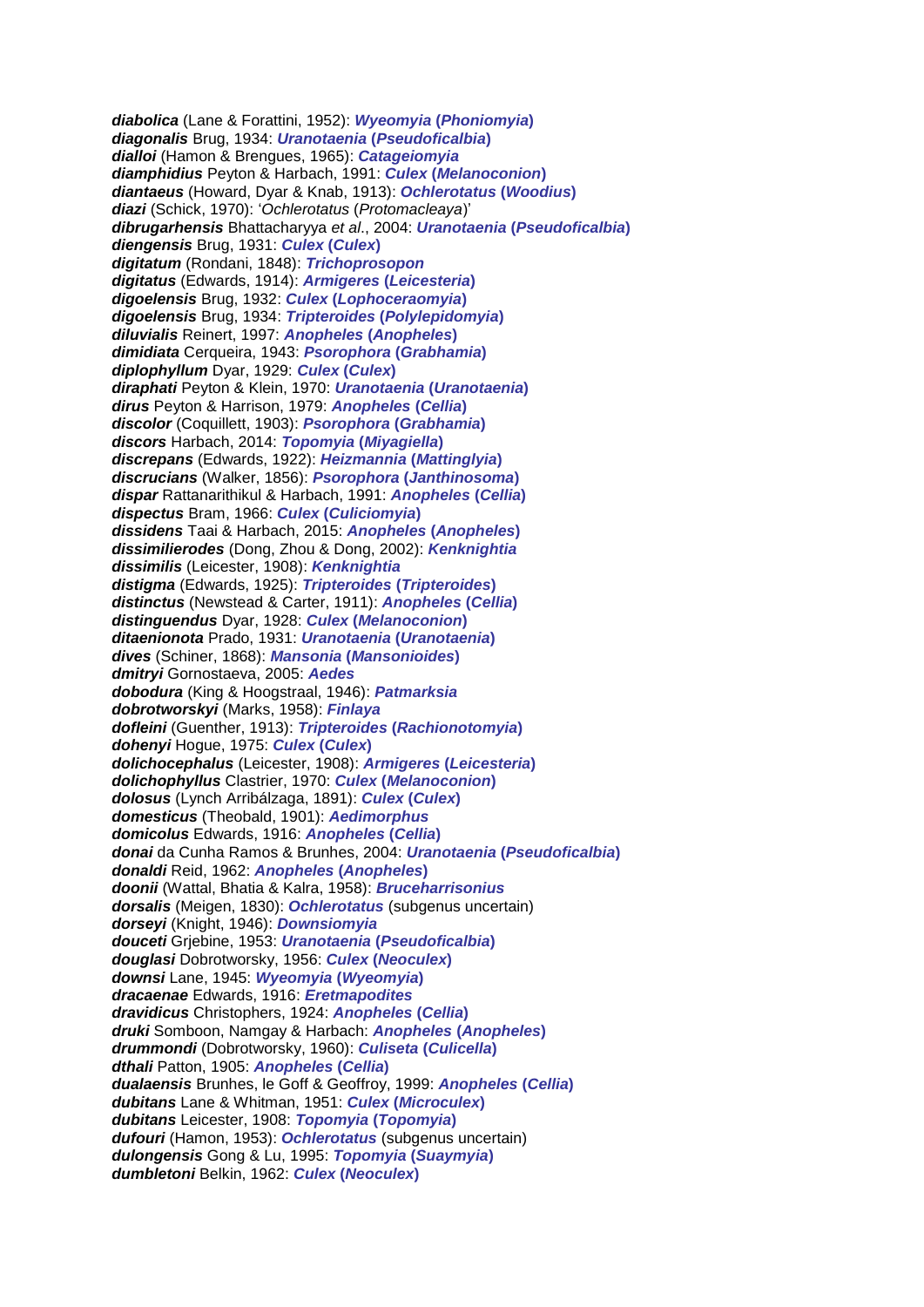*dumonti* Doucet, 1949: *Uranotaenia* **(***Uranotaenia***)** *dundo* da Cunha Ramos & Ribeiro, 1992: *Eretmapodites dundo* Ribeiro, 1991: *Toxorhynchites* **(***Toxorhynchites***)** *dunhami* Causey, 1945: *Anopheles* **(***Nyssorhynchus***)** *dunni* Dyar, 1918: *Culex* **(***Melanoconion***)** *duplex* (Martini, 1926): *Ochlerotatus* (subgenus uncertain) *duplicator* Dyar & Knab, 1909: *Culex* **(***Culex***)** *dupreei* (Coquillett, 1904): *Ochlerotatus* **(***Protoculex***)** *durbanensis* (Theobald, 1903): *Aedimorphus dureni* Edwards, 1938: *Anopheles* **(***Cellia***)** *dureti* Casal & García, 1968: *Culex* **(***Melanoconion***)** *durhami* Edwards, 1917: *Armigeres* **(***Armigeres***)** *durhami* Sirivanakarn, 1968: *Culex* **(***Lophoceraomyia***)** *durhamii* Theobald, 1901: *Limatus duttoni* Theobald, 1901: *Culex* **(***Culex***)** *dux* (Dyar & Shannon, 1925): *Verrallina* **(***Verrallina***)** *dyari* Belkin & Hogue, 1959: *Deinocerites dyari* Belkin, Heinemann & Page, 1970: *Mansonia* **(***Mansonia***)** *dyari* Bohart & Farner, 1944: *Tripteroides* **(***Tripteroides***)** *dyari* Lane & Cerqueira, 1942: *Wyeomyia* **(***Cruzmyia***)** *dybasi* (Bohart, 1957): *Stegomyia* (subgenus uncertain) *dyi* Baisas & Ubaldo-Pagayon, 1953: *Tripteroides* **(***Tripteroides***)** *dyius* Root, 1927: *Culex* **(***Melanoconion***)** *ealaensis* (Huang, 2004): *Stegomyia* (subgenus uncertain) *earlei* Vargas, 1943: *Anopheles* **(***Anopheles***)** *eastor* Dyar, 1920: *Culex* **(***Melanoconion***)** *eatoni* Edwards, 1916: '*Ochlerotatus* (*Finlaya*)' *ebogoensis* (Rickenbach & Ferrara, 1965): *Aedimorphus echinus* (Edwards, 1920): *Dahliana ecuadoriensis* (Berlin, 1969): *Howardina edgari* (Stone & Rosen, 1952): *Ochlerotatus* **(***Buvirilia***)** *eduardoi* Casal & García, 1968: *Culex* **(***Culex***)** *educator* Dyar & Knab, 1906: *Culex* **(***Melanoconion***)** *edwardsi* (Barraud, 1924): *Toxorhynchites* **(***Toxorhynchites***)** *edwardsi* (Barraud, 1929): *Tripteroides* **(***Rachionotomyia***)** *edwardsi* (Lane & Cerqueira, 1942): *Wyeomyia* **(***Phoniomyia***)** *edwardsi* Barraud, 1923: *Culex* **(***Culex***)** *edwardsi* Barraud, 1923: *Stegomyia* **(***Actinothrix***)** *edwardsi* Barraud, 1926: *Uranotaenia* **(***Uranotaenia***)** *egcymon* Dyar, 1923: *Culex* **(***Melanoconion***)** *eidsvoldensis* (Mackerras, 1927): *Ochlerotatus* (subgenus uncertain) *eiseni* Coquillett, 1902: *Anopheles* **(***Anopheles***)** *ejercitoi* Baisas, 1935: *Armigeres* **(***Armigeres***)** *ejercitoi* Mendoza,1947: *Anopheles* **(***Anopheles***)** *eknomios* Forattini & Sallum, 1992: *Culex* **(***Melanoconion***)** *elchoensis* (Taylor, 1929): *Macleaya* **(***Chaetocruiomyia***)** *eldridgei* (Reinert, 1973): *Bothaella eldridgei* Adames & Galindo, 1973: *Culex* **(***Belkinomyia***)** *eleanorae* (Berlin, 1969): *Howardina elegans* (James, 1903): *Anopheles* **(***Cellia***)** *elegans* (Taylor, 1914): *Mimomyia* **(***Etorleptiomyia***)** *elegans* Brug, 1934: *Tripteroides* **(***Tripteroides***)** *elephas* Komp, 1936: *Culex* **(***Melanoconion***)** *elevator* Dyar & Knab, 1906: *Culex* **(***Melanoconion***)** *ellinorae* (Edwards, 1941): *Neomelaniconion elongatus* Rozeboom & Komp, 1950: *Culex* **(***Microculex***)** *elsiae* (Barraud, 1923): *Collessius* **(***Collessius***)** *embiensis* (Huang, 1968): *Verrallina* **(***Verrallina***)** *embuensis* (Edwards, 1930): *Hopkinsius* **(***Hopkinsius***)** *eminentia* (Leicester, 1908): *Culex* **(***Lophoceraomyia***)**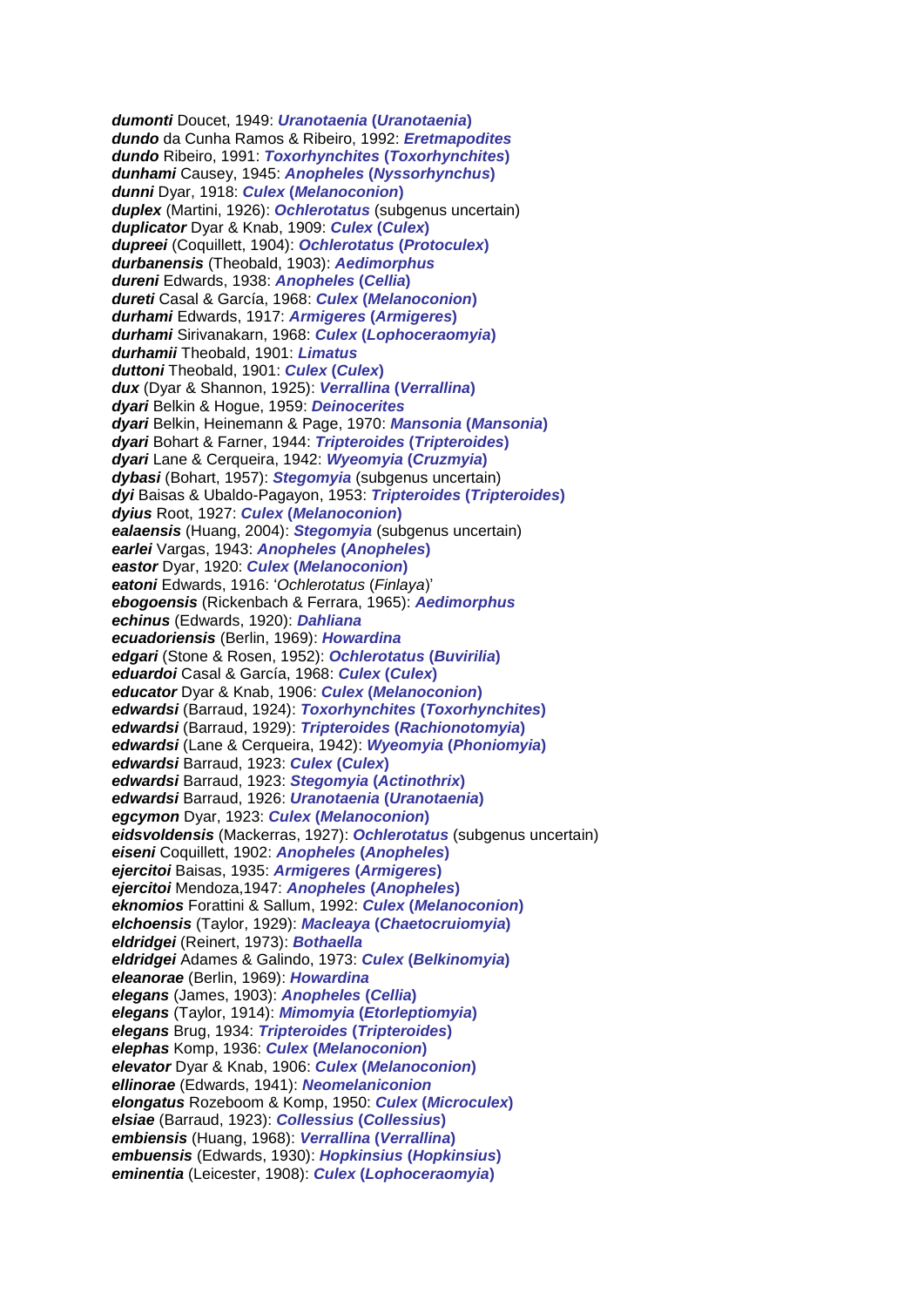*engarensis* Kanda & Oguma, 1978: *Anopheles* **(***Anopheles***)** *enigmatica* Peyton, 1977: *Uranotaenia* **(***Pseudoficalbia***)** *ensiformis* Bonne-Wepster & Bonne, 1920: *Culex* **(***Melanoconion***)** *eouzani* Brunhes, le Goff & Boussès, 2003: *Anopheles* **(***Cellia***)** *eouzani* Geoffroy, 1971: *Culex* **(***Culiciomyia***)** *eouzani* Rickenbach & Lombrici, 1974: *Eretmapodites epactius* (Dyar & Knab, 1908): *Georgecraigius* **(***Georgecraigius***)** *epanastasis* Dyar, 1922: *Culex* **(***Melanoconion***)** *epidesmus* (Theobald, 1910): *Culex* **(***Oculeomyia***)** *epiroticus* Linton & Harbach, 2005: *Anopheles* **(***Cellia***)** *epitedeus* (Knab, 1907): *Deinocerites equinoxialis* Floch & Abonnenc, 1945: *Culex* **(***Melanoconion***)** *equinus* Theobald, 1903: *Haemagogus* **(***Haemagogus***)** *erepens* Gillies, 1958: *Anopheles* **(***Cellia***)** *erethyzonfer* Galindo & Blanton, 1954: *Culex* **(***Micraedes***)** *eritreae* (Lewis, 1942): *Aedimorphus erlindae* Baisas & Ubaldo-Pagayon, 1953: *Tripteroides* **(***Tripteroides***)** *ernanii* Duret, 1968: *Culex* **(***Melanoconion***)** *ernsti* Anduze, 1949: *Culex* **(***Melanoconion***)** *erraticus* (Dyar & Knab, 1906): *Culex* **(***Melanoconion***)** *erythraeus* Corradetti, 1939: *Anopheles* **(***Cellia***)** *erythrothorax* Dyar, 1907: *Culex* **(***Culex***)** *erythrurus* (Edwards, 1941): *Toxorhynchites* **(***Afrorhynchus***)** *esmeraldasi* (Levi-Castillo, 1955): *Wyeomyia* **(***Hystatomyia***)** *esoensis* Yamada, 1921: *Aedes espini* (Martini, 1914): *Isostomyia ethiopicus* Gillies & Coetzee, 1987: *Anopheles* **(***Cellia***)** *ethiopiensis* (Huang, 2004): *Stegomyia* (subgenus uncertain) *eucephalaeus* (Dyar, 1918): *Ochlerotatus* **(***Protoculex***)** *euedes* (Howard, Dyar & Knab, 1913): *Ochlerotatus* (subgenus uncertain) *euiris* (Dyar, 1922): *Ochlerotatus* (subgenus uncertain) *eukrines* Bram & Rattanarithikul, 1967: *Culex* **(***Lophoceraomyia***)** *euplocamus* (Dyar & Knab, 1906): *Ochlerotatus* **(***Ochlerotatus***)** *europaeus* da Cunha Ramos, Ribeiro & Harrison, 2003: *Culex* **(***Neoculex***)** *evandroi* da Costa Lima, 1937: *Anopheles* **(***Anopheles***)** *evansae* (Brèthes, 1926): *Anopheles* **(***Nyssorhynchus***)** *evansae* (Edwards, 1936): *Toxorhynchites* **(***Toxorhynchites***)** *evansae* Antunes, 1942: *Trichoprosopon evansae* Root, 1927: *Culex* **(***Melanoconion***)** *exallos* Rocha, Lourenço-de-Oliveira & Motta, 2012: *Wyeomyia* (subgenus uncertain) *excrucians* (Walker, 1856): *Ochlerotatus* (subgenus uncertain) *exnebulis* Bonne-Wepster, 1948: *Tripteroides* **(***Rachisoura***)** *explorator* (Marks, 1964): *Ochlerotatus* (subgenus uncertain) *fabricii* Lane & Cerqueira, 1942: *Sabethes* **(***Peytonulus***)** *faini* Leleup, 1952: *Anopheles* **(***Cellia***)** *fairchildi* Galindo & Blanton, 1954: *Culex* **(***Melanoconion***)** *fajardi* (Lutz, 1904): *Chagasia fajardoi* Baisas & Feliciano, 1953: *Zeugnomyia falabreguesi* (Hamon, 1957): *Catageiomyia falcipes* Banks, 1906: *Uranotaenia* **(***Uranotaenia***)** *farauti* Laveran, 1902: *Anopheles* **(***Cellia***)** *farquharsoni* (Edwards, 1922): *Malaya fasciolata* (Lynch Arribálzaga, 1891): *Coquillettidia* **(***Rhynchotaenia***)** *fascipalpis* (Edwards, 1912): *Diceromyia fascipes* (Coquillett, 1906): *Orthopodomyia fasyi* Baisas, 1938: *Culex* **(***Culex***)** *faurani* Duret, 1968: *Culex* **(***Melanoconion***)** *fausti* Vargas, 1943: *Anopheles* **(***Anopheles***)** *feegradei* (Barraud, 1934): *Phagomyia felicia* (Dyar & Nunez Tovar, 1927): *Wyeomyia* **(***Decamyia***)**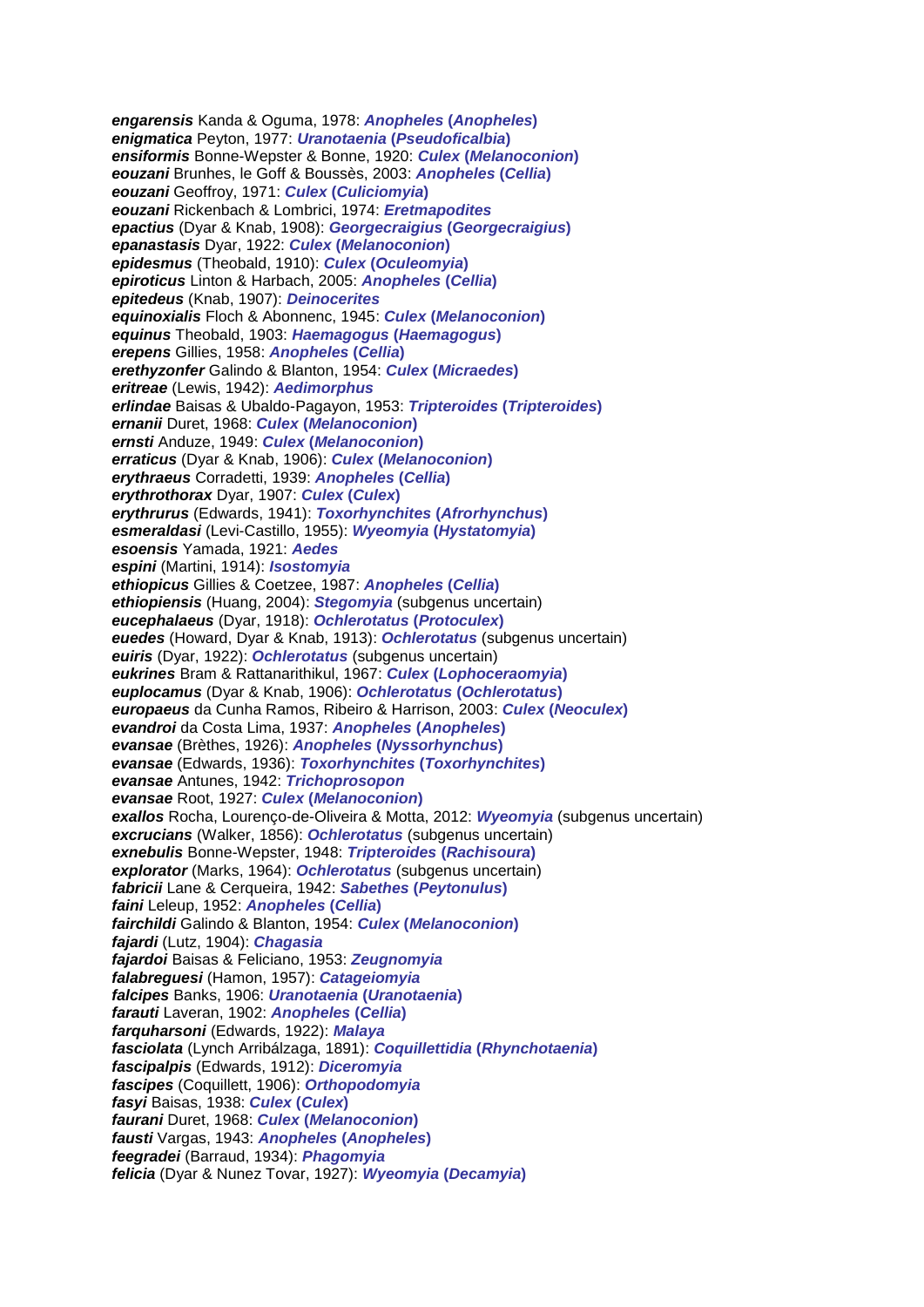*felicitatis* Bonne-Wepster, 1948: *Tripteroides* **(***Rachisoura***)** *femineus* Edwards, 1926: *Culex* **(***Eumelanomyia***)** *femorata* (Edwards, 1936): *Mimomyia* **(***Mimomyia***)** *fengi* (Edwards, 1935): *Luius fergusoni* (Taylor, 1914): *Culex* **(***Neoculex***)** *ferinus* (Knight, 1947): *Mucidus* **(***Mucidus***)** *fernandezi* Casal, García & Cavalieri, 1966: *Culex* **(***Culex***)** *fernandezyepezi* (Cova Garcia, Sutil Oramas & Pulido F., 1974): *Wyeomyia* **(***Caenomyiella***)** *ferox* (von Humboldt, 1819): *Psorophora* **(***Janthinosoma***)** *ferrarai* Rickenbach & Eouzan, 1970: *Eretmapodites ferreri* Duret, 1968: *Culex* **(***Melanoconion***)** *fiebrigi* Edwards, 1922: *Psorophora* **(***Janthinosoma***)** *fijiensis* (Belkin, 1962): *Coquillettidia* **(***Coquillettidia***)** *fijiensis* (Marks, 1947): *Finlaya filicis* (Ingram & de Meillon, 1927): *Catageiomyia filipes* (Walker, 1861): *Tripteroides* **(***Rachisoura***)** *filipinae* Manalang, 1930: *Anopheles* **(***Cellia***)** *fimbriata* King & Hoogstraal, 1947: *Uranotaenia* **(***Uranotaenia***)** *fimbriatus* Edwards, 1930: *Armigeres* **(***Armigeres***)** *fimbriforceps* Edwards, 1935: *Culex* **(***Eumelanomyia***)** *fimbripes* (Edwards, 1924): *Geoskusea finlayi* Lane & Cerqueira, 1942: *Wyeomyia* **(***Spilonympha***)** *fisheri* (Barraud, 1928): *Aedimorphus fishi* Zavortink, 1986: *Wyeomyia* **(***Zinzala***)** *fitchii* (Felt & Young, 1904): *Ochlerotatus* (subgenus uncertain) *flabellata* (Lane & Cerqueira, 1942): *Wyeomyia* **(***Phoniomyia***)** *flabellifer* Komp, 1936: *Culex* **(***Melanoconion***)** *flabelliger* Bonne-Wepster, 1948: *Tripteroides* **(***Rachisoura***)** *flavens* (King & Hoogstraal, 1946): *Mimomyia* **(***Mimomyia***)** *flaveola* (Coquillett, 1906): *Mansonia* **(***Mansonia***)** *flavescens* (Müller, 1764): *Ochlerotatus* (subgenus uncertain) *flavicollis* (Edwards, 1928): *Diceromyia flavicornis* Barraud, 1924: *Culex* **(***Lophoceraomyia***)** *flavicosta* Barraud, 1927: *Orthopodomyia flavicosta* Edwards, 1911: *Anopheles* **(***Cellia***)** *flavifacies* Edwards, 1922: *Wyeomyia* **(***Antunesmyia***)** *flavifrons* (Skuse, 1889): *Ochlerotatus* **(***Pholeomyia***)** *flavimargo* (Edwards, 1941): *Neomelaniconion flavipennis* Giles, 1904: *Finlaya flavirostris* (Ludlow, 1914): *Anopheles* **(***Cellia***)** *flavisetosus* de Oliveira Castro, 1935: *Limatus flavithorax* Barraud, 1927: *Orthopodomyia flavocincta* (Edwards, 1936): *Coquillettidia* **(***Coquillettidia***)** *flavopicta* (Edwards, 1936): *Mimomyia* **(***Mimomyia***)** *flavopicta* (Yamada, 1921): *Stegomyia* (subgenus uncertain) *flavus* (Leicester, 1908): *Armigeres* **(***Leicesteria***)** *flochi* Duret, 1969: *Culex* (subgenus uncertain) *florestan* Dyar, 1925: *Wyeomyia* **(***Wyeomyia***)** *floridensis* Belkin, 1950: *Tripteroides* **(***Polylepidomyia***)** *flui* (Bonne-Wepster & Bonne, 1920): *Wyeomyia* (subgenus uncertain) *fluminensis* Root, 1927: *Anopheles* **(***Anopheles***)** *fluviatilis* Leicester, 1908: *Hulecoeteomyia fluviatilis* (Lutz, 1904): *Georgecraigius* **(***Horsfallius***)** *fluviatilis* (Theobald, 1903): *Shannoniana fluviatilis* James, 1902: *Anopheles* **(***Cellia***)** *foliaceus* Lane, 1945: *Culex* **(***Culex***)** *foliafer* Komp & Rozeboom, 1951: *Culex* **(***Melanoconion***)** *foliatus* Brug, 1931: *Armigeres* **(***Armigeres***)** *foliatus* Brug, 1932: *Culex* **(***Eumelanomyia***)** *folicola* Belkin, 1955: *Tripteroides* **(***Polylepidomyia***)**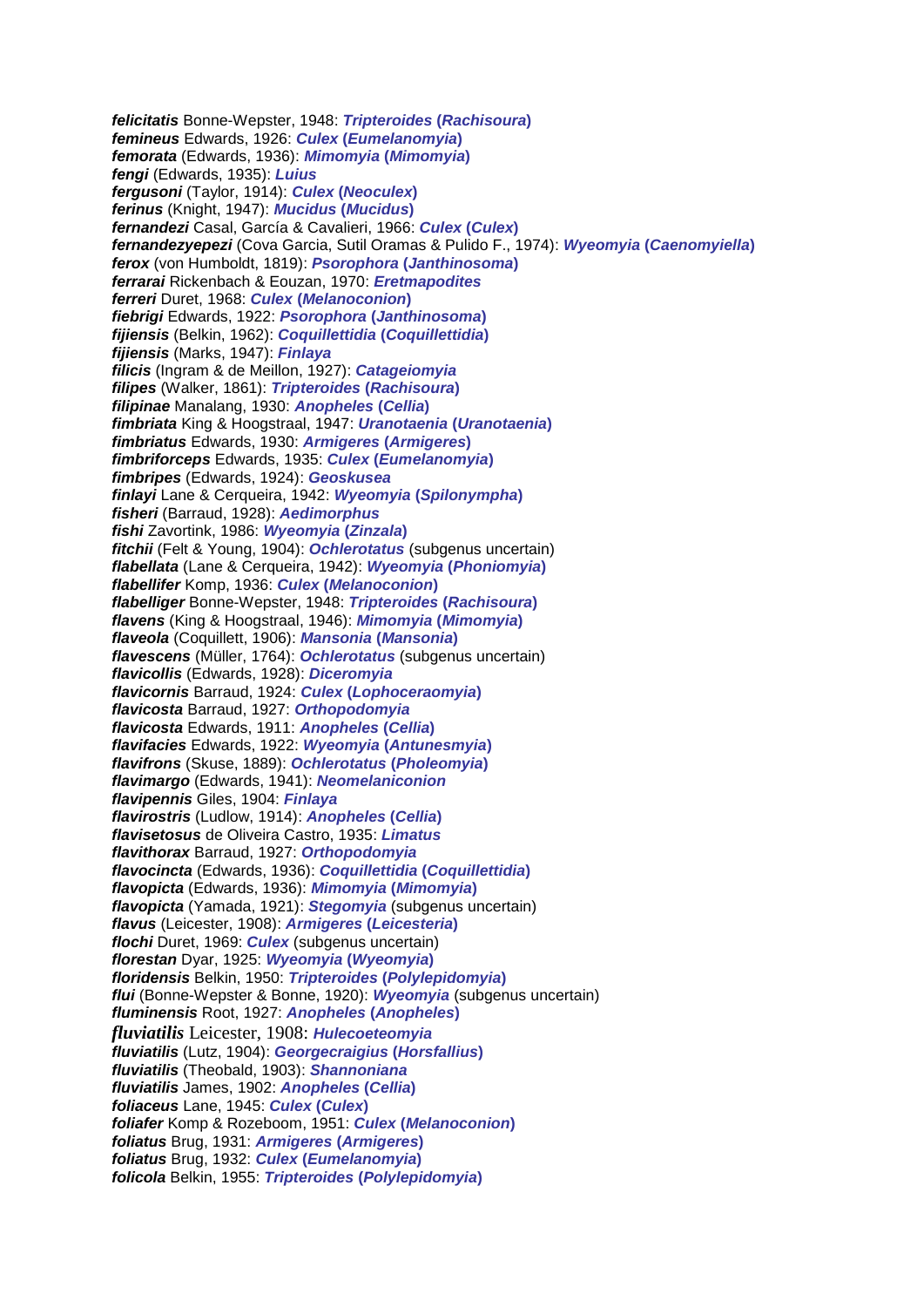*foliformis* (King & Hoogstraal, 1947): *Verrallina* **(***Verrallina***)** *fontenillei* Brunhes & Hervy, 1995: *Orthopodomyia fonsecai* (Pinto, 1932): *Mansonia* **(***Mansonia***)** *fontenillei* Le Goff, Boussès & Brunhes, 2007: *Neomelaniconion fontenillei* Ribeiro, 2004: *Toxorhynchites* **(***Afrorhynchus***)** *fontinalis* Gillies & de Meillon, 1968: *Anopheles* **(***Cellia***)** *forattinii* Cerqueira, 1961: *Sabethes* **(***Sabethes***)** *forattinii* Clastrier, 1974: *Wyeomyia* **(***Cruzmyia***)** *forattinii* Wilkerson & Sallum, 1999: *Anopheles* **(***Anopheles***)** *forceps* Cerqueira, 1939: *Psorophora* **(***Janthinosoma***)** *forcipenis* Lourenço-de-Oliveira & da Silva, 1985: *Wyeomyia* **(***Spilonympha***)** *forcipulatus* Edwards, 1936: *Eretmapodites formosensis* (Yamada, 1921): *Hulecoeteomyia fowleri* (de Charmoy, 1908): *Aedimorphus fragilis* (Theobald, 1903): *Anopheles* **(***Anopheles***)** *fragilis* Leicester, 1908: *Verrallina* **(***Harbachius***)** *fragilis* Ludlow, 1903: *Culex* **(***Culiciomyia***)** *franciscanus* McCracken, 1904: *Anopheles* **(***Anopheles***)** *franciscoi* (Mattingly, 1959): *Petermattinglyius* **(***Petermattinglyius***)** *franciscoi* Reid, 1962: *Anopheles* **(***Anopheles***)** *franclemonti* (Belkin, 1962): *Finlaya fraseri* (Edwards, 1914): *Culiseta* **(***Theomyia***)** *fraseri* (Edwards, 1922): *Malaya fraseri* (Theobald, 1911): *Coquillettidia* **(***Coquillettidia***)** *fraseri* Edwards, 1912: *Stegomyia* (subgenus uncertain) *fraseri* Edwards, 1912: *Uranotaenia* **(***Uranotaenia***)** *fraudatrix* (Theobald, 1905): *Culex* **(***Lophoceraomyia***)** *freeborni* Aitken, 1939: *Anopheles* **(***Anopheles***)** *freetownensis* Evans, 1925: *Anopheles* **(***Cellia***)** *frenchii* (Theobald, 1901): *Culiseta* **(***Neotheobaldia***)** *freycinetiae* (Laird, 1957): *Finlaya freyi* Meng, 1957: *Anopheles* **(***Anopheles***)** *frontosa* Theobald, 1903: *Runchomyia* **(***Runchomyia***)** *fryeri* (Theobald, 1912): '*Ochlerotatus* (*Coetzeemyia*)' *fulgens* (Edwards, 1917): *Zavortinkius fulgens* da Cunha Ramos & Brunhes, 2004: *Uranotaenia* **(***Pseudoficalbia***)** *fuliginosus* Lee, 1946: *Tripteroides* **(***Rachisoura***)** *fulleri* (Ludlow, 1909): *Culex* **(***Lophoceraomyia***)** *fulvithorax* (Lutz, 1904): *Howardina fulvus* (Wiedemann, 1828): *Ochlerotatus* **(***Chrysoconops***)** *fumida* (Edwards, 1928): *Lorrainea fumipennis* (Stephens, 1825): *Culiseta* **(***Culicella***)** *funerea* (Leicester, 1908): *Heizmannia* **(***Heizmannia***)** *funerea* (Theobald, 1903): *Verrallina* **(***Verrallina***)** *funestus* (Leicester, 1908): *Toxorhynchites* **(***Toxorhynchites***)** *funestus* Giles, 1900: *Anopheles* **(***Cellia***)** *funiculus* Dyar, 1920: *Psorophora* **(***Grabhamia***)** *furcifer* (Edwards, 1913): *Diceromyia furfurea* (Enderlein, 1923): *Aedeomyia* **(***Lepiothauma***)** *furlongi* van Someren, 1954: *Culex* **(***Culiciomyia***)** *fusca* (Leicester, 1908): *Mimomyia* **(***Ingramia***)** *fusca* Theobald, 1907: *Uranotaenia* **(***Pseudoficalbia***)** *fuscana* (Wiedemann, 1820): *Lutzia* **(***Metalutzia***)** *fuscicinctus* King & Hoogstraal, 1946: *Culex* **(***Culiciomyia***)** *fuscicolor* van Someren, 1947: *Anopheles* **(***Anopheles***)** *fuscinerve* (Edwards, 1914): *Neomelaniconion fuscipalpis* (Belkin, 1962): *Finlaya fuscipes* Edwards, 1922: *Wyeomyia* **(***Phoniomyia***)** *fuscipleura* Lee, 1946: *Tripteroides* **(***Rachisoura***)** *fuscitarsis* (Belkin, 1962): *Finlaya*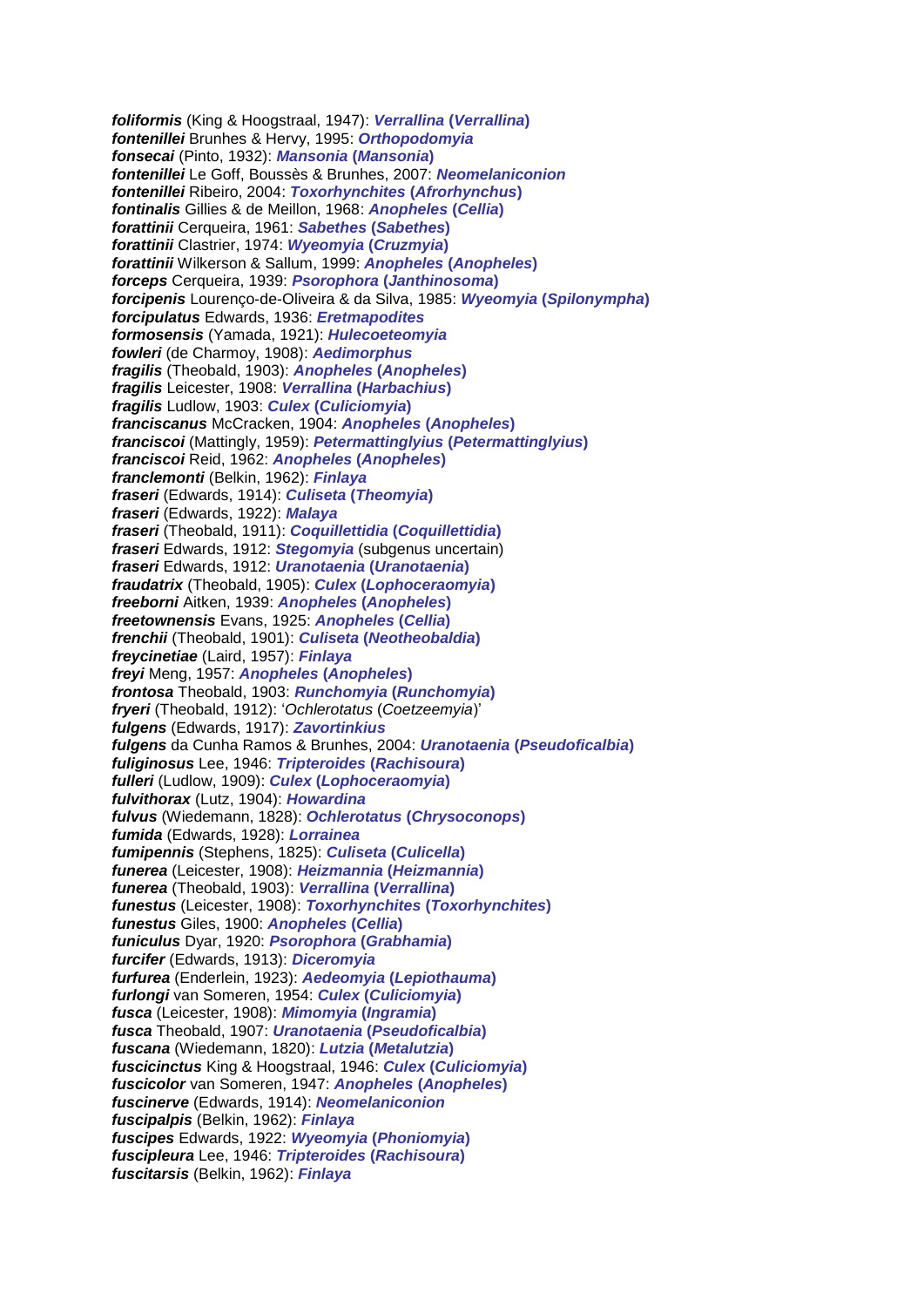*fuscivenosus* Leeson, 1930: *Anopheles* **(***Cellia***)** *fuscocephala* Theobald, 1907: *Culex* **(***Culex***)** *fuscopennata* (Theobald, 1903): *Coquillettidia* **(***Coquillettidia***)** *fuscopteron* (Theobald, 1911): *Coquillettidia* **(***Coquillettidia***)** *fuscus* Hutton, 1902: *Opifex* **(***Opifex***)** *futunae* (Belkin, 1962): *Stegomyia* **(***Zoromorphus***)** *gabaldoni* Cova García, Pulido F., Escalante de Ugueto & Mora R., 1987: *Uranotaenia*  **(***Uranotaenia***)** *gabaldoni* Vargas, 1941: *Anopheles* **(***Anopheles***)** *gabonensis* Rahola, Makanga & Paupy, 2014: *Anopheles* **(***Cellia***)** *gabriel* (Schick, 1970): '*Ochlerotatus* (*Protomacleaya*)' *gaffigani* (Reinert, 1990): *Kenknightia gagnei* Evenhuis, 1989: *Culex* **(***Lophoceraomyia***)** *gahnicola* (Marks, 1947): *Finlaya gairus* Root, 1927: *Culex* **(***Microculex***)** *galindoi* (Schick, 1970): '*Ochlerotatus* (*Protomacleaya*)' *galindoi* Komp & Rozeboom, 1951: *Culex* **(***Melanoconion***)** *galliardi* Edwards, 1941: *Culex* **(***Eumelanomyia***)** *galloisi* (Yamada, 1921): *Stegomyia* (subgenus uncertain) *galloisioides* (Liu & Lu, 1984): *Stegomyia* (subgenus uncertain) *galvaoi* (Correa & Ramalho, 1956): *Wyeomyia* **(***Phoniomyia***)** *galvaoi* Causey, Deane & Deane, 1943: *Anopheles* **(***Nyssorhynchus***)** *galvaoi* Duret, 1968: *Culex* **(***Melanoconion***)** *gambiae* Giles, 1902: *Anopheles* **(***Cellia***)** *gameti* Bailly-Choumara, 1966: *Culex* **(***Culex***)** *gamma* Séguy, 1924: *Culex* **(***Neoculex***)** *ganapathi* (Colless, 1958): *Downsiomyia ganapathi* Colless, 1965: *Culex* **(***Lophoceraomyia***)** *gandaensis* (Huang, 2004): *Stegomyia* **(***Mukwaya***)** *gandarai* (da Cunha Ramos, Capela & Ribeiro, 1995): *Polyleptiomyia gani* (Bonne-Wepster, 1940): *Finlaya garcesi* Duret, 1968: *Culex* **(***Melanoconion***)** *garciai* Broche, 2000: *Culex* **(***Culex***)** *gardnerii* Ludlow, 1905: *Stegomyia* (subgenus uncertain) *garioui* Bailly-Choumara & Rickenbach, 1966: *Culex* **(***Eumelanomyia***)** *garnhami* Edwards, 1930: *Anopheles* **(***Cellia***)** *garnhami* van Someren, 1948: *Uranotaenia* **(***Pseudoficalbia***)** *gaudeator* Dyar & Knab, 1907: *Culex* **(***Microculex***)** *gaudians* Dyar & Núñez Tovar, 1927: *Wyeomyia* **(***Wyeomyia***)** *gaufini* Belkin, 1962: *Culex* **(***Neoculex***)** *gaugleri* Suman, 2021: *Culex* **(***Culex***)** *gausapata* Dyar & Núñez Tovar, 1927: *Wyeomyia* **(***Wyeomyia***)** *gelidus* Theobald, 1901: *Culex* **(***Culex***)** *geminus* Colless, 1955: *Culex* **(***Oculeomyia***)** *geminus* Peus, 1970: *Aedes geniculata* (Olivier, 1791): *Dahliana geniculata* da Cunha Ramos & Brunhes, 2004: *Uranotaenia* **(***Uranotaenia***)** *genurostris* Leicester, 1908: *Malaya geoffroyi* (Reinert, 1999): *Zavortinkius geometrica* Theobald, 1901: *Uranotaenia* **(***Uranotaenia***)** *georgianus* King, 1939: *Anopheles* **(***Anopheles***)** *geoskusea* (Amos, 1944): *Levua gerbergi* Belkin, 1977: *Toxorhynchites* **(***Lynchiella***)** *gerdae* Slooff, 1963: *Uranotaenia* **(***Uranotaenia***)** *germaini* Geoffroy, 1974: *Culex* **(***Eumelanomyia***)** *germaini* Rickenbach & Eouzan, 1970: *Eretmapodites gibbinsi* (Edwards, 1935): *Aedimorphus gibbinsi* Evans, 1935: *Anopheles* **(***Cellia***)** *gibbosa* (Delfinado, 1967): *Verrallina* **(***Neomacleaya***)** *gibbulus* Delfinado, 1966: *Culex* **(***Lophoceraomyia***)**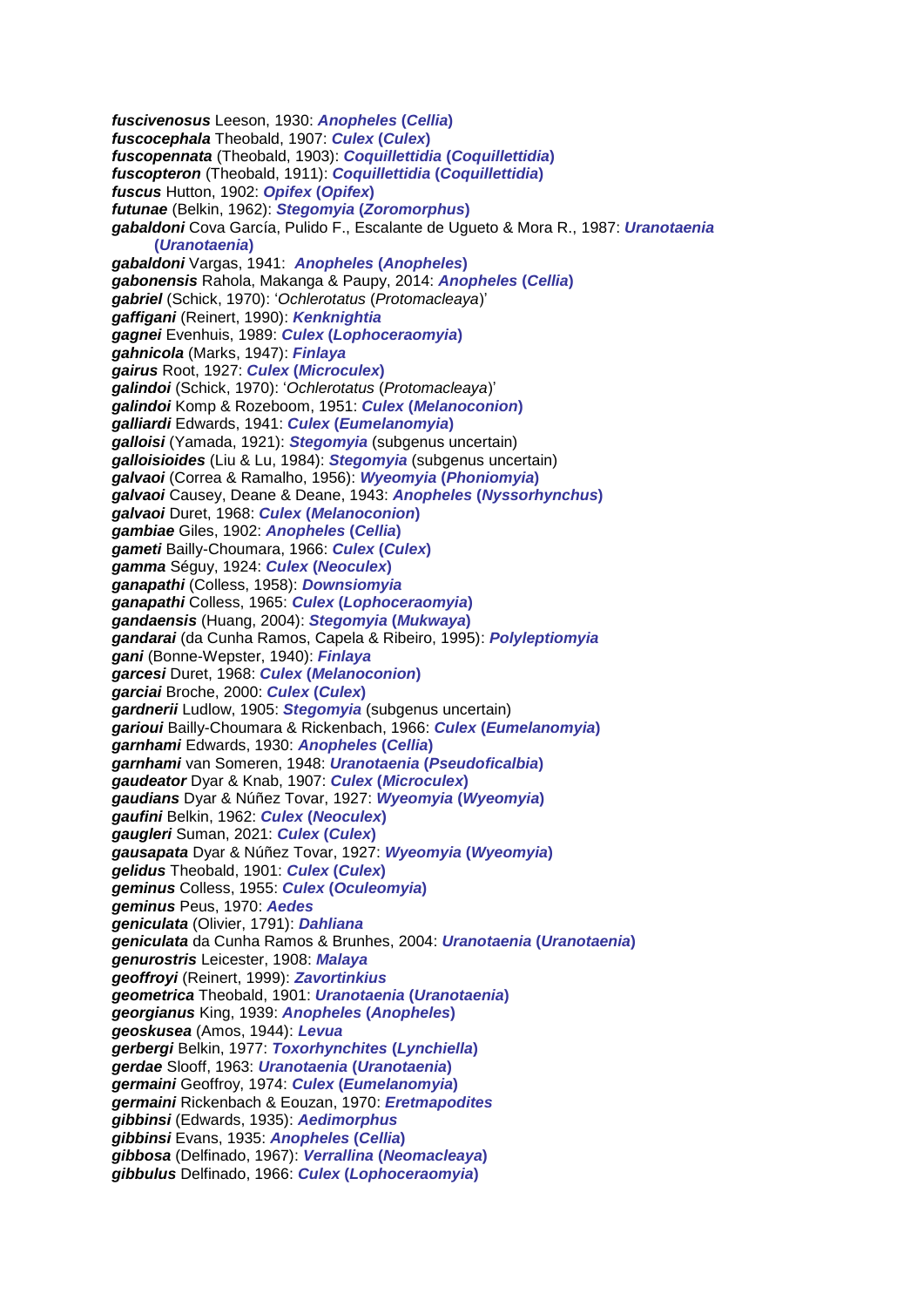*giblini* (Taylor, 1914): *Coquillettidia* **(***Coquillettidia***)** *gigantea* Brug, 1931: *Uranotaenia* **(***Pseudoficalbia***)** *giganteus* Ventrillon, 1906: *Culex* **(***Oculeomyia***)** *gigantulus* (Dyar & Shannon, 1925): *Toxorhynchites* **(***Toxorhynchites***)** *gigas* Giles, 1901: *Anopheles* **(***Anopheles***)** *gilcolladoi* (Sánchez-Covisa Villa, Rodríguez Rodríguez & Guillén Llera, 1985): *Dahliana gilesi* (Neiva, 1908): *Anopheles* **(***Lophopodomyia***)** *gilletti* van Someren, 1949: *Eretmapodites gilli* (Barraud, 1924): *Himalaius gilliesi* (van Someren, 1962): *Albuginosus gilliesi* Hamon & van Someren, 1961: *Culex* **(***Culiciomyia***)** *giveni* Edwards, 1926: *Armigeres* **(***Armigeres***)** *glaphyroptera* (Schiner, 1864): *Culiseta* **(***Culiseta***)** *glaucodaemon* (Dyar & Shannon, 1925): *Sabethes* **(***Sabethoides***)** *globocoxitus* Dobrotworsky, 1953: *Culex* **(***Culex***)** *glyptosalpinx* Harbach, Peyton & Harrison, 1984: *Culex* **(***Melanoconion***)** *gnomatos* Sallum, Hutchings, Leila & Ferreira, 1997: *Culex* **(***Melanoconion***)** *goeldii* Rozeboom & Gabaldon, 1941: *Anopheles* **(***Nyssorhynchus***)** *gombakensis* (Mattingly, 1959): *Christophersiomyia gomezdelatorrei* Levi-Castillo, 1955: *Anopheles* **(***Lophopodomyia***)** *gonguoensis* (Gong & Lu, 1986): *Jihlienius gonzalezrinconesi* Cova Garcia, Pulido F. & Escalante de Ugueto, 1977: *Anopheles* **(***Kerteszia***)** *gorgasi* Duret, 1971: *Sabethes* **(***Peytonulus***)** *gossi* Bohart, 1957: *Culex* **(***Lophoceraomyia***)** *gouldi* Peyton & Klein, 1970: *Uranotaenia* **(***Pseudoficalbia***)** *gouldi* (Reinert, 1972): *Aedimorphus grabhami* (Berlin 1969): *Howardina grabhamii* Theobald, 1901: *Anopheles* **(***Anopheles***)** *gracicornis* Sirivanakarn, 1977: *Culex* **(***Lophoceraomyia***)** *gracilelineatus* (Bonne-Wepster, 1937): '*Ochlerotatus* (*Finlaya*)' *gracilis* Leicester, 1908: *Topomyia* **(***Topomyia***)** *gracilis* Leicester, 1908: *Zeugnomyia gracilis* Theobald, 1905: *Bironella* **(***Bironella***)** *grahami* Edwards, 1911: *Eretmapodites grahamii* Theobald, 1909: *Mucidus* **(***Mucidus***)** *grahamii* Theobald, 1910: *Culex* **(***Culex***)** *grandidieri* (Blanchard, 1905): *Coquillettidia* **(***Coquillettidia***)** *grandiosus* (Williston, 1900): *Toxorhynchites* **(***Lynchiella***)** *grantii* Theobald, 1901: *Stegomyia* (subgenus uncertain) *grassei* (Doucet, 1951): *Paulianius grassei* da Cunha Ramos & Brunhes, 2004: *Uranotaenia* **(***Uranotaenia***)** *grassei* Grjebine, 1953: *Anopheles* **(***Cellia***)** *gravelyi* (Edwards, 1921): *Toxorhynchites* **(***Toxorhynchites***)** *grayii* Theobald, 1901: *Wyeomyia* **(***Wyeomyia***)** *greeni* Rattanarithikul & Harbach, 1991: *Anopheles* **(***Cellia***)** *greenii* (Theobald, 1903): *Bruceharrisonius greenii* (Theobald, 1905): *Heizmannia* **(***Heizmannia***)** *grenieri* Doucet, 1951: *Uranotaenia* **(***Pseudoficalbia***)** *grenieri* Eouzan, 1969: *Culex* **(***Culiciomyia***)** *grenieri* Grjebine, 1964: *Anopheles* **(***Cellia***)** *grenieri* Hamon & van Someren, 1961: *Eretmapodites grenieri* (Hamon, Service, Adam & Taufflieb, 1961): *Catageiomyia gressitti* (Bohart, 1957): *Finlaya gressitti* Sirivanakarn, 1968: *Culex* **(***Lophoceraomyia***)** *griffithi* Thurman, 1954: *Ayurakitia griveaudi* Grjebine, 1961: *Anopheles* **(***Cellia***)** *grjebinei* (Brunhes, 1977): *Mimomyia* **(***Ingramia***)** *grjebinei* da Cunha Ramos & Brunhes, 2004: *Uranotaenia* **(***Pseudoficalbia***)** *grjebinei* Hamon, Taufflieb & Maillot, 1957: '*Aedes* (*Pseudalbuginosus*)' *grjebinei* Ribeiro, 2004: *Toxorhynchites* **(***Afrorhynchus***)**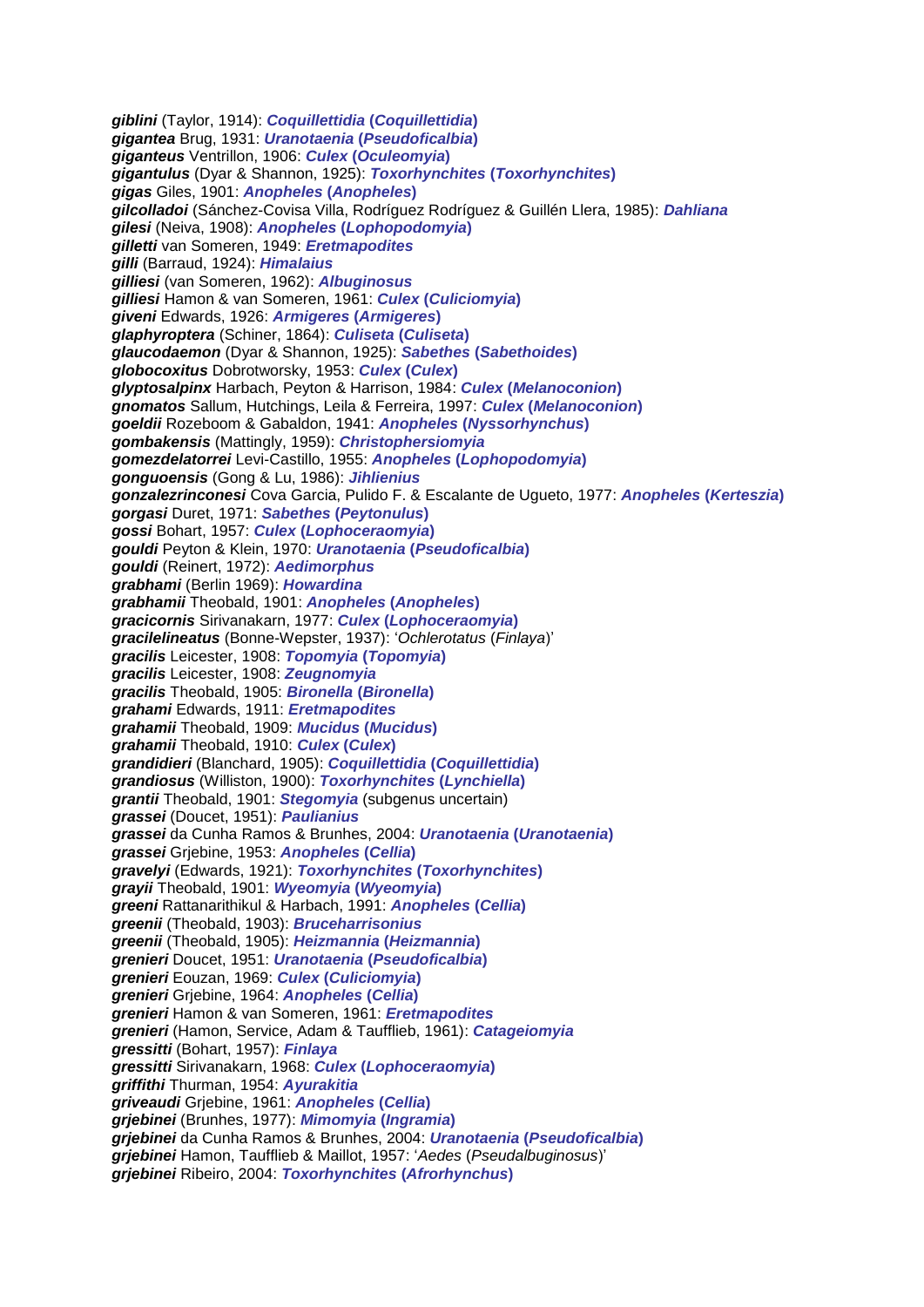*grossbecki* (Dyar & Knab, 1906): *Ochlerotatus* (subgenus uncertain) *guadeloupensis* (Dyar & Knab, 1906): *Toxorhynchites* **(***Lynchiella***)** *guamensis* (Farner & Bohart, 1944): *Stegomyia* (subgenus uncertain) *guarani* Shannon, 1928: *Anopheles* **(***Nyssorhynchus***)** *guarao* Anduze & Capdevielle, 1949: *Anopheles* **(***Anopheles***)** *guatemala* (Berlin, 1969): *Howardina guatemala* Dyar & Knab, 1906: *Wyeomyia* **(***Wyeomyia***)** *guayasi* Leví-Castillo, 1953: *Culex* **(***Culex***)** *guayasi* Levi-Castillo, 1954: *Limatus gubernatoris* (Giles, 1901): *Phagomyia guedesi* da Silva Mattos & Xavier, 1991: *Culex* **(***Melanoconion***)** *guerrero* (Berlin, 1969): *Howardina guerreroi* Cova García, Sutil & Pulido, 1971: *Culex* **(***Carrollia***)** *guiarti* Blanchard, 1905: *Culex* **(***Culex***)** *guizhouensis* Chen & Zhao, 1985: *Culex* **(***Culex***)** *gurneyi* (Belkin, 1962): *Mimomyia* **(***Mimomyia***)** *gurneyi* (Stone & Bohart, 1944): *Stegomyia* (subgenus uncertain) *gutierrezi* Duret, 1971: *Wyeomyia* (subgenus uncertain) *gutzevichi* (Dubitsky & Deshevykh, 1978): *Ochlerotatus* (subgenus uncertain) *guyanensis* Clastrier, 1970: *Culex* **(***Aedinus***)** *gymnothorax* Harbach & Petersen, 1992: *Sabethes* **(***Sabethes***)** *habilitator* Dyar & Knab, 1906: *Culex* **(***Culex***)** *hackeri* Edwards, 1921: *Anopheles* **(***Cellia***)** *hackeri* Edwards, 1923: *Culex* **(***Eumelanomyia***)** *haddowi* da Cunha Ramos & Brunhes, 2004: *Uranotaenia* **(***Pseudoficalbia***)** *haddowi* van Someren, 1949: *Eretmapodites hadrognathus* Harbach, 1995: *Sabethes* **(***Peytonulus***)** *haemorrhoidalis* (Fabricius, 1787): *Toxorhynchites* **(***Lynchiella***)** *hailarensis* Xu & Luo, 1998: *Anopheles* **(***Anopheles***)** *hainanensis* Chen, 1977: *Culex* **(***Culiciomyia***)** *hakanssoni* (Knight & Hurlbut, 1949): *Stegomyia* (subgenus uncertain) *hakusanensis* (Yamaguti & Tamaboko, 1954): *Ochlerotatus* (subgenus uncertain) *halifaxii* (Theobald, 1903): *Lutzia* **(***Metalutzia***)** *halophylus* Silva do Nascimento & Lourenço-de-Oliveira, 2002: *Anopheles* **(***Nyssorhynchus***)** *hamistylus* (Laffoon, 1946): *Verrallina* **(***Harbachius***)** *hamoni* Adam, 1962: *Anopheles* **(***Cellia***)** *hamoni* Brunhes, Adam & Bailly-Choumara, 1967: *Culex* **(***Eumelanomyia***)** *hamoni* Grjebine, 1953: *Uranotaenia* **(***Uranotaenia***)** *hamoni* Grjebine, 1972: *Eretmapodites hancocki* (van Someren, 1962): *Vansomerenis hancocki* Edwards, 1929: *Anopheles* **(***Cellia***)** *hancocki* Edwards, 1930: *Culex* **(***Culex***)** *hansfordi* (Huang, 1997): *Stegomyia* (subgenus uncertain) *harbachi* Nascimento-Pereira, Guimarães, Lourenço-de-Oliveira & Motta: *Sabethes* **(***Peytonulus***)** *harbachi* (Reinert, 1990): *Kenknightia hardini* Miyagi, Toma & Ramalingam, 1989: *Topomyia* **(***Topomyia***)** *hargreavesi* Evans, 1927: *Anopheles* **(***Cellia***)** *harinasutai* (Knight, 1978): *Downsiomyia harleyi* Peters, 1955: *Culex* **(***Culiciomyia***)** *harperi* (Knight, 1948): *Danielsia harperi* Evans, 1936: *Anopheles* **(***Cellia***)** *harperi* van Someren, 1949: *Eretmapodites harrisoni* Harbach & Manguin, 2007: *Anopheles* **(***Cellia***)** *harrisoni* (Muspratt, 1953): *Ochlerotatus* (subgenus uncertain) *harrisoni* Peyton, 1977: *Uranotaenia* **(***Pseudoficalbia***)** *harrisoni* Sirivanakarn, 1977: *Culex* **(***Culiciomyia***)** *harrisonica* (Reinert, 1974): *Verrallina* **(***Neomacleaya***)** *harveyi* (Barraud, 1923): *Hulecoeteomyia hastatus* (Dyar, 1922): *Ochlerotatus* **(***Protoculex***)** *hatorii* (Yamada, 1921): *Collessius* **(***Collessius***)**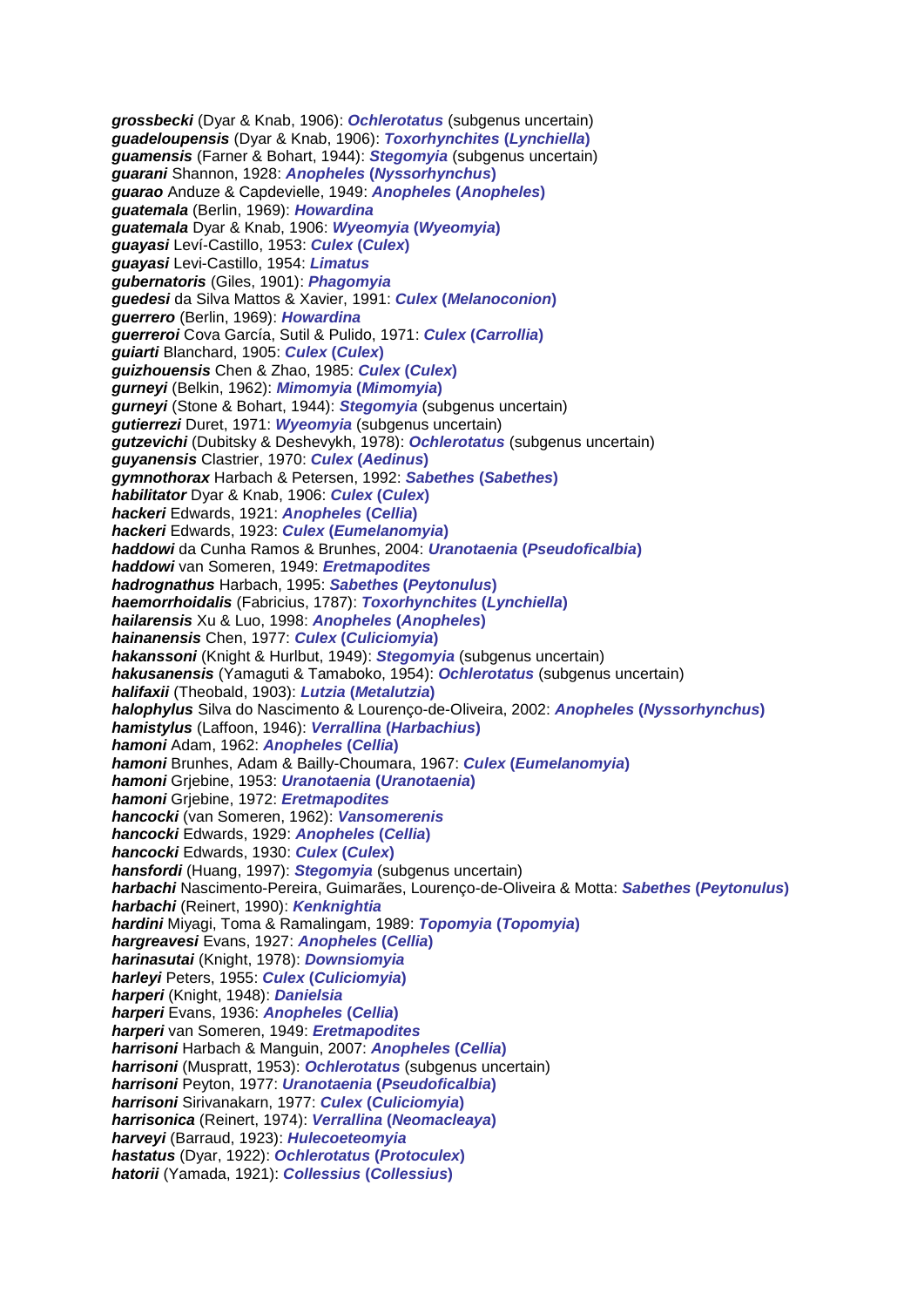*haworthi* (Edwards, 1923): *Albuginosus hayashii* Yamada, 1917: *Culex* **(***Eumelanomyia***)** *hebes* Barraud, 1931: *Uranotaenia* **(***Uranotaenia***)** *hebrardi* da Cunha Ramos & Brunhes, 2004: *Uranotaenia* **(***Uranotaenia***)** *hebridea* (Edwards, 1926): *Stegomyia* (subgenus uncertain) *hectoris* Giaquinto Mira, 1931: *Anopheles* **(***Anopheles***)** *hedys* Root, 1927: *Culex* **(***Microculex***)** *heiheensis* Ma, 1981: *Anopheles* **(***Anopheles***)** *heischi* (van Someren, 1951): *Stegomyia* (subgenus uncertain) *heiseri* Baisas, 1935: *Uranotaenia* **(***Uranotaenia***)** *helenae* (Reinert, 1973): *Bothaella helenae* Brunhes, Adam & Bailly-Choumara, 1967: *Culex* **(***Eumelanomyia***)** *helenae* Ribeiro, 1992: *Toxorhynchites* **(***Afrorhynchus***)** *hemisagnosta* Dyar & Knab, 1906: *Wyeomyia* **(***Wyeomyia***)** *hendersoni* (Cockerell, 1918): '*Ochlerotatus* (*Protomacleaya*)' *henrardi* Edwards, 1935: *Uranotaenia* **(***Pseudoficalbia***)** *henriquei* da Cunha Ramos, 1993: *Uranotaenia* **(***Pseudoficalbia***)** *hensilli* (Farner, 1945): *Stegomyia* (subgenus uncertain) *hepperi* Casal & García, 1967: *Culex* **(***Phytotelmatomyia***)** *hermanoi* (Lane & Coutinho, 1940): *Coquillettidia* **(***Rhynchotaenia***)** *hermsi* Barr & Guptavanij, 1989: *Anopheles* **(***Anopheles***)** *hernandoi* Baisas & Feliciano, 1953: *Topomyia* **(***Topomyia***)** *herrerai* Sutil Oramas, Pulido Florenzano & Amarista Meneses, 1987: *Culex* **(***Melanoconion***)** *hervyi* Brunhes, le Goff & Geoffroy, 1999: *Anopheles* **(***Cellia***)** *hervyi* da Cunha Ramos & Brunhes, 2004: *Uranotaenia* **(***Pseudoficalbia***)** *hesperonotius* (Marks, 1959): *Ochlerotatus* (subgenus uncertain) *heteropus* (Dyar, 1921): '*Ochlerotatus* (*Protomacleaya*)' *heterospina* Gong & Lu, 1986: *Heizmannia* **(***Heizmannia***)** *hewitti* (Edwards, 1914): *Culex* **(***Lophoceraomyia***)** *hexacis* (Martini, 1931): *Toxorhynchites* **(***Ankylorhynchus***)** *hexodontus* (Dyar, 1916): *Ochlerotatus* (subgenus uncertain) *hightoni* van Someren, 1947: *Eretmapodites hilli* (Edwards, 1926): *Culiseta* **(***Neotheobaldia***)** *hilli* Edwards, 1922: *Culex* **(***Lophoceraomyia***)** *hilli* Woodhill & Lee, 1944: *Anopheles* **(***Cellia***)** *himalayensis* Edwards, 1922: *Heizmannia* **(***Heizmannia***)** *himalayensis* Somboon, Namgay & Harbach, 2022: *Anopheles* **(***Anopheles***)** *hinesorum* Schmidt, 2001: *Anopheles* **(***Cellia***)** *hinglungensis* Chu, 1957: *Culex* **(***Eumelanomyia***)** *hirsuta* Boussès & Brunhes, 2013: *Uranotaenia* **(***Pseudoficalbia***)** *hirtusa* Gong, 1989: *Topomyia* **(***Topomyia***)** *hirsuta* (Hill & Hill, 1946): *Wyeomyia* **(***Wyeomyia***)** *hirsutifemora* Peters, 1964: *Uranotaenia* **(***Pseudoficalbia***)** *hirsutus* Brunhes & Boussès, 2017: *Paulianius hirsutus* (Theobald, 1901): *Aedimorphus hirtipalpis* Sirivanakarn, 1977: *Culex* **(***Lophoceraomyia***)** *hispida* (Delfinado, 1967): *Verrallina* **(***Neomacleaya***)** *hispida* (Theobald, 1910): *Mimomyia* **(***Mimomyia***)** *hodgkini* (Marks, 1959): *Ochlerotatus* (subgenus uncertain) *hodgkini* (Wharton, 1962): *Coquillettidia* **(***Coquillettidia***)** *hodgkini* Reid, 1962: *Anopheles* **(***Anopheles***)** *hoffmani* Root, 1927: *Limatus hogsbackensis* (Huang, 2004): *Stegomyia* (subgenus uncertain) *hoguei* (Belkin, 1962): *Stegomyia* (subgenus uncertain) *hokkaidensis* (Tanaka, Mizusawa & Saugstad, 1979): *Ochlerotatus* (subgenus uncertain) *hollandi* Taylor, 1934: *Bironella* **(***Brugella***)** *hollandia* (King & Hoogstraal, 1946): *Patmarksia hollingsheadi* (Belkin, 1962): *Finlaya holmbergii* Lynch Arribálzaga, 1891: *Psorophora* **(***Psorophora***)** *holocinctus* (Edwards, 1941): *Aedimorphus*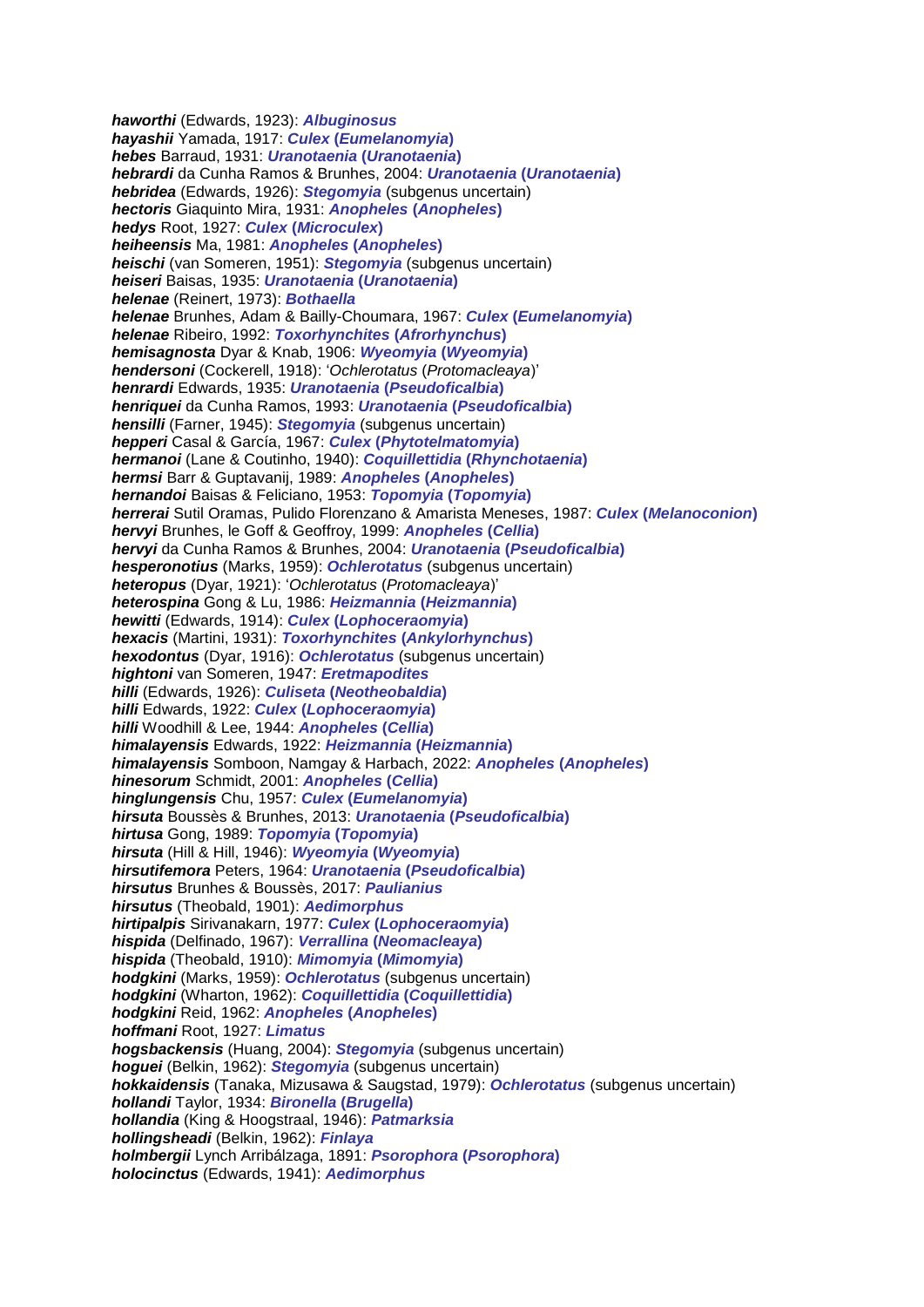*homoeopus* (Dyar, 1922): '*Ochlerotatus* (*Protomacleaya*)' *homunculus* Komp, 1937: *Anopheles* **(***Kerteszia***)** *hongayi* Galliard & Ngu, 1947: *Uranotaenia* **(***Pseudoficalbia***)** *hoogstraali* (Knight & Rozeboom, 1946): *Scutomyia hoogstraali* Baisas, 1947: *Tripteroides* **(***Tripteroides***)** *hopkinsi* Edwards, 1932: *Culex* **(***Culex***)** *hopkinsi* Edwards, 1932: *Uranotaenia* **(***Uranotaenia***)** *hopkinsi* (Edwards, 1936): *Catageiomyia horotoi* (Taylor, 1972): *Finlaya horrescens* (Edwards, 1935): *Stegomyia* (subgenus uncertain) *horrida* (Dyar & Knab, 1908): *Psorophora* **(***Janthinosoma***)** *horridus* Edwards, 1922: *Culex* **(***Eumelanomyia***)** *hortator* (Dyar & Knab, 1907): *Sallumia hortensis* Ficalbi, 1889: *Culex* **(***Maillotia***)** *hosautos* Dyar & Knab, 1907: *Wyeomyia* **(***Miamyia***)** *houghtoni* Feng, 1941: *Topomyia* **(***Suaymyia***)** *howardi* Belkin & Hogue, 1959: *Deinocerites howardi* Lane & Cerqueira, 1942: *Wyeomyia* **(***Spilonympha***)** *howardii* Coquillett, 1901: *Psorophora* **(***Psorophora***)** *huangae* (Reinert, 1999): *Zavortinkius huangae* Meng, 1958: *Culex* **(***Culex***)** *hughi* Lambert & Coetzee, 1982: *Anopheles* **(***Cellia***)** *hui* (Bohart, 1957): *Finlaya humboldti* (Lane & Cerqueira, 1942): *Runchomyia* **(***Runchomyia***)** *humeralis* (Edwards, 1922): *Macleaya* **(***Chaetocruiomyia***)** *humeralis* Dyar & Knab, 1916: *Mansonia* **(***Mansonia***)** *hungaricus* (Mihályi, 1955): *Ochlerotatus* (subgenus uncertain) *hunteri* (Strickland, 1916): *Anopheles* **(***Anopheles***)** *hurlbuti* (Lien, 1967): *Bruceharrisonius hurlbuti* Belkin, 1962: *Culex* **(***Lophoceraomyia***)** *husaini* Qutubuddin, 1947: *Uranotaenia* **(***Pseudoficalbia***)** *hutchinsoni* Barraud, 1924: *Culex* **(***Culex***)** *hybrida* (Leicester, 1908): *Mimomyia* **(***Mimomyia***)** *hybridus* (Leicester, 1908): *Tripteroides* **(***Tripteroides***)** *hybridus* Edwards, 1914: *Armigeres* **(***Armigeres***)** *hypoptes* (Knab, 1907): *Toxorhynchites* **(***Lynchiella***)** *hyrcanus* (Pallas, 1771): *Anopheles* **(***Anopheles***)** *hystera* Dyar & Knab, 1913: *Uranotaenia* **(***Uranotaenia***)** *ibis* (Barraud, 1931): *Christophersiomyia ichiromiyagii* Toma & Higa, 2004: *Ficalbia idanus* (Schick, 1970): '*Ochlerotatus* (*Protomacleaya*)' *identicus* Dyar & Knab, 1907: *Sabethes* **(***Peytonulus***)** *idiogenes* Harbach, 1994: *Sabethes* **(***Sabethinus***)** *idjenensis* (Brug, 1934): *Downsiomyia idottus* Dyar, 1920: *Culex* **(***Melanoconion***)** *ignotus* Harbach, 1995: *Sabethes* **(***Peytonulus***)** *iguassuensis* Barbosa, da Silva & Sallum, 2007: *Mansonia* **(***Mansonia***)** *ikelos* Forattini & Sallum, 1995: *Culex* **(***Melanoconion***)** *imitata* (Baisas, 1946): *Kimia imitator* Theobald, 1903: *Culex* **(***Microculex***)** *imparis* Peyton & Harbach, 2000: *Onirion impatibilis* (Walker, 1860): *Scutomyia impatiens* (Walker, 1848): *Culiseta* **(***Culiseta***)** *imperfectus* (Dobrotworsky, 1962): *Ochlerotatus* (subgenus uncertain) *impiger* (Walker, 1848): *Ochlerotatus* (subgenus uncertain) *implexus* (Theobald, 1903): *Anopheles* **(***Christya***)** *implicatus* (Vockeroth, 1954): *Ochlerotatus* (subgenus uncertain) *impostor* Sirivanakarn, 1977: *Culex* **(***Lophoceraomyia***)** *impostor* (Schick, 1970): '*Ochlerotatus* (*Protomacleaya*)' *imprimens* (Walker, 1861): *Edwardsaedes*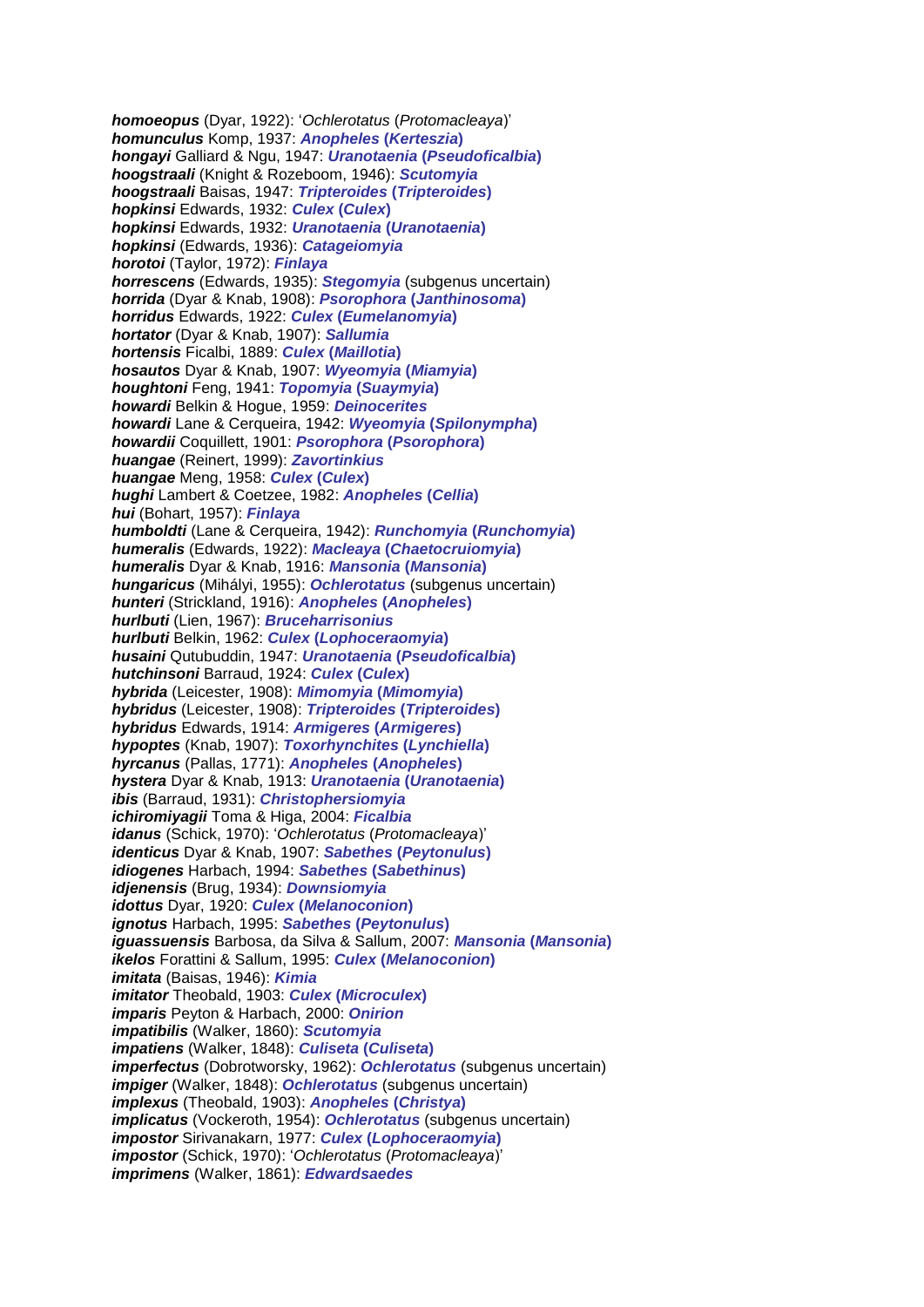*impudicus* Ficalbi, 1890: *Culex* **(***Neoculex***)** *inadmirabilis* Dyar, 1928: *Culex* **(***Melanoconion***)** *inaequalis* Grabham, 1907: *Howardina inatomii* Kamimura & Wada, 1974: *Culex* **(***Barraudius***)** *incaudata* Root, 1928: *Wyeomyia* **(***Phoniomyia***)** *inchoatus* Barraud, 1927: *Armigeres* **(***Leicesteria***)** *incidens* (Thomson, 1869): *Culiseta* **(***Culiseta***)** *inclinata* Thurman, 1959: *Topomyia* **(***Topomyia***)** *incognita* Galindo, Blanton & Peyton, 1954: *Uranotaenia* **(***Uranotaenia***)** *incognitus* Baisas, 1938: *Culex* **(***Culex***)** *incognitus* Brug, 1931: *Anopheles* **(***Cellia***)** *incomptas* Ramalingam & Pillai, 1972: *Malaya incomptus* (Arnell, 1976): *Ochlerotatus* **(***Ochlerotatus***)** *incomptus* Bram & Rattanarithikul, 1967: *Culex* **(***Lophoceraomyia***)** *inconspicua* (Lee, 1937): *Culiseta* **(***Culicella***)** *inconspicuosus* (Theobald, 1908): *Culex* **(***Eumelanomyia***)** *increpitus* (Dyar, 1916): *Ochlerotatus* (subgenus uncertain) *inculus* Colless, 1965: *Culex* **(***Lophoceraomyia***)** *indecorabilis* Leicester, 1908: *Verrallina* **(***Harbachius***)** *indefinitus* (Ludlow, 1904): *Anopheles* **(***Cellia***)** *indeterminatus* Baisas & Ubaldo-Pagayon, 1953: *Tripteroides* **(***Tripteroides***)** *indiana* Edwards, 1930: *Mansonia* **(***Mansonioides***)** *indica* (Theobald, 1905): *Heizmannia* **(***Heizmannia***)** *indica* (Theobald, 1907): *Verrallina* **(***Neomacleaya***)** *indicus* (Barraud, 1929): *Tripteroides* **(***Tripteroides***)** *indicus* Evenhuis & Steffan, 1986: *Toxorhynchites* **(***Toxorhynchites***)** *indonesiae* (Mattingly, 1958): *Cancraedes indubitans* Dyar & Shannon, 1925: *Mansonia* **(***Mansonia***)** *inermis* (Colless, 1958): *Downsiomyia inexpectatus* (Bonne-Wepster, 1948): *Ochlerotatus* (subgenus uncertain) *inextricabilis* Talaga, 2020: *Culex* **(***Melanoconion***)** *infantulus* Edwards, 1922: *Culex* **(***Lophoceraomyia***)** *infinis* (Dyar & Knab, 1906): *Psorophora* **(***Grabhamia***)** *infirmatus* (Dyar & Knab, 1906): *Ochlerotatus* **(***Ochlerotatus***)** *inflictus* Theobald, 1901: *Culex* **(***Culex***)** *infoliatus* Bonne-Wepster & Bonne, 1920: *Culex* **(***Carrollia***)** *infula* Theobald, 1901: *Culex* **(***Oculeomyia***)** *ingrami* (Edwards, 1930): *Hopkinsius* **(***Hopkinsius***)** *ingrami* Edwards, 1916: *Culex* **(***Culex***)** *inhibitator* Dyar & Knab, 1906: *Culex* **(***Melanoconion***)** *inimitabilis* Dyar & Knab, 1906: *Culex* **(***Microculex***)** *ininicola* Fauran & Pajot, 1974: *Wyeomyia* (subgenus uncertain) *ininii* Senevet & Abonnenc, 1938: *Anopheles* **(***Nyssorhynchus***)** *innovator* Evans, 1924: *Culex* **(***Melanoconion***)** *inornata* (Williston, 1893): *Culiseta* **(***Culiseta***)** *inornatus* (Theobald, 1905): *Culex* (subgenus uncertain) *inornatus* (Walker, 1865): *Toxorhynchites* **(***Toxorhynchites***)** *inornatus* Newstead, 1907: *Eretmapodites inquinata* (Edwards, 1922): *Phagomyia insequens* Marks, 1989: *Culex* **(***Lophoceraomyia***)** *insigniforceps* Clastrier & Claustre, 1978: *Culex* **(***Carrollia***)** *insignis* (Carter, 1911): *Culex* **(***Eumelanomyia***)** *insolens* (Edwards, 1936): *Catageiomyia insolitus* (Coquillett, 1906): '*Ochlerotatus* (*Protomacleaya*)' *insulaeflorum* (Swellengrebel & Swellengrebel de Graaf, 1920): *Anopheles* **(***Anopheles***)** *insularis* Sirivanakarn, 1968: *Culex* **(***Lophoceraomyia***)** *insularius* (Dyar & Knab, 1906): *Psorophora* **(***Grabhamia***)** *interfor* Dyar, 1928: *Culex* **(***Culex***)** *intermedia* Barraud, 1929: *Mimomyia* **(***Mimomyia***)** *intermediatus* Baisas & Ubaldo-Pagayon, 1953: *Tripteroides* **(***Tripteroides***)**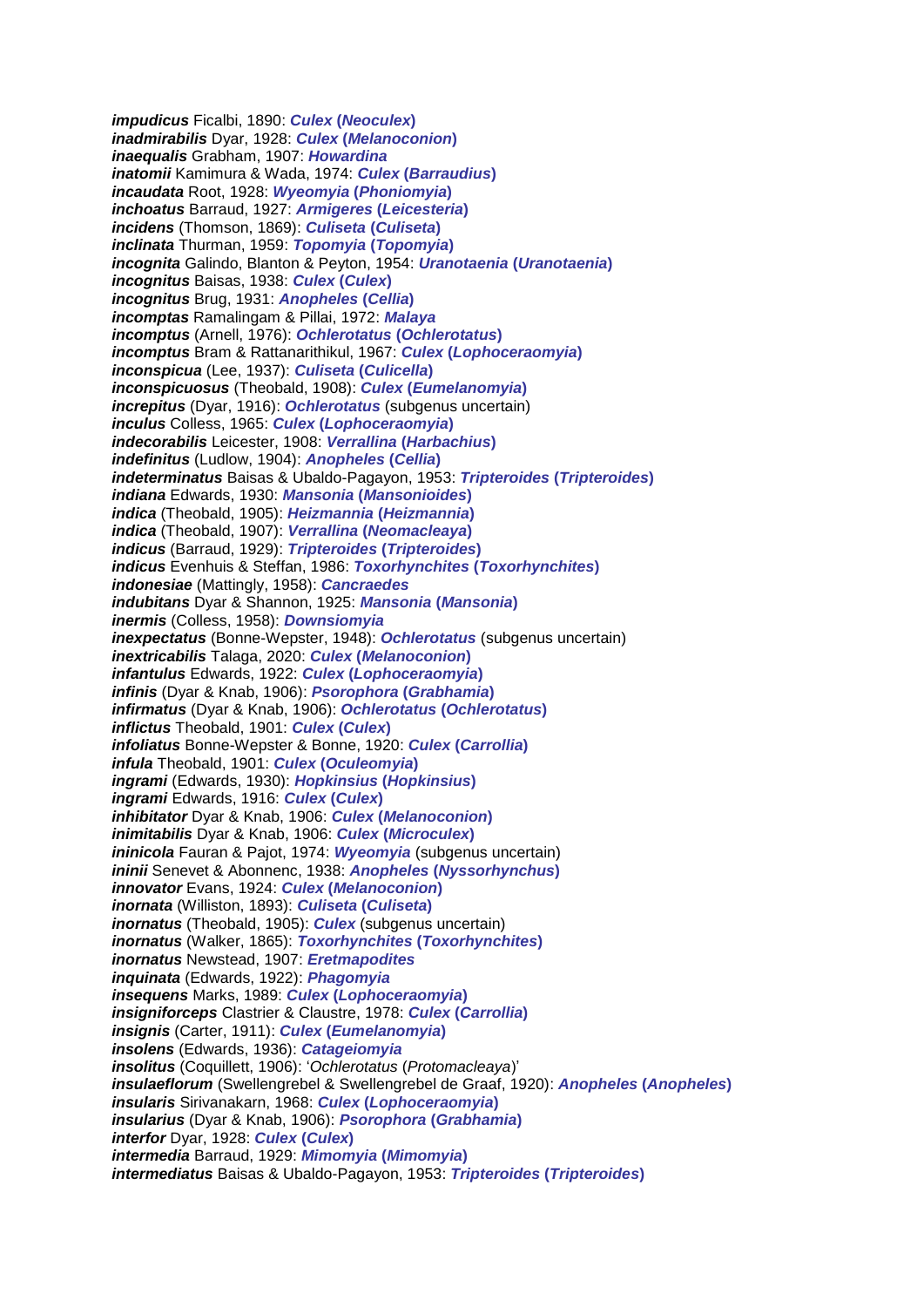*intermedius* (Danilov & Gornostaeva, 1987): *Ochlerotatus* (subgenus uncertain) *intermedius* (Lutz, 1904): *Sabethes* **(***Sabethinus***)** *intermedius* Edwards, 1936: *Eretmapodites intermedius* Lane & Whitman, 1951: *Culex* **(***Microculex***)** *interrogator* Dyar & Knab, 1906: *Culex* **(***Culex***)** *interruptus* (Reinert, 1999): *Zavortinkius interruptus* Puri, 1929: *Anopheles* **(***Anopheles***)** *intonca* Dyar & Knab, 1910: *Wyeomyia* **(***Hystatomyia***)** *intonsus* Galindo & Blanton, 1954: *Culex* **(***Melanoconion***)** *intrincatus* Brèthes, 1916: *Culex* **(***Melanoconion***)** *introlatus* Colless, 1957: *Anopheles* **(***Cellia***)** *intrudens* (Dyar, 1919): *Ochlerotatus* **(***Woodius***)** *inundatus* Reinert,1997: *Anopheles* **(***Anopheles***)** *invidiosus* Theobald, 1901: *Culex* **(***Culex***)** *invocator* Pazos, 1908: *Culex* **(***Melanoconion***)** *iolambdis* Dyar, 1918: *Culex* **(***Melanoconion***)** *ioliota* (Dyar & Knab, 1913): *Howardina iphis* Barraud, 1924: *Culex* **(***Eumelanomyia***)** *iracunda* (Walker, 1848): *Coquillettidia* **(***Coquillettidia***)** *irenicus* Schmidt, 2003: *Anopheles* **(***Cellia***)** *irianensis* Miyagi & Toma, 1997: *Topomyia* **(***Topomyia***)** *iriartei* Cova García, Pulido F., Escalante de Ugueto & Mora R., 1987: *Uranotaenia* **(***Uranotaenia***)** *iridescens* (Lutz, 1905): *Culex* **(***Carrollia***)** *iridicolor* Dyar, 1921: *Haemagogus* **(***Haemagogus***)** *iriomotensis* (Tanaka & Mizusawa, 1973): *Verrallina* **(***Verrallina***)** *irritans* (Theobald, 1901): *Catageiomyia isabelae* Duret, 1968: *Culex* **(***Melanoconion***)** *iwi* (Marks, 1955): *Phagomyia iyengari* (Edwards, 1923): *Petermattinglyius* **(***Petermattinglyius***)** *iyengari* Mattingly & Rageau, 1958: *Culex* **(***Culex***)** *jacksoni* Edwards, 1934: *Culex* **(***Culex***)** *jacksoni* Edwards, 1935: *Uranotaenia* **(***Pseudoficalbia***)** *jacksoni* Mattingly, 1949: *Ficalbia jacobinae* (Serafim & Davis, 1933): *Ochlerotatus* (subgenus uncertain) *jacobsoni* (Edwards, 1930): *Malaya jalisco* Berlin, 1974: *Culex* **(***Micraedes***)** *jamaicensis* (Theobald, 1901): *Psorophora* **(***Grabhamia***)** *jamariensis* (Sant'Ana & Sallum, 2022): *Anopheles* **(***Nyssorhynchus***)** *jambulingami* Natarajan, 2019: *Paraedes jamesi* (Edwards, 1914): *Aedimorphus jamesii* Theobald, 1901: *Anopheles* **(***Cellia***)** *jamoti* (Hamon & Rickenbach, 1954): *Neomelaniconion janconnae* Wilkerson & Sallum, 2009: *Anopheles* **(***Nyssorhynchus***)** *jani* Rickenbach & Lombrici, 1976: *Eretmapodites janitor* Theobald, 1903: *Culex* **(***Culex***)** *janthinomys* Dyar, 1921: *Haemagogus* **(***Haemagogus***)** *japonica* (Theobald, 1901): *Hulecoeteomyia japonicus* Yamada, 1918: *Anopheles* **(***Anopheles***)** *javaensis* Miyagi & Toma, 1995: *Topomyia* **(***Topomyia***)** *javanensis* Bonne-Wepster, 1934: *Culex* **(***Culiciomyia***)** *jeansottei* (Doucet, 1950): *Mimomyia* **(***Ingramia***)** *jebudensis* Froud, 1944: *Anopheles* **(***Cellia***)** *jefferyi* Sirivanakarn, 1977: *Culex* **(***Eumelanomyia***)** *jenningsi* Dyar & Knab, 1907: *Culex* **(***Microculex***)** *jenseni* (de Meijere, 1910): *Culex* **(***Lophoceraomyia***)** *jeyporiensis* James, 1902: *Anopheles* **(***Cellia***)** *jinhongensis* Dong, Dong & Zhou, 2003: *Uranotaenia* **(***Pseudoficalbia***)** *jocasta* Komp & Rozeboom, 1951: *Culex* **(***Melanoconion***)** *jocosa* (Dyar & Knab, 1908): *Wyeomyia* **(***Dendromyia***)** *johni* Cova Garcia, Pulido F. & Escalante de Ugueto, 1979: *Culex* **(***Neoculex***)**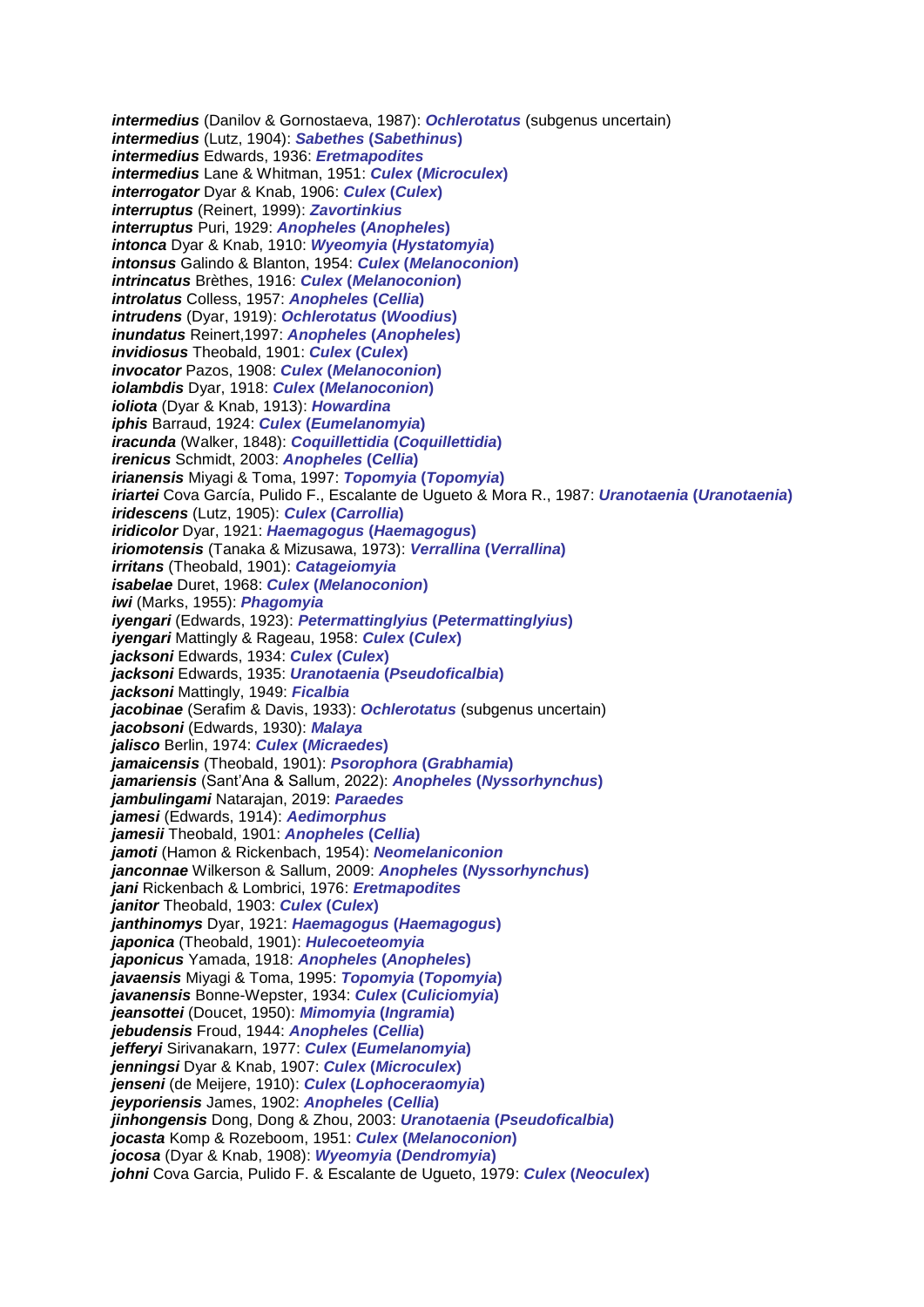*johnnyi* Duret, 1968: *Culex* **(***Melanoconion***)** *johnsoni* (Laffoon, 1946): *Verrallina* **(***Neomacleaya***)** *johnsoni* Galindo & Mendez, 1961: *Culex* **(***Melanoconion***)** *johnstonii* (Grabham, 1905): *Psorophora* **(***Janthinosoma***)** *johorensis* (Reinert, 1974): *Verrallina* **(***Neomacleaya***)** *joloensis* (Ludlow, 1904): *Armigeres* **(***Armigeres***)** *jorgi* (Carpintero & Leguizamón, 2000): *Ochlerotatus* **(***Chrysoconops***)** *josephinae* (Marks, 1958): *Finlaya josephineae* Baisas, 1935: *Culex* **(***Lophoceraomyia***)** *josiahae* (Huang, 1988): *Stegomyia* **(***Mukwaya***)** *joucouri* da Cunha Ramos & Brunhes, 2004: *Uranotaenia* **(***Uranotaenia***)** *joyoni* Brunhes, 1977: *Orthopodomyia jubifer* Komp & Brown, 1935: *Culex* **(***Melanoconion***)** *judaicus* Edwards, 1926: *Culex* **(***Neoculex***)** *judithae* Zavortink, 1969: *Anopheles* **(***Anopheles***)** *jugraensis* (Leicester, 1908): *Armigeres* **(***Armigeres***)** *jugraensis* Leicester, 1908: *Hulecoeteomyia juppi* (McIntosh, 1973): *Ochlerotatus* **(***Juppius***)** *juxtahirsuta* Belkin, Heinemann & Page, 1970: *Wyeomyia* **(***Wyeomyia***)** *juxtamansonia* (Chagas, 1907): *Coquillettidia* **(***Rhynchotaenia***)** *kabaenensis* (Brug, 1939): *Geoskusea kaimosi* (van Someren, 1946): *Toxorhynchites* **(***Afrorhynchus***)** *kana* Tanaka, Mizusawa & Saugstad, 1979: *Heizmannia* **(***Heizmannia***)** *kanarensis* (Edwards, 1934): *Dendroskusea kanhsienensis* Tung, 1955: *Heizmannia* **(***Heizmannia***)** *kanyamwerima* van Someren, 1951: *Culex* **(***Eumelanomyia***)** *kapretwae* (Edwards, 1941): *Albuginosus karandalaensis* (Wolfs, 1951): *Coquillettidia* **(***Coquillettidia***)** *karooensis* (Muspratt, 1961): *Aedimorphus karwari* (Barraud, 1924): *Kenknightia karwari* (James, 1903): *Anopheles* **(***Cellia***)** *kasachstanicus* (Gutsevich, 1962): *Ochlerotatus* (subgenus uncertain) *katezari* Karlekar, Andrew & Deshpande, 2020: *Culex* **(***Culex***)** *katherinensis* (Woodhill, 1949): *Stegomyia* (subgenus uncertain) *katibasensis* Miyagi & Toma, 2012: *Topomyia* **(***Topomyia***)** *kaviengensis* Sirivanakarn, 1968: *Culex* **(***Lophoceraomyia***)** *kazanjii* Talaga, 2020: *Culex* **(***Melanoconion***)** *keefei* (King & Hoogstraal, 1946): '*Ochlerotatus* (*Finlaya*)' *kelabitensis* Miyagi & Toma, 2010: *Topomyia* **(***Suaymyia***)** *kempi* (Edwards, 1921): *Toxorhynchites* **(***Toxorhynchites***)** *keniensis* (van Someren, 1946): *Stegomyia* (subgenus uncertain) *keniensis* Evans, 1931: *Anopheles* **(***Cellia***)** *kennethi* (Muspratt, 1956): *Albuginosus kenyae* (van Someren, 1946): *Stegomyia* (subgenus uncertain) *kesseli* (Huang & Hitchcock, 1980): *Stegomyia* (subgenus uncertain) *kesseli* Belkin, 1962: *Culex* **(***Culex***)** *kesseli* Ramalingam, 1987: *Armigeres* **(***Armigeres***)** *khazani* (Edwards, 1922): *Phagomyia khazani* Edwards, 1922: *Culex* **(***Eumelanomyia***)** *kiangsiensis* (Tung, 1955): *Phagomyia kilara* van Someren, 1951: *Culex* **(***Eumelanomyia***)** *killertonis* (Huang, 1968): *Verrallina* **(***Verrallina***)** *kinabaluensis* Ramalingam, 1972: *Armigeres* **(***Armigeres***)** *kinabaluensis* Sirivanakarn, 1976: *Culex* **(***Oculeomyia***)** *kingi* Christophers, 1923: *Anopheles* **(***Cellia***)** *kingi* Lee, 1946: *Tripteroides* **(***Rachisoura***)** *kingianus* Edwards, 1922: *Culex* **(***Eumelanomyia***)** *kiriensis* Klein & Sirivanakarn, 1970: *Culex* **(***Eumelanomyia***)** *kiriromi* (Klein, 1969): *Mimomyia* **(***Ingramia***)** *kivuensis* (Edwards, 1941): *Stegomyia* **(***Mukwaya***)**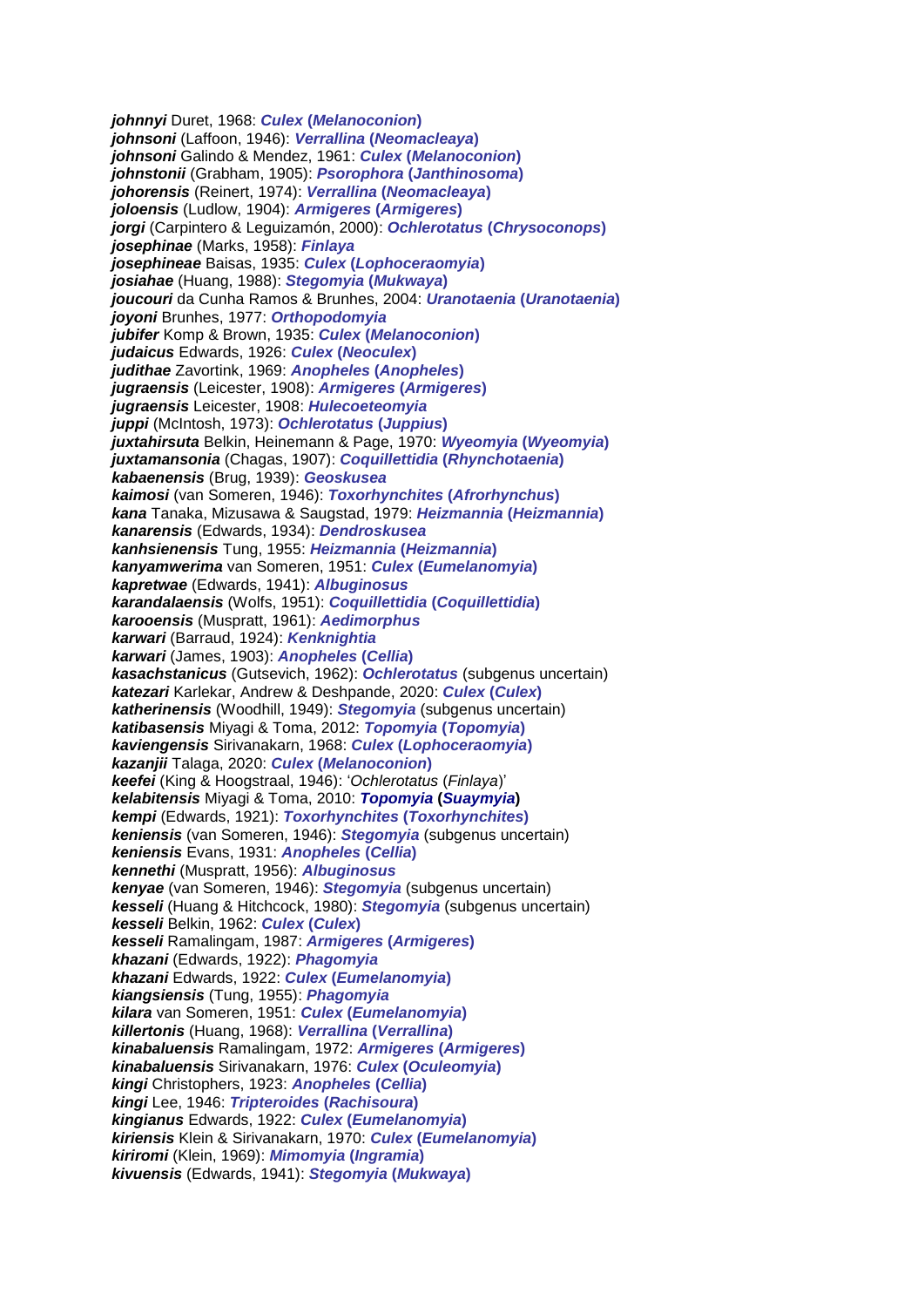*kleini* (Reinert, 1973): *Bothaella kleini* Rueda, 2005: *Anopheles* **(***Anopheles***)** *klossi* (Edwards, 1921): *Toxorhynchites* **(***Toxorhynchites***)** *knabi* (Coquillett, 1906): '*Ochlerotatus* (*Protomacleaya*)' *knabi* Lane & Cerqueira, 1942: *Wyeomyia* (subgenus uncertain) *knighti* (Stone & Bohart, 1944): *Finlaya knighti* Baisas & Ubaldo-Pagayon, 1953: *Tripteroides* **(***Tripteroides***)** *kobayashii* (Nakata, 1956): *Bruceharrisonius kochi* (Dönitz, 1901): *Finlaya kochi* Dönitz, 1901: *Anopheles* **(***Cellia***)** *kohkutensis* (Mattingly, 1958): *Cancraedes kokhani* Vythilingam, Jeffery & Harbach, 2007: *Anopheles* **(***Cellia***)** *kolambuganensis* Baisas, 1932: *Anopheles* **(***Cellia***)** *koli* Peyton & Klein, 1970: *Uranotaenia* **(***Pseudoficalbia***)** *koliensis* Owen, 1945: *Anopheles* **(***Cellia***)** *kompi* (Vargas & Downs, 1950): '*Ochlerotatus* (*Protomacleaya*)' *kompi* Edwards, 1930: *Anopheles* **(***Stethomyia***)** *kompi* Valencia, 1973: *Culex* **(***Carrollia***)** *komponga* (Klein, 1973): *Verrallina* **(***Neomacleaya***)** *konderi* Galvão & Damasceno, 1942: *Anopheles* **(***Nyssorhynchus***)** *koreica* (Edwards, 1917): *Hulecoeteomyia koreicoides* (Sasa, Kano & Hayashi, 1950): '*Ochlerotatus* (*Finlaya*)' *koreicus* Yamada & Watanabe, 1918: *Anopheles* **(***Anopheles***)** *kosiensis* Coetzee, Segerman & Hunt, 1987: *Anopheles* **(***Cellia***)** *kowiroensis* Sirivanakarn, 1968: *Culex* **(***Lophoceraomyia***)** *kraussi* Grjebine, 1953: *Uranotaenia* **(***Pseudoficalbia***)** *krombeini* (Huang, 1975): *Stegomyia* (subgenus uncertain) *krymmontanus* (Alekseev, 1989): *Ochlerotatus* **(***Rusticoidus***)** *kuchingensis* Edwards, 1915: *Armigeres* **(***Armigeres***)** *kuhnsi* King & Hoogstraal, 1955: *Culex* **(***Lophoceraomyia***)** *kukenan* Anduze, 1942: *Culex* **(***Microculex***)** *kummi* (Edwards, 1930): *Pseudarmigeres kummi* Edwards, 1939: *Orthopodomyia kummi* Komp & Rozeboom, 1951: *Culex* **(***Melanoconion***)** *kummi* Lane & Cerqueira, 1942: *Wyeomyia* **(***Cruzmyia***)** *kusaiensis* Bohart, 1957: *Culex* **(***Lophoceraomyia***)** *kweiyangensis* Yao & Wu, 1944: *Anopheles* **(***Anopheles***)** *kyondawensis* Abraham, 1947: *Anopheles* **(***Baimaia***)** *kyotoensis* Yamaguti & LaCasse, 1952: *Culex* **(***Culiciomyia***)** *labesba* Howard, Dyar & Knab, 1913: *Wyeomyia* **(***Wyeomyia***)** *labranchiae* Falleroni, 1926: *Anopheles* **(***Anopheles***)** *lacani* Grjebine, 1953: *Anopheles* **(***Cellia***)** *lacani* Rickenbach & Eouzan, 1970: *Eretmapodites lacertosus* Komp & Rozeboom, 1951: *Culex* **(***Melanoconion***)** *lactator* Dyar & Knab, 1906: *Culex* **(***Phenacomyia***)** *lactea* (Knight, 1946): *Downsiomyia lacustris* (Edwards, 1935): *Mimomyia* **(***Mimomyia***)** *lacuum* Edwards, 1922: *Armigeres* **(***Armigeres***)** *laffooni* (Knight & Rozeboom, 1946): *Scutomyia laffooni* Belkin, 1962: *Culex* **(***Lophoceraomyia***)** *laffosseae* da Cunha Ramos & Brunhes, 2004: *Uranotaenia* **(***Pseudoficalbia***)** *laguna* (Arnell & Nielsen, 1972): *Jarnellius lahillei* Bachmann & Casal, 1962: *Culex* **(***Culex***)** *lairdi* Belkin, 1962: *Culex* **(***Lophoceraomyia***)** *lakei* Sirivanakarn, 1968: *Culex* **(***Lophoceraomyia***)** *lamborni* (Edwards, 1923): *Bifidistylus lambrechti* (van Someren, 1971): *Skusea lamellata* (Bonne-Wepster & Bonne, 1920): *Wyeomyia* **(***Hystatomyia***)** *lamellifera* (Bohart & Ingram, 1946): *Lorrainea lampangensis* Sirivanakarn, 1973: *Culex* **(***Culiciomyia***)**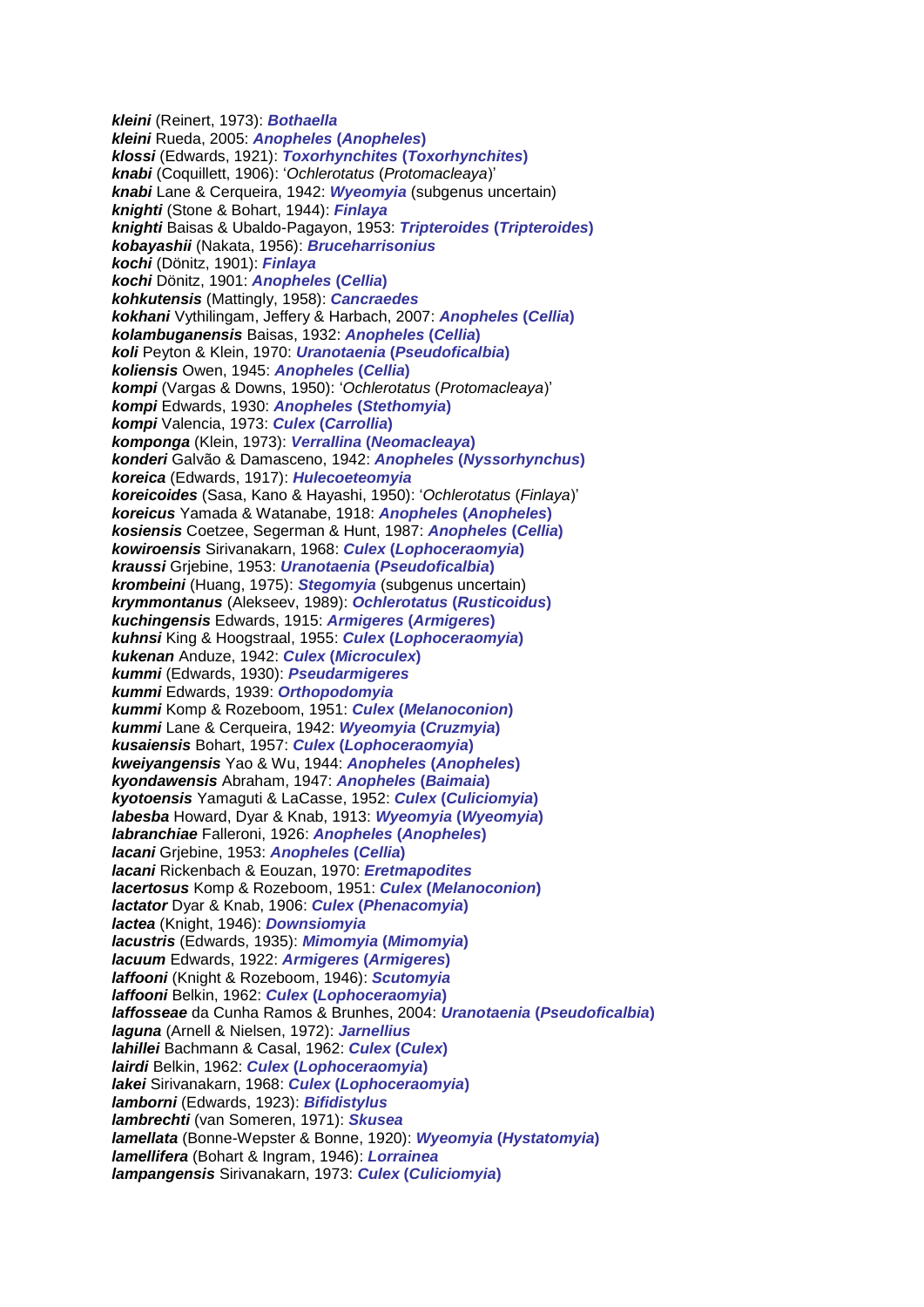*lampangensis* Thurman, 1959: *Hodgesia lampropus* (Howard, Dyar & Knab, 1913): *Trichoprosopon laneanus* Corrêa & Cerqueira, 1944: *Anopheles* **(***Kerteszia***)** *lanei* (Antunes, 1937): *Trichoprosopon lanei* Cerqueira, 1961: *Sabethes* **(***Sabethes***)** *lanei* Oliveira Coutinho & Forattini, 1962: *Culex* **(***Microculex***)** *lanei* Galvão & Franco do Amaral, 1938: *Anopheles* **(***Nyssorhynchus***)** *lanei* Martinez & Prosen, 1953: *Uranotaenia* **(***Uranotaenia***)** *lanei* Shannon & Cerqueira, 1943: *Psorophora* **(***Janthinosoma***)** *langata* (van Someren, 1946): *Stegomyia* (subgenus uncertain) *laniger* (Wiedemann, 1820): *Mucidus* **(***Mucidus***)** *lanyuensis* Lien, 1968: *Orthopodomyia lanzaroi* Cornel & Mayi, 2020: *Culex* **(***Culiciomyia***)** *laoagensis* (Knight, 1946): *Downsiomyia laoensis* Toma & Miyagi, 2003: *Armigeres* **(***Armigeres***)** *laplantei* (Hamon, Adam & Mouchet, 1955): *Culex* **(***Eumelanomyia***)** *lasaensis* (Meng, 1962): *Ochlerotatus* (subgenus uncertain) *lasiopalpis* Sirivanakarn, 1977: *Culex* **(***Lophoceraomyia***)** *lassalli* (Bonne-Wepster & Bonne, 1921): *Wyeomyia* **(***Phoniomyia***)** *latens* Sallum & Peyton, 2005: *Anopheles* **(***Cellia***)** *lateralis* Ludlow, 1905: *Uranotaenia* **(***Uranotaenia***)** *lateralis* Petrocchi, 1927: *Wyeomyia* **(***Nunezia***)** *laticinctus* Edwards, 1913: *Culex* **(***Culex***)** *laticlasper* Galindo & Blanton, 1954: *Culex* **(***Culex***)** *latifoliatus* Delfinado, 1966: *Culex* **(***Eumelanomyia***)** *latipennis* (Delfinado, 1967): *Verrallina* **(***Neomacleaya***)** *latispinus* Gong & Ji, 1989: *Tripteroides* **(***Tripteroides***)** *latisquama* (Coquillett, 1906): *Culex* **(***Tinolestes***)** *latisquama* (Edwards, 1927): *Tripteroides* **(***Rachisoura***)** *latus* Dobrotworsky, 1956: *Culex* **(***Neoculex***)** *laureli* Baisas, 1935: *Culex* **(***Eumelanomyia***)** *lauriei* Carter, 1920: '*Ochlerotatus* (*Finlaya*)' *lavatae* Stone & Bohart, 1944: *Culex* **(***Lophoceraomyia***)** *lavieri* Doucet, 1950: *Uranotaenia* **(***Pseudoficalbia***)** *lawtoni* Baisas, 1946: *Zeugnomyia leberi* Boreham, 1970: *Mansonia* **(***Mansonia***)** *lebiedi* da Cunha Ramos & Brunhes, 2004: *Uranotaenia* **(***Uranotaenia***)** *ledgeri* (Huang, 1981): *Stegomyia* (subgenus uncertain) *leei* (Berlin, 1969): *Howardina leei* (Wharton, 1947): *Malaya leei* King & Hoogstraal, 1955: *Culex* **(***Lophoceraomyia***)** *leei* Peters, 1959: *Tripteroides* **(***Rachisoura***)** *leei* Stone & Barreto, 1969: *Galindomyia leesoni* (Edwards, 1932): *Aedimorphus leesoni* Evans, 1931: *Anopheles* **(***Cellia***)** *legoffi* da Cunha Ramos & Brunhes, 2004: *Uranotaenia* **(***Pseudoficalbia***)** *lehcharlesi* Miyagi & Toma, 2008: *Topomyia* **(***Suaymyia***)** *leiboensis* Chu, 1981: *Uranotaenia* **(***Pseudoficalbia***)** *leicesteri* (Edwards, 1917): *Verrallina* **(***Neomacleaya***)** *leicesteri* Theobald, 1904: *Toxorhynchites* **(***Toxorhynchites***)** *leilae* (King & Hoogstraal, 1947): *Verrallina* **(***Verrallina***)** *lemuriae* Ribeiro, 2004: *Toxorhynchites* **(***Afrorhynchus***)** *leonardi* Belkin, 1962: *Culex* **(***Neoculex***)** *leonis* (Colless, 1958): *Downsiomyia lepchana* (Barraud, 1923): *Danielsia lepidocoxitus* Dong, Zhou & Dong, 1995: *Armigeres* **(***Leicesteria***)** *lepidonotus* Edwards, 1920: *Ochlerotatus* **(***Rusticoidus***)** *lepidotus* Zavortink, 1973: *Anopheles* **(***Kerteszia***)** *lepidus* (Cerqueira & Paraense, 1945): *Ochlerotatus* (subgenus uncertain) *leptolabis* (Edwards, 1936): *Aedimorphus*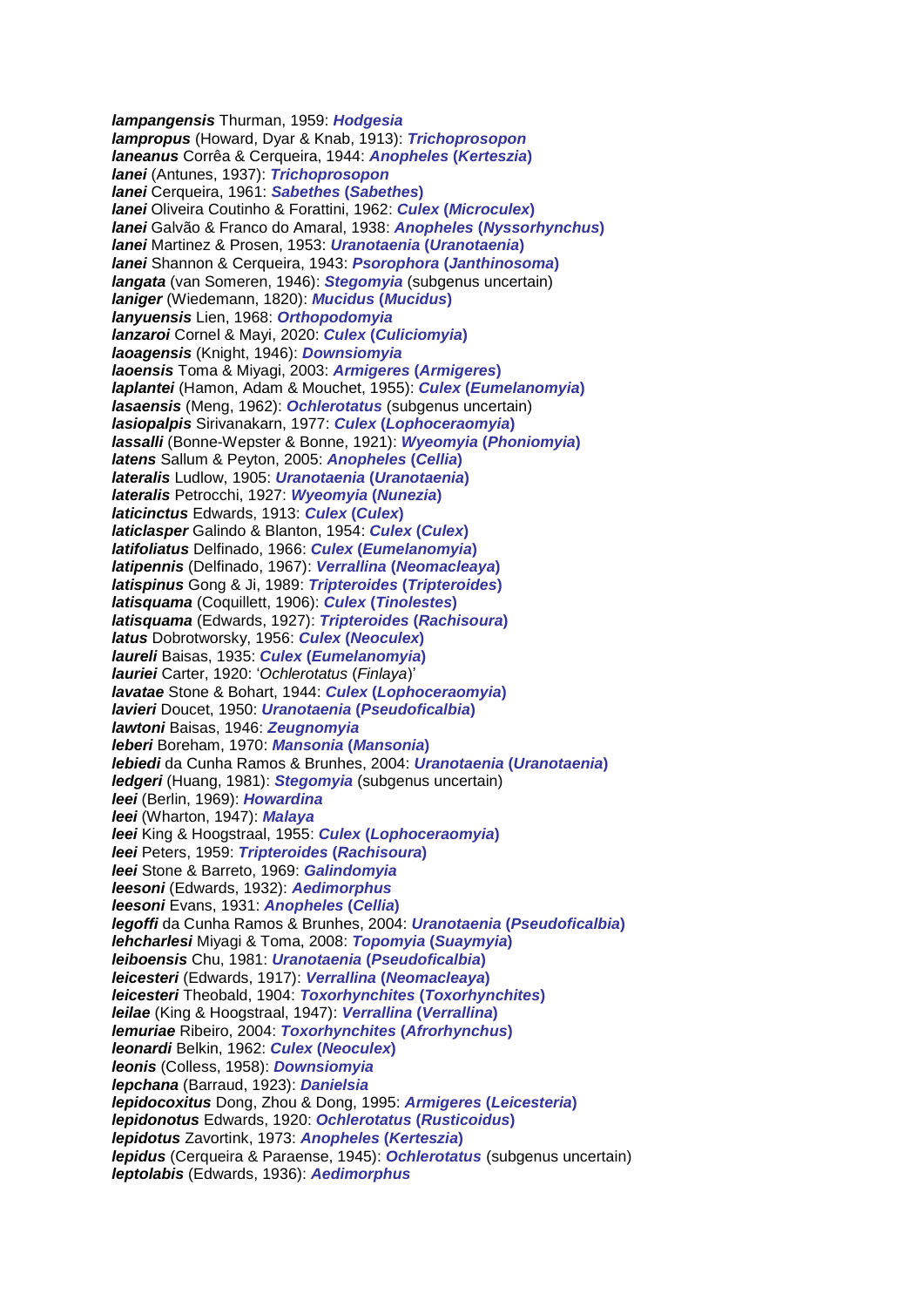*lerozeboomi* (Reinert, 1990): *Kenknightia lesteri* Baisas & Hu, 1936: *Anopheles* **(***Anopheles***)** *letabensis* Lambert & Coetzee, 1982: *Anopheles* **(***Cellia***)** *letifer* Sandosham, 1944: *Anopheles* **(***Anopheles***)** *leucarthrius* (Speiser, 1909): *Aedimorphus leucocelaenus* (Dyar & Shannon, 1924): *Haemagogus* **(***Conopostegus***)** *leucocnemis* Martini, 1931: *Psorophora* **(***Grabhamia***)** *leucomelas* (Meigen, 1804): *Ochlerotatus* (subgenus uncertain) *leucomeres* (Giles, 1904): *Kenknightia leucophoebus* (Galindo, Carpenter & Trapido, 1953): *Haemagogus* **(***Conopostegus***)** *leucopous* Graham, 1909: *Eretmapodites leucoptera* (Theobald, 1907): *Uranotaenia* **(***Uranotaenia***)** *leucopus* (Dyar & Knab, 1906): *Johnbelkinia leucosphyrus* Dönitz, 1901: *Anopheles* **(***Cellia***)** *leucostigma* Lutz, 1904: *Wyeomyia* **(***Menolepis***)** *leucotaeniatus* (Komp, 1938): *Haemagogus* **(***Conopostegus***)** *leucotarsis* Thurman, 1959: *Topomyia* **(***Suaymyia***)** *levicastilloi* Grjebine, 1986: *Mimomyia* **(***Ingramia***)** *levicastilloi* Lane, 1945: *Culex* **(***Culex***)** *lewelleni* (Starkey & Webb, 1946): *Finlaya lewisi* Ludlow, 1920: *Anopheles* **(***Anopheles***)** *lewisi* Ribeiro, 1991: *Toxorhynchites* **(***Toxorhynchites***)** *lewnielseni* Ortega & Zavortink, 2019: '*Ochlerotatus* (*Protomacleaya*)' *liangshanensis* Kang, Tan, Cao, Cheng, Yang & Huang, 1984: *Anopheles* **(***Anopheles***)** *liberiensis* Peters, 1955: *Culex* **(***Culiciomyia***)** *lii* Wu, 1936: *Heizmannia* **(***Heizmannia***)** *lilii* Theobald, 1910: *Stegomyia* **(***Mukwaya***)** *limacifer* Komp, 1936: *Culex* **(***Melanoconion***)** *limai* Lane & Cerqueira, 1942: *Wyeomyia* **(***Miamyia***)** *limosus* King, 1932: *Anopheles* **(***Cellia***)** *lindesayi* Giles, 1900: *Anopheles* **(***Anopheles***)** *lindsayi* Thurman, 1959: *Topomyia* **(***Topomyia***)** *linealis* (Skuse, 1889): *Coquillettidia* **(***Coquillettidia***)** *lineata* (Taylor, 1914): *Verrallina* **(***Verrallina***)** *lineata* (von Humboldt, 1819): *Psorophora* **(***Psorophora***)** *lineatopenne* (Ludlow, 1905): *Neomelaniconion lineatus* (Theobald, 1912): *Culex* **(***Afroculex***)** *linesi* (Marks, 1964): *Ochlerotatus* (subgenus uncertain) *lipovskyi* Belkin, 1950: *Tripteroides* **(***Tripteroides***)** *listeri* de Meillon, 1931: *Anopheles* **(***Cellia***)** *litoralis* Bohart, 1946: *Culex* **(***Culex***)** *litoralis* King, 1932: *Anopheles* **(***Cellia***)** *litorea* (Colless, 1958): *Downsiomyia litorea* (Shute, 1928): *Culiseta* **(***Culicella***)** *littlechildi* (Edwards, 1930): *Tripteroides* **(***Tripteroides***)** *littlechildi* (Taylor, 1933): *Macleaya* **(***Macleaya***)** *littleri* (Taylor, 1914): *Culiseta* **(***Austrotheobaldia***)** *litwakae* (Reinert, 1990): *Kenknightia litwakae* Harbach, 1985: *Culex* **(***Culex***)** *lloreti* Gil Collado, 1936: *Anopheles* **(***Cellia***)** *lokojensis* (Service, 1959): *Catageiomyia longiareolata* (Macquart, 1838): *Culiseta* **(***Allotheobaldia***)** *longicornis* Grjebine, 1986: *Mimomyia* **(***Ingramia***)** *longicornis* Sirivanakarn, 1976: *Culex* **(***Oculeomyia***)** *longifilamentus* (Su & Zhang, 1988): *Ochlerotatus* (subgenus uncertain) *longiforceps* (Edwards, 1929): *Geoskusea longipalpatus* Lee, 1946: *Tripteroides* **(***Rachisoura***)** *longipalpis* (Grünberg, 1905): *Zavortinkius longipalpis* (Leicester, 1904): *Armigeres* **(***Leicesteria***)** *longipalpis* (Theobald, 1903): *Anopheles* **(***Cellia***)**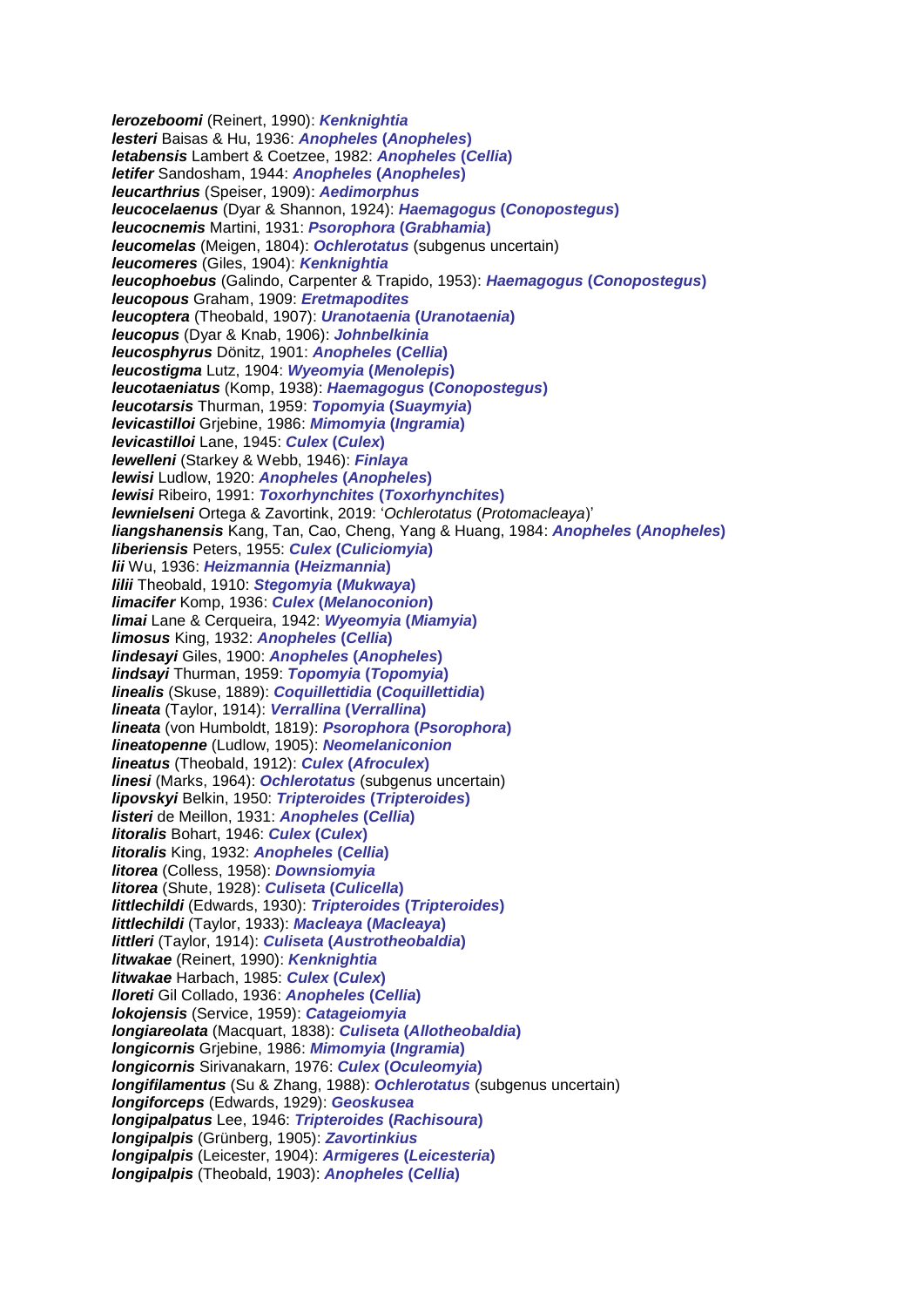*longipalpis* Dong, Zhou & Dong, 1997: *Tripteroides* **(***Rachionotomyia***)** *longipalpus* Randolph & O'Neill, 1944: *Psorophora* **(***Janthinosoma***)** *longipes* (Fabricius, 1805): *Johnbelkinia longirostris* (Leicester, 1908): *Rhinoskusea longirostris* Brug, 1928: *Anopheles* **(***Cellia***)** *longirostris* Leicester, 1908: *Uranotaenia* **(***Uranotaenia***)** *longirostris* Theobald, 1901: *Wyeomyia* **(***Phoniomyia***)** *longiseta* (Edwards, 1936): *Aedimorphus longisetosa* Gong, 1994: *Topomyia* **(***Topomyia***)** *longisetosus* Sá & Sallum: *Culex* **(***Melanoconion***)** *longisiphonus* Dong, Zhou & Dong, 2001: *Tripteroides* **(***Tripteroides***)** *longistriatus* Sá & Hutchings, 2022: *Culex* **(***Melanoconion***)** *longistylus* Sá & Sallum: *Culex* **(***Melanoconion***)** *longitubus* da Cunha Ramos & Brunhes, 2004: *Uranotaenia* **(***Pseudoficalbia***)** *longitubus* Somboon, Namgay & Harbach, 2021: *Culex* **(***Culex***)** *lopesi* (Correa & Ramalho, 1956): *Wyeomyia* **(***Phoniomyia***)** *lopesi* Sirivanakarn & Jakob, 1979: *Culex* **(***Melanoconion***)** *lopezii* Cova Garcia, Sutil Oramas & Pulido F., 1974: *Wyeomyia* **(***Hystatomyia***)** *lophoventralis* (Theobald, 1910): *Phagomyia lorengaui* Peters, 1963: *Tripteroides* **(***Tripteroides***)** *lorraineae* (Berlin, 1969): *Howardina lottei* (Hamon & Brengues, 1965): *Catageiomyia lounibosi* Gillies & Coetzee, 1987: *Anopheles* **(***Cellia***)** *lousthei* Boussès & Brunhes, 2013: *Uranotaenia* **(***Pseudoficalbia***)** *lovettae* Evans, 1934: *Anopheles* **(***Cellia***)** *lowii* Theobald, 1901: *Uranotaenia* **(***Uranotaenia***)** *lowisii* (Theobald, 1910): *Aedimorphus lucaris* Colless, 1965: *Culex* **(***Lophoceraomyia***)** *lucaris* Macdonald & Mattingly, 1960: *Udaya lucianus* (Muspratt, 1959): *Mucidus* **(***Mucidus***)** *lucifer* (Howard, Dyar & Knab, 1913): *Haemagogus* **(***Haemagogus***)** *lucifugus* Komp, 1936: *Culex* **(***Melanoconion***)** *lucyae* van Someren, 1954: *Uranotaenia* **(***Pseudoficalbia***)** *ludlowae* (Theobald, 1903): *Anopheles* **(***Cellia***)** *ludlowae* Brunetti, 1920: *Ficalbia ludlowae* Dyar & Shannon, 1925: *Uranotaenia* **(***Uranotaenia***)** *lugubris* (Barraud, 1928): *Verrallina* **(***Verrallina***)** *lui* Gong & Li, 1999: *Heizmannia* **(***Mattinglyia***)** *lui* Lien, 1968: *Uranotaenia* **(***Pseudoficalbia***)** *luna* Belkin, Heinemann & Page, 1970: *Wyeomyia* **(***Wyeomyia***)** *lunata* (Theobald, 1901): *Isostomyia lunda* da Cunha Ramos, 1993: *Uranotaenia* **(***Pseudoficalbia***)** *lungae* Belkin & Schlosser, 1944: *Anopheles* **(***Cellia***)** *lunulata* (King & Hoogstraal, 1946): *Geoskusea luridum* (McIntosh, 1971): *Neomelaniconion lutea* (Belkin, 1962): *Coquillettidia* **(***Coquillettidia***)** *lutea* (Ludlow, 1905): *Finlaya luteifemur* (Edwards, 1926): *Ochlerotatus* (subgenus uncertain) *luteocephala* Newstead, 1907: *Stegomyia* (subgenus uncertain) *luteola* Edwards, 1934: *Uranotaenia* **(***Pseudoficalbia***)** *luteolaterale* (Theobald, 1901): *Neomelaniconion luteopleurus* (Theobald, 1903): *Culex* **(***Anoedioporpa***)** *luteostriata* (Robinson, 1950): *Vansomerenis luteoventralis* Theobald, 1901: *Wyeomyia* **(***Dendromyia***)** *lutescens* (Theobald, 1901): *Toxorhynchites* **(***Afrorhynchus***)** *lutescens* Leicester, 1908: *Uranotaenia* **(***Pseudoficalbia***)** *lutzi* (da Costa Lima, 1930): *Wyeomyia* **(***Miamyia***)** *lutzii* (Theobald, 1901): *Psorophora* **(***Janthinosoma***)** *lutzii* Cruz, 1901: *Anopheles* **(***Nyssorhynchus***)** *luxodens* Hall, Howard & Harbach, 1999: *Sabethes* **(***Peytonulus***)**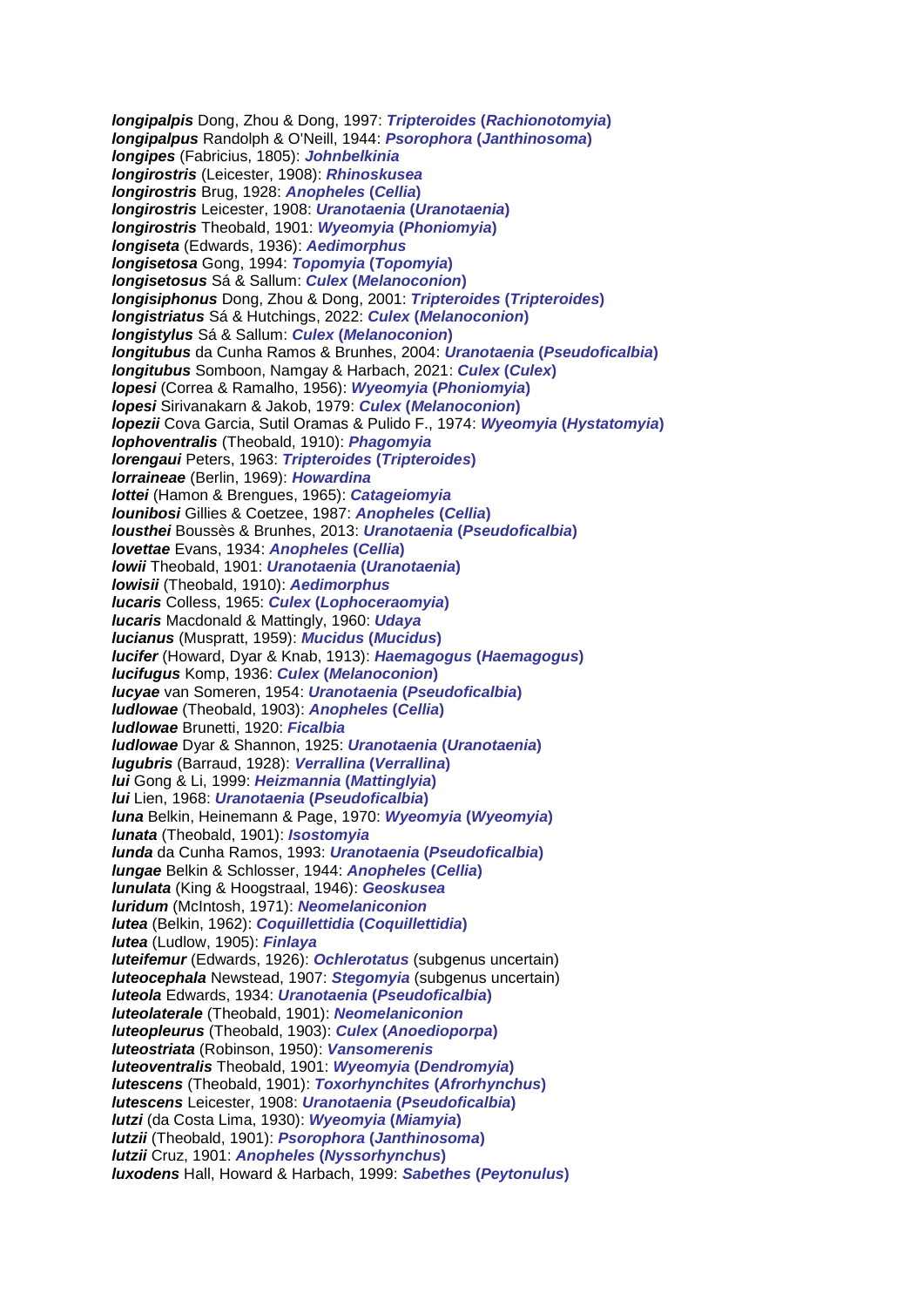*luzonensis* (Ludlow, 1905): *Mimomyia* **(***Etorleptiomyia***)** *luzonensis* (Rozeboom, 1946): *Kenknightia luzonensis* Sirivanakarn, 1976: *Culex* **(***Oculeomyia***)** *lygrus* Root, 1927: *Culex* **(***Culex***)** *lynchi* (Shannon, 1931): *Coquillettidia* **(***Rhynchotaenia***)** *mabinii* Baisas & Ubaldo-Pagayon, 1953: *Tripteroides* **(***Tripteroides***)** *macaensis* Ribeiro, 1997: *Toxorhynchites* **(***Toxorhynchites***)** *macarthuri* Colless, 1956: *Anopheles* **(***Cellia***)** *macdonaldi* Colless, 1965: *Culex* **(***Lophoceraomyia***)** *macdonaldi* Mattingly, 1957: *Heizmannia* **(***Heizmannia***)** *macdougalli* (Edwards, 1922): *Collessius* **(***Collessius***)** *macfarlanei* (Edwards, 1914): *Collessius* **(***Collessius***)** *macfarlanei* Edwards, 1914: *Uranotaenia* **(***Uranotaenia***)** *macfiei* Edwards, 1923: *Culex* **(***Culiciomyia***)** *machadoi* da Cunha Ramos, 1986: *Uranotaenia* **(***Uranotaenia***)** *machadoi* da Silva Mattos, da Silveira Guedes & Xavier, 1978: *Culex* **(***Phytotelmatomyia***)** *machardyi* Edwards, 1930: *Anopheles* **(***Cellia***)** *macintoshi* (Marks, 1959): *Ochlerotatus* (subgenus uncertain) *mackerrasi* (Taylor, 1927): *Patmarksia macmillani* (Marks, 1964): *Macleaya* **(***Chaetocruiomyia***)** *macrodixoa* (Dyar & Shannon, 1925): *Verrallina* **(***Neomacleaya***)** *macrostylus* Sirivanakarn & Ramalingam, 1976: *Culex* **(***Eumelanomyia***)** *maculatus* Theobald, 1901: *Anopheles* **(***Cellia***)** *maculipalpis* Giles, 1902: *Anopheles* **(***Cellia***)** *maculipennis* (Theobald, 1911): *Coquillettidia* **(***Coquillettidia***)** *maculipennis* Meigen, 1818: *Anopheles* **(***Anopheles***)** *maculipes* (Theobald, 1903): *Anopheles* **(***Anopheles***)** *maculipleura* Leicester, 1908: *Uranotaenia* **(***Pseudoficalbia***)** *madagascarensis* da Cunha Ramos & Brunhes, 2004: *Uranotaenia* **(***Pseudoficalbia***)** *madagascarensis* Ribeiro, 2004: *Toxorhynchites* **(***Afrorhynchus***)** *madagascarensis* (van Someren, 1949): *Paulianius madagascarica* Brunhes, Boussès & da Cunha Ramos, 2011: *Aedeomyia* **(***Aedeomyia***)** *madagascarica* da Cunha Ramos & Brunhes, 2004: *Uranotaenia* **(***Uranotaenia***)** *madininensis* Senevet, 1936: *Culex* **(***Melanoconion***)** *madrensis* Baisas, 1946: *Orthopodomyia maehleri* (Bohart, 1957): *Stegomyia* (subgenus uncertain) *maffii* (Taylor & Tenorio, 1974): *Finlaya magna* (Theobald, 1905): *Runchomyia* **(***Ctenogoeldia***)** *magnesianus* (Edwards, 1924): *Tripteroides* **(***Tripteroides***)** *magnificus* (Leicester, 1908): *Toxorhynchites* **(***Toxorhynchites***)** *magnus* (Theobald, 1901): *Deinocerites magnus* (Theobald, 1908): *Armigeres* **(***Leicesteria***)** *mahaffyi* van Someren, 1949: *Eretmapodites mahantai* Bhattacharyya, Prakash, Mohapatra & Sarma, 2009: *Armigeres* **(***Armigeres***)** *maiae* Edwards, 1917: *Armigeres* **(***Armigeres***)** *maikalensis* Natarajan, Rajavel & Jambulingam, 2017: *Uranotaenia* **(***Pseudoficalbia***)** *majidi* Young & Majid, 1928: *Anopheles* **(***Cellia***)** *malayensis* (Colless, 1962): *Stegomyia* (subgenus uncertain) *malayensis* Sirivanakarn, 1972: *Culex* **(***Eumelanomyia***)** *malayi* (Leicester, 1908): *Culex* **(***Eumelanomyia***)** *malayi* (Theobald, 1901): *Armigeres* **(***Armigeres***)** *malayi* Delfinado & Hodges, 1968: *Tripteroides* **(***Tripteroides***)** *malayi* Leicester, 1908: *Hodgesia malaysiensis* Ramalingam & Banu, 1987: *Topomyia* **(***Topomyia***)** *malefactor* Dyar & Knab, 1907: *Anopheles* **(***Anopheles***)** *malfeyti* (Newstead, 1907): *Ficalbia maliensis* Bailly-Choumara & Adam, 1959: *Anopheles* **(***Cellia***)** *malikuli* (Huang, 1973): *Stegomyia* **(***Huangmyia***)** *mallochi* (Taylor, 1944): '*Ochlerotatus* (*Finlaya*)' *malvari* Baisas & Ubaldo-Pagayon, 1953: *Tripteroides* **(***Tripteroides***)**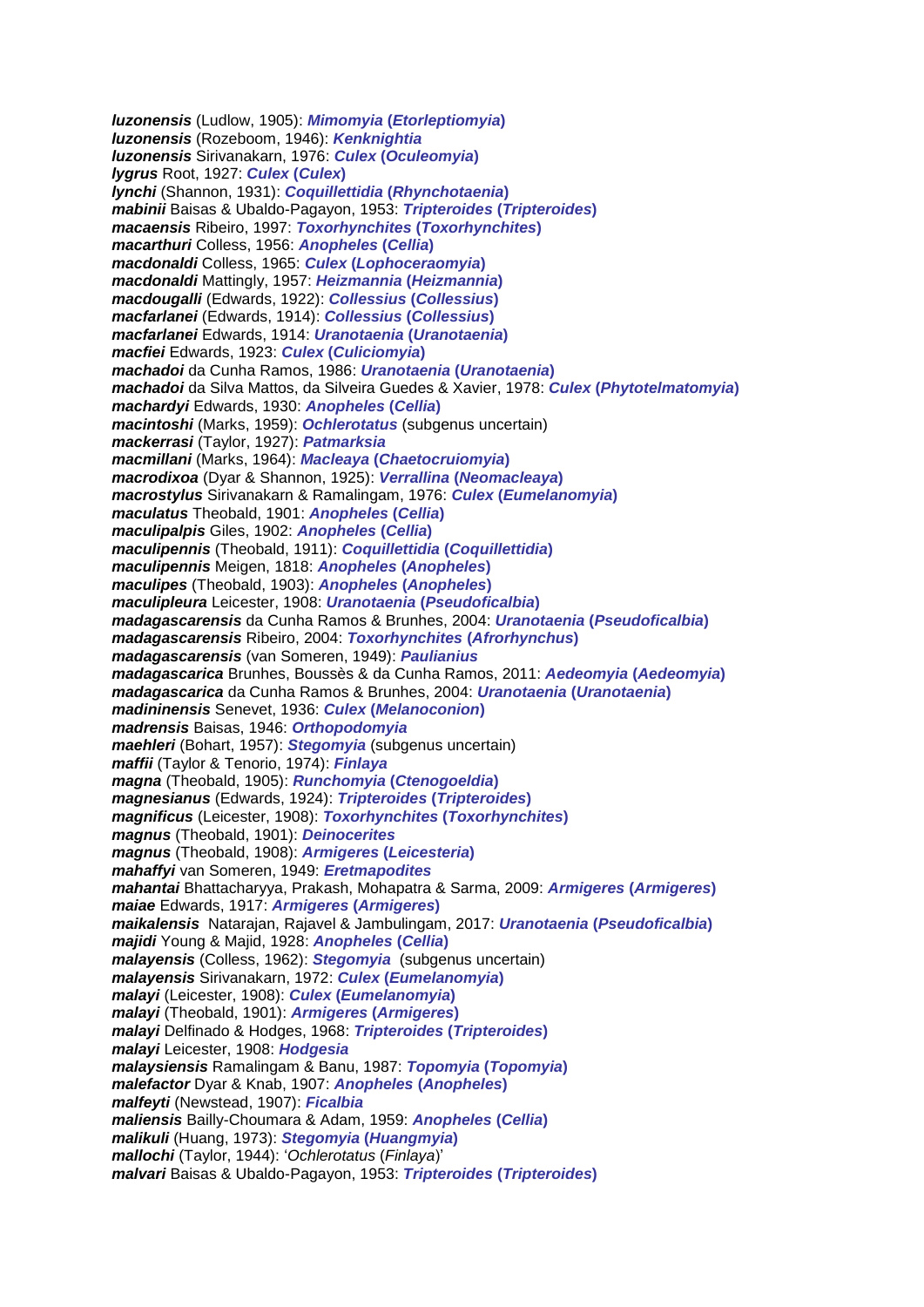*mammilifer* (Leicester, 1908): *Culex* **(***Lophoceraomyia***)** *mamoedjoensis* (Mattingly, 1958): *Cancraedes manakaraensis* da Cunha Ramos & Brunhes, 2004: *Uranotaenia* **(***Pseudoficalbia***)** *manalangi* Baisas, 1935: *Armigeres* **(***Armigeres***)** *manalangi* Mendoza, 1940: *Anopheles* **(***Anopheles***)** *mangyanus* (Banks, 1906): *Anopheles* **(***Cellia***)** *manhi* Harbach & Cook, 2010: *Bothaella manicatus* (Edwards, 1921): *Toxorhynchites* **(***Toxorhynchites***)** *manopi* Thurman, 1959: *Toxorhynchites* **(***Toxorhynchites***)** *mansouri* (Qutubuddin, 1959): *Aedimorphus manusensis* Sirivanakarn, 1975: *Culex* **(***Eumelanomyia***)** *maplei* Knight & Hurlbut, 1949: *Culex* **(***Culiciomyia***)** *maracayensis* Evans, 1923: *Culex* **(***Culex***)** *marajoara* Galvão & Damasceno, 1942: *Anopheles* **(***Nyssorhynchus***)** *marceli* (Mattingly, 1953): *Malaya marcelleae* Adam & Hamon, 1959: *Eretmapodites marchettei* Garcia, Jeffery & Rudnick, 1969: *Culiseta* **(***Climacura***)** *margarsen* (Dyar & Shannon, 1925): *Verrallina* **(***Neomacleaya***)** *margina* Gong & Lu, 1995: *Topomyia* **(***Topomyia***)** *mariae* (Bourroul, 1904): *Toxorhynchites* **(***Lynchiella***)** *mariae* (Sergent & Sergent, 1903): *Acartomyia marinkellei* (Berlin, 1969): *Howardina marksae* Dobrotworsky, 1965: *Tripteroides* **(***Polylepidomyia***)** *marksae* Grjebine, 1986: *Mimomyia* **(***Ingramia***)** *marksae* King & Hoogstraal, 1955: *Culex* **(***Lophoceraomyia***)** *marquesensis* Stone & Rosen, 1953: *Culex* **(***Culex***)** *marshallensis* (Stone & Bohart, 1944): *Stegomyia* (subgenus uncertain) *marshallii* (Theobald, 1901): *Albuginosus marshallii* (Theobald, 1903): *Anopheles* **(***Cellia***)** *marteri* Senevet & Prunnelle, 1927: *Anopheles* **(***Anopheles***)** *martiali* Senevet & Abonnenc, 1939: *Limatus martinei* (Doucet, 1951): *Mimomyia* **(***Etorleptiomyia***)** *martineti* (Senevet, 1937): *Ochlerotatus* (subgenus uncertain) *martinezi* (Berlin, 1969): *Howardina martinezi* Casal & García, 1968: *Culex* **(***Melanoconion***)** *martinii* Medschid, 1930: *Culex* **(***Neoculex***)** *martinius* Shingarev, 1926: *Anopheles* **(***Anopheles***)** *mascarensis* (MacGregor, 1924): *Stegomyia* **(***Stegomyia***)** *mascarensis* de Meillon, 1947: *Anopheles* **(***Cellia***)** *masculinus* (Mattingly, 1958): *Cancraedes mashonaensis* Theobald, 1901: *Uranotaenia* **(***Pseudoficalbia***)** *masoalensis* (Fontenille & Brunhes, 1985): *Aedimorphus masseyi* (Edwards, 1923): *Stegomyia* (subgenus uncertain) *mathesoni* Belkin & Heinemann, 1975: *Psorophora* **(***Janthinosoma***)** *mathesoni* Belkin & Hogue, 1959: *Deinocerites mathesoni* Belkin, 1950: *Tripteroides* **(***Rachisoura***)** *mathesoni* Lane, 1943: *Uranotaenia* **(***Uranotaenia***)** *mathioti* (Fontenille & Brunhes, 1985): *Aedimorphus mattinglyi* Grjebine, 1986: *Mimomyia* **(***Ingramia***)** *mattinglyi* (Hamon & Rickenbach, 1954): *Aedimorphus mattinglyi* Hamon & van Someren, 1961: *Eretmapodites mattinglyi* Knight, 1953: *Culex* **(***Culex***)** *mattinglyi* Lane, 1953: *Wyeomyia* **(***Cruzmyia***)** *mattinglyi* Qutubuddin, 1951: *Uranotaenia* **(***Pseudoficalbia***)** *mattinglyi* Thurman, 1959: *Heizmannia* **(***Heizmannia***)** *mattinglyorum* (Huang, 1994): *Stegomyia* (subgenus uncertain) *mattogrossensis* Lutz & Neiva, 1911: *Anopheles* **(***Anopheles***)** *mauesensis* Lane, 1945: *Culex* **(***Culex***)** *maverlius* Reinert, 1997: *Anopheles* **(***Anopheles***)** *maxgermaini* (Huang, 1990): *Stegomyia* (subgenus uncertain)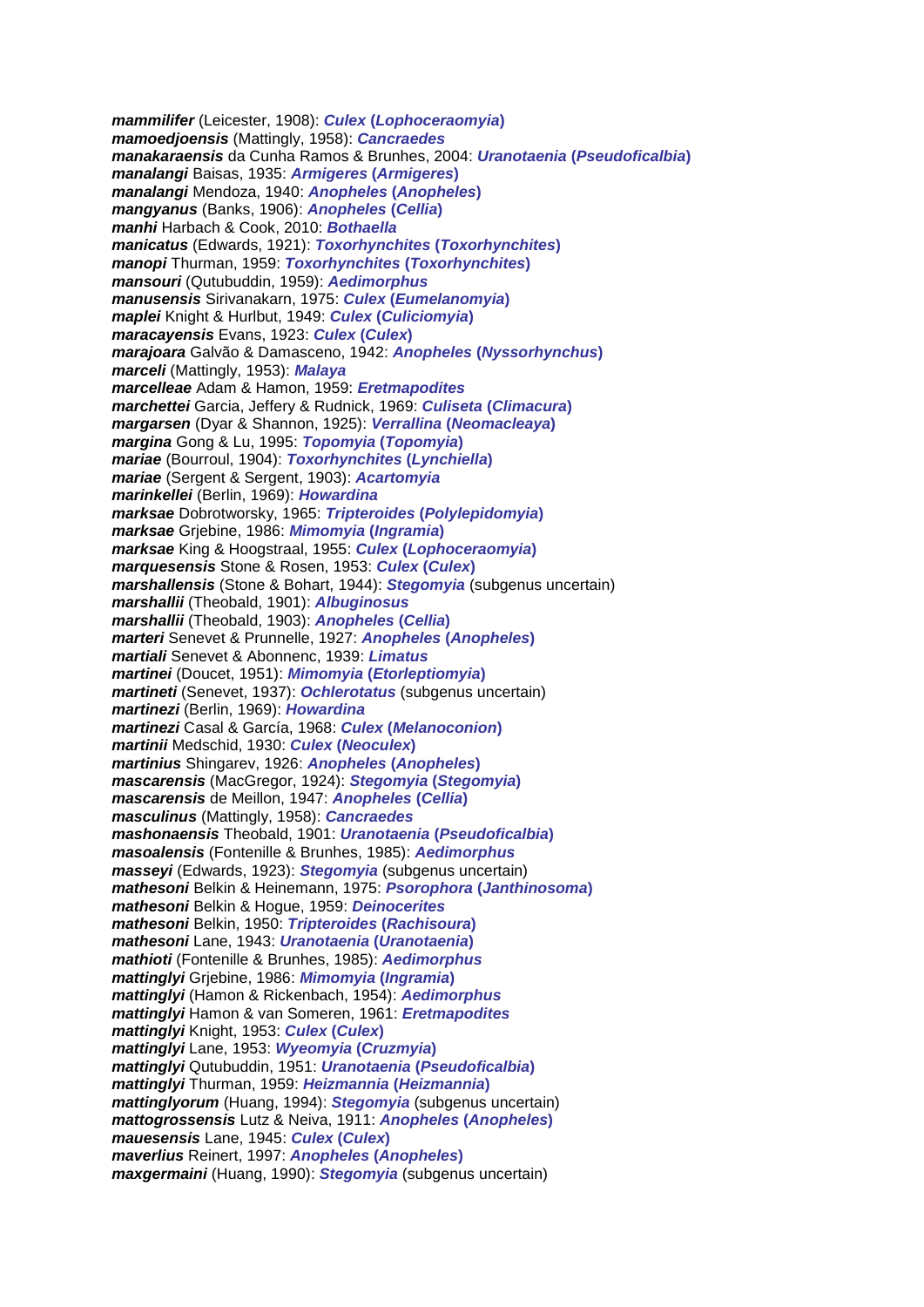*maxi* Dyar, 1928: *Culex* **(***Culex***)** *maxima* Leicester, 1908: *Uranotaenia* **(***Pseudoficalbia***)** *maximalepido* Dong, Zhou & Dong, 2005: *Heizmannia* **(***Heizmannia***)** *maximus* Edwards, 1922: *Armigeres* **(***Armigeres***)** *maxinocca* Dyar, 1920: *Culex* **(***Melanoconion***)** *mayeri* Edwards, 1912: *Uranotaenia* **(***Uranotaenia***)** *mayottensis* Brunhes, 1977: *Uranotaenia* **(***Uranotaenia***)** *mccormicki* (Belkin, 1962): *Verrallina* **(***Verrallina***)** *mcdonaldi* (Belkin, 1962): *Ochlerotatus* **(***Gilesia***)** *mcdonaldi* Belkin & Hogue, 1959: *Deinocerites mcintoshi* (Huang, 1985): *Neomelaniconion medialis* (Brug, 1932): *Huaedes medialis* Harbach, 2018: *Anopheles* **(***Anopheles***)** *medioalbipes* Lutz, 1904: *Wyeomyia* **(***Wyeomyia***)** *mediolineata* (Theobald, 1904): *Mimomyia* **(***Etorleptiomyia***)** *mediolineatus* (Theobald, 1901): *Aedimorphus mediopunctata* Theobald, 1905: *Stegomyia* **(***Huangmyia***)** *mediopunctatus* (Lutz, 1903): *Anopheles* **(***Anopheles***)** *mediovittata* (Coquillett, 1906): *Gymnometopa medleri* (Knight & Laffoon, 1946): *Finlaya mefouensis* (Ferrara, 1974): *Diceromyia megafolius* Chen & Dong, 1992: *Culex* **(***Eumelanomyia***)** *megaloba* Luh, Chao & Xu, 1974: *Culiseta* **(***Culiseta***)** *megaonychus* Yang, Li & Chen, 1993: *Culex* **(***Culiciomyia***)** *melanesiensis* Belkin, 1955: *Tripteroides* **(***Polylepidomyia***)** *melanesiensis* Belkin, 1962: *Mansonia* **(***Mansonioides***)** *melanimon* (Dyar, 1924): *Ochlerotatus* (subgenus uncertain) *melanocephala* Dyar & Knab, 1906: *Wyeomyia* (subgenus uncertain) *melanonymphe* Dyar, 1924: *Sabethes* **(***Sabethinus***)** *melanoon* Hackett, 1934: *Anopheles* **(***Anopheles***)** *melanophylum* Dyar & Knab, 1907: *Deinocerites melanopous* Graham, 1909: *Eretmapodites melanoptera* (Giles, 1904): *Phagomyia melanopus* Dyar, 1919: *Wyeomyia* **(***Wyeomyia***)** *melanota* Cerqueira, 1943: *Psorophora* **(***Janthinosoma***)** *melanura* (Coquillett, 1902): *Culiseta* **(***Climacura***)** *melas* (Theobald, 1903): *Anopheles* **(***Cellia***)** *memorans* (Bonne-Wepster, 1930): *Coquillettidia* **(***Coquillettidia***)** *mendacis* (Daniels, 1908): *Tripteroides* **(***Tripteroides***)** *mendiolai* Baisas, 1935: *Uranotaenia* **(***Uranotaenia***)** *mengi* Chen, Wang & Zhao, 1989: *Uranotaenia* **(***Pseudoficalbia***)** *mengi* Dong, Wang & Lu, 1990: *Topomyia* **(***Suaymyia***)** *menglaensis* Dong, Zhou & Dong, 2002: *Armigeres* **(***Leicesteria***)** *menglangensis* Ma, 1981: *Anopheles* **(***Anopheles***)** *menglianensis* Lu & Gong, 1986: *Heizmannia* **(***Heizmannia***)** *menglianeroides* Dong, Dong & Zhou, 2003: *Heizmannia* **(***Heizmannia***)** *menoni* (Mattingly, 1958): *Paraedes meprai* (Martínez & Prosen, 1953): *Ochlerotatus* **(***Ochlerotatus***)** *meraukensis* Venhuis, 1932: *Anopheles* **(***Cellia***)** *mercurator* (Dyar, 1920): *Ochlerotatus* (subgenus uncertain) *meronephada* Dyar & Shannon, 1925: *Catatassomyia merus* Dönitz, 1902: *Anopheles* **(***Cellia***)** *mesodentatus* Komp & Kumm, 1938: *Haemagogus* **(***Haemagogus***)** *mesodenticulatus* Galindo & Mendez, 1961: *Culex* **(***Melanoconion***)** *messeae* Falleroni, 1926: *Anopheles* **(***Anopheles***)** *metallica* Edwards, 1912: *Stegomyia* (subgenus uncertain) *metallica* (Theobald, 1901): *Coquillettidia* **(***Coquillettidia***)** *metallicus* Leicester, 1904: *Toxorhynchites* **(***Toxorhynchites***)** *metatarsata* Edwards, 1914: *Uranotaenia* **(***Uranotaenia***)** *metempsytus* Dyar, 1921: *Culex* **(***Carrollia***)**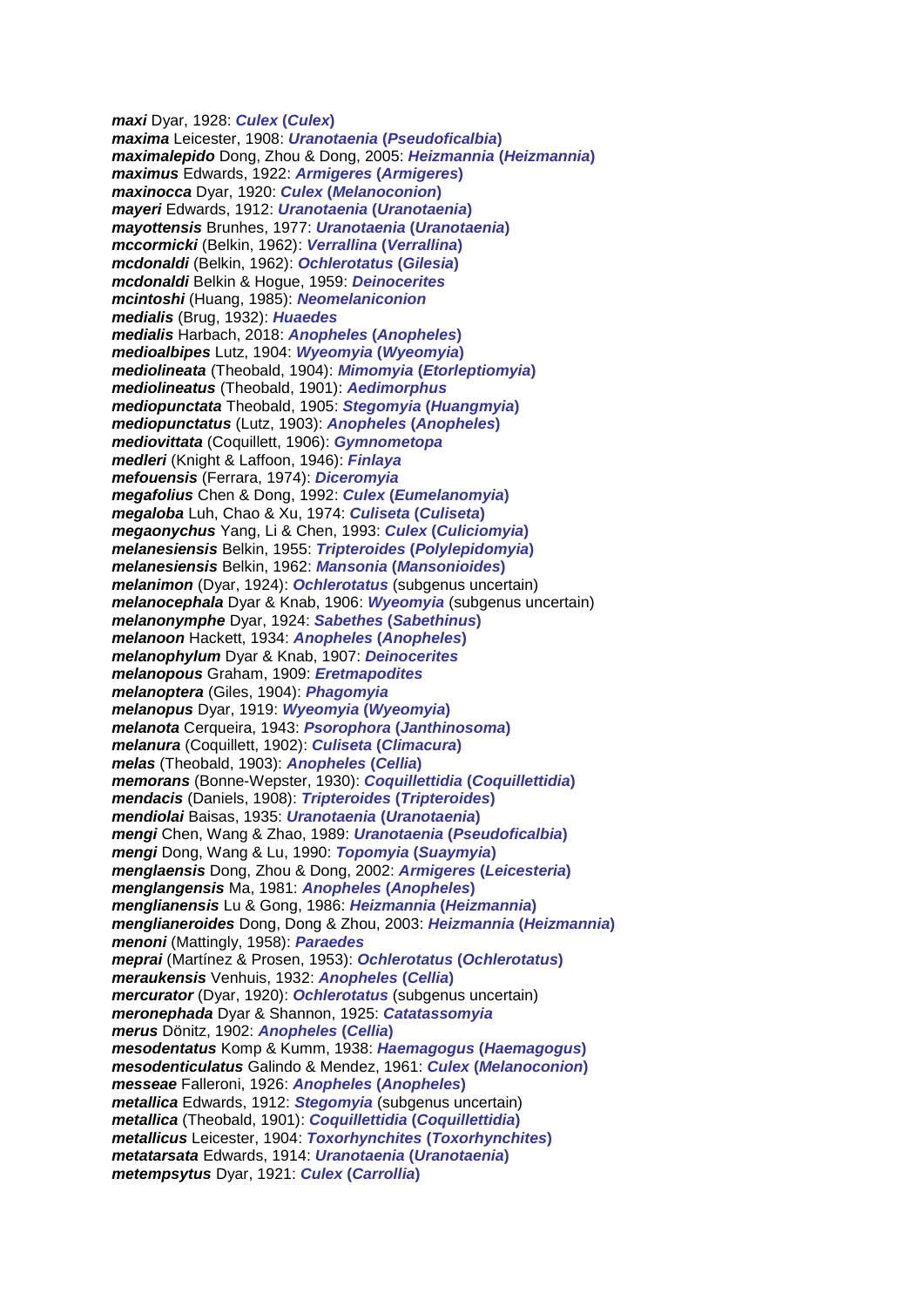*metoecopus* (Dyar, 1925): '*Ochlerotatus* (*Protomacleaya*)' *mexicana* (Bellardi, 1859): *Psorophora* **(***Janthinosoma***)** *miaolingensis* Chen, 1982: *Culex* **(***Eumelanomyia***)** *micans* Leicester, 1908: *Uranotaenia* **(***Uranotaenia***)** *michaelikati* (van Someren, 1946): *Pseudarmigeres mickevichae* (Huang, 1988): *Stegomyia* (subgenus uncertain) *micolo* Ribeiro, da Cunha Ramos, Capela & Pires, 1998: *Culex* **(***Eumelanomyia***)** *microannulata* (Theobald, 1911): *Coquillettidia* **(***Coquillettidia***)** *microcala* (Dyar, 1929): *Tripteroides* **(***Tricholeptomyia***)** *microlepis* (Edwards, 1927): *Tripteroides* **(***Polylepidomyia***)** *micromelas* Edwards, 1934: *Uranotaenia* **(***Pseudoficalbia***)** *microphyllus* Root, 1927: *Culex* **(***Microculex***)** *microptera* (Giles, 1901): *Dendroskusea microsticta* (Edwards, 1936): *Catageiomyia mijanae* Brunhes, Adam & Bailly-Choumara, 1967: *Culex* **(***Eumelanomyia***)** *mikrokopion* (Knight & Harrison, 1988): *Downsiomyia millecampsi* Lips, 1960: *Anopheles* **(***Cellia***)** *milleri* (Dyar, 1922): *Ochlerotatus* (subgenus uncertain) *millironi* Belkin, 1962: *Culex* **(***Neoculex***)** *milloti* Doucet, 1949: *Culex* **(***Culiciomyia***)** *milloti* Doucet, 1951: *Orthopodomyia milloti* Grjebine & Lacan, 1953: *Anopheles* **(***Cellia***)** *milloti* Grjebine, 1986: *Mimomyia* **(***Ingramia***)** *milnensis* (King & Hoogstraal, 1947): *Verrallina* **(***Verrallina***)** *milnensis* Lee, 1944: *Armigeres* **(***Armigeres***)** *milsoni* (Taylor, 1915): *Dobrotworskyius milwardi* Xavier & da Silva Mattos, 1972: *Culex* **(***Melanoconion***)** *mimeticus* Noè, 1899: *Culex* **(***Culex***)** *mimomyiaformis* (Newstead, 1907): *Mimomyia* **(***Mimomyia***)** *mimuloides* Barraud, 1924: *Culex* **(***Culex***)** *mimulus* Edwards, 1915: *Culex* **(***Culex***)** *minima* (Theobald, 1901): *Ficalbia minimus* (Theobald, 1905): *Toxorhynchites* **(***Toxorhynchites***)** *minimus* Theobald, 1901: *Anopheles* **(***Cellia***)** *minjensis* Sirivanakarn, 1968: *Culex* **(***Lophoceraomyia***)** *minnesotae* Barr, 1957: *Culiseta* **(***Culicella***)** *minor* (Leicester, 1908): *Culex* **(***Lophoceraomyia***)** *minor* da Costa Lima, 1929: *Anopheles* **(***Anopheles***)** *minor* Leicester, 1908: *Topomyia* **(***Topomyia***)** *minuta* (Theobald, 1901): *Catageiomyia minutissimus* (Theobald, 1907): *Culex* **(***Lophoceraomyia***)** *miraculosus* Bonne-Wepster, 1937: *Culex* **(***Culex***)** *mirans* Sallum & Peyton, 2005: *Anopheles* **(***Cellia***)** *mirificus* Edwards, 1913: *Culex* **(***Culex***)** *misionensis* Duret, 1953: *Culex* **(***Melanoconion***)** *mitchellae* (Dyar, 1905): *Ochlerotatus* **(***Culicelsa***)** *mitchellii* (Theobald, 1905): *Wyeomyia* **(***Wyeomyia***)** *mixta* (Edwards, 1936): *Catageiomyia miyagii* Mogi & Toma, 1999: *Culex* **(***Acallyntrum***)** *miyagii* (Toma & Mogi, 2003): *Kimia mjobergi* (Edwards, 1926): *Downsiomyia moctezuma* (Dyar & Knab, 1906): *Toxorhynchites* **(***Lynchiella***)** *modesta* (King & Hoogstraal, 1946): *Mimomyia* **(***Mimomyia***)** *modesta* Leicester, 1908: *Uranotaenia* **(***Pseudoficalbia***)** *modestus* Ficalbi, 1890: *Culex* **(***Barraudius***)** *moerbista* (Dyar & Knab, 1919): *Wyeomyia* (subgenus uncertain) *moghulensis* Christophers, 1924: *Anopheles* **(***Cellia***)** *mogii* Miyagi, Toma & Higa, 2004: *Mimomyia* (*Ingramia*) *mohani* (Knight, 1969): *Downsiomyia mohani* Sirivanakarn, 1977: *Culex* **(***Eumelanomyia***)**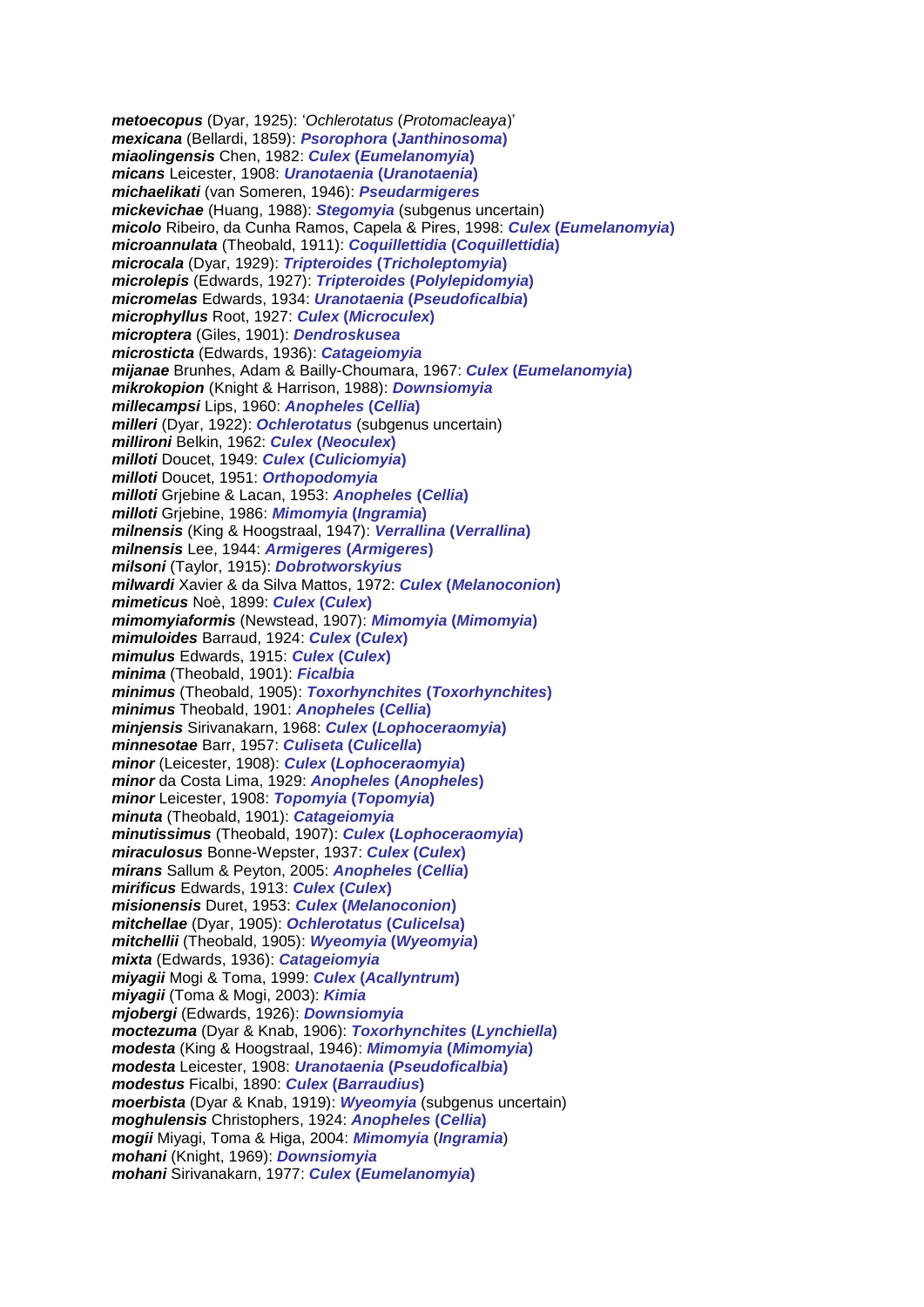*mollis* Dyar & Knab, 1906: *Culex* **(***Culex***)** *moloiensis* (Taylor, 1929): *Macleaya* **(***Chaetocruiomyia***)** *monetifer* (Dyar, 1920): *Tripteroides* **(***Tripteroides***)** *monetus* (Edwards, 1935): *Zavortinkius mongiro* van Someren, 1951: *Culex* **(***Culiciomyia***)** *monocellatus* (Marks, 1948): '*Ochlerotatus* (*Finlaya*)' *monotrichus* (Edwards, 1936): *Neomelaniconion montana* Ingram & de Meillon, 1927: *Uranotaenia* **(***Pseudoficalbia***)** *montanus* Stanton & Wacker, 1917: *Anopheles* **(***Anopheles***)** *monticola* Somboon, Namgay & Harbach, 2021: *Anopheles* **(***Anopheles***)** *montchadskyi* (Dubitsky, 1968): *Ochlerotatus* (subgenus uncertain) *monticola* (Belkin & McDonald, 1957): *Jarnellius moralesi* (Dyar & Knab, 1919): *Shannoniana moramangae* da Cunha Ramos & Brunhes, 2004: *Uranotaenia* **(***Uranotaenia***)** *moresbyensis* Peters, 1963: *Uranotaenia* **(***Uranotaenia***)** *morsitans* (Theobald, 1901): *Culiseta* **(***Culicella***)** *mortiauxi* da Cunha Ramos & Ribeiro, 1990: *Eretmapodites mortiauxi* Edwards, 1938: *Anopheles* **(***Cellia***)** *moucheti* (Hamon & Adam, 1955): *Malaya moucheti* (Ravaonjanahary & Brunhes, 1977): *Skusea moucheti* Evans, 1923: *Culex* **(***Kitzmilleria***)** *moucheti* Evans, 1925: *Anopheles* **(***Cellia***)** *moufiedi* Peyton, 1977: *Uranotaenia* **(***Pseudoficalbia***)** *moultoni* Edwards, 1914: *Armigeres* **(***Armigeres***)** *moultoni* Edwards, 1914: *Uranotaenia* **(***Pseudoficalbia***)** *mousinhoi* de Meillon & Pereira, 1940: *Anopheles* **(***Cellia***)** *mpusiensis* (Huang, 2004): *Stegomyia* (subgenus uncertain) *mubiensis* Luh & Shih, 1958: *Aedes mucidus* (Karsch, 1887): *Mucidus* **(***Mucidus***)** *muehlensi* Petrocchi, 1927: *Wyeomyia* **(***Phoniomyia***)** *muelleri* (Dyar, 1920): *Lewnielsenius mulrennani* Basham, 1948: *Culex* **(***Melanoconion***)** *multicinctus* Edwards, 1930: *Anopheles* **(***Cellia***)** *multicolor* Cambouliu, 1902: *Anopheles* **(***Cellia***)** *multifolium* (King & Hoogstraal, 1947): *Verrallina* **(***Verrallina***)** *multiplex* (Theobald, 1903): *Ochlerotatus* **(***Pseudoskusea***)** *mundulus* Grünberg, 1905: *Culex* **(***Eumelanomyia***)** *muroafcete* (Huang, 1997): *Stegomyia* (subgenus uncertain) *murphyi* Gillies & de Meillon, 1968: *Anopheles* **(***Cellia***)** *murrelli* Lien, 1968: *Culex* **(***Culex***)** *muruae* Sirivanakarn, 1968: *Culex* **(***Lophoceraomyia***)** *murudensis* Miyagi, Toma & Okazawa, 2021: *Topomyia* **(***Topomyia***)** *musarum* Edwards, 1932: *Culex* **(***Culex***)** *musarum* Edwards, 1936: *Uranotaenia* **(***Pseudoficalbia***)** *muspratti* Hamon & Lambrecht, 1959: *Culex* **(***Culiciomyia***)** *mutator* Dyar & Knab, 1906: *Culex* **(***Melanoconion***)** *mutila* (Edwards, 1936): *Catageiomyia mystes* Dyar, 1924: *Wyeomyia* **(***Spilonympha***)** *mzooi* (van Someren, 1962): *Zavortinkius nailoni* King & Hoogstraal, 1946: *Culex* **(***Culiciomyia***)** *nairobiensis* (van Someren, 1946): *Toxorhynchites* **(***Afrorhynchus***)** *nakuruensis* Mattingly, 1951: *Culex* **(***Culex***)** *namibiensis* Coetzee, 1984: *Anopheles* **(***Anopheles***)** *natalensis* (Edwards, 1930): *Pseudarmigeres natalensis* (Hill & Haydon, 1907): *Anopheles* **(***Cellia***)** *nataliae* Belkin, 1945: *Anopheles* **(***Cellia***)** *nataliae* Gornostaeva, 2005: *Aedes nataliae* Lynch Arribálzaga, 1891: *Uranotaenia* **(***Uranotaenia***)** *natronius* (Edwards, 1932): *Aedimorphus navalis* Edwards, 1926: *Culex* **(***Lophoceraomyia***)**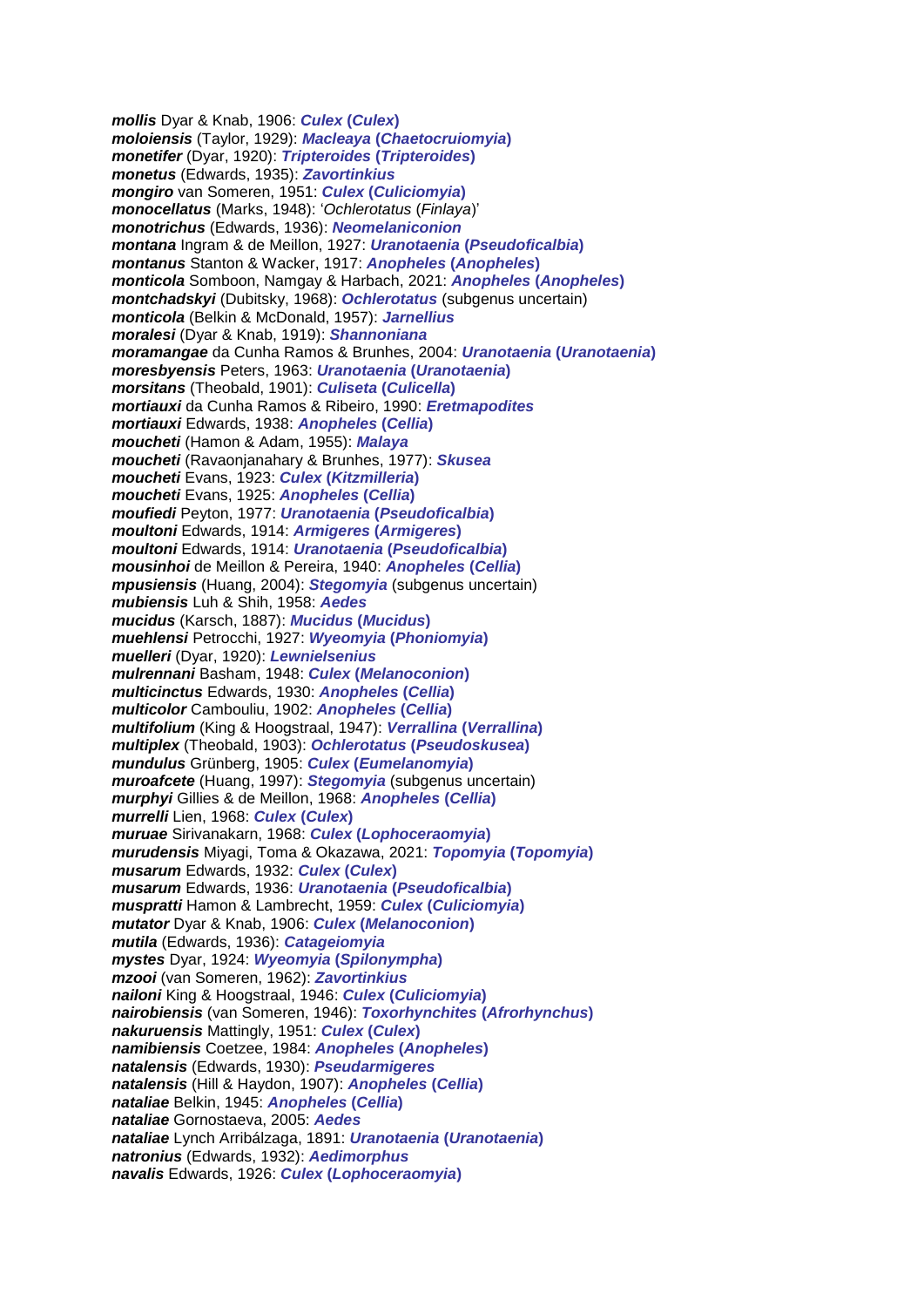*neavei* Theobald, 1906: *Culex* **(***Culex***)** *nebulosus* Arnell, 1973: *Haemagogus* **(***Haemagogus***)** *nebulosus* Theobald, 1901: *Culex* **(***Culiciomyia***)** *neglectus* Lutz, 1904: *Culex* **(***Microculex***)** *negrensis* Gordon & Evans, 1922: *Wyeomyia* (subgenus uncertain) *neireti* Edwards, 1920: *Uranotaenia* **(***Uranotaenia***)** *neivai* (Lane & Coutinho, 1940): *Coquillettidia* **(***Rhynchotaenia***)** *neivai* Howard, Dyar & Knab, 1913: *Anopheles* **(***Kerteszia***)** *nemophilous* Peyton & Ramalingam, 1988: *Anopheles* **(***Cellia***)** *nemorosa* (Gong, 1996): *Kimia neoafricana* (Cornet, Valade & Dieng, 1978): *Stegomyia* (subgenus uncertain) *neogalloisi* (Chen & Chen, 2000): *Stegomyia* (subgenus uncertain) *neogeorgiana* (Belkin, 1962): *Finlaya neomacrodixoa* (King & Hoogstraal, 1947): *Verrallina* **(***Neomacleaya***)** *neomaculipalpus* Curry, 1931: *Anopheles* **(***Anopheles***)** *neopandani* (Bohart, 1957): *Stegomyia* **(***Bohartius***)** *neotibialis* King & Hoogstraal, 1947: *Uranotaenia* **(***Uranotaenia***)** *nepenthes* (Theobald, 1912): *Uranotaenia* **(***Pseudoficalbia***)** *nepenthicola* (Banks, 1909): *Tripteroides* **(***Tricholeptomyia***)** *nepenthicola* Miyagi & Toma, 2007: *Topomyia* (*Suaymyia*) *nepenthicola* Steffan & Evenhuis, 1982: *Toxorhynchites* **(***Toxorhynchites***)** *nepenthis* (Dyar & Shannon, 1925): *Toxorhynchites* **(***Toxorhynchites***)** *nepenthis* (Edwards, 1915): *Tripteroides* **(***Rachionotomyia***)** *nepenthisimilis* Mattingly, 1981: *Tripteroides* **(***Rachionotomyia***)** *nevadensis* (Chapman & Barr, 1964): *Ochlerotatus* (subgenus uncertain) *ngong* (van Someren, 1950): *Albuginosus nicaroensis* Duret, 1967: *Culex* **(***Nicaromyia***)** *nicceriensis* Bonne-Wepster & Bonne, 1920: *Culex* **(***Melanoconion***)** *nicksoni* Miyagi & Toma, 2012: *Topomyia* **(***Topomyia***)** *nicoyae* Adames & Hogue, 1970: *Deinocerites niger* (Leicester, 1908): *Culex* **(***Lophoceraomyia***)** *nigeriae* Edwards, 1930: *Hodgesia nigeriensis* Ribeiro, 2005: *Toxorhynchites* **(***Afrorhynchus***)** *nigerrimus* Giles, 1900: *Anopheles* **(***Anopheles***)** *nigerrimus* Theobald, 1913: *Mucidus* **(***Mucidus***)** *nigra* (Theobald, 1901): *Ficalbia nigra* Leicester, 1908: *Topomyia* **(***Topomyia***)** *nigrescens* (Edwards, 1929): *Mucidus* **(***Pardomyia***)** *nigricans* (Coquillett, 1904): *Coquillettidia* **(***Rhynchotaenia***)** *nigricephala* Clastrier & Claustre, 1978: *Wyeomyia* (subgenus uncertain) *nigricephala* da Cunha Ramos & Brunhes, 2004: *Uranotaenia* **(***Pseudoficalbia***)** *nigricephalus* (Theobald, 1901): *Aedimorphus nigrimacula* Lane & Whitman, 1943: *Culex* (subgenus uncertain) *nigrinus* (Eckstein, 1918): *Ochlerotatus* (subgenus uncertain) *nigripalpus* Theobald, 1901: *Culex* **(***Culex***)** *nigripes* (Edwards, 1935): *Toxorhynchites* **(***Toxorhynchites***)** *nigripes* (Theobald, 1905): *Uranotaenia* **(***Pseudoficalbia***)** *nigripes* (Zetterstedt, 1838): *Ochlerotatus* (subgenus uncertain) *nigripleura* da Cunha Ramos & Brunhes, 2004: *Uranotaenia* **(***Pseudoficalbia***)** *nigritarsis* (Chagas, 1907): *Anopheles* **(***Nyssorhynchus***)** *nigritarsis* (Wolfs, 1958): *Coquillettidia* **(***Coquillettidia***)** *nigrithorax* (Macquart, 1847): *Ochlerotatus* (subgenus uncertain) *nigrithorax* (Theobald, 1910): *Coquillettidia* **(***Coquillettidia***)** *nigritubus* Galindo, Carpenter & Trapido, 1951: *Wyeomyia* **(***Wyeomyia***)** *nigrocanus* (Martini, 1927): *Ochlerotatus* (subgenus uncertain) *nigrochracea* (Bonne-Wepster, 1930): *Coquillettidia* **(***Coquillettidia***)** *nigromaculata* Edwards, 1941: *Uranotaenia* **(***Pseudoficalbia***)** *nigromaculis* (Ludlow, 1906): *Ochlerotatus* **(***Culicelsa***)** *nigropterum* Le Goff, Boussès & Brunhes, 2007: *Neomelaniconion nigropunctatus* Edwards, 1926: *Culex* **(***Culiciomyia***)**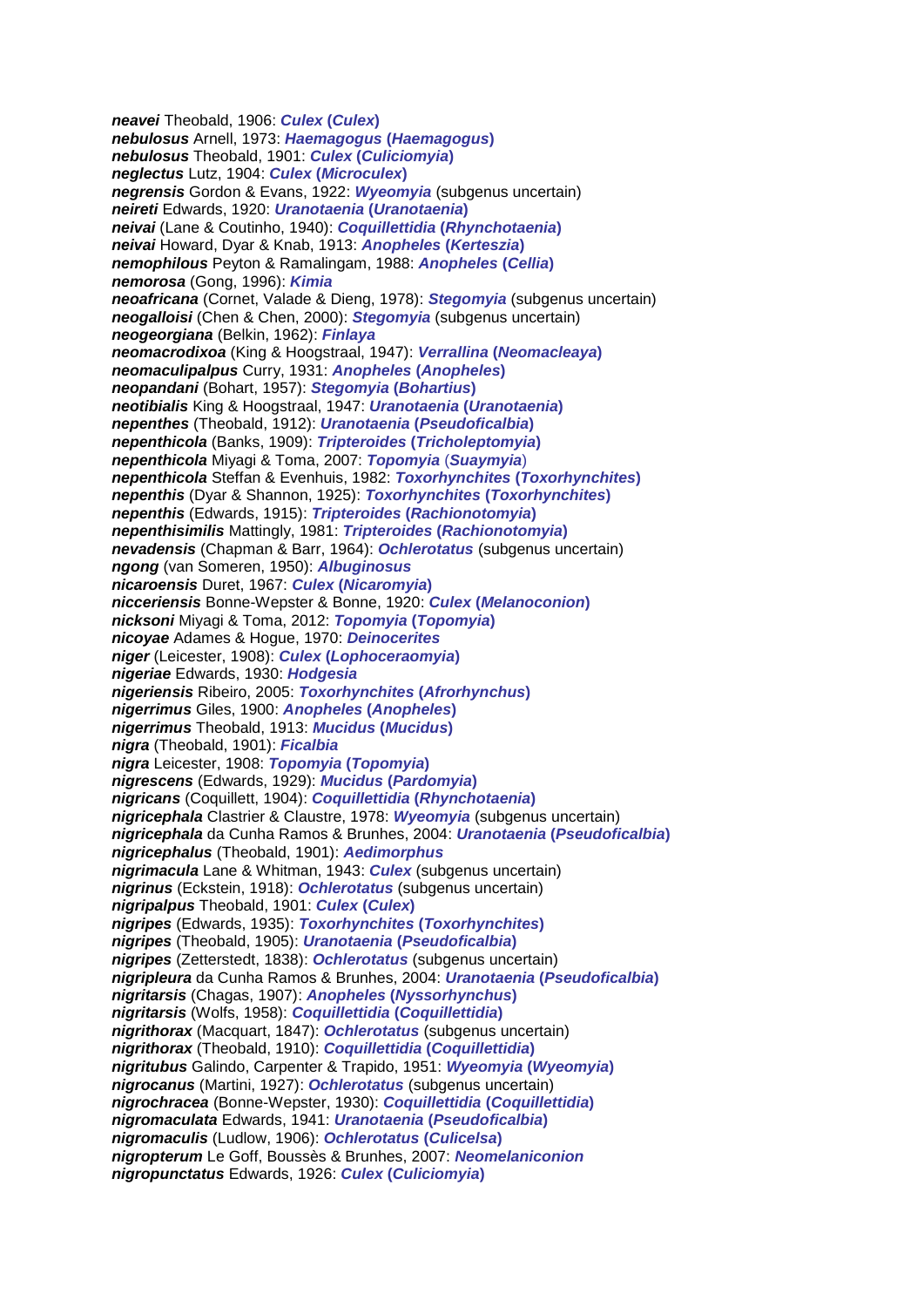*nigrorhynchus* (Brug, 1931): *Hulecoeteomyia nigrosignata* (Edwards, 1917): *Coquillettidia* **(***Coquillettidia***)** *nigrostriatus* Barraud, 1927: *Aedimorphus nigrotarsis* (Ludlow, 1908): *Verrallina* **(***Neomacleaya***)** *nilgiricus* Christophers, 1924: *Anopheles* **(***Anopheles***)** *nilgiricus* Edwards, 1916: *Culex* **(***Culex***)** *nili* (Theobald, 1904): *Anopheles* **(***Cellia***)** *nimbus* (Theobald, 1902): *Anopheles* **(***Stethomyia***)** *nimpe* Nguyen, Tran & Harbach, 2000: *Anopheles* **(***Anopheles***)** *ninagongoensis* Edwards, 1928: *Culex* **(***Culex***)** *ningheensis* (Lei, 1989): *Collessius* **(***Collessius***)** *niphadopsis* (Dyar & Knab, 1918): *Ochlerotatus* (subgenus uncertain) *nippononivea* (Sasa & Nakahashi, 1952): *Downsiomyia nipponica* (LaCasse & Yamaguti, 1948): *Downsiomyia nipponica* LaCasse & Yamaguti, 1950: *Culiseta* **(***Culicella***)** *nishikawai* (Tanaka, Mizusawa & Saugstad, 1979): *Downsiomyia nissanensis* Lee, 1946: *Tripteroides* **(***Tripteroides***)** *nitens* (Cerqueira, 1943): *Coquillettidia* **(***Rhynchotaenia***)** *nitidoventer* (Giles, 1904): *Tripteroides* **(***Tripteroides***)** *nitidus* Harrison, Scanlon & Reid, 1973: *Anopheles* **(***Anopheles***)** *nitidus* Theobald, 1901: *Sabethes* **(***Sabethes***)** *nivalis* (Edwards, 1926): *Ochlerotatus* (subgenus uncertain) *nivea* (Ludlow, 1903): *Downsiomyia nivea* Leicester, 1908: *Uranotaenia* **(***Uranotaenia***)** *niveitaeniata* (Theobald, 1907): *Culiseta* **(***Culiseta***)** *niveoides* (Barraud, 1934): *Downsiomyia niveoscutum* (Zavortink, 1972): '*Ochlerotatus* (*Protomacleaya*)' *niveus* (de Meillon, 1943): *Paulianius nivipes* (Theobald, 1903): *Anopheles* **(***Cellia***)** *nivipes* (Theobald, 1905): *Uranotaenia* **(***Uranotaenia***)** *nivipleura* Leicester, 1908: *Uranotaenia* **(***Pseudoficalbia***)** *nivipous* Theobald, 1912: *Uranotaenia* **(***Pseudoficalbia***)** *njombiensis* (Huang, 1997): *Stegomyia* (subgenus uncertain) *njombiensis* Peters, 1955: *Anopheles* **(***Cellia***)** *nkolbissonensis* Rickenbach & Hamon, 1966: *Orthopodomyia nobukonis* (Yamada, 1932): *Verrallina* **(***Harbachius***)** *nocticola* Peyton, 1977: *Uranotaenia* **(***Pseudoficalbia***)** *noniae* Reid, 1963: *Anopheles* **(***Anopheles***)** *normanensis* (Taylor, 1915): *Ochlerotatus* (subgenus uncertain) *notabilis* (Delfinado, 1967): *Verrallina* **(***Neomacleaya***)** *notanandai* Rattanarithikul & Green, 1987: *Anopheles* **(***Cellia***)** *notleyi* van Someren, 1949: *Anopheles* **(***Cellia***)** *notoscripta* (Skuse, 1889): *Rampamyia novaezealandiae* Pillai, 1966: *Culiseta* **(***Climacura***)** *novaguinensis* Peters, 1963: *Uranotaenia* **(***Uranotaenia***)** *novaguinensis* Venhuis, 1933: *Anopheles* **(***Cellia***)** *novalbitarsis* (King & Hoogstraal, 1946): *Patmarksia novalbopicta* (Barraud, 1931): *Stegomyia* (subgenus uncertain) *novobscura* Barraud, 1934: *Uranotaenia* **(***Pseudoficalbia***)** *novochracea* (Barraud, 1927): *Coquillettidia* **(***Coquillettidia***)** *novohanoverae* Peters, 1963: *Tripteroides* **(***Tripteroides***)** *novonivea* (Barraud, 1934): *Downsiomyia nubicola* (Laffoon, 1946): *Verrallina* **(***Neomacleaya***)** *nubilus* (Theobald, 1903): *Ochlerotatus* **(***Protoculex***)** *nummatus* (Edwards, 1923): *Tewarius nuneztovari* Gabaldon, 1940: *Anopheles* **(***Nyssorhynchus***)** *nyasae* (Edwards, 1930): *Hopkinsius* **(***Hopkinsius***)** *nyounae* (Hamon & Adam, 1959): *Catageiomyia oakleyi* (Stone, 1939): *Aedimorphus oblita* (Lutz, 1904): *Wyeomyia* **(***Miamyia***)**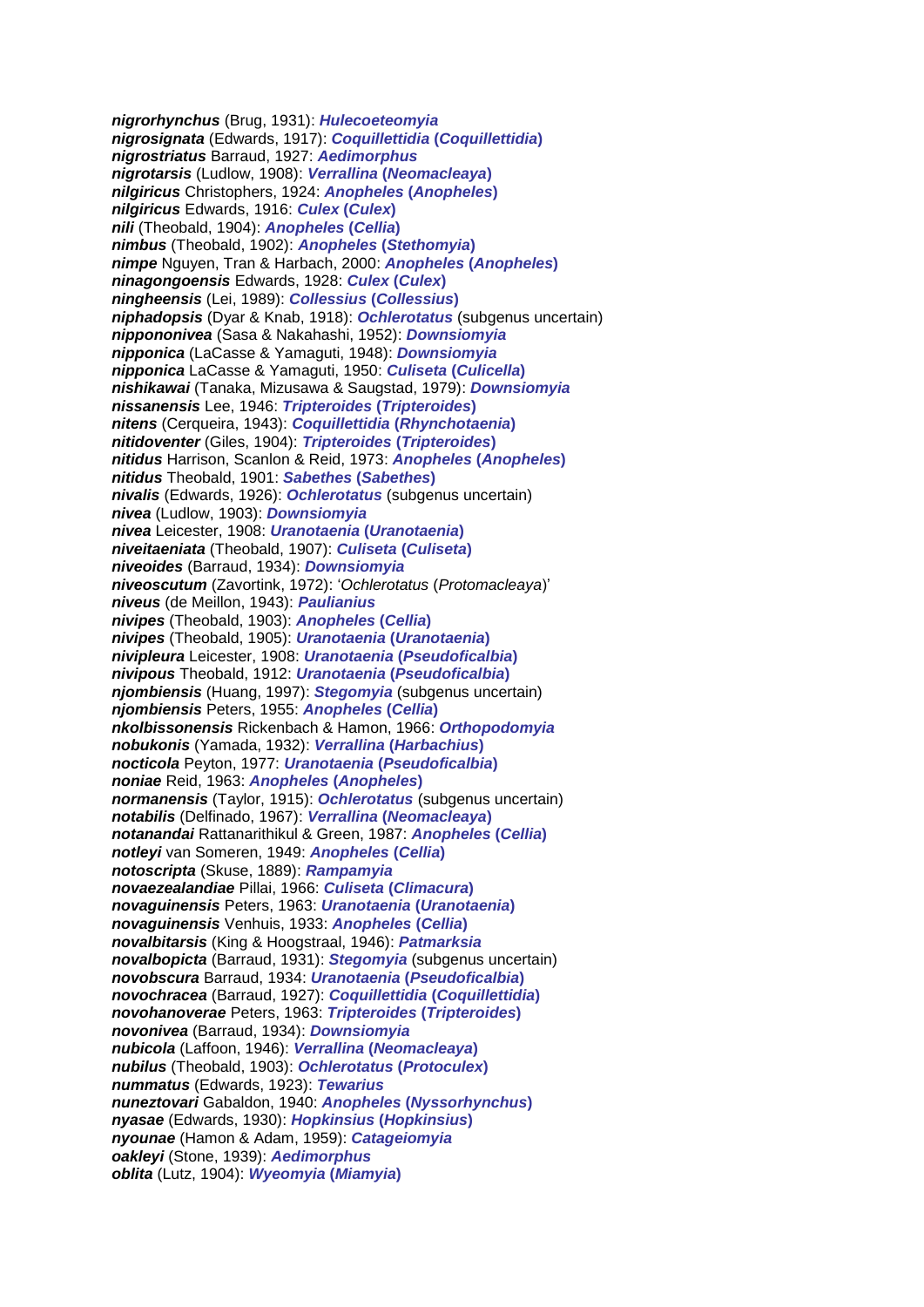*obscura* Edwards, 1915: *Uranotaenia* **(***Pseudoficalbia***)** *obscura* Tenorio, 1975: *Bironella* **(***Brugella***)** *obscurum* Lane & Cerqueira, 1942: *Trichoprosopon obscurus* (Grünberg, 1905): *Anopheles* **(***Anopheles***)** *obscurus* (Leicester, 1908): *Culex* **(***Acalleomyia***)** *obscurus* Brug, 1934: *Tripteroides* **(***Rachisoura***)** *obsoleta* (Huang, 1968): *Verrallina* **(***Verrallina***)** *obturbans* (Walker, 1859): *Armigeres* **(***Armigeres***)** *obturbator* (Dyar & Knab, 1907): *Ochlerotatus* **(***Ochlerotatus***)** *occidentalis* (Skuse, 1889): *Dobrotworskyius occidentalis* Dyar & Knab, 1906: *Anopheles* **(***Anopheles***)** *occidentayunnana* (Gong & Lu, 1991): *Heizmannia* **(***Mattinglyia***)** *occulta* Bonne-Wepster & Bonne, 1919: *Wyeomyia* (subgenus uncertain) *oceanica* (Belkin, 1962): *Finlaya ocellatus* Theobald, 1903: *Culex* (subgenus uncertain) *ochracea* (Theobald, 1903): *Coquillettidia* **(***Coquillettidia***)** *ochraceus* (Theobald, 1901): *Aedimorphus ochripes* (Macquart, 1850): *Psorophora* **(***Psorophora***)** *ochroptera* (Peus, 1935): *Culiseta* **(***Culicella***)** *ocossa* Dyar & Knab, 1919: *Culex* **(***Melanoconion***)** *oedipodeios* Graham, 1909: *Eretmapodites oedipus* Root, 1927: *Culex* **(***Melanoconion***)** *ohamai* Tanaka, Mizusawa & Saugstad, 1975: *Uranotaenia* **(***Pseudoficalbia***)** *oiketorakras* Osorno-Mesa, 1947: *Anopheles* **(***Lophopodomyia***)** *okinawae* Bohart, 1953: *Culex* **(***Eumelanomyia***)** *okinawanus* (Bohart, 1946): *Bruceharrisonius okinawensis* Toma, Miyagi & Tanaka, 1990: *Toxorhynchites* **(***Toxorhynchites***)** *okuensis* Brunhes, le Goff & Geoffroy, 1997: *Anopheles* **(***Christya***)** *oligopistus* (Dyar, 1918): *Ochlerotatus* **(***Protoculex***)** *olimpioi* Xavier, da Silva & da Silva Mattos, 1970: *Culex* **(***Melanoconion***)** *omani* Belkin, 1962: *Culex* **(***Culex***)** *omissus* (Edwards, 1914): *Armigeres* **(***Leicesteria***)** *omorii* (Lien, 1968): *Downsiomyia omorii* Sakakibara, 1959: *Anopheles* **(***Anopheles***)** *opok* (Corbet & van Someren, 1962): *Stegomyia* (subgenus uncertain) *orbostiensis* Dobrotworsky, 1958: *Culex* **(***Lophoceraomyia***)** *oreios* Bangs & Harbach, 2014: *Anopheles* **(***Cellia***)** *oreophilus* Edwards, 1916: '*Ochlerotatus* (*Finlaya*)' *oresbius* Harbach & Rattanarithikul, 1988: *Culex* **(***Eumelanomyia***)** *orfilai* Duret, 1953: *Culex* **(***Melanoconion***)** *orientalis* Barraud, 1926: *Uranotaenia* **(***Uranotaenia***)** *orientalis* Edwards, 1921: *Culex* **(***Culex***)** *originator* Gordon & Evans, 1922: *Culex* **(***Anoedioporpa***)** *ornata* Theobald, 1909: *Uranotaenia* **(***Pseudoficalbia***)** *ornatothoracis* Theobald, 1909: *Culex* **(***Culex***)** *orstom* Brunhes, Adam & Bailly-Choumara, 1967: *Culex* **(***Eumelanomyia***)** *orthodoxa* Dyar, 1921: *Uranotaenia* **(***Uranotaenia***)** *ortizi* Vargas & Diaz Nájera, 1961: *Sabethes* **(***Sabethes***)** *oryzalimnetes* Wilkerson & Motoki, 2009: *Anopheles* **(***Nyssorhynchus***)** *osornoi* (Berlin, 1969): *Howardina ostentatio* (Leicester, 1908): *Paraedes oswaldoi* (Peryassú, 1922): *Anopheles* **(***Nyssorhynchus***)** *otachati* Klein & Sirivanakarn, 1970: *Culex* **(***Eumelanomyia***)** *oteizai* Perez Vigueras, 1956: *Uranotaenia* **(***Uranotaenia***)** *ototomo* da Cunha Ramos, 1993: *Uranotaenia* **(***Pseudoficalbia***)** *ototomoensis* Huang & Rueda, 2013: *Orthopodomyia otwayensis* (Dobrotworsky, 1960): *Culiseta* **(***Culicella***)** *ousqua* Dyar, 1918: *Culex* **(***Culex***)** *ovazzai* (Hamon & Adam, 1959): *Aedimorphus*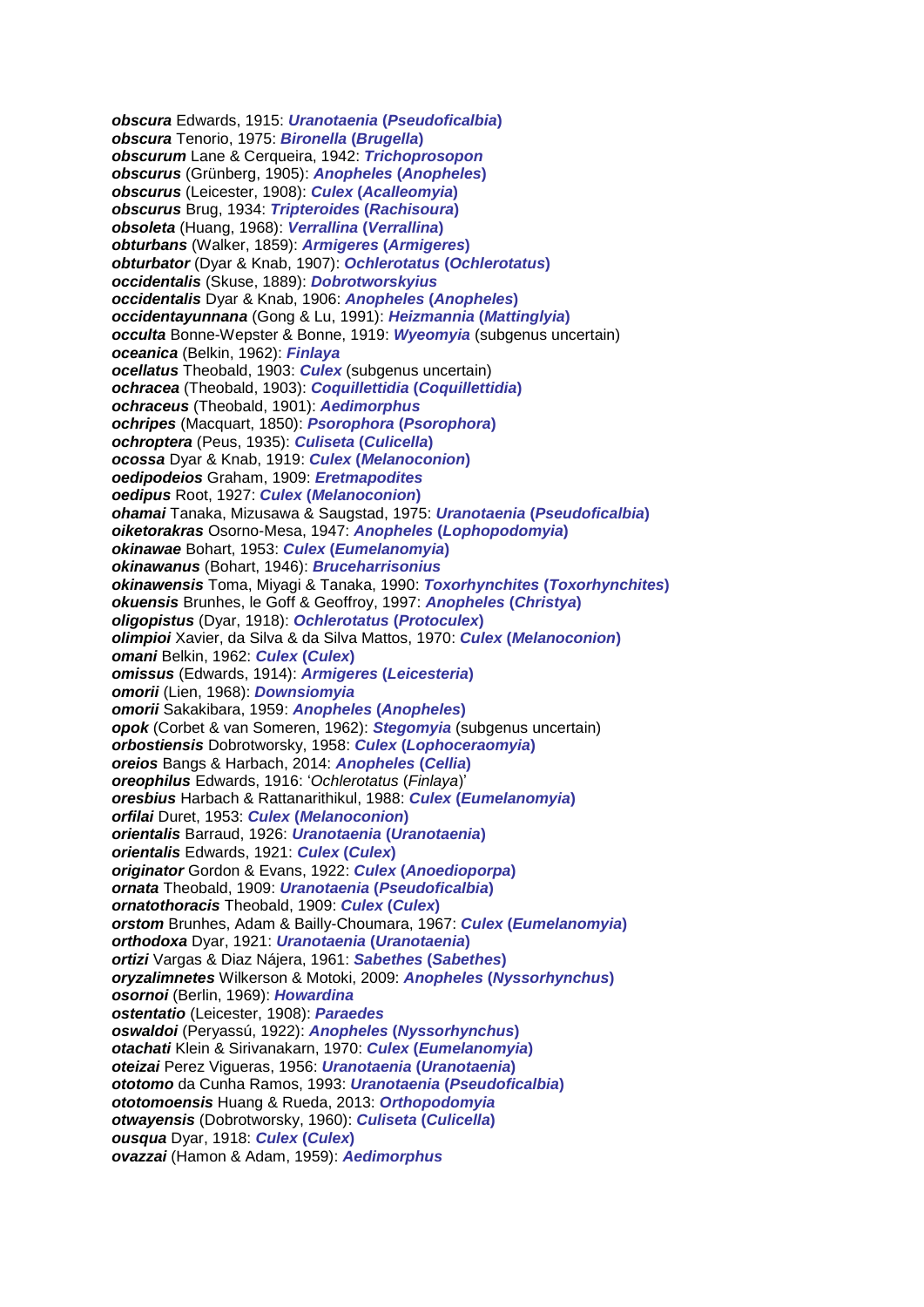(*Cellia*) *oweni* Belkin, 1962: *Culex* **(***Lophoceraomyia***)** *pachyurus* (Edwards, 1936): *Aedimorphus pacificus* Edwards, 1916: *Culex* **(***Culex***)** *pagei* (Ludlow, 1911): *Paraedes pahangi* (Delfinado, 1968): *Verrallina* **(***Harbachius***)** *painei* Edwards, 1935: *Uranotaenia* **(***Pseudoficalbia***)** *pairoji* Sirivanakarn, 1977: *Culex* **(***Lophoceraomyia***)** *pajoti* da Cunha Ramos & Ribeiro, 1982: *Culex* **(***Culex***)** *palaciosi* Duret, 1968: *Culex* **(***Melanoconion***)** *palauensis* (Bohart, 1957): *Stegomyia* (subgenus uncertain) *palawanicus* (Mattingly, 1958): *Cancraedes pallescens* Edwards, 1922: *Psorophora* **(***Psorophora***)** *pallida* Edwards, 1925: *Mimomyia* **(***Mimomyia***)** *pallidiceps* (Theobald, 1905): *Culex* **(***Acallyntrum***)** *pallidipleura* da Cunha Ramos & Brunhes, 2004: *Uranotaenia* **(***Pseudoficalbia***)** *pallidiventer* (Lutz, 1905): *Trichoprosopon pallidocephala* Theobald, 1908: *Uranotaenia* **(***Uranotaenia***)** *pallidostriatus* (Theobald, 1907): *Aedimorphus pallidothorax* Dong, Dong & Wu, 2008: *Tripteroides* **(***Rachionotomyia***)** *pallidothorax* Theobald, 1905: *Culex* **(***Culiciomyia***)** *pallidoventer* (Theobald, 1907): *Wyeomyia* **(***Phoniomyia***)** *pallidoventer* Theobald, 1903: *Uranotaenia* **(***Uranotaenia***)** *pallidus* Lee, 1946: *Tripteroides* **(***Rachisoura***)** *pallidus* Theobald, 1901: *Anopheles* **(***Cellia***)** *pallirostris* (Edwards, 1922): *Hulecoeteomyia pallithorax* Dong, Zhou & Dong, 2004: *Armigeres* **(***Armigeres***)** *palmarum* (Edwards, 1924): *Patmarksia palmata* (Lane & Cerqueira, 1942): *Wyeomyia* **(***Phoniomyia***)** *palmatus* (Rodenwaldt, 1926): *Anopheles* **(***Anopheles***)** *palmeirimi* de Meillon & Rebêlo, 1941: *Uranotaenia* **(***Uranotaenia***)** *palpale* Newstead, 1907: *Neomelaniconion palpalis* Taylor, 1912: *Culex* **(***Culex***)** *paltrinierii* Shidrawi & Gillies, 1988: *Anopheles* **(***Cellia***)** *paludis* Theobald, 1900: *Anopheles* **(***Anopheles***)** *paludosa* Galindo, Blanton & Peyton, 1954: *Uranotaenia* **(***Uranotaenia***)** *pampanai* Büttiker & Beales, 1959: *Anopheles* **(***Cellia***)** *pampangensis* (Ludlow, 1905): *Aedimorphus pampithes* (Dyar & Núñez Tovar, 1928): *Wyeomyia* (subgenus uncertain) *panamensis* Adames, 1971: *Deinocerites panarchys* Dyar, 1921: *Haemagogus* **(***Haemagogus***)** *panayensis* (Ludlow, 1914): *Verrallina* **(***Neomacleaya***)** *pandani* (Stone, 1939): *Stegomyia* **(***Bohartius***)** *pandani* (Theobald, 1912): *Uranotaenia* **(***Pseudoficalbia***)** *pandani* Brunhes, 1969: *Culex* **(***Culiciomyia***)** *panocossa* Dyar, 1923: *Culex* **(***Melanoconion***)** *papago* (Zavortink, 1970): *Abraedes papuae* (Swellengrebel & Swellengrebel de Graaf, 1920): *Bironella* **(***Neobironella***)** *papuensis* (Taylor, 1914): *Culex* **(***Culiciomyia***)** *papuensis* (Taylor, 1914): *Mansonia* **(***Mansonioides***)** *papuensis* (Taylor, 1914): *Patmarksia papuensis* Dobrotworsky, 1957: *Anopheles* **(***Anopheles***)** *papuensis* Marks, 1960: *Topomyia* **(***Suaymyia***)** *papuensis* Peters, 1963: *Armigeres* **(***Armigeres***)** *papuensis* Zavortink, 1968: *Orthopodomyia paracrybda* Komp, 1936: *Culex* **(***Melanoconion***)** *paraculeatus* Sirivanakarn, 1977: *Culex* **(***Lophoceraomyia***)** *paradissimilis* (Rozeboom, 1946): *Kenknightia paradoxus* Harbach, 2002: *Sabethes* **(***Peytonulus***)**

*ovengensis* Awono-Ambene, Kengne, Simard, Antonio-Nkonkjio & Fontenille, 2004: *Anopheles*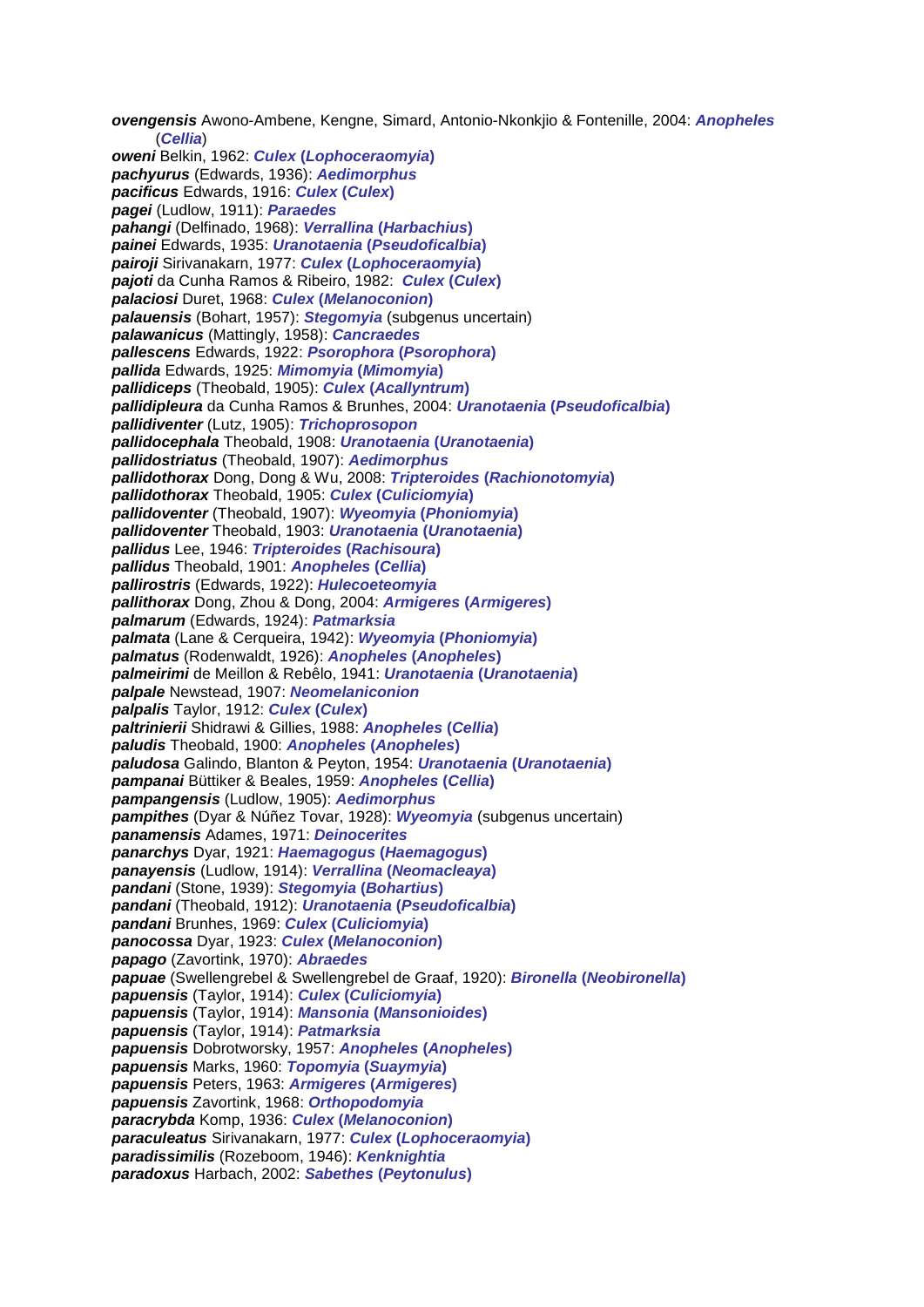*paraensis* (Theobald, 1903): *Limatus paraitepuyensis* Anduze, 1941: *Sabethes* **(***Sabethes***)** *paralateralis* Peters, 1964: *Uranotaenia* **(***Uranotaenia***)** *paramaxi* Duret, 1968: *Culex* **(***Culex***)** *paranensis* (Brèthes, 1910): *Isostomyia parangensis* (Ludlow, 1914): *Anopheles* **(***Cellia***)** *paranovaguinensis* Peters, 1963: *Uranotaenia* **(***Uranotaenia***)** *parapunctipennis* Martini, 1932: *Anopheles* **(***Anopheles***)** *parasimilis* (King & Hoogstraal, 1947): *Verrallina* **(***Verrallina***)** *parensis* Gillies, 1962: *Anopheles* **(***Cellia***)** *parenti* (de Meillon & Lavoipierre, 1944): *Mimomyia* **(***Mimomyia***)** *particeps* (Adams, 1903): *Culiseta* **(***Culiseta***)** *parvipluma* Edwards, 1941: *Eretmapodites parvus* (Chagas, 1907): *Anopheles* **(***Nyssorhynchus***)** *patersoni* (Shannon & del Ponte, 1928): *Ochlerotatus* **(***Ochlerotatus***)** *patriciae* (Mattingly, 1954): *Stegomyia* (subgenus uncertain) *patriciae* Peyton, 1977: *Uranotaenia* **(***Pseudoficalbia***)** *pattoni* Christophers, 1926: *Anopheles* **(***Cellia***)** *paucartamboensis* Porter, 2014: *Wyeomyia* **(***Nunezia***)** *pauliani* (Doucet, 1951): *Toxorhynchites* **(***Afrorhynchus***)** *pauliani* Doucet, 1949: *Uranotaenia* **(***Pseudoficalbia***)** *pauliani* Grjebine, 1950: *Eretmapodites pauliani* Grjebine, 1953: *Aedeomyia* **(***Aedeomyia***)** *pauliani* Grjebine, 1953: *Anopheles* **(***Cellia***)** *paulli* Paterson & Shannon, 1927: *Psorophora* **(***Grabhamia***)** *paullusi* (Stone & Farner, 1945): *Stegomyia* (subgenus uncertain) *pavlovskyi* Casal & García, 1967: *Culex* **(***Melanoconion***)** *peccator* Dyar & Knab, 1909: *Culex* **(***Melanoconion***)** *pecori* (Reinert, 1990): *Kenknightia pectinatus* (Arnell, 1976): *Ochlerotatus* **(***Ochlerotatus***)** *pectinatus* (Edwards, 1914): *Armigeres* **(***Leicesteria***)** *pecuniosa* (Edwards, 1922): *Molpemyia pedicellus* King & Hoogstraal, 1947: *Culex* **(***Neoculex***)** *peditaeniatus* (Leicester, 1908): *Anopheles* **(***Anopheles***)** *pedroi* Sirivanakarn & Belkin, 1980: *Culex* **(***Melanoconion***)** *peipingensis* (Feng, 1938): '*Ochlerotatus* (*Finlaya*)' *pembaensis* (Theobald, 1901): *Skusea penai* Sirivanakarn, 1979: *Culex* **(***Melanoconion***)** *pendleburyi* (Edwards, 1930): *Toxorhynchites* **(***Toxorhynchites***)** *pendulus* (Edwards, 1914): *Armigeres* **(***Leicesteria***)** *penghuensis* (Lien, 1968): *Cancraedes penicillatus* Edwards, 1941: *Eretmapodites pennai* (Antunes & Lane, 1938): *Ochlerotatus* **(***Chrysoconops***)** *perexiguus* Theobald, 1903: *Culex* **(***Culex***)** *pereyrai* Duret, 1967: *Culex* **(***Melanoconion***)** *perfidiosus* Edwards, 1914: *Culex* **(***Culex***)** *perfuscus* Edwards, 1914: *Culex* **(***Culex***)** *peringueyi* Edwards, 1924: *Culex* **(***Maillotia***)** *periskelata* (Giles, 1902): *Dendroskusea perkinsi* (Marks, 1949): *Ochlerotatus* (subgenus uncertain) *perkinsi* Stone & Penn, 1948: *Culex* **(***Acallyntrum***)** *pernotata* (Farner & Bohart, 1944): *Stegomyia* (subgenus uncertain) *perplexa* Leicester, 1908: *Stegomyia* **(***Huangmyia***)** *perplexens* (Edwards, 1932): *Mimomyia* **(***Mimomyia***)** *perplexens* Ludlow, 1907: *Anopheles* **(***Anopheles***)** *perplexus* Leicester, 1908: *Culex* **(***Culex***)** *perplexus* Peters, 1963: *Tripteroides* **(***Polylepidomyia***)** *perryi* (Belkin, 1962): *Geoskusea perryi* Belkin, 1962: *Culex* **(***Lophoceraomyia***)** *persiensis* Linton, Sedaghat & Harbach, 2003: *Anopheles* **(***Anopheles***)**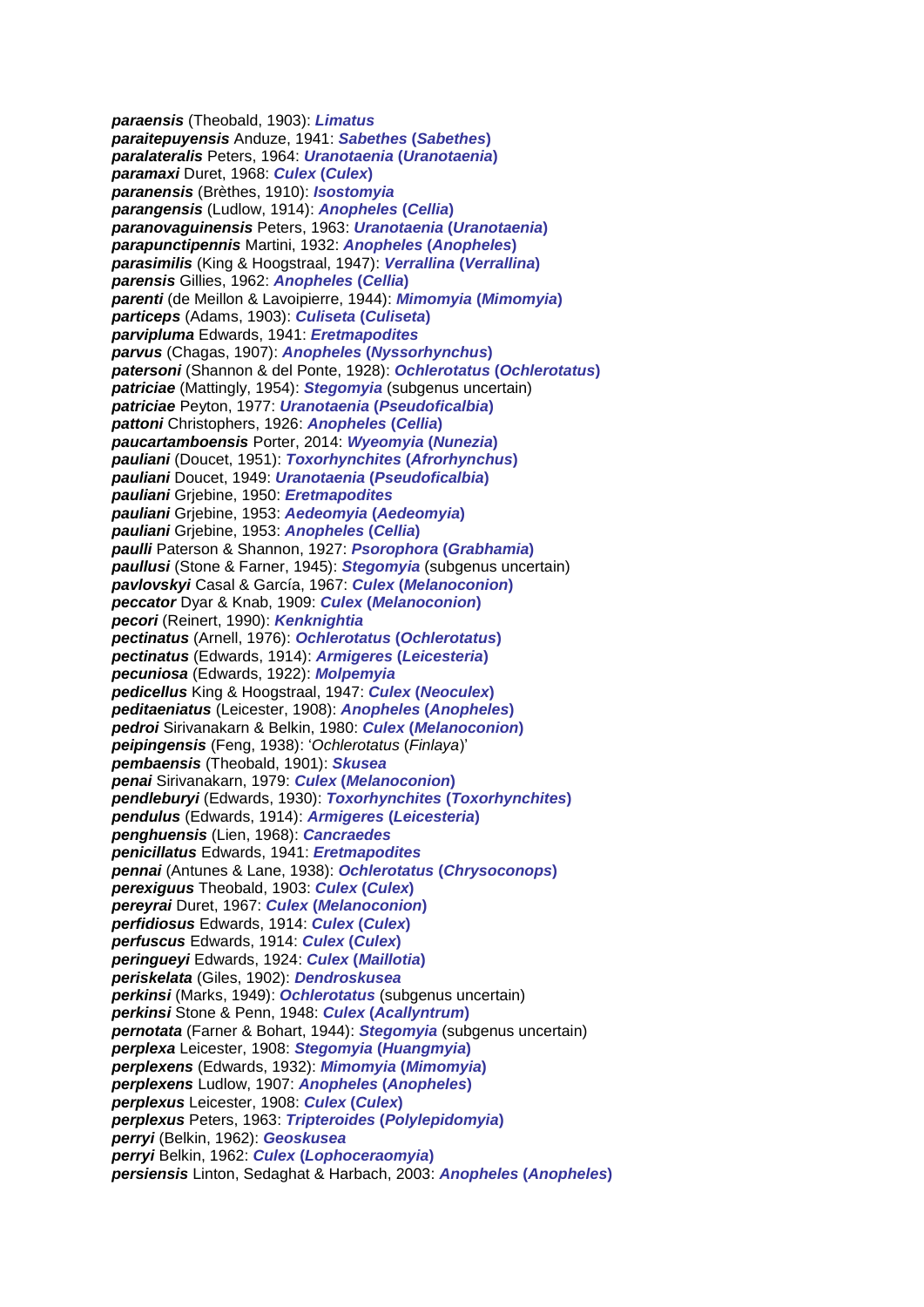*persimilis* Mattingly, 1970: *Heizmannia* **(***Heizmannia***)** *personatum* (Lutz, 1904): *Onirion pertinans* (Williston, 1896): *Wyeomyia* **(***Wyeomyia***)** *pertinax* (Grabham, 1906): *Ochlerotatus* **(***Protoculex***)** *perturbans* (Walker, 1856): *Coquillettidia* **(***Coquillettidia***)** *perturbans* (Williston, 1896): *Isostomyia perventor* (Cerqueira & Costa, 1946): *Sallumia pervigilans* von Bergroth, 1889: *Culex* **(***Culex***)** *peryassui* Dyar & Knab, 1908: *Anopheles* **(***Anopheles***)** *pessoai* (Barreto & Coutinho, 1944): *Mansonia* **(***Mansonia***)** *petersi* Colless, 1960: *Culex* **(***Lophoceraomyia***)** *petragnani* del Vecchio, 1939: *Anopheles* **(***Anopheles***)** *petrocchiae* (Shannon & del Ponte, 1928): *Sabethes* **(***Davismyia***)** *petroelephantus* (Wijesundara, 1951): *Verrallina* **(***Neomacleaya***)** *pexa* (Colless, 1958): *Downsiomyia peytoni* (Reinert, 1972): *Ayurakitia peytoni* Bram & Rattanarithikul, 1967: *Culex* **(***Lophoceraomyia***)** *peytoni* Kulasekera, Harrison & Amerasinghe, 1989: *Anopheles* **(***Anopheles***)** *peytoni* Leguizamón & Carpintero, 2005: *Orthopodomyia phaecasiatus* (Marks, 1964): *Ochlerotatus* (subgenus uncertain) *phaeonotus* (Arnell, 1976): *Ochlerotatus* **(***Ochlerotatus***)** *phangngae* Sirivanakarn, 1972: *Culex* **(***Eumelanomyia***)** *pharoensis* Theobald, 1901: *Anopheles* **(***Cellia***)** *philipi* Edwards, 1929: *Culex* **(***Culex***)** *philippinensis* (Delfinado, 1968): *Verrallina* **(***Neomacleaya***)** *philippinensis* Ludlow, 1902: *Anopheles* **(***Cellia***)** *philippinensis* Sirivanakarn, 1976: *Culex* **(***Culex***)** *phillipi* (van Someren, 1949): *Zavortinkius philonuxia* Philip, 1931: *Uranotaenia* **(***Uranotaenia***)** *phlabistus* Dyar, 1920: *Culex* **(***Melanoconion***)** *phlogistus* Dyar, 1920: *Culex* **(***Melanoconion***)** *phnoma* (Klein, 1973): *Verrallina* **(***Neomacleaya***)** *phoeniciae* (Coluzzi & Sabatini, 1968): *Acartomyia pholeocola* (Linton & Harbach, 2013): *Nyctomyia pholeter* Bram & Rattanarithikul, 1967: *Culex* **(***Lophoceraomyia***)** *pholidotus* Zavortink, 1973: *Anopheles* **(***Kerteszia***)** *phroso* Howard, Dyar & Knab, 1915: *Wyeomyia* (subgenus uncertain) *phyllados* Hutchings & Sallum, 2008: *Culex* **(***Melanoconion***)** *phyllolabis* (Edwards, 1929): *Catageiomyia phyllozoa* (Dyar & Knab, 1907): *Orthopodomyia phytophagus* Theobald, 1909: *Toxorhynchites* **(***Toxorhynchites***)** *pia* Le Goff & Robert, 2013: *Stegomyia* **(***Stegomyia***)** *pictipennis* (Philippi, 1865): *Anopheles* **(***Nyssorhynchus***)** *pifanoi* Anduze, 1949: *Culex* **(***Melanoconion***)** *pifanoi* Cova Garcia, Pulido F. & Escalante de Ugueto, 1981: *Uranotaenia* **(***Uranotaenia***)** *pilicauda* Root, 1928: *Wyeomyia* **(***Phoniomyia***)** *pilifemoralis* Wang & Feng, 1964: *Culex* **(***Lophoceraomyia***)** *pilinotum* Harrison & Scanlon, 1974: *Anopheles* **(***Anopheles***)** *pilipes* (Macquart, 1834): *Psorophora* **(***Psorophora***)** *pillaii* (Mattingly, 1958): *Rhinoskusea pilosa* Brug, 1931: *Topomyia* **(***Topomyia***)** *pilosa* da Cunha Ramos & Brunhes, 2004: *Uranotaenia* **(***Pseudoficalbia***)** *pilosa* Duret, 1971: *Psorophora* **(***Janthinosoma***)** *pilosus* (Dyar & Knab, 1906): *Culex* **(***Melanoconion***)** *pilosus* Lee, 1946: *Tripteroides* **(***Rachisoura***)** *pinarocampa* Dyar & Knab, 1908: *Culex* **(***Culex***)** *pingpaensis* (Chang, 1965): *Edwardsaedes pinjaurensis* Barraud, 1932: *Anopheles* **(***Anopheles***)** *pionips* (Dyar, 1919): *Ochlerotatus* (subgenus uncertain) *pipersalatus* (Giles, 1902): *Aedimorphus*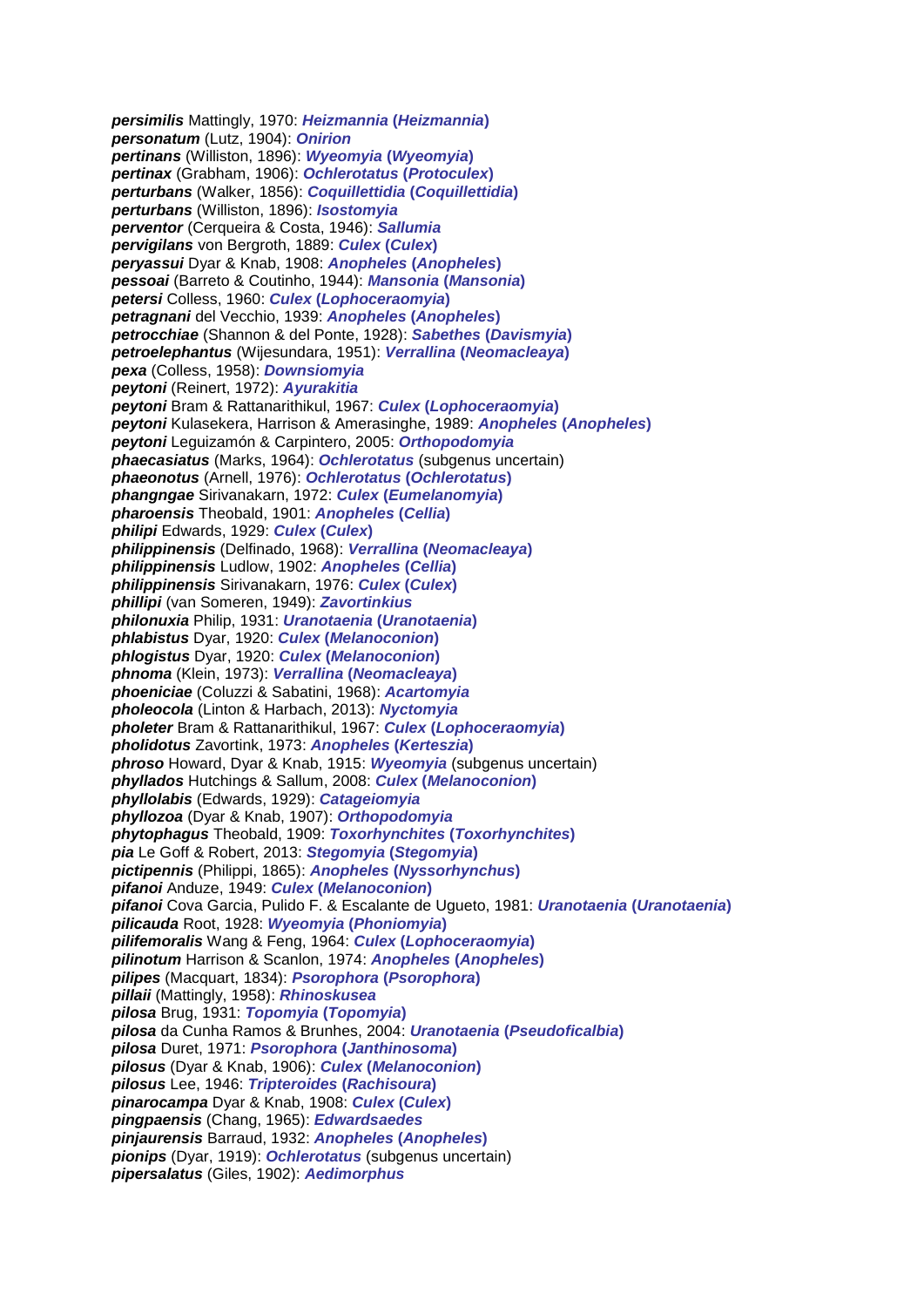*pipiens* Linnaeus, 1758: *Culex* **(***Culex***)** *pipkini* (Bohart, 1957): *Verrallina* **(***Verrallina***)** *plagosus* (Marks, 1959): '*Ochlerotatus* (*Finlaya*)' *platylepida* (Knight & Hull, 1951): *Scutomyia pleccau* Koidzumi, 1924: *Anopheles* **(***Anopheles***)** *plectoporpe* Root, 1927: *Culex* **(***Melanoconion***)** *pleuristriatus* Theobald, 1903: *Culex* **(***Microculex***)** *plicatus* Olivares, 1993: *Culex* **(***Culex***)** *plioleucus* Edwards, 1941: *Eretmapodites plumbeus* Stephens, 1828: *Anopheles* **(***Anopheles***)** *plumifera* (King & Hoogstraal, 1946): *Phagomyia plumiger* Bonne-Wepster, 1948: *Tripteroides* **(***Rachisoura***)** *plumosa* (Theobald, 1901): *Mimomyia* **(***Mimomyia***)** *plumosus* (Brug, 1931): *Tripteroides* **(***Tripteroides***)** *pluvialis* Barraud, 1924: *Culex* **(***Eumelanomyia***)** *podographicus* (Dyar & Knab, 1906): '*Ochlerotatus* (*Protomacleaya*)' *pogonurum* (Edwards, 1936): *Neomelaniconion poicilia* Theobald, 1903: *Finlaya poicilipes* (Theobald, 1903): *Culex* **(***Oculeomyia***)** *pollicaris* Reid, 1962: *Anopheles* **(***Anopheles***)** *pollinctor* (Graham, 1910): *Zavortinkius polynesiensis* (Marks, 1951): *Stegomyia* (subgenus uncertain) *ponmeki* Miyagi & Toma, 2001: *Tripteroides* **(***Rachionotomyia***)** *portesi* Senevet & Abonnenc, 1941: *Culex* **(***Melanoconion***)** *portonovoensis* (Tewari & Hiriyan, 1992): *Rhinoskusea portoricensis* (von Röder, 1885): *Toxorhynchites* **(***Lynchiella***)** *postspiraculosus* (Dobrotworsky, 1961): *Ochlerotatus* **(***Pseudoskusea***)** *postspiraculosus* Lee, 1944: *Culex* **(***Neoculex***)** *powderi* Zavortink, 1970: *Anopheles* **(***Anopheles***)** *powelli* (Ludlow, 1909): *Tripteroides* **(***Tripteroides***)** *powelli* Lee, 1944: *Anopheles* **(***Anopheles***)** *poweri* Theobald, 1905: *Stegomyia* (subgenus uncertain) *prachongae* Rattanarithikul & Harrison, 2017: *Anopheles* **(***Anopheles***)** *prajimi* Peyton & Rattanarithikul, 1970: *Uranotaenia* **(***Uranotaenia***)** *pretoriensis* (Theobald, 1903): *Anopheles* **(***Cellia***)** *principensis* da Cunha Ramos, 1993: *Uranotaenia* **(***Pseudoficalbia***)** *prioekanensis* (Brug, 1931): *Verrallina* **(***Neomacleaya***)** *pristinus* Nagaki & Sallum, 2010: *Anopheles* **(***Nyssorhynchus***)** *procax* (Skuse, 1889): *Ochlerotatus* (subgenus uncertain) *productus* Edwards, 1941: *Eretmapodites productus* Senevet & Abonnenc, 1939: *Culex* **(***Melanoconion***)** *prominens* (Barraud, 1923): *Phagomyia propinqua* Mattingly, 1970: *Heizmannia* **(***Heizmannia***)** *propinqua* Peyton, 1977: *Uranotaenia* **(***Pseudoficalbia***)** *propinquus* Colless, 1955: *Culex* **(***Culex***)** *prosecutor* Séguy, 1927: *Culex* **(***Culex***)** *protuberans* (Delfinado, 1967): *Verrallina* **(***Neomacleaya***)** *provocans* (Walker, 1848): *Ochlerotatus* **(***Rusticoidus***)** *proxima* Mattingly, 1970: *Heizmannia* **(***Heizmannia***)** *proximus* (Edwards, 1915): *Tripteroides* **(***Tripteroides***)** *pruina* Theobald, 1901: *Culex* **(***Culex***)** *psatharus* Dyar, 1920: *Culex* **(***Melanoconion***)** *psectropus* Edwards, 1930: *Hodgesia pseudalbolineata* (Brug, 1939): *Scutomyia pseudalbopicta* Borel, 1928: *Stegomyia* (subgenus uncertain) *pseudes* Dyar & Knab, 1909: *Deinocerites pseudoafricana* (Chwatt, 1949): *Stegomyia* (subgenus uncertain) *pseudoalbimanus* da Cunha Ramos & Brunhes, 2004: *Uranotaenia* **(***Pseudoficalbia***)** *pseudoalbipes* Duret, 1971: *Psorophora* **(***Janthinosoma***)** *pseudoandreanus* Bailly-Choumara, 1966: *Culex* **(***Eumelanomyia***)**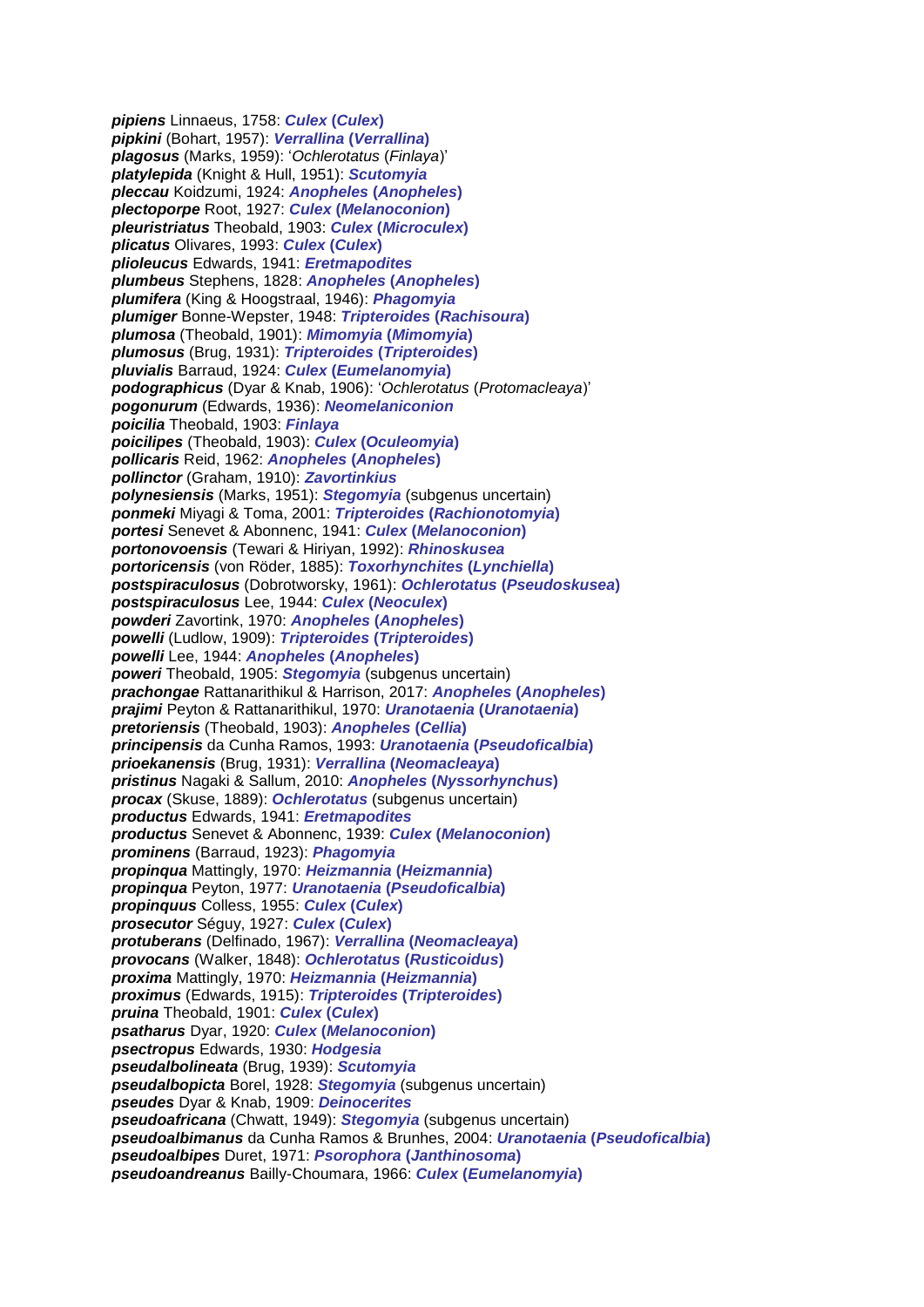*pseudoauriceps* Miyagi & Toma, 2010: *Topomyia* **(***Suaymyia***)** *pseudobarbirostris* Ludlow, 1902: *Anopheles* **(***Anopheles***)** *pseudobarbus* Baisas, 1946: *Topomyia* **(***Topomyia***)** *pseudoconopas* (Theobald, 1910): *Coquillettidia* **(***Coquillettidia***)** *pseudodiurna* (Theobald, 1910): *Verrallina* **(***Neomacleaya***)** *pseudodominicii* (Komp, 1936): *Howardina pseudohenrardi* Peters, 1955: *Uranotaenia* **(***Pseudoficalbia***)** *pseudojamesi* Strickland & Chowdhury, 1927: *Anopheles* **(***Cellia***)** *pseudoleucotarsis* Thurman, 1959: *Topomyia* **(***Suaymyia***)** *pseudomaculipes* (Chagas, 1908): *Anopheles* **(***Anopheles***)** *pseudomaculipleura* Peyton & Rattanarithikul, 1970: *Uranotaenia* **(***Pseudoficalbia***)** *pseudomediofasciata* (Theobald, 1910): *Verrallina* **(***Neomacleaya***)** *pseudomelanoconia* Theobald, 1907: *Culex* **(***Neoculex***)** *pseudomelanota* Barata & Cotrim, 1971: *Psorophora* **(***Janthinosoma***)** *pseudomethysticus* (Bonne-Wepster & Bonne, 1920): *Limatus pseudonigeria* Theobald, 1910: *Stegomyia* (subgenus uncertain) *pseudonivea* (Theobald, 1905): *Downsiomyia pseudonormanensis* (Marks, 1949): *Ochlerotatus* (subgenus uncertain) *pseudonummatus* (Reinert, 1973): *Tewarius pseudopecten* Dyar & Knab, 1906: *Wyeomyia* **(***Decamyia***)** *pseudopictus* Grassi, 1899: *Anopheles* **(***Anopheles***)** *pseudopruina* van Someren, 1951: *Culex* **(***Culex***)** *pseudopunctipennis* Theobald, 1901: *Anopheles* **(***Anopheles***)** *pseudornatus* Colless, 1960: *Culex* **(***Lophoceraomyia***)** *pseudorobusta* Pajot & Fauran, 1975: *Wyeomyia* **(***Wyeomyia***)** *pseudorubithoracis* Sirivanakarn, 1968: *Culex* **(***Lophoceraomyia***)** *pseudoscutellaris* Theobald, 1910: *Stegomyia* (subgenus uncertain) *pseudoshillitonis* da Cunha Ramos & Brunhes, 2004: *Uranotaenia* **(***Pseudoficalbia***)** *pseudosinensis* Baisas, 1935: *Anopheles* **(***Anopheles***)** *pseudosinensis* Colless, 1955: *Culex* **(***Oculeomyia***)** *pseudostigmaticus* Dobrotworsky, 1957: *Anopheles* **(***Anopheles***)** *pseudostigmatosoma* Strickman, 1990: *Culex* **(***Culex***)** *pseudostricklandi* Natarajan, Rajavel & Jambulingam, 2018: *Uranotaenia* **(***Pseudoficalbia***)** *pseudosubaequalis* Cornel & Mayi, 2020: *Culex* **(***Culiciomyia***)** *pseudosundaicus* Tyagi *et al*., 2009: *Anopheles* **(***Cellia***)** *pseudotaeniatus* (Giles, 1901): *Collessius* **(***Alloeomyia***)** *pseudotarsalis* (van Someren, 1946): *Catageiomyia pseudotibiamaculatus* Galvão & Barretto, 1941: *Anopheles* **(***Lophopodomyia***)** *pseudotitillans* (Theobald, 1901): *Mansonia* **(***Mansonia***)** *pseudovarietas* (Reinert, 1974): *Verrallina* **(***Neomacleaya***)** *pseudovishnui* Colless, 1957: *Culex* **(***Culex***)** *pseudowillmori* (Theobald, 1910): *Anopheles* **(***Cellia***)** *pubescens* (Edwards, 1925): *Aedimorphus puehensis* Miyagi, Toma & Okazawa, 2022: *Topomyia* **(***Suaymyia***)** *pujutensis* Colless, 1948: *Anopheles* **(***Cellia***)** *pulcherrima* Lynch Arribálzaga, 1891: *Uranotaenia* **(***Uranotaenia***)** *pulcherrimus* Theobald, 1902: *Anopheles* **(***Cellia***)** *pulchrithorax* (Edwards, 1939): *Vansomerenis pulchriventer* (Giles, 1901): *Gilesius pulcripalpis* (Rondani, 1872): *Orthopodomyia pulcritarsis* (Rondani, 1872): *Ochlerotatus* (subgenus uncertain) *pulidoi* Cova Garcia & Sutil Oramas, 1974: *Culex* **(***Microculex***)** *pullatus* (Coquillett, 1904): *Ochlerotatus* (subgenus uncertain) *pullus* Theobald, 1905: *Culex* **(***Culiciomyia***)** *pullus* Yamada, 1937: *Anopheles* **(***Anopheles***)** *pulverulentus* (Edwards, 1922): *Indusius punctifemoris* (Ludlow, 1921): *Aedimorphus punctimacula* Dyar & Knab, 1906: *Anopheles* **(***Anopheles***)** *punctipennis* (Say, 1823): *Anopheles* **(***Anopheles***)** *punctipes* (Edwards, 1921): *Petermattinglyius* **(***Petermattinglyius***)**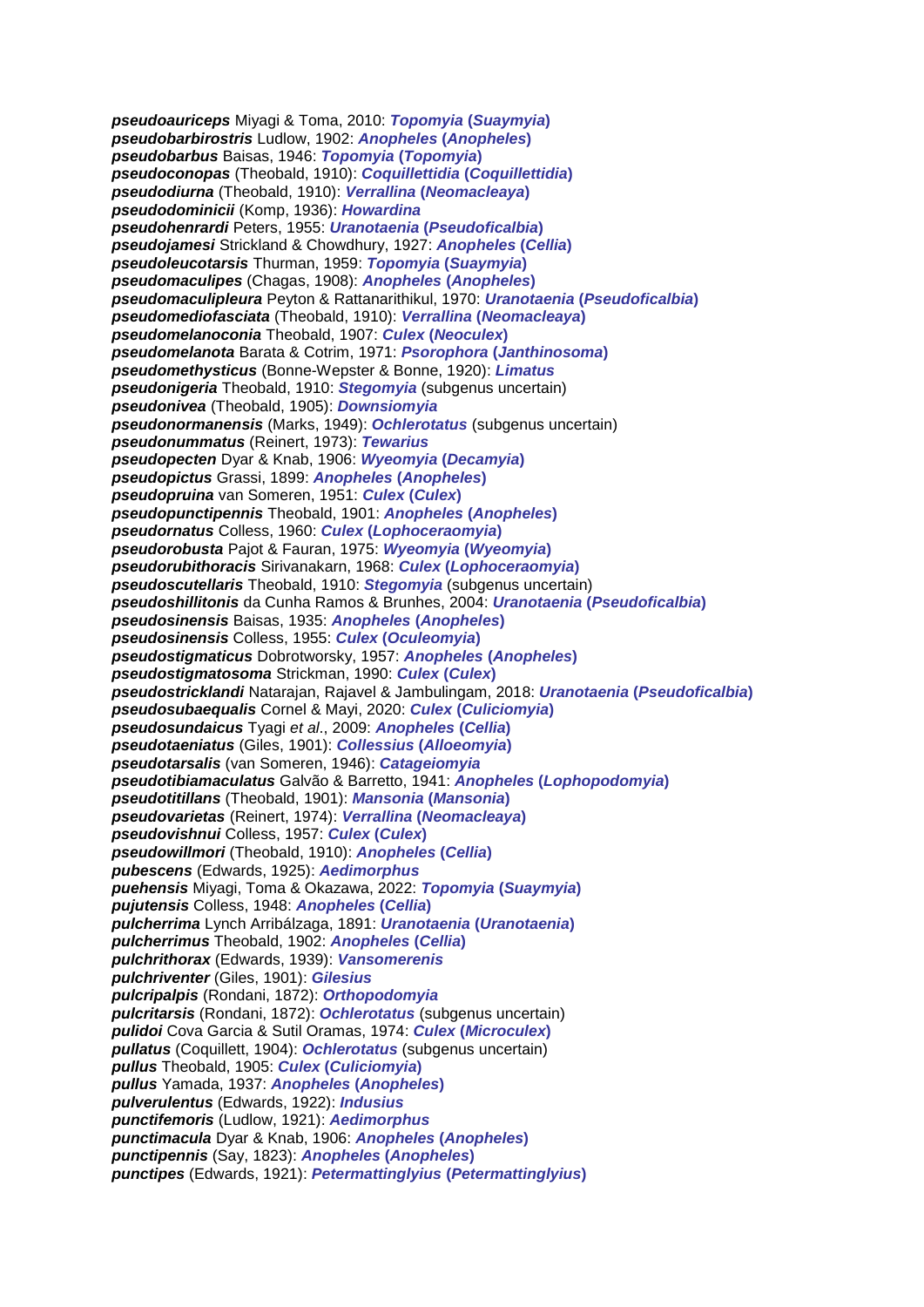*punctiscapularis* Floch & Abonnenc, 1946: *Culex* (subgenus uncertain) *punctocostale* (Theobald, 1909): *Neomelaniconion punctodes* (Dyar, 1922): *Ochlerotatus* (subgenus uncertain) *punctolateralis* (Theobald, 1903): *Tripteroides* **(***Polylepidomyia***)** *punctor* (Kirby, 1837): *Ochlerotatus* (subgenus uncertain) *punctothoracis* (Theobald, 1909): *Catageiomyia punctulatus* Dönitz, 1901: *Anopheles* **(***Cellia***)** *purpuraceus* (Brug, 1932): *Ochlerotatus* **(***Gilesia***)** *purpuratus* (Edwards, 1921): *Tripteroides* **(***Tripteroides***)** *purpurea* Theobald, 1910: *Molpemyia purpureifemur* (Marks, 1959): *Ochlerotatus* (subgenus uncertain) *purpureipes* (Aitken, 1941): *Kompia purpureus* (Theobald, 1901): *Toxorhynchites* **(***Ankylorhynchus***)** *purpureus* (Theobald, 1907): *Sabethes* **(***Sabethes***)** *purpuriventris* (Edwards, 1926): *Ochlerotatus* **(***Pholeomyia***)** *pursati* Laveran, 1902: *Anopheles* **(***Anopheles***)** *pusillus* (da Costa Lima, 1931): *Toxorhynchites* **(***Lynchiella***)** *pusillus* Macquart, 1850: *Culex* **(***Barraudius***)** *putumayensis* Matheson, 1934: *Culex* **(***Melanoconion***)** *pygmaea* (Theobald, 1903): *Psorophora* **(***Grabhamia***)** *pygmaea* Theobald, 1901: *Uranotaenia* **(***Uranotaenia***)** *pylei* Baisas, 1946: *Uranotaenia* **(***Pseudoficalbia***)** *quadriannulatus* (Theobald, 1911): *Anopheles* **(***Cellia***)** *quadrifoliatus* Komp, 1936: *Culex* **(***Melanoconion***)** *quadrifolium* (Brug, 1934): *Verrallina* **(***Verrallina***)** *quadrimaculata* Edwards, 1929: *Uranotaenia* **(***Pseudoficalbia***)** *quadrimaculatus* Say, 1824: *Anopheles* **(***Anopheles***)** *quadripalpis* (Edwards, 1914): *Culex* **(***Lophoceraomyia***)** *quadripunctis* (Ludlow, 1910): *Mucidus* **(***Pardomyia***)** *quadrispinata* (King & Hoogstraal, 1947): *Verrallina* **(***Verrallina***)** *quadrivittata* (Coquillett, 1902): *Howardina quasicyaneus* Peryassú , 1922: *Sabethes* **(***Sabethes***)** *quasiferinus* (Mattingly, 1961): *Mucidus* **(***Mucidus***)** *quasiferox* (Leicester, 1908): *Toxorhynchites* **(***Toxorhynchites***)** *quasiguiarti* Theobald, 1910: *Culex* **(***Culex***)** *quasihibridus* Galindo & Blanton, 1954: *Culex* **(***Melanoconion***)** *quasilongirostris* (Theobald, 1907): *Wyeomyia* **(***Phoniomyia***)** *quasimodesta* Peyton, 1977: *Uranotaenia* **(***Pseudoficalbia***)** *quasioriginator* Duret, 1972: *Culex* **(***Anoedioporpa***)** *quasiornatus* (Taylor, 1915): *Tripteroides* **(***Tripteroides***)** *quasirubithorax* (Theobald, 1910): '*Ochlerotatus* (*Finlaya*)' *quasirusticus* (Torres Cañamares, 1951): *Ochlerotatus* **(***Rusticoidus***)** *quasisanguinae* Leicester, 1908: *Hodgesia quasiscutellaris* (Farner & Bohart, 1944): *Stegomyia* (subgenus uncertain) *quasiunivittatus* (Theobald, 1901): *Aedimorphus quettensis* Mattingly, 1955: *Culex* **(***Maillotia***)** *qui* Dong, Dong & Zhou, 2003: *Uranotaenia* **(***Pseudoficalbia***)** *quinquefasciatus* Say, 1823: *Culex* **(***Culex***)** *quinquelineata* (Edwards, 1922): *Rampamyia quinquemaculata* Bonne-Wepster, 1934: *Uranotaenia* **(***Pseudoficalbia***)** *quinquevittatus* Theobald, 1901: *Eretmapodites quintetti* Brunhes, Adam & Bailly-Choumara, 1967: *Culex* **(***Eumelanomyia***)** *quitensis* Levi-Castillo, 1953: *Culex* **(***Culex***)** *rabanicolus* Floch & Abonnenc, 1946: *Culex* **(***Melanoconion***)** *rabelloi* Forattini & Sallum, 1987: *Culex* **(***Melanoconion***)** *rachoui* Duret, 1968: *Culex* **(***Melanoconion***)** *rachoui* Galvão, 1952: *Anopheles* **(***Anopheles***)** *rachoui* Xavier, da Silva Mattos & da Silva, 1970: *Uranotaenia* **(***Uranotaenia***)** *radama* de Meillon, 1943: *Anopheles* **(***Cellia***)** *rageaui* Mattingly & Adam, 1954: *Anopheles* **(***Cellia***)**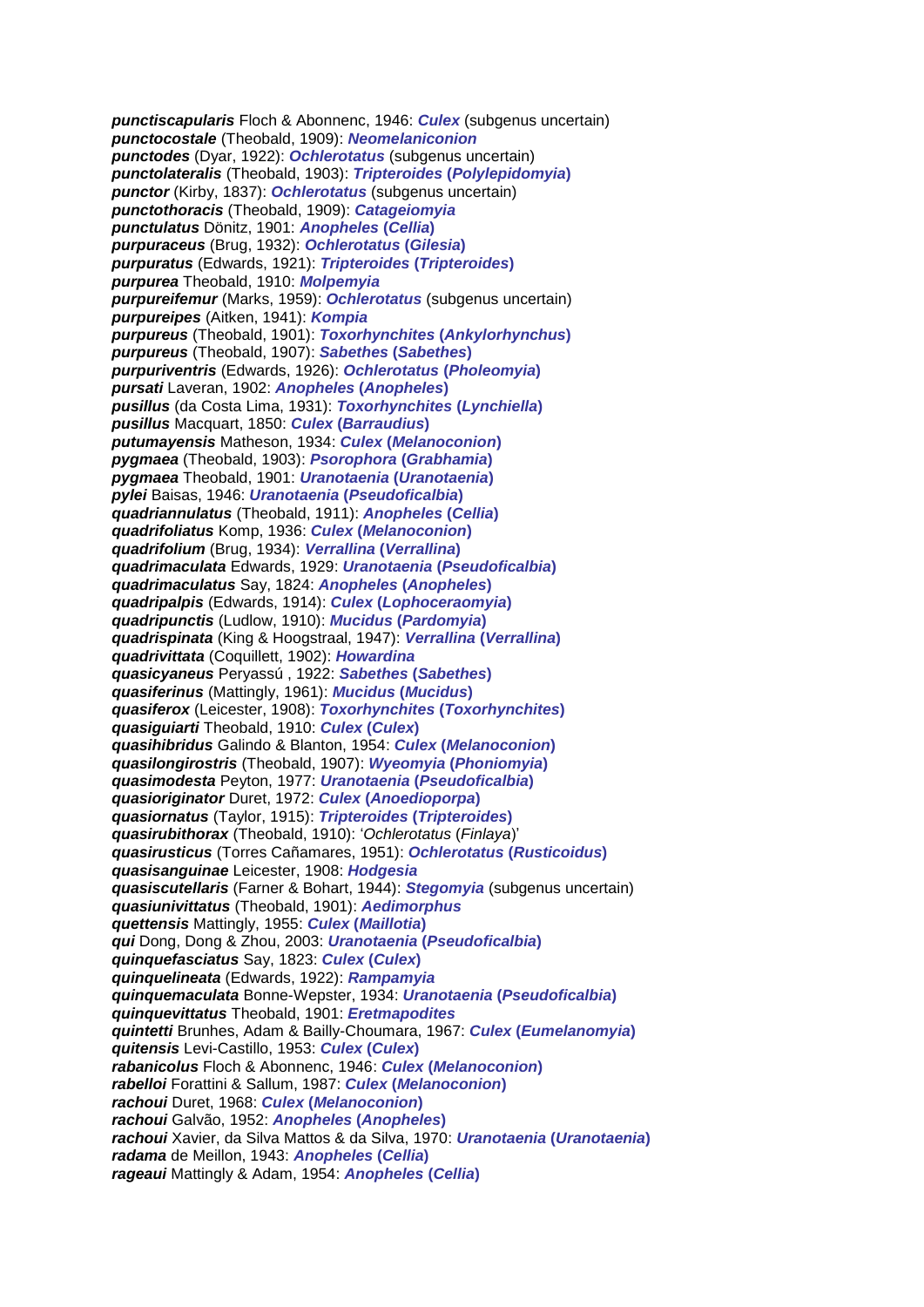*raghavanii* Rahman, Chowdhury & Kalra, 1969: *Culex* **(***Lophoceraomyia***)** *rajah* Tsukamoto, 1989: *Culex* **(***Culiciomyia***)** *rajah* Tsukamoto, 1989: *Toxorhynchites* **(***Toxorhynchites***)** *rajaneeae* Sirivanakarn, 1968: *Culex* **(***Lophoceraomyia***)** *rajagopalani* Natarajan, Eapen & Jambulingam, 2020: *Heizmannia* **(***Heizmannia***)** *rajaonariveloi* Brunhes & Hervy, 1995: *Orthopodomyia ramachandrai* (Reuben, 1967): *Dendroskusea ramakrishnii* Wattal & Kalra, 1965: *Culex* **(***Culiciomyia***)** *ramalai* Grjebine, 1986: *Mimomyia* **(***Ingramia***)** *ramalingami* (Reinert, 1974): *Verrallina* **(***Harbachius***)** *ramalingami* Evenhuis & Steffan, 1986: *Toxorhynchites* **(***Toxorhynchites***)** *ramalingami* Sirivanakarn, 1973: *Culex* **(***Culiciomyia***)** *rami* (Barraud, 1928): *Verrallina* **(***Neomacleaya***)** *ramirezi* (Vargas & Downs, 1950): *Aztecaedes ramosa* da Cunha Ramos, 1993: *Uranotaenia* **(***Pseudoficalbia***)** *rampae* Peyton & Klein, 1970: *Uranotaenia* **(***Uranotaenia***)** *rampae* Harbach & Somboon, 2011: *Anopheles* **(***Cellia***)** *ranci* Grjebine, 1953: *Anopheles* **(***Cellia***)** *rangeli* Gabaldon, Cova-Garcia & Lopez, 1940: *Anopheles* **(***Nyssorhynchus***)** *rapax* (Dyar & Knab, 1906): *Runchomyia* **(***Runchomyia***)** *rara* (Delfinado, 1968): *Verrallina* **(***Neomacleaya***)** *raris* (Leicester, 1908): *Toxorhynchites* **(***Toxorhynchites***)** *ratcliffei* (Marks, 1959): *Ochlerotatus* (subgenus uncertain) *rausseoi* Cova Garcia, Sutil O. & Pulido F., 1972: *Culex* **(***Carrollia***)** *ravaonjanaharyi* Brunhes & Hervy, 1995: *Orthopodomyia ravenalaphila* Boussès & Brunhes, 2013: *Uranotaenia* **(***Pseudoficalbia***)** *ravenalicola* da Cunha Ramos & Brunhes, 2004: *Uranotaenia* **(***Pseudoficalbia***)** *ravissei* Rickenbach & Eouzan, 1970: *Eretmapodites raymondi* (del Ponte, Castro & Garcia, 1951): *Ochlerotatus* **(***Ochlerotatus***)** *reali* (Hamon & Adam, 1959): *Catageiomyia recens* Sallum & Peyton, 2005: *Anopheles* **(***Cellia***)** *recondita* Edwards, 1922: *Uranotaenia* **(***Pseudoficalbia***)** *reducens* Lane & Whitman, 1951: *Culex* **(***Microculex***)** *reesi* (King & Hoogstraal, 1947): *Verrallina* **(***Verrallina***)** *reevesi* Wirth, 1948: *Culex* **(***Neoculex***)** *refiki* (Medschid, 1928): *Ochlerotatus* **(***Rusticoidus***)** *regale* Peyton & Harbach, 2000: *Onirion regalis* Dyar & Knab, 1906: *Haemagogus* **(***Haemagogus***)** *reginae* (Edwards, 1922): *Dendroskusea reidi* Colless, 1965: *Culex* **(***Lophoceraomyia***)** *reidi* Harrison, 1973: *Anopheles* **(***Anopheles***)** *reidi* Mattingly, 1957: *Heizmannia* **(***Heizmannia***)** *reinerti* (Rattanarithikul & Harrison, 1988): *Hulecoeteomyia reinerti* Peyton, 1977: *Uranotaenia* **(***Pseudoficalbia***)** *reiseni* Basio, 1971: *Tripteroides* **(***Tripteroides***)** *rejector* Dyar & Knab, 1906: *Culex* **(***Microculex***)** *rempeli* (Vockeroth, 1954): *Ochlerotatus* (subgenus uncertain) *renatoi* Lane & Ramalho, 1960: *Culex* **(***Phytotelmatomyia***)** *rennellensis* Taylor & Maffi, 1991: *Anopheles* **(***Cellia***)** *restrictor* Dyar & Knab, 1906: *Culex* **(***Anoedioporpa***)** *restuans* Theobald, 1901: *Culex* **(***Culex***)** *reubenae* (Tewari & Hiriyan, 1992): *Tewarius reunionensis* Brunhes & Hervy, 1995: *Orthopodomyia reversa* (Lane & Cerqueira, 1942): *Runchomyia* (*Runchomyia*) *reyi* Baisas, 1935: *Uranotaenia* **(***Uranotaenia***)** *rhodesiensis* Theobald, 1901: *Anopheles* **(***Cellia***)** *rhungkiangensis* (Chang & Chang, 1974): *Stegomyia* (subgenus uncertain) *rhyacophilus* (da Costa Lima, 1933): *Ochlerotatus* **(***Ochlerotatus***)** *ribeirensis* Forattini & Sallum, 1985: *Culex* **(***Melanoconion***)** *richardgarciai* Jeffery, Oothuman & Rudnick, 1987: *Culex* **(***Eumelanomyia***)**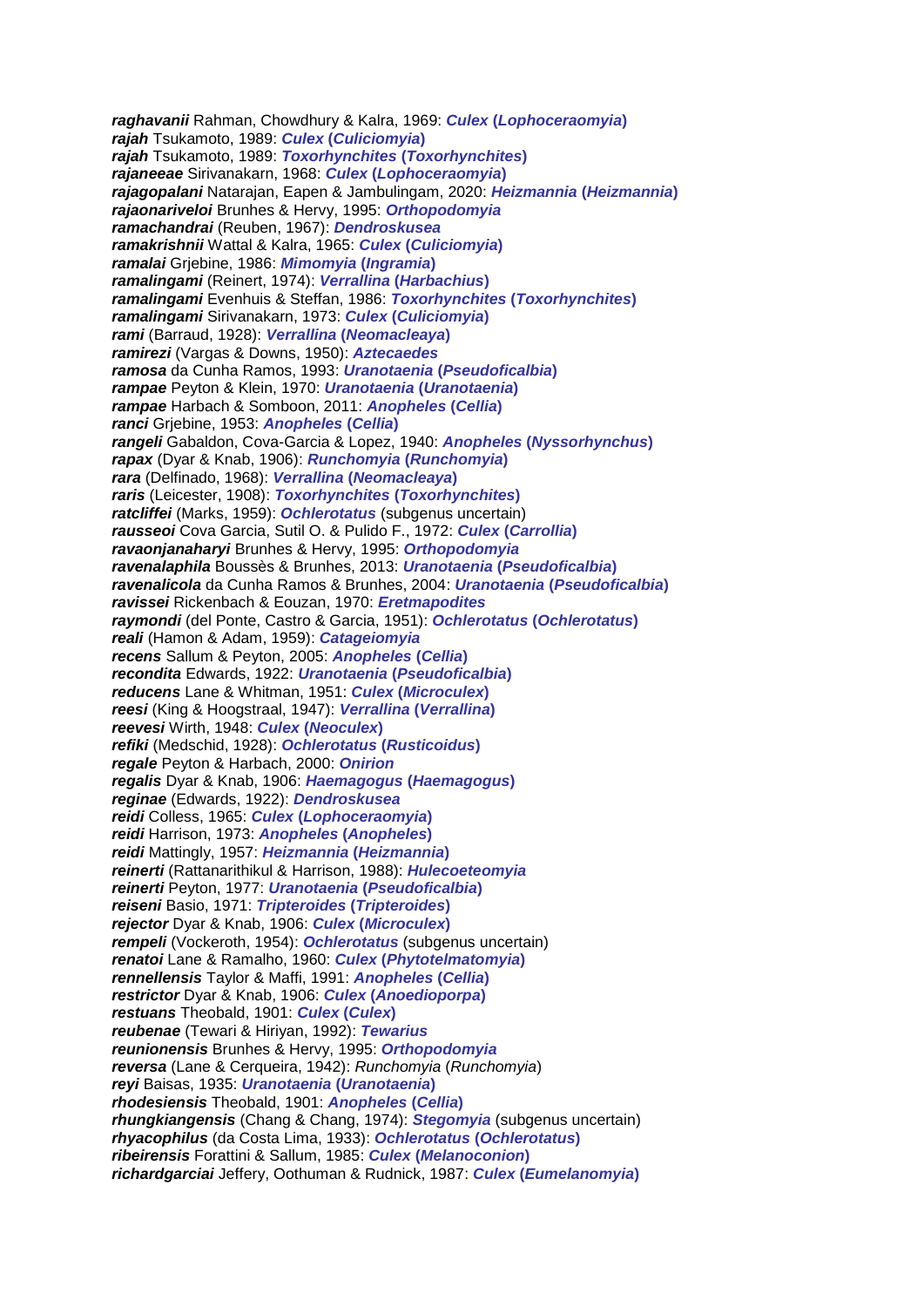*richei* Klein, 1970: *Culex* **(***Eumelanomyia***)** *richeti* Brunhes & Venard, 1966: *Culex* **(***Barraudius***)** *richiardii* (Ficalbi, 1889): *Coquillettidia* **(***Coquillettidia***)** *rickenbachi* da Cunha Ramos, 1993: *Uranotaenia* **(***Pseudoficalbia***)** *rickenbachi* Ferrara & Eouzan, 1974: *Eretmapodites rickenbachi* (Hamon & Adam, 1959): *Aedimorphus rickenbachi* Ribeiro, 1991: *Toxorhynchites* **(***Toxorhynchites***)** *rima* Theobald, 1901: *Culex* **(***Eumelanomyia***)** *riojanus* Duret, 1968: *Culex* **(***Culex***)** *riparioides* (Su & Zhang, 1987): *Ochlerotatus* (subgenus uncertain) *riparis* King & Baisas, 1936: *Anopheles* **(***Cellia***)** *riparius* (Dyar & Knab, 1907): *Ochlerotatus* (subgenus uncertain) *riverai* Duret, 1970: *Uranotaenia* **(***Uranotaenia***)** *riverai* Miyagi, Toma & Tsukamoto, 1983: *Tripteroides* **(***Tripteroides***)** *riversi* (Bohart & Ingram, 1946): *Stegomyia* (subgenus uncertain) *rivulorum* Leeson, 1935: *Anopheles* **(***Cellia***)** *rizali* (Banks, 1906): *Hulecoeteomyia rizzoi* (de Deus Palma & Galvão, 1969): *Toxorhynchites* **(***Lynchiella***)** *roai* (Belkin, 1962): '*Ochlerotatus* (*Finlaya*)' *roberti* da Cunha Ramos & Brunhes, 2004: *Uranotaenia* **(***Uranotaenia***)** *robertsi* (Laffoon, 1946): *Verrallina* **(***Harbachius***)** *robinsoni* (Belkin, 1962): *Stegomyia* **(***Actinothrix***)** *robusta* Senevet & Abonnenc, 1939: *Wyeomyia* **(***Wyeomyia***)** *rochei* (Doucet, 1951): *Coquillettidia* **(***Coquillettidia***)** *rodhaini* Brunhes & Boussès, 2017: *Paulianius rodhaini* Brunhes & Hervy, 1995: *Orthopodomyia rodhaini* Leleup & Lips, 1950: *Anopheles* **(***Cellia***)** *rodhaini* Ribeiro, 1991: *Toxorhynchites* **(***Toxorhynchites***)** *rollai* Cova Garcia, Pulido F. & Escalante de Ugueto, 1977: *Anopheles* **(***Kerteszia***)** *romeroi* Surcouf & Gonzalez-Rincones, 1912: *Culex* (subgenus uncertain) *ronderosi* de Linero, 1967: *Culex* **(***Melanoconion***)** *rondoni* (Neiva & Pinto, 1922): *Anopheles* **(***Nyssorhynchus***)** *rooti* (del Ponte, 1939): *Wyeomyia* (subgenus uncertain) *rooti* Rozeboom, 1935: *Culex* **(***Melanoconion***)** *roperi* Reid, 1950: *Anopheles* **(***Anopheles***)** *rorotaensis* Floch & Abonnenc, 1946: *Culex* **(***Melanoconion***)** *rorotai* Senevet, Chabelard & Abonnenc, 1942: *Wyeomyia* **(***Decamyia***)** *roseni* Belkin, 1962: *Culex* **(***Culex***)** *roslihashimi* Miyagi & Toma, 2005: *Topomyia* **(***Suaymyia***)** *rossi* Delfinado, 1966: *Uranotaenia* **(***Pseudoficalbia***)** *rossicus* Dolbeskin, Gorickaja & Mitrofanova, 1930: *Aedes rotana* (Bohart & Ingram, 1946): *Stegomyia* **(***Bohartius***)** *rotoruae* Belkin, 1968: *Culex* **(***Culex***)** *rotumae* (Belkin, 1962): *Stegomyia* (subgenus uncertain) *rotumanus* (Edwards, 1929): *Tripteroides* **(***Polylepidomyia***)** *roubaudi* (Doucet, 1950): *Mimomyia* **(***Ingramia***)** *roubaudi* Grjebine, 1953: *Anopheles* **(***Cellia***)** *roucouyana* (Bonne-Wepster & Bonne, 1920): *Wyeomyia* (subgenus uncertain) *roxasi* Baisas & Ubaldo-Pagayon, 1953: *Tripteroides* **(***Tricholeptomyia***)** *rozeboomi* Baisas & Ubaldo-Pagayon, 1953: *Tripteroides* **(***Rachionotomyia***)** *rozeboomi* Causey, Deane & Deane, 1944: *Chagasia ruarinus* Edwards, 1940: *Anopheles* **(***Cellia***)** *rubensis* Sasa & Takahashi, 1948: *Culex* **(***Neoculex***)** *rubiginosus* (Belkin, 1962): '*Ochlerotatus* (*Finlaya*)' *rubinotus* Theobald, 1906: *Culex* **(***Eumelanomyia***)** *rubithoracis* (Leicester, 1908): *Culex* **(***Lophoceraomyia***)** *rubithoracis* Leicester, 1908: *Topomyia* **(***Topomyia***)** *rubrithorax* (Macquart, 1850): *Dobrotworskyius rufipes* (Gough, 1910): *Anopheles* **(***Cellia***)** *ruiliensis* Dong, Zhou & Wang, 1997: *Heizmannia* **(***Heizmannia***)**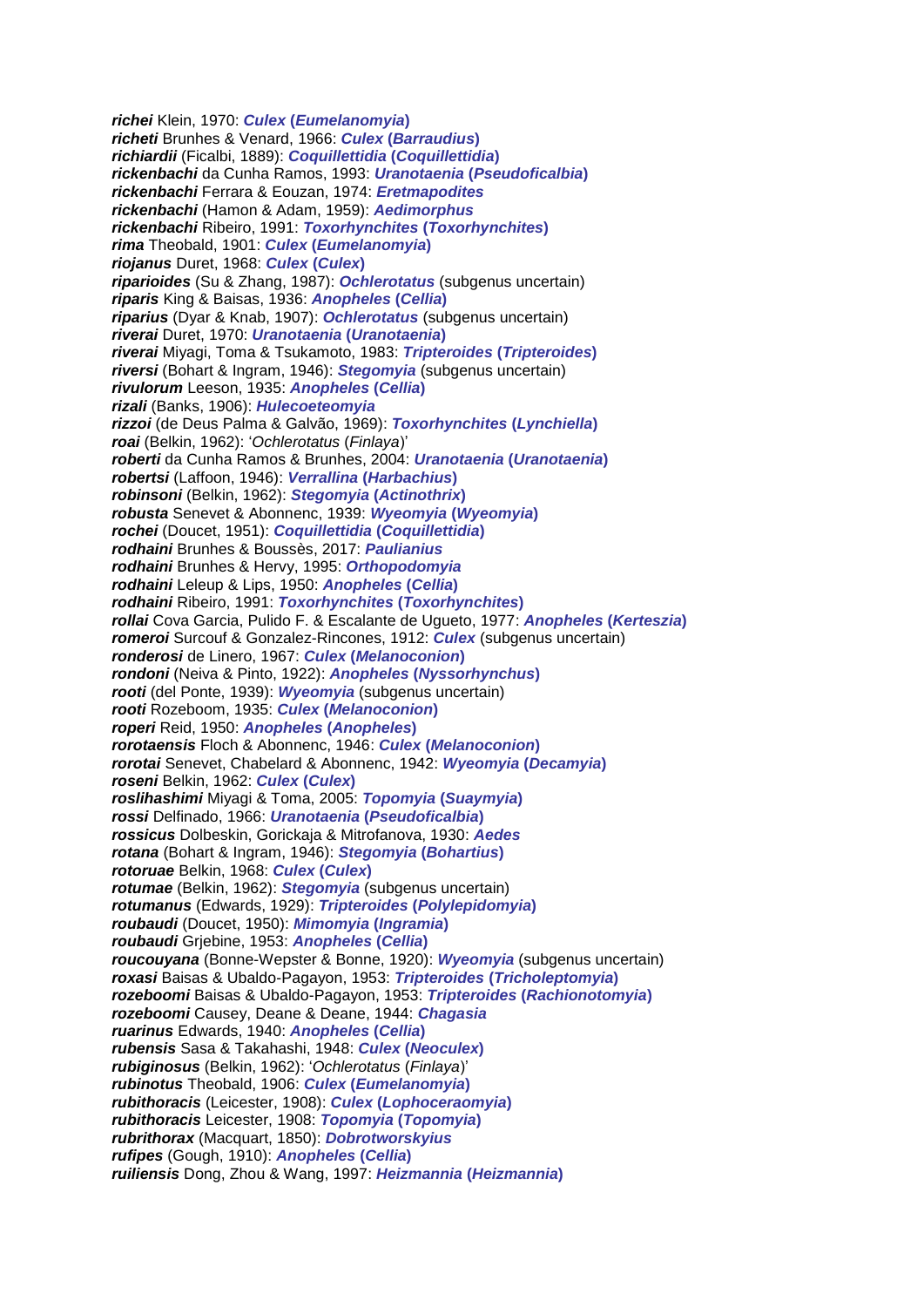*rupestris* (Dobrotworsky, 1959): *Dobrotworskyius rusticus* (Rossi, 1790): *Ochlerotatus* **(***Rusticoidus***)** *ruthae* Peters, 1958: *Culex* **(***Culiciomyia***)** *rutherfordi* Edwards, 1922: *Uranotaenia* **(***Uranotaenia***)** *rutilus* (Coquillett, 1896): *Toxorhynchites* **(***Lynchiella***)** *ruwenzori* (Haddow & van Someren, 1950): *Stegomyia* (subgenus uncertain) *ruwenzori* (van Someren, 1948): *Toxorhynchites* **(***Afrorhynchus***)** *ryukyensis* Bohart, 1946: *Culex* **(***Culiciomyia***)** *sabahensis* (Reinert, 1974): *Verrallina* **(***Neomacleaya***)** *sabahensis* Ramalingam & Ramakrishna, 1988: *Topomyia* **(***Topomyia***)** *sabethea* Lane & Cerqueira, 1942: *Wyeomyia* **(***Miamyia***)** *sacchettae* Sirivanakarn & Jakob, 1982: *Culex* **(***Melanoconion***)** *sacharovi* Favre, 1903: *Anopheles* **(***Anopheles***)** *saeungae* Taai & Harbach, 2015: *Anopheles* **(***Anopheles***)** *saeva* Dyar & Knab, 1906: *Psorophora* **(***Psorophora***)** *sagax* (Skuse, 1889): *Ochlerotatus* (subgenus uncertain) *saimedres* (Huang, 1988): *Stegomyia* (subgenus uncertain) *saipanensis* (Stone, 1945): *Stegomyia* **(***Bohartius***)** *salauni* Rickenbach, Ferrara & Eouzan, 1968: *Eretmapodites salbaii* Maffi & Coluzzi, 1958: *Anopheles* **(***Cellia***)** *salinarius* Coquillett, 1904: *Culex* **(***Culex***)** *salisburiensis* Theobald, 1901: *Culex* **(***Maillotia***)** *sallumae* (González & Reyes, 2017): *Ochlerotatus* (subgenus uncertain) *saltanensis* Dyar, 1928: *Culex* **(***Culex***)** *samarensis* Rozeboom, 1951: *Anopheles* **(***Anopheles***)** *samoaensis* (Theobald, 1914): *Culex* **(***Oculeomyia***)** *samoaensis* Stone, 1966: *Coquillettidia* **(***Coquillettidia***)** *samoana* Grünberg, 1913: *Finlaya sampaioi* da Costa Lima, 1935: *Orthopodomyia sampi* (Huang, 2004): *Stegomyia* **(***Mukwaya***)** *sanctielii* Senevet & Abonnenc, 1938: *Anopheles* **(***Nyssorhynchus***)** *sandrae* (Zavortink, 1972): '*Ochlerotatus* (*Protomacleaya*)' *sandrae* Berlin, 1969: *Culex* **(***Micraedes***)** *sangengluoensis* Wang, 1984: *Culex* **(***Lophoceraomyia***)** *sanguinae* Theobald, 1904: *Hodgesia santamarinai* Broche, 2000: *Psorophora* **(***Grabhamia***)** *saotomensis* Lien, Lin, Lin & Tseng, 2008: *Coquillettidia* **(***Coquillettidia***)** *saperoi* (Knight, 1946): *Downsiomyia saperoi* Bohart & Ingram, 1946: *Anopheles* **(***Anopheles***)** *sapiens* (Marks, 1964): *Ochlerotatus* (subgenus uncertain) *sapphirina* (Osten Sacken, 1868): *Uranotaenia* **(***Uranotaenia***)** *saramaccensis* Bonne-Wepster & Bonne, 1920: *Culex* **(***Melanoconion***)** *sarawakensis* Miyagi, Toma & Okazawa, 2021: *Topomyia* **(***Topomyia***)** *sardinerae* Fox, 1953: *Culex* **(***Melanoconion***)** *sasai* Kano, Nitahara & Awaya, 1954: *Culex* **(***Culiciomyia***)** *sasai* Tanaka, Mizusawa & Saugstad, 1975: *Aedes satpuraensis* Natarajan, Rajavel & Jambulingam, 2017: *Uranotaenia* **(***Pseudoficalbia***)** *saungi* Colless, 1955: *Anopheles* **(***Cellia***)** *savoryi* (Bohart, 1957): *Tanakaius sawadwongporni* Rattanarithikul & Green, 1987: *Anopheles* **(***Cellia***)** *sawyeri* Causey, Deane, Deane & Sampaio, 1943: *Anopheles* **(***Nyssorhynchus***)** *scanloni* (Reinert, 1970): *Petermattinglyius* **(***Petermattinglyius***)** *scanloni* Bram, 1967: *Culex* **(***Culiciomyia***)** *scanloni* Mattingly, 1970: *Heizmannia* **(***Heizmannia***)** *scanloni* Sallum & Peyton, 2005: *Anopheles* **(***Cellia***)** *scapularis* (Rondani, 1848): *Ochlerotatus* **(***Ochlerotatus***)** *scatophagoides* Theobald, 1901: *Mucidus* **(***Mucidus***)** *schedocyclia* (Dyar & Knab, 1908): *Shannoniana scheuberi* Carpintero & Leguizamón, 2004: *Culex* **(***Culex***)** *schicki* (Zavortink, 1972): '*Ochlerotatus* (*Protomacleaya*)'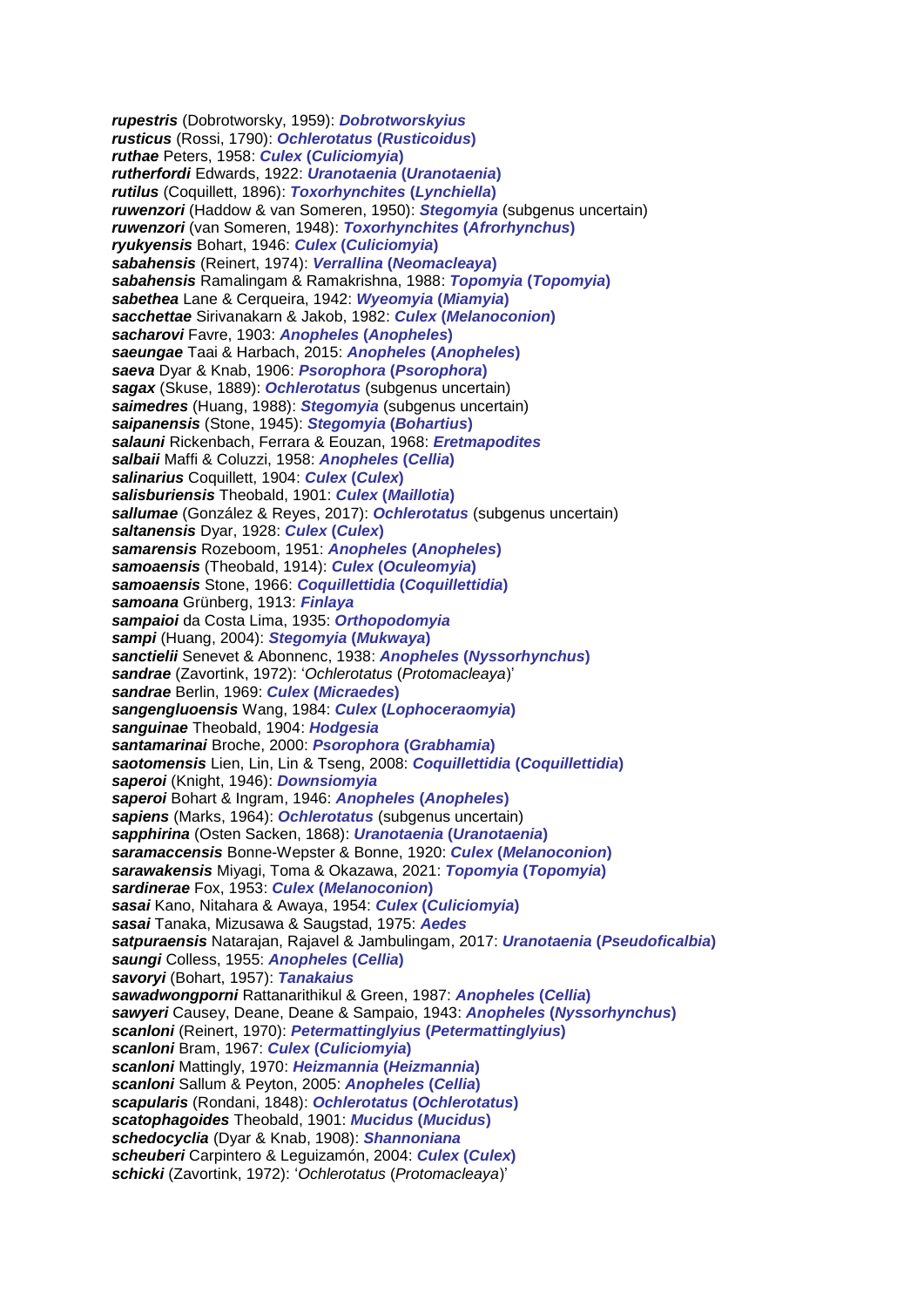*schicki* Berlin, 1969: *Culex* **(***Micraedes***)** *schilfgaardei* Sirivanakarn, 1968: *Culex* **(***Lophoceraomyia***)** *schizopinax* (Dyar, 1929): *Ochlerotatus* (subgenus uncertain) *schlosseri* (Belkin, 1962): *Finlaya schnusei* (Martini, 1931): *Sabethes* **(***Sabethes***)** *schoutedeni* (Wolfs, 1948): *Coquillettidia* **(***Coquillettidia***)** *schroederi* (Schick, 1970): '*Ochlerotatus* (*Protomacleaya*)' *schtakelbergi* (Shingarev, 1928): *Ochlerotatus* (subgenus uncertain) *schueffneri* Stanton, 1915: *Anopheles* **(***Cellia***)** *schwetzi* (Edwards, 1926): *Stegomyia* (subgenus uncertain) *schwetzi* Edwards, 1929: *Culex* **(***Culex***)** *schwetzi* Evans, 1934: *Anopheles* **(***Cellia***)** *scimitar* Branch & Seabrook, 1959: *Culex* **(***Culex***)** *scintillans* Ludlow, 1905: *Heizmannia* **(***Heizmannia***)** *scotinomus* (Dyar & Knab, 1907): *Wyeomyia* **(***Wyeomyia***)** *scottii* Theobald, 1912: *Culex* **(***Culex***)** *scutellalbum* (Boshell-Manrique, 1939): *Ochlerotatus* (subgenus uncertain) *scutellaris* (Walker, 1858): *Stegomyia* (subgenus uncertain) *scutoscripta* (Bohart & Ingram, 1946): *Stegomyia* (subgenus uncertain) *scutostriata* da Cunha Ramos & Brunhes, 2004: *Uranotaenia* **(***Pseudoficalbia***)** *seampi* (Huang, 1974): *Stegomyia* **(***Actinothrix***)** *seatoi* (Huang, 1969): *Stegomyia* (subgenus uncertain) *sechani* Brunhes & Boussès, 2009: *Culex* **(***Culex***)** *seculata* (Menon, 1950): *Verrallina* **(***Neomacleaya***)** *secundus* Bonne-Wepster & Bonne, 1920: *Culex* **(***Carrollia***)** *secutor* Theobald, 1901: *Culex* **(***Culex***)** *sedaensis* (Lei, 1989): *Ochlerotatus* (subgenus uncertain) *sedlacekae* Sirivanakarn, 1968: *Culex* **(***Lophoceraomyia***)** *segermanae* (Huang, 1997): *Stegomyia* (subgenus uncertain) *selai* Klein & Sirivanakarn, 1970: *Culex* **(***Eumelanomyia***)** *selangorensis* Sirivanakarn, 1976: *Culex* **(***Oculeomyia***)** *seldeslachtsi* Wolfs, 1947: *Culex* **(***Culex***)** *sembeli* Toma & Miyagi, 2002: *Armigeres* **(***Armigeres***)** *semibrunneus* Edwards, 1927: *Culex* **(***Culiciomyia***)** *semisimplicipes* Edwards, 1914: *Eretmapodites semlikiensis* (van Someren, 1950): *Aedimorphus seniori* Barraud, 1934: *Culex* **(***Lophoceraomyia***)** *sentania* (King & Hoogstraal, 1947): *Verrallina* **(***Verrallina***)** *senyavinensis* (Knight & Hurlbut, 1949): *Aedimorphus seoulensis* (Yamada, 1921): *Hopkinsius* **(***Yamada***)** *separatus* (Leicester, 1908): *Anopheles* **(***Anopheles***)** *septempunctata* Theobald, 1905: *Mansonia* **(***Mansonioides***)** *septemstriata* (Dyar & Knab, 1907): *Howardina seretsei* Abdulla-Khan, Coetzee & Hunt, 1998: *Anopheles* **(***Cellia***)** *sergentii* (Theobald, 1907): *Anopheles* **(***Cellia***)** *sergievi* (Danilov, Markovich & Proskuryakova, 1978): *Ochlerotatus* (subgenus uncertain) *serrata* (Lutz, 1905): *Wyeomyia* **(***Miamyia***)** *serratimarge* Root, 1927: *Culex* **(***Melanoconion***)** *serratoria* (Dyar & Nunez Tovar, 1927): *Wyeomyia* (subgenus uncertain) *serratus* (Barraud, 1929): *Tripteroides* **(***Rachionotomyia***)** *serratus* (Theobald, 1901): *Ochlerotatus* **(***Protoculex***)** *seticoxitus* Luh & Li, 1981: *Armigeres* **(***Armigeres***)** *setifer* Delfinado, 1966: *Armigeres* **(***Armigeres***)** *setosa* King & Hoogstraal, 1947: *Uranotaenia* **(***Uranotaenia***)** *sexaueri* Belkin, 1953: *Uranotaenia* **(***Uranotaenia***)** *sexlineata* (Theobald, 1901): *Howardina seydeli* Edwards, 1929: *Anopheles* **(***Cellia***)** *seyrigi* Edwards, 1941: *Culex* **(***Maillotia***)** *shanahani* Sirivanakarn, 1968: *Culex* **(***Lophoceraomyia***)** *shannoni* Davis, 1931: *Anopheles* **(***Anopheles***)**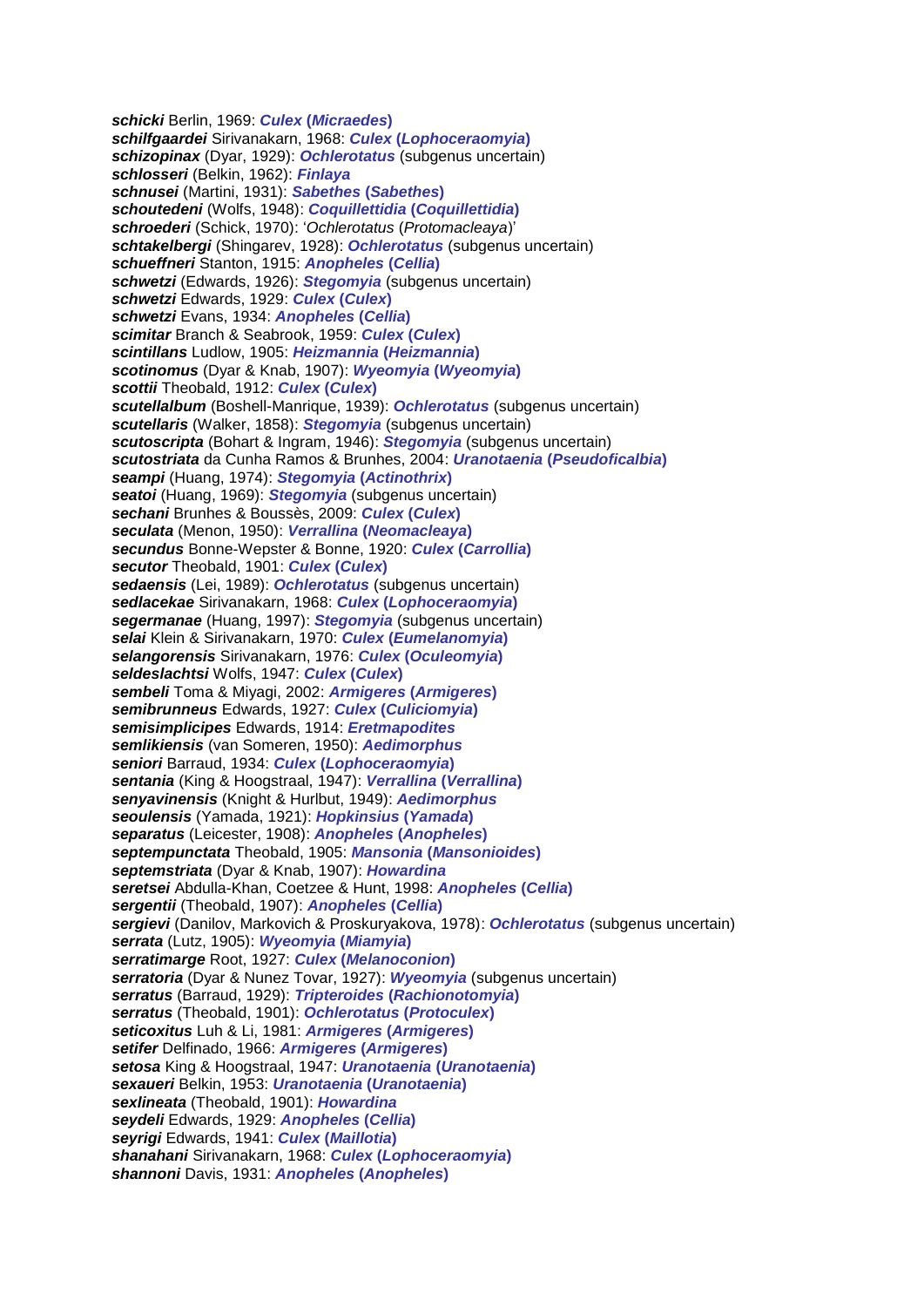*shannoni* (Lane & Antunes, 1937): *Coquillettidia* **(***Rhynchotaenia***)** *shannoni* (Lane & Cerqueira, 1942): *Sabethes* **(***Peytonulus***)** *shannoni* (Vargas & Downs, 1950): *Ochlerotatus* (subgenus uncertain) *shebbearei* Barraud, 1924: *Culex* **(***Culiciomyia***)** *shehzadae* (Qutubuddin, 1972): *Downsiomyia sherki* (Knight, 1948): *Hulecoeteomyia shillitonis* Edwards, 1932: *Uranotaenia* **(***Pseudoficalbia***)** *shinonagai* (Tanaka, Mizusawa & Saugstad, 1979): *Lutzia* **(***Insulalutzia***)** *shoae* Hamon & Ovazza, 1954: *Culex* **(***Culex***)** *shopei* Forattini & Toda, 1966: *Culex* **(***Microculex***)** *shortti* (Barraud, 1923): *Collessius* **(***Collessius***)** *siamensis* Zavortink, 1968: *Orthopodomyia sibirica* (Danilov & Filippova, 1978): *Stegomyia* (subgenus uncertain) *sierrensis* (Ludlow, 1905): *Jarnellius signata* da Cunha Ramos, 1993: *Uranotaenia* **(***Pseudoficalbia***)** *signifera* (Coquillett, 1896): *Orthopodomyia signipennis* (Coquillett, 1904): *Psorophora* **(***Grabhamia***)** *silvai* Duret, 1968: *Culex* **(***Melanoconion***)** *silvestris* (Dobrotworsky, 1961): *Ochlerotatus* (subgenus uncertain) *silvestris* Ingram & de Meillon, 1927: *Eretmapodites simanini* (Gutsevich, 1966): *Ochlerotatus* (subgenus uncertain) *simile* Lane & Cerqueira, 1942: *Trichoprosopon similis* (Leicester, 1908): *Tripteroides* **(***Tripteroides***)** *similis* (Theobald, 1910): *Verrallina* **(***Verrallina***)** *similissimus* Strickland & Chowdhury, 1927: *Anopheles* **(***Anopheles***)** *simlensis* (Edwards, 1922): *Himalaius simlensis* (James, 1911): *Anopheles* **(***Anopheles***)** *simmondsi* Tenorio, 1977: *Bironella* **(***Bironella***)** *simmsi* (Dyar & Knab, 1908): *Wyeomyia* **(***Wyeomyia***)** *simpla* (King & Hoogstraal, 1947): *Verrallina* **(***Verrallina***)** *simplex* (Theobald, 1903): *Cancraedes simplex* Brug, 1934: *Tripteroides* **(***Rachisoura***)** *simplicicornis* Edwards, 1930: *Culex* **(***Eumelanomyia***)** *simpliciforceps* Edwards, 1941: *Culex* **(***Eumelanomyia***)** *simpsoni* Theobald, 1905: *Culex* **(***Culex***)** *simpsoni* Theobald, 1905: *Stegomyia* **(***Mukwaya***)** *simulans* (Newstead & Carter, 1911): *Elpeytonius simulator* Dyar & Knab, 1906: *Culex* **(***Melanoconion***)** *simulatus* Baisas & Ubaldo-Pagayon, 1953: *Tripteroides* **(***Tripteroides***)** *sinaiticus* Kirkpatrick, 1925: *Culex* **(***Culex***)** *sinensis* (Chow, 1950): *Downsiomyia sinensis* Theobald, 1903: *Culex* **(***Oculeomyia***)** *sinensis* Wiedemann, 1828: *Anopheles* **(***Anopheles***)** *sineroides* Yamada, 1924: *Anopheles* **(***Anopheles***)** *singhbhumensis* Natarajan & Rajavel, 2009: *Culex* **(***Lophoceraomyia***)** *singuawaensis* Sirivanakarn, 1969: *Culex* **(***Lophoceraomyia***)** *singularis* (Leicester, 1908): *Verrallina* **(***Neomacleaya***)** *sinkiangensis* (Hsiao, 1977): *Ochlerotatus* (subgenus uncertain) *sintoni* (Barraud, 1924): '*Ochlerotatus* (*Finlaya*)' *sintoni* Puri, 1929: *Anopheles* **(***Anopheles***)** *sintonoides* Ho, 1938: *Anopheles* **(***Anopheles***)** *siphanulatus* Lourenço-de-Oliveira & da Silva, 1987: *Culex* **(***Microculex***)** *sirivanakarni* (Duret, 1982): *Onirion sitiens* Wiedemann, 1828: *Culex* **(***Culex***)** *smaragdinus* Reinert, 1997: *Anopheles* **(***Anopheles***)** *smithburni* (van Someren, 1950): *Catageiomyia smithii* (Coquillett, 1901): *Wyeomyia* **(***Wyeomyia***)** *smithii* Theobald, 1905: *Anopheles* **(***Cellia***)** *soaresi* Lane & Cerqueira, 1942: *Trichoprosopon socialis* Theobald, 1901: *Uranotaenia* **(***Uranotaenia***)**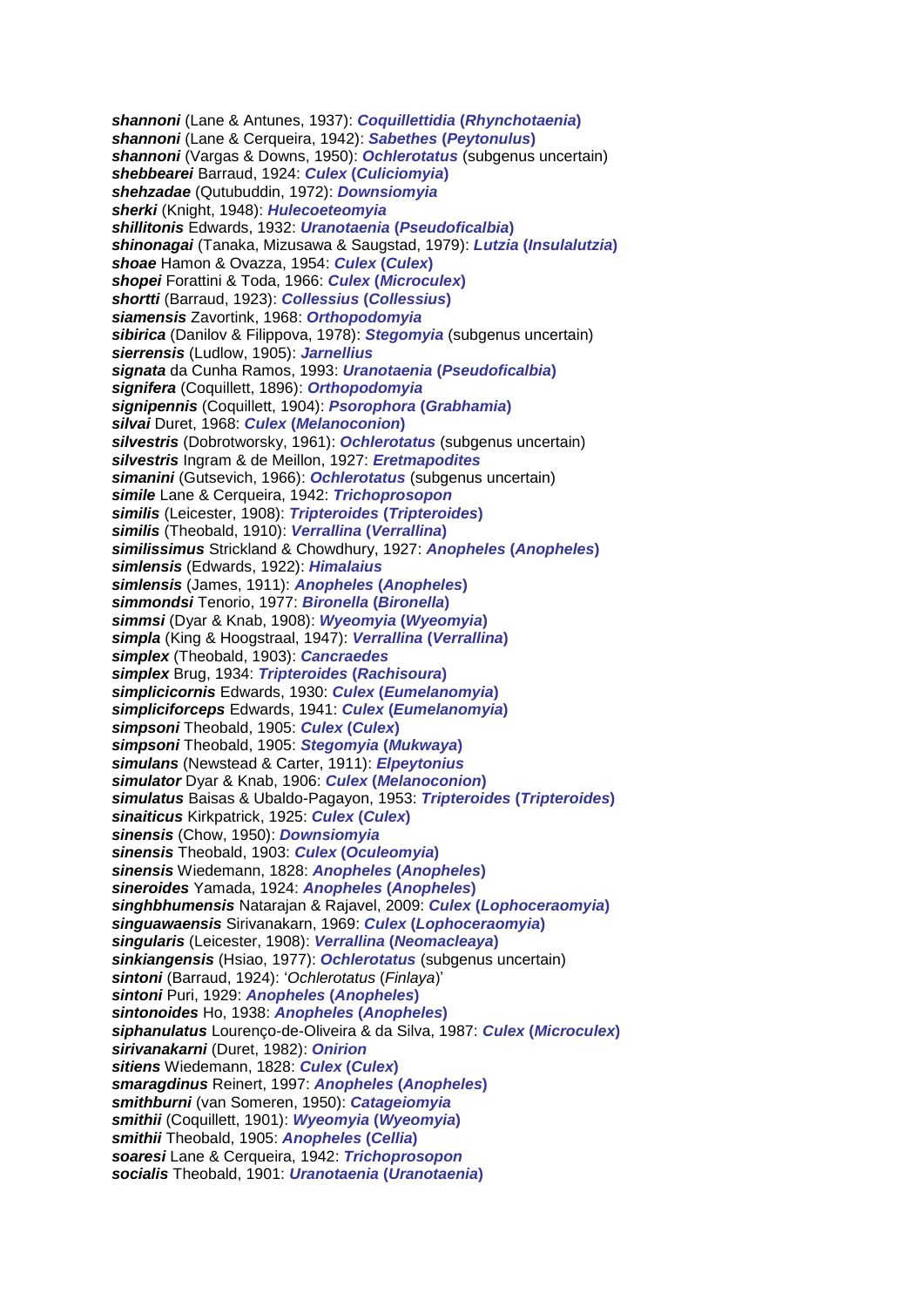*sohni* (Reinert, 1974): *Verrallina* **(***Neomacleaya***)** *soleata* (Edwards, 1924): *Stegomyia* (subgenus uncertain) *solitarius* Bonne-Wepster, 1938: *Culex* **(***Culex***)** *sollicitans* (Walker, 1856): *Ochlerotatus* **(***Culicelsa***)** *solomonis* (Belkin, 1962): *Mimomyia* **(***Etorleptiomyia***)** *solomonis* Belkin, 1953: *Uranotaenia* **(***Uranotaenia***)** *solomonis* (Edwards, 1924): *Tripteroides* **(***Polylepidomyia***)** *solomonis* (Stone & Bohart, 1944): *Finlaya solomonis* (Wharton, 1947): *Malaya solomonis* Belkin, 1962: *Hodgesia solomonis* Belkin, Knight & Rozeboom, 1945: *Anopheles* **(***Cellia***)** *solomonis* Edwards, 1929: *Culex* **(***Lophoceraomyia***)** *solstitialis* (Lutz, 1904): *Toxorhynchites* **(***Lynchiella***)** *somalicus* Rivola & Holstein, 1957: *Anopheles* **(***Cellia***)** *sombooni* Peyton & Klein, 1970: *Uranotaenia* **(***Uranotaenia***)** *soperi* Antunes & Lane, 1937: *Culex* **(***Carrollia***)** *soperi* Lane & Cerqueira, 1942: *Sabethes* **(***Peytonulus***)** *soperi* Levi-Castillo, 1955: *Haemagogus* **(***Haemagogus***)** *sororcula* Dyar & Knab, 1906: *Wyeomyia* **(***Wyeomyia***)** *sorsogonensis* (Bañez & Jueco 1966): *Finlaya spanius* (Dyar & Knab, 1909): *Deinocerites spathifurca* (Edwards, 1915): *Culex* **(***Culiciomyia***)** *spathulatus* Forattini & Sallum, 1987: *Culex* **(***Melanoconion***)** *spathulirostris* Edwards, 1923: *Topomyia* **(***Suaymyia***)** *speciosus* (Skuse, 1889): *Toxorhynchites* **(***Toxorhynchites***)** *spegazzinii* Brèthes, 1912: *Haemagogus* **(***Haemagogus***)** *spencerii* (Theobald, 1901): *Ochlerotatus* (subgenus uncertain) *spermatheca* (Wijesundara, 1951): *Verrallina* **(***Neomacleaya***)** *sphinx* Howard, Dyar & Knab, 1913: *Culex* **(***Culex***)** *spiculosa* Peyton & Rattanarithikul, 1970: *Uranotaenia* **(***Pseudoficalbia***)** *spiculostylus* Chen, 1989: *Culex* **(***Culiciomyia***)** *spiculosus* Bram & Rattanarithikul, 1967: *Culex* **(***Lophoceraomyia***)** *spilotus* (Marks, 1963): *Ochlerotatus* **(***Lepidokeneon***)** *spinifer* Sá & Sallum: *Culex* **(***Melanoconion***)** *spiniformis* Sá & Hutchings, 2022: *Culex* **(***Melanoconion***)** *spinitubus* da Cunha Ramos & Brunhes, 2004: *Uranotaenia* **(***Pseudoficalbia***)** *spinophallus* Zhou, Zhu & Lu, 1999: *Topomyia* **(***Suaymyia***)** *spinosa* (Berlin, 1969): *Howardina spinosa* (Doucet, 1951): *Mimomyia* **(***Ingramia***)** *spinosa* da Cunha Ramos & Brunhes, 2004: *Uranotaenia* **(***Pseudoficalbia***)** *spinosipes* (Edwards, 1922): *Macleaya* **(***Chaetocruiomyia***)** *spinosus* Lutz, 1905: *Culex* **(***Culex***)** *spiraculata* da Cunha Ramos & Brunhes, 2004: *Uranotaenia* **(***Pseudoficalbia***)** *spissipes* (Theobald, 1903): *Culex* **(***Melanoconion***)** *spixi* Cerqueira, 1961: *Sabethes* **(***Sabethes***)** *splendens* (de Meijere, 1909): *Malaya splendens* (Wiedemann, 1819): *Toxorhynchites* **(***Toxorhynchites***)** *splendens* Lee, 1946: *Tripteroides* **(***Tripteroides***)** *splendens* Theobald, 1903: *Mimomyia* **(***Mimomyia***)** *splendens* Williston, 1896: *Haemagogus* **(***Haemagogus***)** *splendida* Bonne-Wepster & Bonne, 1919: *Wyeomyia* **(***Phoniomyia***)** *splendidus* Koidzumi, 1920: *Anopheles* **(***Cellia***)** *spoliata* Edwards, 1923: *Hodgesia squamifemur* Antunes, 1937: *Anopheles* **(***Lophopodomyia***)** *squamiger* (Coquillett, 1902): *Ochlerotatus* (subgenus uncertain) *squamipennis* (Lynch Arribálzaga, 1878): *Aedeomyia* **(***Aedeomyia***)** *squamosus* (Taylor, 1914): *Culex* **(***Oculeomyia***)** *squamosus* Theobald, 1901: *Anopheles* **(***Cellia***)** *srilankensis* (Reinert, 1977): *Verrallina* **(***Harbachius***)** *srilankensis* Peyton, 1974: *Uranotaenia* **(***Pseudoficalbia***)**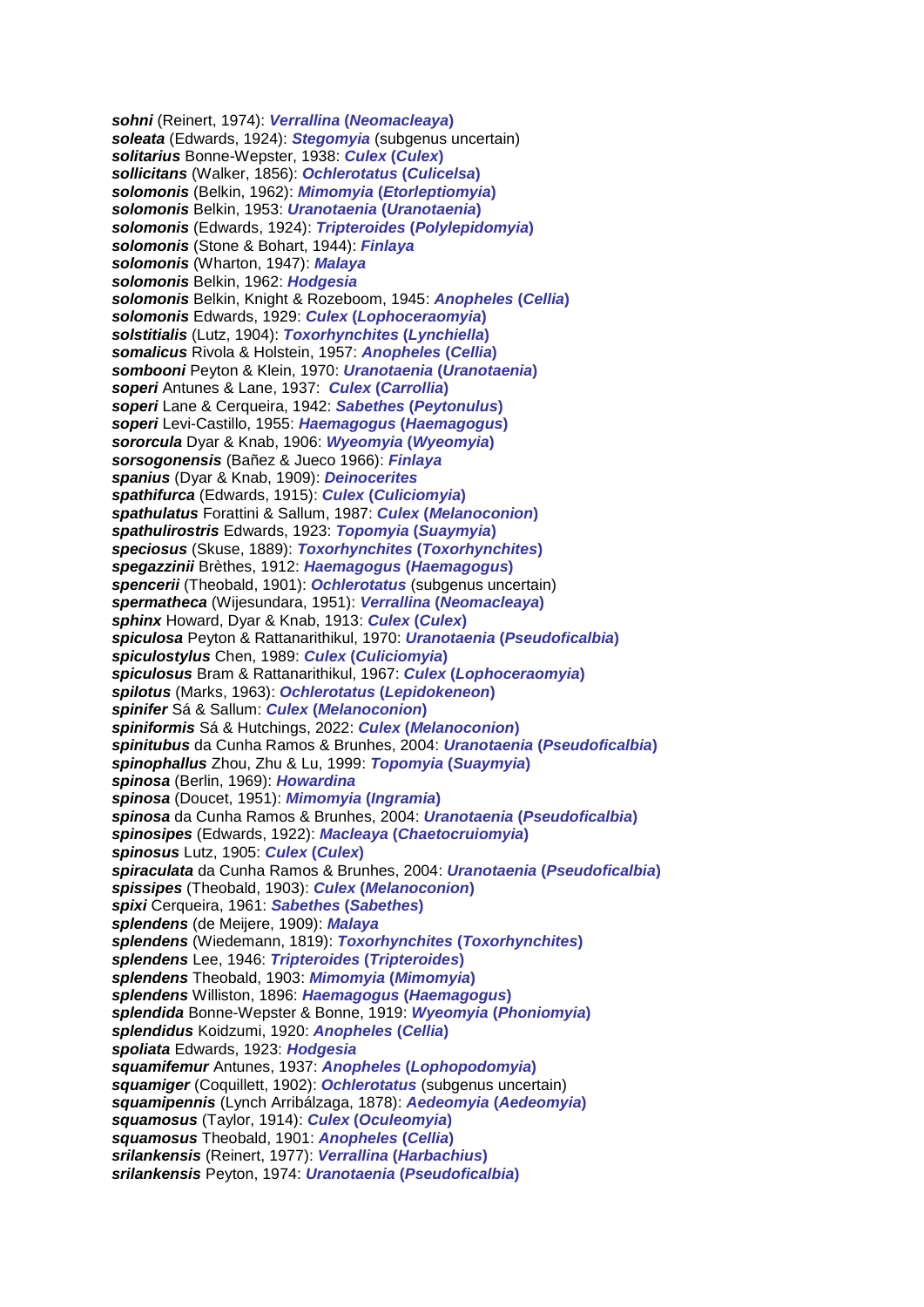*staminifera* Lourenço-de-Oliveira, Motta & de Castro, 1992: *Wyeomyia* **(***Triamyia***)** *standfasti* Peters, 1959: *Tripteroides* **(***Polylepidomyia***)** *stanleyi* (Peters, 1963): '*Ochlerotatus* (*Finlaya*)' *starckeae* Stone & Knight, 1958: *Culex* **(***Oculeomyia***)** *steffani* Sirivanakarn, 1968: *Culex* **(***Lophoceraomyia***)** *stellata* Belkin, Heinemann & Page, 1970: *Wyeomyia* **(***Wyeomyia***)** *stellata* Grjebine, 1986: *Mimomyia* **(***Ingramia***)** *stellatus* van Someren, 1947: *Culex* **(***Eumelanomyia***)** *stenei* (Thompson, 1956): *Howardina stenoetrus* (Theobald, 1907): *Aedimorphus stenolepis* Dyar & Knab, 1908: *Culex* **(***Culex***)** *stephensi* Liston, 1901: *Anopheles* **(***Cellia***)** *stevensoni* (Barraud, 1923): *Phagomyia sticticus* (Meigen, 1838): *Ochlerotatus* (subgenus uncertain) *stigmaticus* (Edwards, 1922): *Ochlerotatus* **(***Chrysoconops***)** *stigmaticus* Skuse, 1889: *Anopheles* **(***Anopheles***)** *stigmatosoma* Dyar, 1907: *Culex* **(***Culex***)** *stimulans* (Walker, 1848): *Ochlerotatus* (subgenus uncertain) *stokesi* (Evans, 1929): *Albuginosus stonei* (Knight & Laffoon, 1946): *Finlaya stonei* Belkin, 1950: *Tripteroides* **(***Rachisoura***)** *stonei* Lane & Whitman, 1943: *Culex* **(***Microculex***)** *stonei* Vargas & Martinez Palacios, 1953: *Wyeomyia* **(***Wyeomyia***)** *stonei* Vargas, 1956: *Psorophora* **(***Psorophora***)** *stoneorum* (Marks, 1977): *Macleaya* **(***Macleaya***)** *stookesi* Colless, 1955: *Anopheles* **(***Cellia***)** *stramineus* (Dubitzky, 1970): *Ochlerotatus* (subgenus uncertain) *strelitziae* (Muspratt, 1950): *Stegomyia* **(***Mukwaya***)** *striatipes* Edwards, 1941: *Culex* **(***Culex***)** *striatus* Sant'Ana & Sallum, 2016: *Anopheles* **(***Nyssorhynchus***)** *stricklandi* Barraud, 1926: *Uranotaenia* **(***Pseudoficalbia***)** *stricklandi* Edwards, 1912: *Ochlerotatus* **(***Lepidokeneon***)** *stricklandi* Reid, 1965: *Anopheles* **(***Anopheles***)** *strodei* Root, 1926: *Anopheles* **(***Nyssorhynchus***)** *stunga* (Klein, 1973): *Verrallina* **(***Harbachius***)** *suarezi* Cova García & Sutil Oramas, 1976: *Mansonia* **(***Mansonia***)** *subaequalis* Edwards, 1941: *Culex* **(***Culiciomyia***)** *subalbatus* (Coquillett, 1898): *Armigeres* **(***Armigeres***)** *subalbirostris* (Klein & Marks, 1960): *Ochlerotatus* (subgenus uncertain) *subalbitarsis* (King & Hoogstraal, 1946): *Patmarksia subalbopicta* (Barraud, 1931): *Stegomyia* (subgenus uncertain) *subargentea* (Edwards, 1925): *Stegomyia* **(***Mukwaya***)** *subauridorsum* (Marks, 1948): '*Ochlerotatus* (*Finlaya*)' *subbasalis* (Dobrotworsky, 1962): *Dobrotworskyius subcomplosa* (del Ponte, 1939): *Wyeomyia* (subgenus uncertain) *subdentatus* (Edwards, 1936): *Aedimorphus subdiversus* (Martini, 1926): *Ochlerotatus* **(***Rusticoidus***)** *submarginalis* Sirivanakarn, 1973: *Culex* **(***Lophoceraomyia***)** *subnivea* (Edwards, 1922): *Downsiomyia subnormalis* Martini, 1920: *Uranotaenia* **(***Uranotaenia***)** *subnudipennis* (Edwards, 1927): *Tripteroides* **(***Rachisoura***)** *subochrea* (Edwards, 1921): *Culiseta* **(***Culiseta***)** *subpictus* Grassi, 1899: *Anopheles* **(***Cellia***)** *subrima* Edwards, 1941: *Culex* **(***Eumelanomyia***)** *subsalisburiensis* Hervé & Geoffroy, 1974: *Culex* **(***Maillotia***)** *subsimilis* (Barraud, 1927): *Udaya subsimplicipes* Edwards, 1914: *Eretmapodites subtibioclada* King & Hoogstraal, 1947: *Uranotaenia* **(***Uranotaenia***)** *suchariti* (Miyagi & Toma, 1989): *Kimia sudanensis* Theobald, 1908: *Mucidus* **(***Mucidus***)**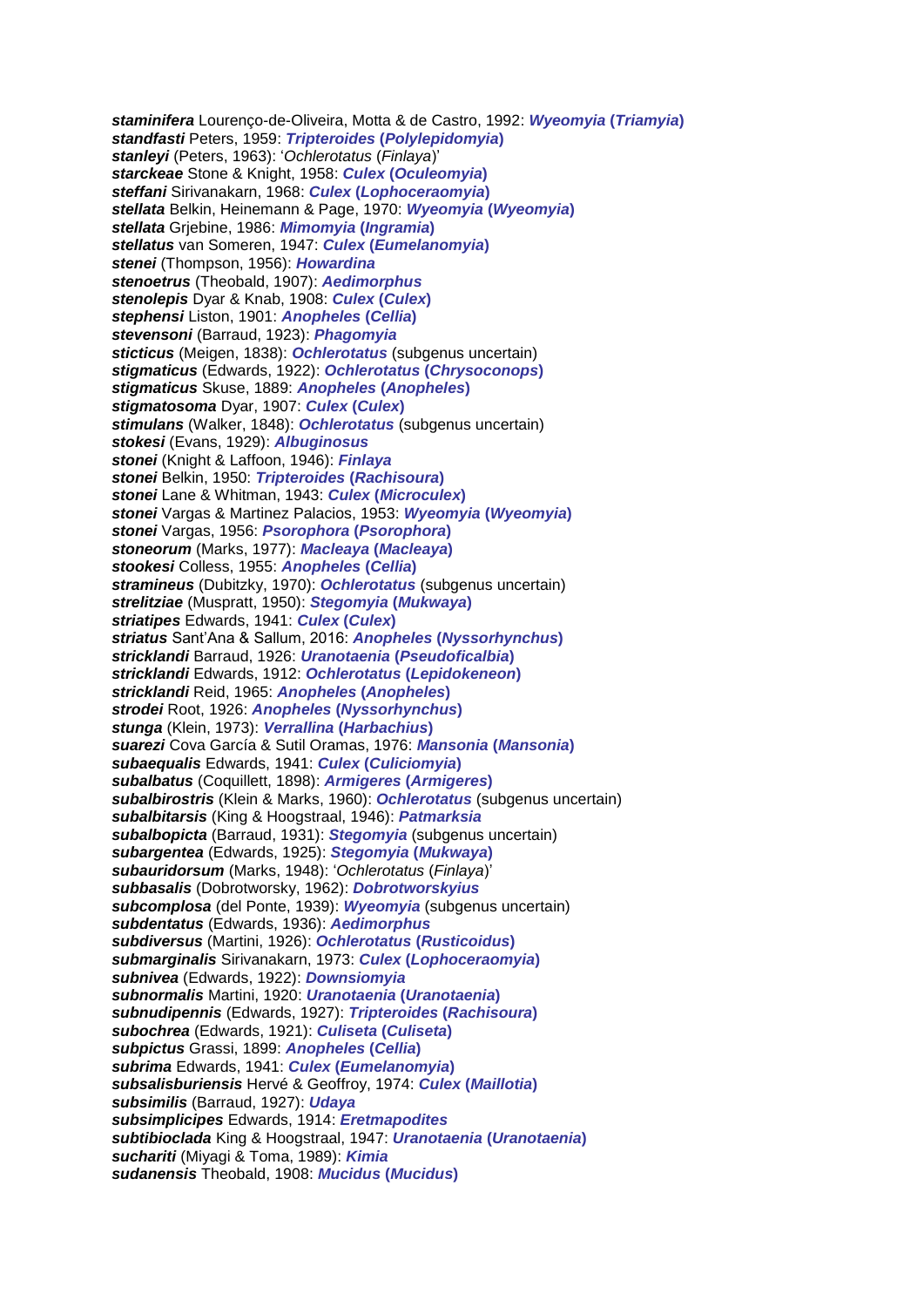*suffusus* (Edwards, 1922): '*Ochlerotatus* (*Reinertia*)' *sulawesi* Waktoedi Koesoemawinangoen, 1954: *Anopheles* **(***Cellia***)** *sullivanae* Baisas & Ubaldo-Pagayon, 1953: *Tripteroides* **(***Tripteroides***)** *sumatranus* (Brug, 1939): *Toxorhynchites* **(***Toxorhynchites***)** *sumatranus* Swellengrebel & Rodenwaldt, 1932: *Anopheles* **(***Anopheles***)** *sumethi* Peyton & Rattanarithikul, 1970: *Uranotaenia* **(***Pseudoficalbia***)** *sumidero* (Schick, 1970): '*Ochlerotatus* (*Protomacleaya*)' *summorosus* Dyar, 1920: *Culex* **(***Culex***)** *sundaicus* (Rodenwaldt, 1925): *Anopheles* **(***Cellia***)** *sunthorni* Thurman, 1959: *Toxorhynchites* **(***Toxorhynchites***)** *sunyaniensis* Edwards, 1941: *Culex* **(***Eumelanomyia***)** *superpictus* Grassi, 1899: *Anopheles* **(***Cellia***)** *surcoufi* (Theobald, 1912): *Ochlerotatus* (subgenus uncertain) *surinamensis* Bruijning, 1959: *Wyeomyia* (subgenus uncertain) *surinamensis* Dyar, 1918: *Culex* **(***Culex***)** *sursumptor* Dyar, 1924: *Culex* **(***Melanoconion***)** *sutili* Cova Garcia & Pulido F., 1974: *Culex* **(***Microculex***)** *suzannae* Boussès, 2022: *Aedimorphus svastii* Thurman, 1959: *Topomyia* **(***Topomyia***)** *swahilicus* Gillies, 1964: *Anopheles* **(***Cellia***)** *sylvanensis* (Dobrotworsky, 1960): *Culiseta* **(***Culicella***)** *sylvatica* Lu, Dong & Wang, 1986: *Topomyia* **(***Topomyia***)** *sylvaticum* le Goff, Boussès & Brunhes, 2007: *Neomelaniconion sylvestris* (Theobald, 1910): *Tripteroides* **(***Rachisoura***)** *symbletos* Sallum & Hutchings, 2003: *Culex* **(***Melanoconion***)** *symesi* Edwards, 1928: *Anopheles* **(***Anopheles***)** *synchytus* (Arnell, 1976): *Ochlerotatus* **(***Ochlerotatus***)** *szemaonensis* Wang & Feng, 1964: *Culex* **(***Lophoceraomyia***)** *tabu* (Ramalingam & Belkin, 1965): *Stegomyia* (subgenus uncertain) *tadei* Saraiva & Scarpassa, 2021: *Anopheles* **(***Nyssorhynchus***)** *taeniarostre* (Theobald, 1909): *Neomelaniconion taeniarostris* (Theobald, 1911): *Malaya taeniata* (Leicester, 1908): *Verrallina* **(***Neomacleaya***)** *taeniatus* (Leicester, 1908): *Aedimorphus taeniopus* Dyar & Knab, 1907: *Culex* **(***Melanoconion***)** *taeniorhynchoides* (Christophers, 1911): *Aedimorphus taeniorhynchus* (Wiedemann, 1821): *Ochlerotatus* **(***Culicelsa***)** *tahoensis* (Dyar, 1916): *Ochlerotatus* (subgenus uncertain) *taiwanensis* Lien, 1968: *Heizmannia* **(***Heizmannia***)** *taiwanica* Lien, Lin & Weng, 1999: *Culiseta* **(***Climacura***)** *taiwanus* (Lien, 1968): *Bruceharrisonius takasagoensis* Morishita, 1946: *Anopheles* **(***Cellia***)** *tamsi* Edwards, 1934: *Culex* **(***Culex***)** *tanakai* Miyagi & Tome, 2013: *Uranotaenia* **(***Pseudoficalbia***)** *tanzaniae* da Cunha Ramos, 1993: *Uranotaenia* **(***Pseudoficalbia***)** *tarsalis* (Newstead, 1907): *Catageiomyia tarsalis* Coquillett, 1896: *Culex* **(***Culex***)** *tarsalis* Delfinado & Hodges, 1968: *Tripteroides* **(***Tripteroides***)** *tarsata* Lane & Cerqueira, 1942: *Wyeomyia* **(***Exallomyia***)** *tarsopus* Dyar & Knab, 1908: *Sabethes* **(***Sabethes***)** *tasmaniensis* (Strickland, 1911): *Tripteroides* **(***Polylepidomyia***)** *tasmaniensis* Dobrotworsky, 1966: *Anopheles* **(***Anopheles***)** *tatoi* Casal & García, 1971: *Culex* **(***Culex***)** *tauffliebi* (Rickenbach & Ferrara, 1965): *Aedimorphus tauffliebi* Geoffroy & Hervé, 1976: *Culex* **(***Eumelanomyia***)** *taurepana* Anduze, 1941: *Wyeomyia* (subgenus uncertain) *taylori* (Edwards, 1936): *Diceromyia tchekedii* de Meillon & Leeson, 1940: *Anopheles* **(***Cellia***)** *tecmarsis* Dyar, 1918: *Culex* **(***Melanoconion***)** *teesdalei* (van Someren, 1954): *Albuginosus*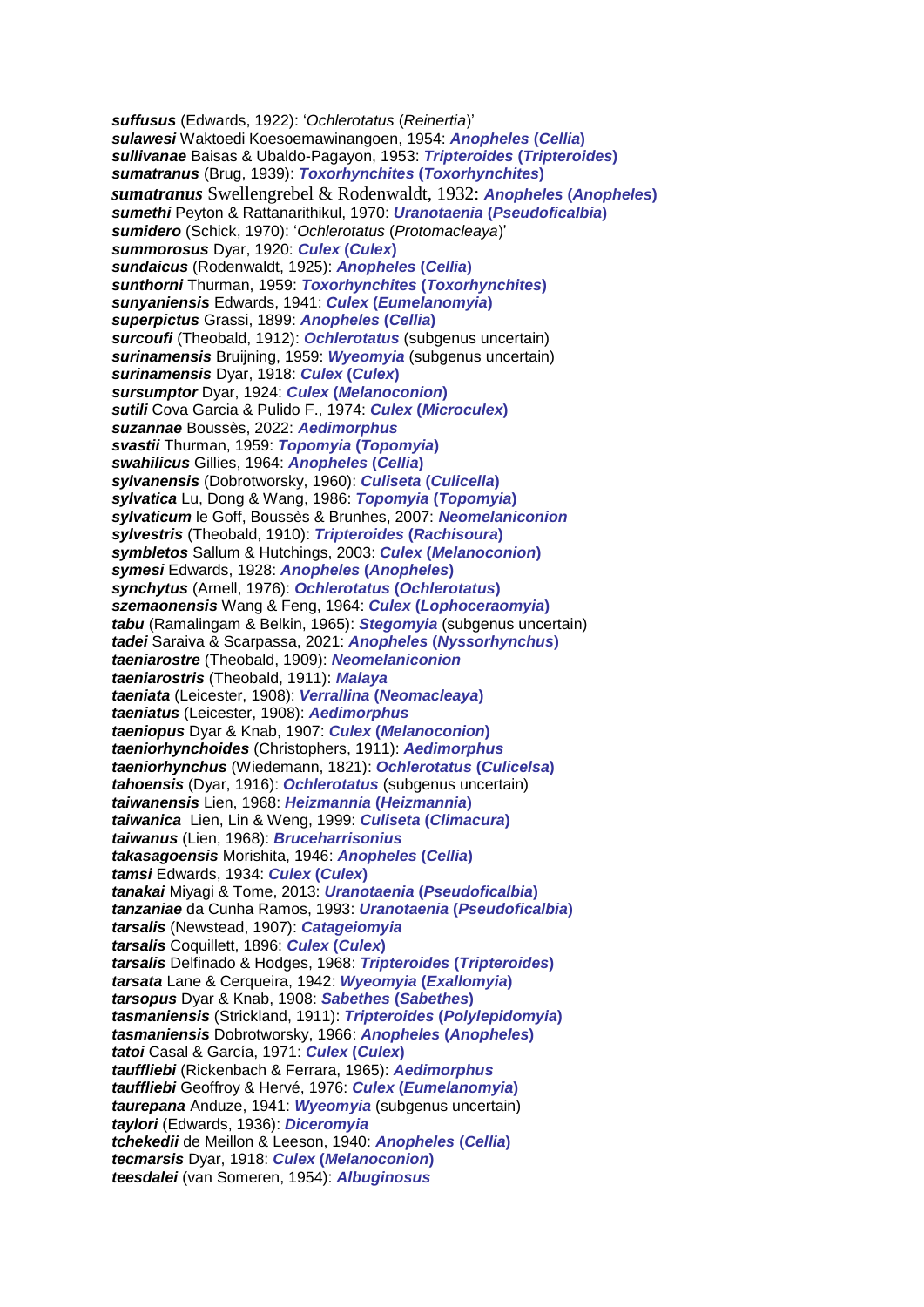*tehuantepec* (Schick, 1970): '*Ochlerotatus* (*Protomacleaya*)' *telesilla* de Meillon & Lavoipierre, 1945: *Culex* **(***Culex***)** *telmatophila* Galindo, Blanton & Peyton, 1954: *Uranotaenia* **(***Uranotaenia***)** *tenagius* van Someren, 1954: *Culex* **(***Culex***)** *tenax* (de Meijere, 1910): *Tripteroides* **(***Rachionotomyia***)** *tendeiroi* da Cunha Ramos, Ribeiro & de Barros Machado, 1992: *Eretmapodites tenebrosus* Dönitz, 1902: *Anopheles* **(***Anopheles***)** *tengchongensis* Dong, Wang & Zhou, 2002: *Heizmannia* **(***Heizmannia***)** *tenuipalpis* (Edwards, 1924): *Coquillettidia* **(***Austromansonia***)** *tenuipalpis* Barraud, 1924: *Culex* **(***Eumelanomyia***)** *tenuis* Edwards, 1922: *Topomyia* **(***Topomyia***)** *terebor* Dyar, 1920: *Culex* **(***Melanoconion***)** *termi* Thurman, 1955: *Culex* **(***Culiciomyia***)** *terrens* (Walker, 1856): '*Ochlerotatus* (*Protomacleaya*)' *territans* Walker, 1856: *Culex* **(***Neoculex***)** *terzii* Edwards, 1941: *Culex* **(***Culex***)** *tessellatus* Theobald, 1901: *Anopheles* **(***Cellia***)** *testacea* Theobald, 1905: *Uranotaenia* **(***Uranotaenia***)** *testei* Senevet & Abonnenc, 1939: *Wyeomyia* **(***Dendromyia***)** *thailandensis* (Reinert, 1976): *Paraedes thalassius* Theobald, 1903: *Culex* **(***Culex***)** *theileri* Edwards, 1912: *Anopheles* **(***Cellia***)** *theileri* Theobald, 1903: *Culex* **(***Culex***)** *thelcter* (Dyar, 1918): *Ochlerotatus* **(***Ochlerotatus***)** *thelmae* Mattingly, 1970: *Heizmannia* **(***Heizmannia***)** *theobaldi* (Dyar & Knab, 1906): *Toxorhynchites* **(***Lynchiella***)** *theobaldi* (Lane & Cerqueira, 1942): *Runchomyia* **(***Runchomyia***)** *theobaldi* (Lane & Cerqueira, 1942): *Wyeomyia* **(***Phoniomyia***)** *theobaldi* (Lutz, 1904): *Culex* **(***Melanoconion***)** *theobaldi* (Taylor, 1914): *Ochlerotatus* (subgenus uncertain) *theobaldi* Barraud, 1934: *Armigeres* **(***Armigeres***)** *theobaldi* Giles, 1901: *Anopheles* **(***Cellia***)** *theresae* Harbach, 2018: *Sabethes* **(***Sabethinus***)** *thibaulti* (Dyar & Knab, 1910): *Ochlerotatus* (subgenus uncertain) *thimphuensis* Somboon, Namgay & Harbach: *Anopheles* **(***Anopheles***)** *thomasi* Shannon, 1933: *Anopheles* **(***Stethomyia***)** *thomsoni* (Theobald, 1905): *Christophersiomyia thorntoni* (Dyar & Knab, 1907): '*Ochlerotatus* (*Protomacleaya*)' *thriambus* Dyar, 1921: *Culex* **(***Culex***)** *thurmanae* (Mattingly, 1958): *Cancraedes thurmanorum* Bram, 1967: *Culex* **(***Culiciomyia***)** *tianpingensis* Chen, 1981: *Culex* **(***Culex***)** *tibialis* Taylor, 1919: *Uranotaenia* **(***Uranotaenia***)** *tibiamaculatus* (Neiva, 1906): *Anopheles* **(***Anopheles***)** *tibioclada* King & Hoogstraal, 1947: *Uranotaenia* **(***Uranotaenia***)** *tigertti* Scanlon & Peyton, 1967: *Anopheles* **(***Anopheles***)** *tigripes* (de Grandpre & de Charmoy, 1901): *Lutzia* **(***Metalutzia***)** *timorensis* (Miyagi, Toma & Lien, 2004): *Geoskusea tiptoni* (Grjebine, 1953): *Paulianius tipuliformis* Leicester, 1908: *Topomyia* **(***Topomyia***)** *titillans* (Walker, 1848): *Mansonia* **(***Mansonia***)** *tityae* Slooff, 1961: *Tripteroides* **(***Rachisoura***)** *toffaletii* Baisas & Ubaldo-Pagayon, 1953: *Tripteroides* **(***Tripteroides***)** *togoi* (Theobald, 1907): *Tanakaius toltecum* (Dyar & Knab, 1906): *Psorophora* **(***Grabhamia***)** *tongae* (Edwards, 1926): *Stegomyia* (subgenus uncertain) *tonkinensis* (Galliard & Ngu, 1947): *Collessius* **(***Alloeomyia***)** *tonkingi* Gebert, 1948: *Mucidus* **(***Mucidus***)** *tonnoiri* (Edwards, 1925): *Culiseta* **(***Climacura***)** *tonsa* (Edwards, 1924): *Geoskusea*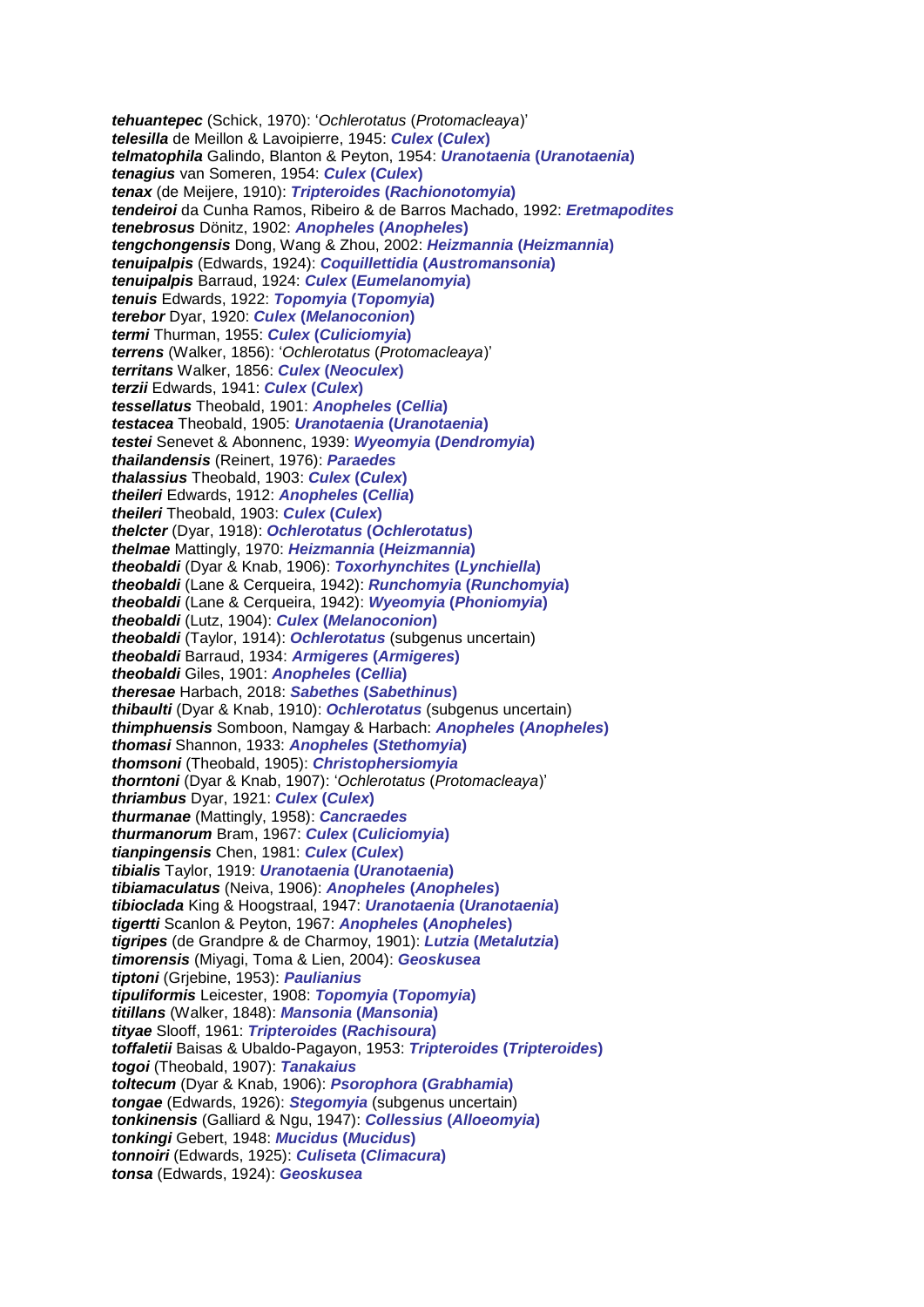*tonsus* Edwards, 1941: *Eretmapodites tormentor* (Dyar & Knab, 1906): *Ochlerotatus* **(***Protoculex***)** *toroensis* Edwards & Gibbins, 1939: *Culex* **(***Culex***)** *torokinae* Belkin, 1950: *Tripteroides* **(***Rachisoura***)** *torosa* (Delfinado, 1967): *Verrallina* **(***Neomacleaya***)** *torrentium* Martini, 1925: *Culex* **(***Culex***)** *torresiensis* Schmidt, 2001: *Anopheles* **(***Cellia***)** *tortilis* (Theobald, 1903): *Ochlerotatus* **(***Ochlerotatus***)** *totonaci* Lassmann, 1951: *Psorophora* **(***Janthinosoma***)** *tournieri* Senevet & Abonnenc, 1939: *Culex* **(***Melanoconion***)** *toviiensis* Klein, Rivière & Séchan, 1984: *Culex* **(***Culex***)** *towadensis* (Matsumara, 1916): *Toxorhynchites* **(***Toxorhynchites***)** *toxopeusi* (Bonne-Wepster, 1948): '*Ochlerotatus* (*Finlaya*)' *tramazayguesi* Duret, 1954: *Culex* **(***Allimanta***)** *trapidoi* Galindo, Blanton & Peyton, 1954: *Uranotaenia* **(***Uranotaenia***)** *traubi* Colless, 1965: *Culex* **(***Lophoceraomyia***)** *traubi* Macdonald, 1960: *Armigeres* **(***Leicesteria***)** *travestita* (Brug, 1928): *Bironella* **(***Brugella***)** *tremula* Theobald, 1903: *Macleaya* **(***Macleaya***)** *treubi* (de Meijere, 1910): *Alanstonea triannulatus* (Neiva & Pinto, 1922): *Anopheles* **(***Nyssorhynchus***)** *tricholabis* (Edwards, 1941): *Aedimorphus trichopygus* (Wiedemann, 1828): *Toxorhynchites* **(***Ankylorhynchus***)** *trichorostris* (Theobald, 1909): *Malaya tricolor* da Cunha Ramos & Brunhes, 2004: *Uranotaenia* **(***Pseudoficalbia***)** *tricuspis* Edwards, 1930: *Culex* **(***Culiciomyia***)** *tridentata* da Cunha Ramos & Brunhes, 2004: *Uranotaenia* **(***Pseudoficalbia***)** *tridentatus* Cerqueira, 1961: *Sabethes* **(***Sabethoides***)** *trifida* Edwards, 1922: *Topomyia* **(***Topomyia***)** *trifidus* Dyar, 1921: *Culex* **(***Melanoconion***)** *trifilatus* Edwards, 1914: *Culex* **(***Culex***)** *trifoliatus* Edwards, 1914: *Culex* **(***Culex***)** *trifurcata* Clastrier, 1973: *Wyeomyia* **(***Dendromyia***)** *trigeminatus* Clastrier, 1970: *Culex* **(***Melanoconion***)** *trilineata* Leicester, 1908: *Uranotaenia* **(***Uranotaenia***)** *trilobulatus* Duret & Barreto, 1956: *Culex* **(***Melanoconion***)** *trimaculatus* (Theobald, 1905): *Aedimorphus trinidadensis* Theobald, 1901: *Wyeomyia* **(***Phoniomyia***)** *trinkae* Faran, 1979: *Anopheles* **(***Nyssorhynchus***)** *tripartita* (Bonne-Wepster & Bonne, 1921): *Wyeomyia* **(***Phoniomyia***)** *tripunctata* (Theobald, 1908): *Heizmannia* **(***Mattinglyia***)** *triseriatus* (Say, 1823): '*Ochlerotatus* (*Protomacleaya*)' *trisetosus* Fauran, 1961: *Culex* **(***Melanoconion***)** *trispinata* (King & Hoogstraal, 1947): *Verrallina* **(***Verrallina***)** *tritaeniorhynchus* Giles, 1901: *Culex* **(***Culex***)** *trivittatus* (Coquillett, 1902): *Ochlerotatus* **(***Ochlerotatus***)** *tropicalis* Cerqueira & Antunes, 1938: *Haemagogus* **(***Haemagogus***)** *trukensis* (Bohart, 1957): *Aedimorphus tsaratananae* Doucet, 1950: *Uranotaenia* **(***Pseudoficalbia***)** *tsengi* Lien, 1968: *Culex* **(***Culex***)** *tsiliensis* (King & Hoogstraal, 1946): '*Ochlerotatus* (*Finlaya*)' *tubbutiensis* (Dobrotworsky, 1959): *Dobrotworskyius tuberis* Bohart, 1946: *Culex* **(***Lophoceraomyia***)** *tulagiensis* (Edwards, 1926): *Stegomyia* **(***Actinothrix***)** *tulliae* (Taylor, 1929): *Macleaya* **(***Chaetocruiomyia***)** *tumetarsalis* Chen & Zhang, 1988: *Topomyia* **(***Suaymyia***)** *turkhudi* Liston, 1901: *Anopheles* **(***Cellia***)** *turneri* (Marks, 1963): *Ochlerotatus* **(***Lepidokeneon***)** *tutuilae* (Ramalingam & Belkin, 1965): *Finlaya tyagii* Krishnamoorthy *et al*., 2013: *Toxorhynchites* **(***Toxorhynchites***)**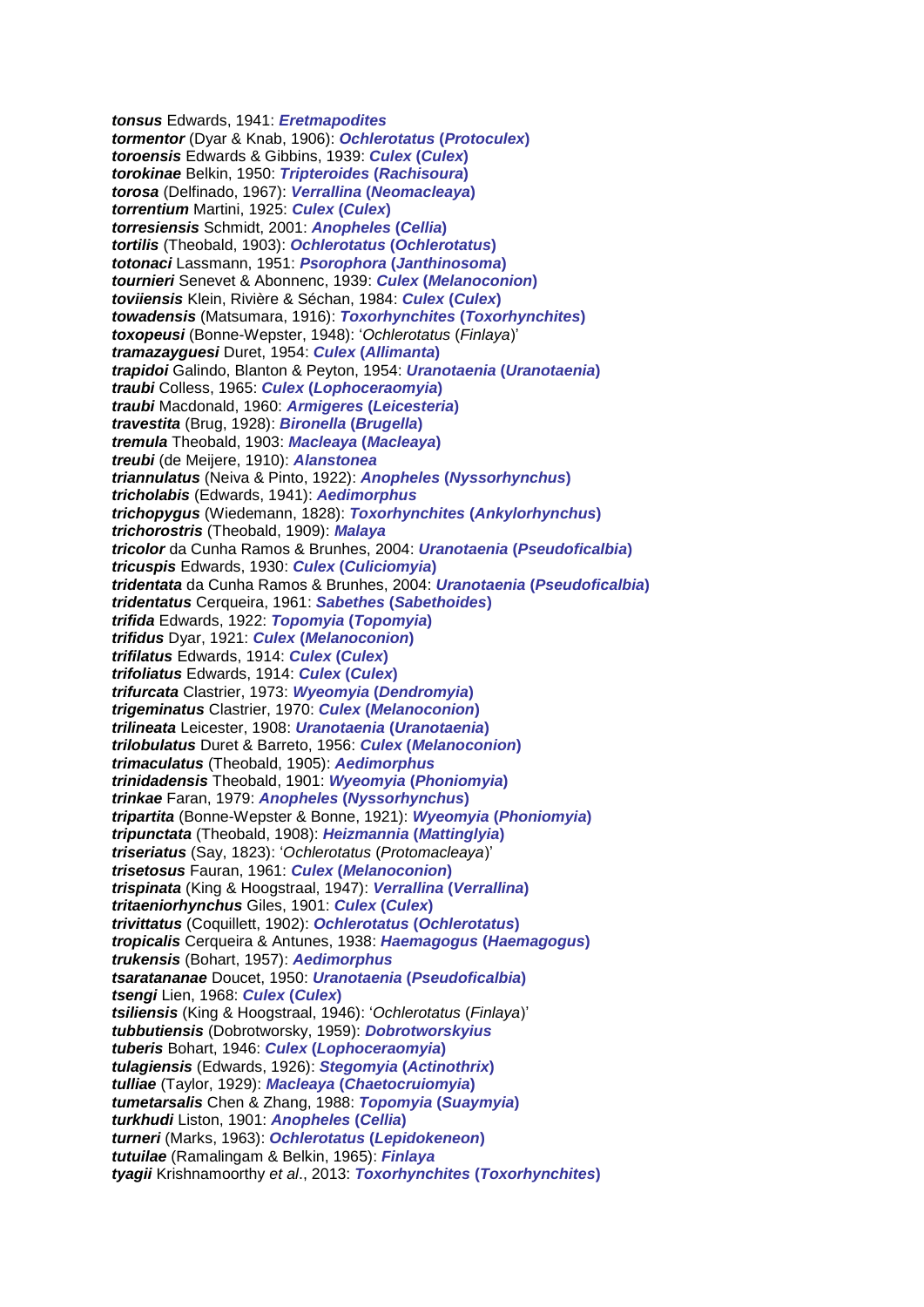*typhlosomata* Dyar & Knab, 1907: *Uranotaenia* **(***Uranotaenia***)** *ugandae* da Cunha Ramos, 1993: *Uranotaenia* **(***Pseudoficalbia***)** *uichancoi* Baisas & Ubaldo-Pagayon, 1953: *Tripteroides* **(***Tripteroides***)** *ulocoma* (Theobald, 1903): *Wyeomyia* **(***Decamyia***)** *ulopus* (Dyar & Knab, 1906): *Johnbelkinia umbripes* Edwards, 1941: *Culex* **(***Culex***)** *umbrosus* (Theobald, 1903): *Anopheles* **(***Anopheles***)** *unca* (Theobald, 190l): *Verrallina* **(***Neomacleaya***)** *uncinatus* Delfinado, 1966: *Culex* **(***Eumelanomyia***)** *undosus* (Coquillett, 1906): *Sabethes* **(***Peytonulus***)** *undulata* del Ponte & Cerqueira, 1938: *Wyeomyia* (subgenus uncertain) *unguiculata* Edwards, 1913: *Uranotaenia* **(***Pseudoficalbia***)** *unicinctus* (Edwards, 1922): *Jihlienius unicornis* Root, 1928: *Culex* **(***Melanoconion***)** *unidentatum* (McIntosh, 1971): *Neomelaniconion uniformis* (Theobald, 1901): *Mansonia* **(***Mansonioides***)** *uniformis* (Theobald, 1904): *Ficalbia uniformis* (Theobald, 1905): *Culex* **(***Lophoceraomyia***)** *uniformis* (Theobald, 1910): *Verrallina* **(***Harbachius***)** *unilineata* (Theobald, 1906): *Stegomyia* (subgenus uncertain) *unimaculiala* Leicester, 1908: *Uranotaenia* **(***Uranotaenia***)** *unispinosa* Thurman, 1959: *Topomyia* **(***Topomyia***)** *univittatus* Theobald, 1901: *Culex* **(***Culex***)** *upatensis* (Anduze & Hecht, 1943): *Ochlerotatus* (subgenus uncertain) *upolensis* (Marks, 1957): *Stegomyia* (subgenus uncertain) *urichii* (Coquillett, 1906): *Culex* **(***Carrollia***)** *usambara* (Mattingly, 1953): *Stegomyia* (subgenus uncertain) *usquatissimus* Dyar, 1922: *Culex* **(***Culex***)** *usquatus* Dyar, 1918: *Culex* **(***Culex***)** *vagans* Wiedemann, 1828: *Culex* **(***Culex***)** *vagus* Dönitz, 1902: *Anopheles* **(***Cellia***)** *valeryi* Gornostaeva, 2005: *Aedes vallistris* (Barraud, 1928): *Verrallina* **(***Neomacleaya***)** *vana* (Colless, 1958): *Downsiomyia vanapa* (Huang, 1968): *Verrallina* **(***Verrallina***)** *vanderwulpi* Townson & Harbach, 2013: *Anopheles* **(***Anopheles***)** *vanduzeei* Dyar & Knab, 1906: *Wyeomyia* **(***Wyeomyia***)** *vaneedeni* Gillies & Coetzee, 1987: *Anopheles* **(***Cellia***)** *vanemdeni* (Martini, 1931): *Howardina vanhoofi* Wanson & Lebied, 1945: *Anopheles* **(***Cellia***)** *vanleeuweni* (Edwards, 1927): *Tripteroides* **(***Rachisoura***)** *vanoyei* (Wolfs, 1948): *Coquillettidia* **(***Coquillettidia***)** *vansomerenae* Grjebine, 1986: *Mimomyia* **(***Ingramia***)** *vansomereni* Edwards, 1926: *Culex* **(***Culex***)** *vansomereni* Hamon, 1962: *Eretmapodites vanus* Walker, 1859: *Anopheles* **(***Anopheles***)** *vargasi* (Schick, 1970): '*Ochlerotatus* (*Protomacleaya*)' *vargasi* Gabaldon, Cova-Garcia & Lopez, 1941: *Anopheles* **(***Lophopodomyia***)** *variabilis* (Huang, 1968): *Verrallina* **(***Verrallina***)** *variatus* (Leicester, 1908): *Culex* **(***Lophoceraomyia***)** *variegata* (Dobrotworsky, 1962): *Coquillettidia* **(***Coquillettidia***)** *variepictus* (King & Hoogstraal, 1946): *Huaedes varietas* (Leicester, 1908): *Verrallina* **(***Neomacleaya***)** *varinervis* Edwards, 1922: *Psorophora* **(***Grabhamia***)** *varipalpus* (Coquillett, 1902): *Jarnellius varipes* (Coquillett, 1904): *Psorophora* **(***Janthinosoma***)** *varuae* (Belkin, 1962): *Stegomyia* (subgenus uncertain) *varuna* Iyengar, 1924: *Anopheles* **(***Cellia***)** *vattieri* Geoffroy, 1971: *Culex* **(***Eumelanomyia***)** *vaxus* Dyar, 1920: *Culex* **(***Melanoconion***)**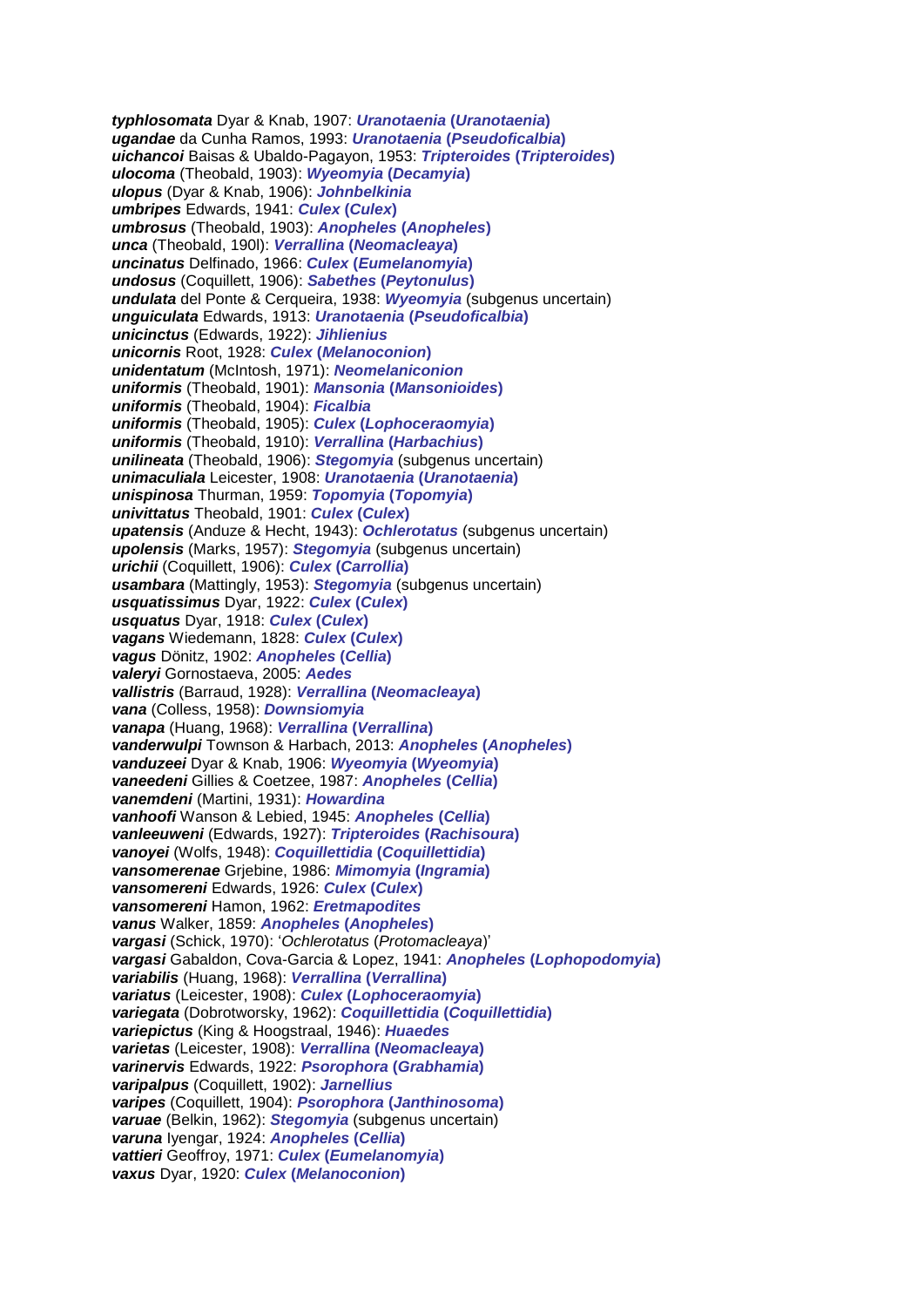*veeniae* (McIntosh, 1975): *Catageiomyia venezuelensis* (Theobald, 1912): *Coquillettidia* **(***Rhynchotaenia***)** *ventrilloni* Edwards, 1920: *Culex* **(***Culex***)** *ventrovittis* (Dyar, 1916): *Ochlerotatus* (subgenus uncertain) *venustipes* (Skuse, 1889): *Aedeomyia* **(***Aedeomyia***)** *vernoni* van Someren, 1949: *Orthopodomyia vernus* Gillies & de Meillon, 1968: *Anopheles* **(***Cellia***)** *versabilis* Sirivanakarn, 1968: *Culex* **(***Lophoceraomyia***)** *versicolor* (Barraud, 1924): '*Ochlerotatus* (*Finlaya*)' *versicolor* (Edwards, 1913): *Coquillettidia* **(***Coquillettidia***)** *veruslanei* Vargas, 1979: *Anopheles* **(***Anopheles***)** *verutus* Harbach, 1987: *Culex* **(***Culex***)** *vestitipennis* Dyar & Knab, 1906: *Anopheles* **(***Anopheles***)** *vexans* (Meigen, 1830): *Aedimorphus vexillifer* Komp, 1936: *Culex* **(***Melanoconion***)** *vicinus* (Edwards, 1914): *Tripteroides* **(***Tripteroides***)** *vicinus* (Taylor, 1916): *Culex* **(***Culex***)** *victoriensis* (Dobrotworsky, 1954): *Culiseta* **(***Culicella***)** *vietnamensis* Nguyen, Tran & Nguyen, 1993: *Anopheles* **(***Anopheles***)** *vigilax* (Skuse, 1889): *Ochlerotatus* **(***Empihals***)** *vijayae* Ramalingam, 1975: *Topomyia* **(***Topomyia***)** *vimoli* Thurman & Thurman, 1958: *Armigeres* **(***Leicesteria***)** *vinckei* de Meillon, 1942: *Anopheles* **(***Cellia***)** *vinckei* Hamon, Holstein & Rivola, 1957: *Culex* **(***Eumelanomyia***)** *vinsoni* (Mattingly, 1953): *Stegomyia* (subgenus uncertain) *violaceus* (Wiedemann, 1820): *Toxorhynchites* **(***Lynchiella***)** *viridibasis* (Edwards, 1935): *Toxorhynchites* **(***Afrorhynchus***)** *viridis* Barraud, 1929: *Heizmannia* **(***Heizmannia***)** *viridiventer* Giles, 1901: *Culex* **(***Culiciomyia***)** *virilis* Leicester, 1908: *Verrallina* **(***Neomacleaya***)** *vishnui* Theobald, 1901: *Culex* **(***Culex***)** *vittatus* (Bigot, 1861): *Fredwardsius vittiger* (Skuse, 1889): *Ochlerotatus* (subgenus uncertain) *voltaensis* (Danilov, 1982): *Coquillettidia* **(***Coquillettidia***)** *vomerifer* Komp, 1932: *Culex* **(***Melanoconion***)** *vonplesseni* (Dyar & Knab, 1906): *Trichoprosopon vorax* Edwards, 1921: *Lutzia* **(***Metalutzia***)** *wadai* (Tanaka, Mizusawa & Saugstad, 1979): *Stegomyia* (subgenus uncertain) *wahlbergi* (Edwards, 1936): *Coquillettidia* **(***Coquillettidia***)** *w-alba* Theobald, 1905: *Stegomyia* (subgenus uncertain) *walcotti* (Lane & Cerqueira, 1942): *Runchomyia* **(***Ctenogoeldia***)** *walkeri* (Theobald, 1901): *Howardina walkeri* Theobald, 1901: *Anopheles* **(***Anopheles***)** *wallacei* (Edwards, 1926): *Finlaya walravensi* Edwards, 1930: *Anopheles* **(***Cellia***)** *walukasi* Belkin, 1962: *Culex* **(***Lophoceraomyia***)** *wamanguae* Sirivanakarn, 1968: *Culex* **(***Lophoceraomyia***)** *wannonii* Cova Garcia & Sutil O., 1976: *Culex* **(***Carrollia***)** *wansoni* Edwards, 1941: *Eretmapodites wansoni* Wolfs, 1945: *Culex* **(***Eumelanomyia***)** *wanxianensis* Lei & Li, 1990: *Orthopodomyia wardangensis* (Brust, Ballard, Driver, Hartley, Galway & Curran, 1998): *Halaedes wardi* (Reinert, 1976): *Rhinoskusea wardi* Sirivanakarn, 1977: *Culex* **(***Lophoceraomyia***)** *washinoi* (Lanzaro & Eldridge, 1992): *Ochlerotatus* (subgenus uncertain) *wasselli* (Marks, 1947): '*Ochlerotatus* (*Finlaya*)' *watasei* (Yamada, 1921): *Phagomyia watsonii* (Leicester, 1908): *Anopheles* **(***Cellia***)** *watteni* (Lien, 1968): *Downsiomyia wattensis* (Taylor, 1929): *Macleaya* **(***Chaetocruiomyia***)**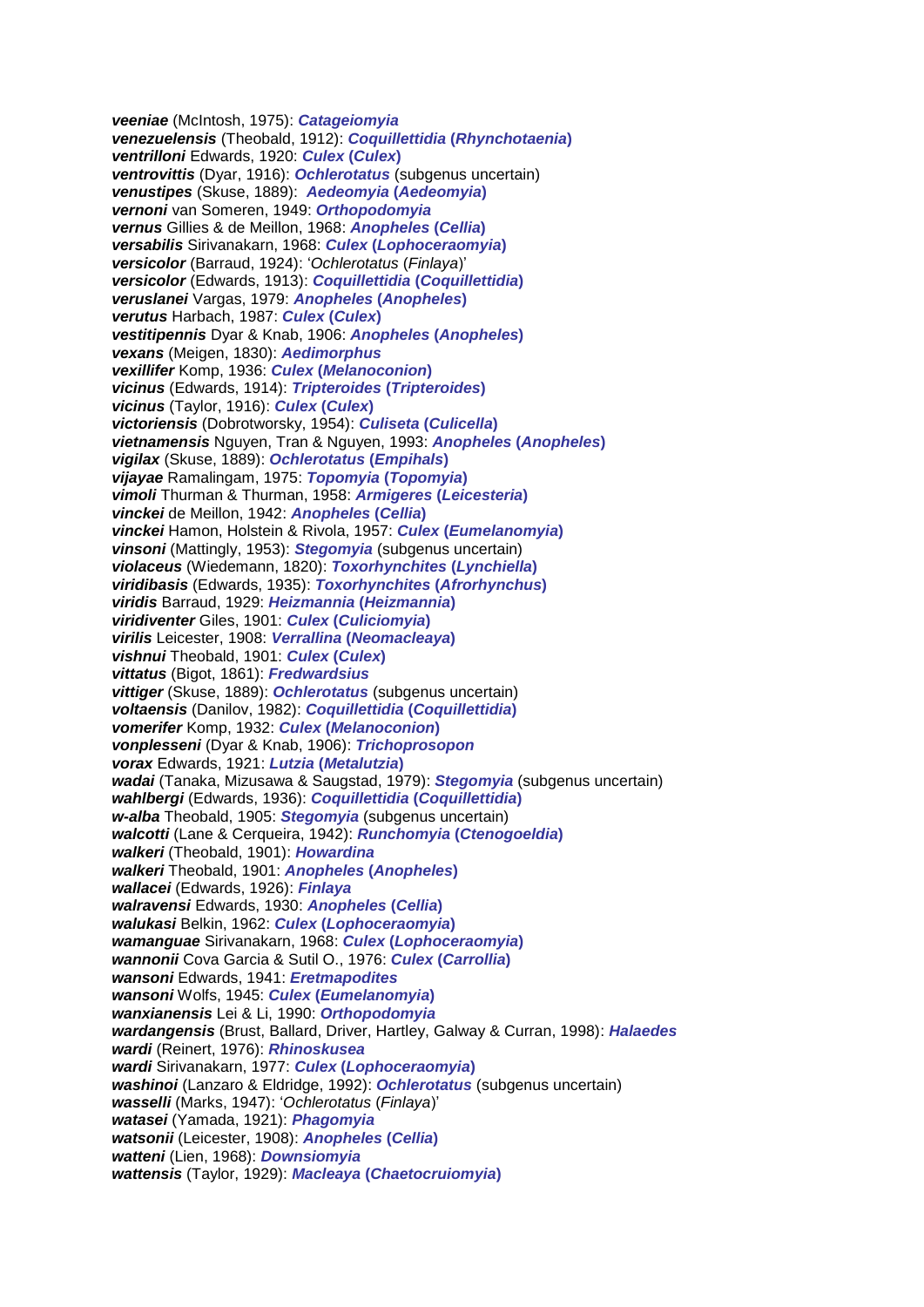*watti* Edwards, 1920: *Culex* **(***Culex***)** *wauensis* (Huang, 1968): *Huaedes waverleyi* (Grabham, 1907): *Orthopodomyia weindorferi* (Edwards, 1926): *Culiseta* **(***Culicella***)** *wejchoochotei* Taai & Harbach, 2015: *Anopheles* **(***Anopheles***)** *wellcomei* Theobald, 1904: *Anopheles* **(***Cellia***)** *wellingtonianus* Alcock, 1912: *Anopheles* **(***Anopheles***)** *wellmanii* (Theobald, 1905): *Hopkinsius* **(***Hopkinsius***)** *wendyae* (Service, 1959): *Catageiomyia wepsterae* Komp & Rozeboom, 1951: *Culex* **(***Melanoconion***)** *werneri* Baisas & Ubaldo-Pagayon, 1953: *Tripteroides* **(***Tricholeptomyia***)** *weschei* Edwards, 1935: *Culex* **(***Culex***)** *whartoni* (Mattingly, 1965): *Petermattinglyius* **(***Aglaonotus***)** *whartoni* Colless, 1965: *Culex* **(***Lophoceraomyia***)** *whartoni* Reid, 1963: *Anopheles* **(***Anopheles***)** *whitei* Barraud, 1923: *Culex* **(***Culex***)** *whitmani* Lane & Cerqueira, 1942: *Sabethes* **(***Peytonulus***)** *whitmorei* (Dunn, 1918): *Howardina whitmorei* (Giles, 1904): *Culex* **(***Culex***)** *whittingtoni* Belkin, 1962: *Culex* **(***Culex***)** *wigglesworthi* (Edwards, 1941): *Aedimorphus wigglesworthi* Edwards, 1941: *Culex* **(***Eumelanomyia***)** *wilfredi* Colless, 1965: *Culex* **(***Lophoceraomyia***)** *wilkersoni* (Reinert, 1990): *Kenknightia willmori* (James, 1903): *Anopheles* **(***Cellia***)** *wilsoni* (Barreto & Coutinho, 1944): *Mansonia* **(***Mansonia***)** *wilsoni* Evans, 1934: *Anopheles* **(***Cellia***)** *wilsoni* Lane & Whitman, 1943: *Culex* **(***Carrollia***)** *wilsoni* Macdonald, 1958: *Orthopodomyia winkleri* Belkin, 1962: *Culex* **(***Lophoceraomyia***)** *winter* Dong, Wu & Mao, 2006: *Topomyia* **(***Topomyia***)** *wolfsi* Ribeiro, 2005: *Toxorhynchites* **(***Afrorhynchus***)** *woodi* (Edwards, 1922): *Stegomyia* **(***Mukwaya***)** *worontzowi* Pessoa & Galvão, 1936: *Culex* **(***Microculex***)** *wui* Lin, Tseng & Lien, 2008: *Culiseta* (subgenus uncertain) *wysockii* Belkin, 1953: *Uranotaenia* **(***Uranotaenia***)** *xanthogaster* (Edwards, 1924): *Coquillettidia* **(***Coquillettidia***)** *xanthomelaena* Edwards, 1925: *Uranotaenia* **(***Pseudoficalbia***)** *xanthozona* (van Someren, 1948): *Mimomyia* **(***Etorleptiomyia***)** *xelajuensis* de Leon, 1938: *Anopheles* **(***Anopheles***)** *xenismus* Harbach, 1995: *Sabethes* **(***Peytonulus***)** *xenophobus* Ronderos, 1965: *Culex* **(***Microculex***)** *xhyphydes* Harbach, 1994: *Sabethes* **(***Sabethinus***)** *xui* Dong, Zhou, Dong & Mao, 2007: *Anopheles* **(***Anopheles***)** *yaeyamaensis* Somboon & Harbach, 2010: *Anopheles* **(***Cellia***)** *yaeyamana* Tanaka, Mizusawa & Saugstad, 1975: *Uranotaenia* **(***Pseudoficalbia***)** *yaeyamensis* Tanaka, Mizusawa & Saugstad, 1979: *Tripteroides* **(***Tripteroides***)** *yamadai* Sasa, Kano & Takahasi, 1950: *Aedes yanbarensis* Miyagi, 1976: *Topomyia* **(***Suaymyia***)** *yanbareroides* Dong & Miyagi, 1995: *Topomyia* **(***Suaymyia***)** *yangambiensis* (de Meillon & Lavoipierre, 1944): *Catageiomyia yaoi* Tung, 1955: *Culex* **(***Culiciomyia***)** *ybarmis* Dyar, 1920: *Culex* **(***Melanoconion***)** *yeageri* Baisas, 1935: *Culex* **(***Eumelanomyia***)** *yerburyi* (Edwards, 1917): *Verrallina* **(***Neomacleaya***)** *yojoae* Strickman, 1990: *Culex* **(***Culex***)** *yongi* Miyagi, Toma & Ramalingam, 1991: *Topomyia* **(***Topomyia***)** *yovani* van Someren, 1951: *Uranotaenia* **(***Pseudoficalbia***)** *ypsipola* Dyar, 1922: *Wyeomyia* **(***Dendromyia***)** *yunnanensis* (Gaschen, 1934): *Hulecoeteomyia*